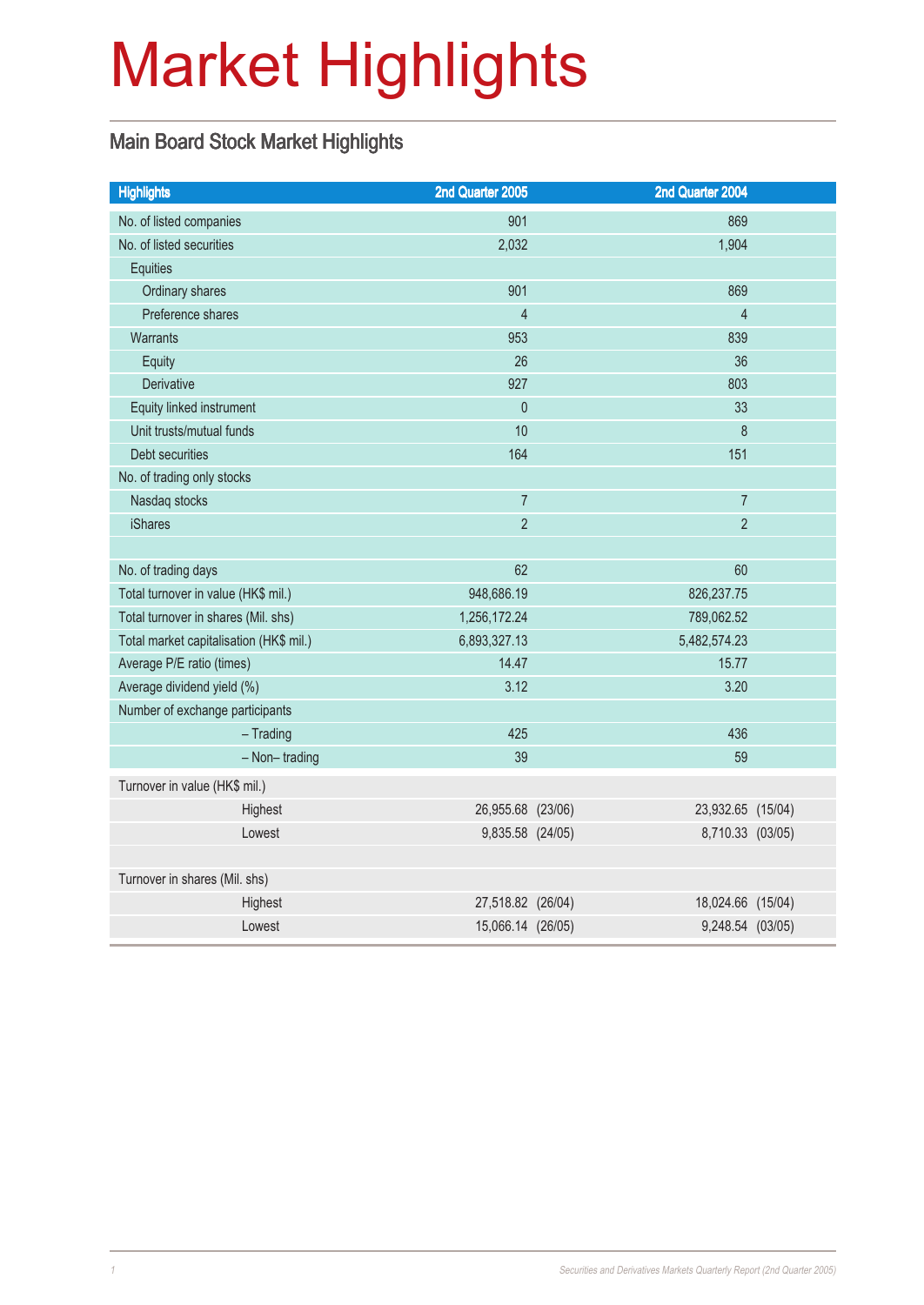# Market Highlights

### Market Highlights – Growth Enterprise Market (GEM)

| <b>Highlights</b>                       |         | 2nd Quarter 2005 |                | 2nd Quarter 2004 |                |
|-----------------------------------------|---------|------------------|----------------|------------------|----------------|
| No. of listed companies                 |         | 203              |                | 199              |                |
| No. of listed securities                |         | 203              |                | 200              |                |
| Equities                                |         | 203              |                | 199              |                |
| <b>Warrants</b>                         |         | $\theta$         |                | $\mathbf{1}$     |                |
|                                         |         |                  |                |                  |                |
| No. of trading days                     |         | 62               |                | 60               |                |
| Total turnover in value (HK\$ mil.)     |         | 5,080.88         |                | 4,164.83         |                |
| Total turnover in shares (Mil. shs)     |         | 18,219.21        |                |                  |                |
| Total market capitalisation (HK\$ mil.) |         | 65,376.11        | 72,670.33      |                  |                |
| Average P/E ratio (times)               |         | 20.14            |                |                  |                |
| Average dividend yield (%)              |         | 1.02             |                | 0.47             |                |
| Turnover in value (HK\$ mil.)           |         |                  |                |                  |                |
|                                         | Highest |                  | 244.00 (26/04) |                  | 128.18 (13/04) |
|                                         | Lowest  |                  | 43.08 (11/04)  |                  | 39.11 (28/06)  |
|                                         |         |                  |                |                  |                |
| Turnover in shares (Mil. shs)           |         |                  |                |                  |                |
|                                         | Highest | 1,403.87 (26/04) |                |                  | 235.82 (04/06) |
|                                         | Lowest  |                  | 104.36 (27/06) |                  | 50.89 (15/06)  |
|                                         |         |                  |                |                  |                |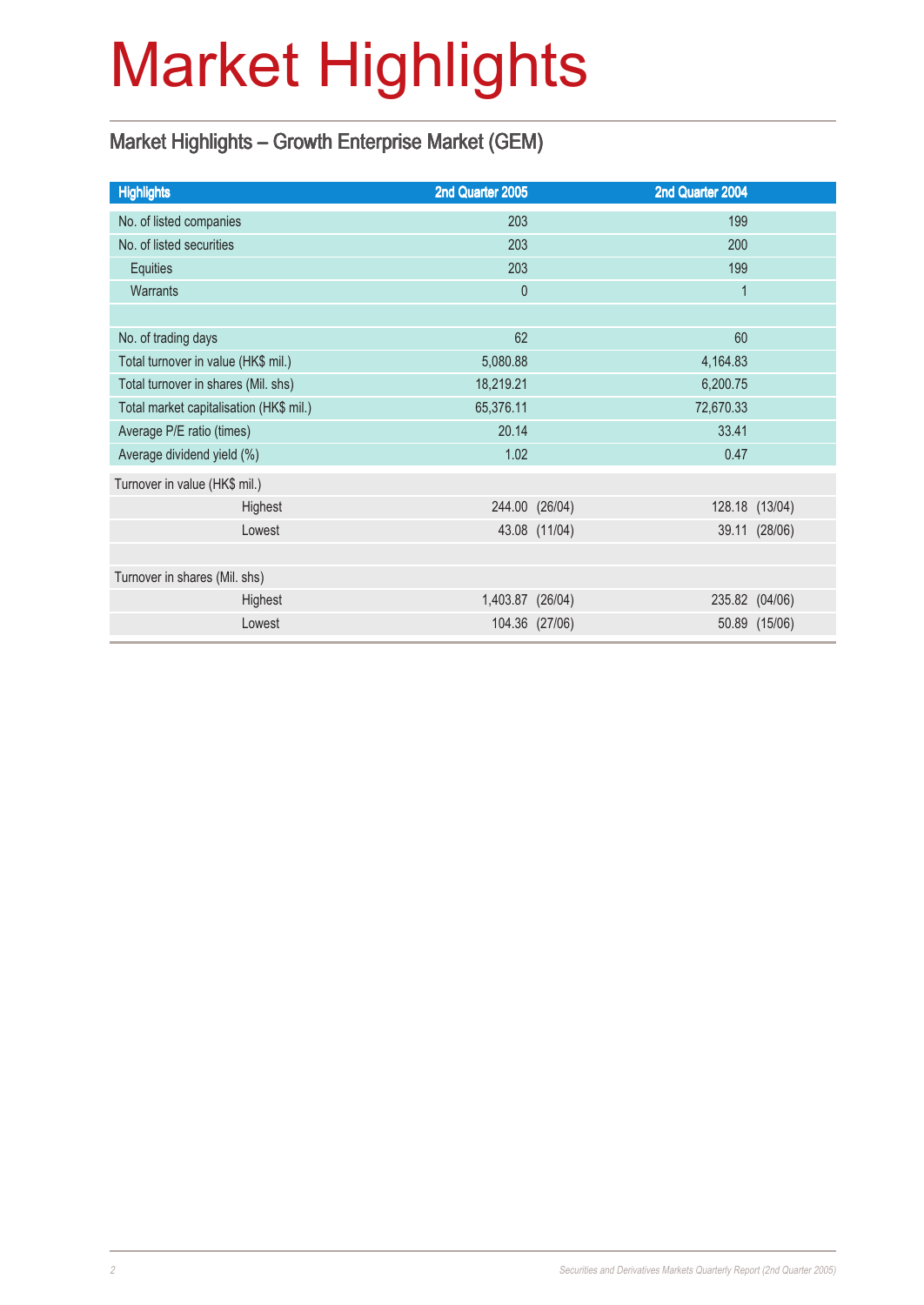# Market Highlights

### Derivatives Market Highlights

| <b>Highlights</b>                                          | <b>2nd Quarter</b> | <b>2nd Quarter</b> |
|------------------------------------------------------------|--------------------|--------------------|
|                                                            | 2005               | 2004               |
| All futures and options products (excluding stock options) |                    |                    |
| No. of trading days                                        | 62                 | 60                 |
| Total contract volume                                      | 3,815,780          | 3,739,772          |
| Equity index products                                      | 3,804,809          | 3,715,964          |
| Equity products                                            | 2,138              | 3,887              |
| Interest rates products                                    | 8,833              | 19,921             |
| Average daily contract volume <sup>1</sup>                 | 61,545             | 62,330             |
| Total open interest as at the quarter end (contracts)      | 355,242            | 211,392            |
| Equity index products                                      | 349,733            | 203,714            |
| Equity products                                            | 651                | 1,083              |
| Interest rates products                                    | 4,858              | 6,595              |
| <b>Stock options</b>                                       |                    |                    |
| No. of newly introduced stock options classes              |                    | $\overline{4}$     |
| No. of stock options as at the quarter end                 |                    |                    |
| <b>Class</b>                                               | 37                 | 37                 |
| <b>Series</b>                                              | 2,722              | 2,918              |
| Total premium (HK\$ mil.)                                  | 1,325.05           | 1,192.19           |
| Call                                                       | 710.72             | 457.13             |
| Put                                                        | 614.33             | 735.06             |
| Average daily premium (HK\$ mil.)                          | 21.37              | 19.87              |
| Total contract volume                                      | 1,482,225          | 1,260,109          |
| Call                                                       | 706,944            | 562,273            |
| Put                                                        | 775,281            | 697,836            |
| Average daily contract volume                              | 23,907             | 21,002             |
| Total open interest as at the quarter end (contracts)      | 754,404            | 485,786            |
| Call                                                       | 351,064            | 251,704            |
| Put                                                        | 403,340            | 234,082            |
| Total number of trades                                     | 38,862             | 33,526             |
| Average daily number of trades                             | 627                | 559                |
| Total contracts exercised                                  | 262,134            | 277,675            |
| Average premium per contract (HK\$)                        | 894                | 946                |
| Average contract per trade (contracts)                     | 38                 | 38                 |
| Put volume/call volume                                     | 1.10               | 1.24               |
| Average daily contract volume/open interest                | 3.2%               | 4.3%               |
| Options volume (shares)/underlying stock volume            | 3.1%               | 1.6%               |
| All futures and options products                           |                    |                    |
| Total contract volume                                      | 5,298,005          | 4,999,881          |
| Total open interest as at the quarter end (contracts)      | 1,109,646          | 697,178            |

1 Average daily contract volume is calculated based on the number of trading days of the Hong Kong Market.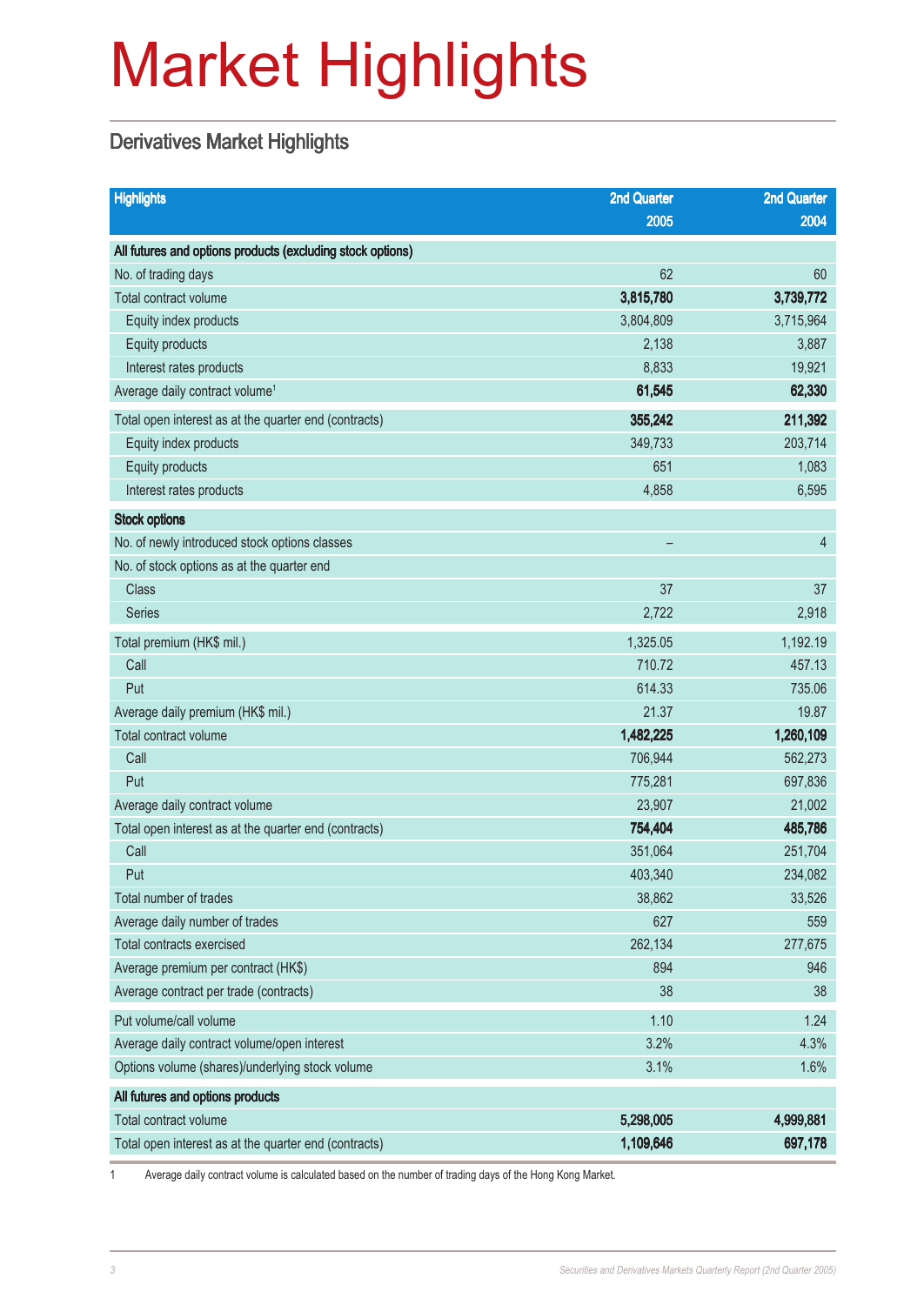#### New Listing Companies Statistics

|    | No. of newly listed companies | Funds raised (HK\$ mil.) |
|----|-------------------------------|--------------------------|
| Q2 | 15                            | 33,875.72                |
| Q3 | 9                             | 2,580.33                 |
| Q4 | 17                            | 38,319.35                |
| Q1 | 5                             | 6,084.36                 |
| Q2 | 14                            | 59,041.03                |
|    |                               |                          |

### Equity Turnover

|      |                | <b>Share</b> | <b>Value</b> |              |
|------|----------------|--------------|--------------|--------------|
|      |                | (Mil. shs)   | (HK\$ mil.)  | No. of deals |
| 2004 | Q <sub>2</sub> | 221,663.60   | 716,559.67   | 5,650,601    |
|      | Q3             | 211,844.53   | 668,434.29   | 5,311,106    |
|      | Q4             | 605,129.76   | 953,603.62   | 7,828,424    |
| 2005 | Q1             | 573,722.80   | 915,816.33   | 7,096,762    |
|      | Q <sub>2</sub> | 262,762.37   | 774,973.82   | 4,981,081    |

### Equity Trading Statistics

|      |                | No. of<br>trading days | <b>Average daily turnover</b><br>(HK\$ mil.) | <b>Average value</b><br>per deal |
|------|----------------|------------------------|----------------------------------------------|----------------------------------|
|      |                |                        |                                              |                                  |
| 2004 | Q <sub>2</sub> | 60                     | 11,942.66                                    | 126,811                          |
|      | Q <sub>3</sub> | 64                     | 10,444.29                                    | 125,856                          |
|      | Q4             | 63                     | 15,136.57                                    | 121,813                          |
| 2005 | Q <sub>1</sub> | 59                     | 15,522.31                                    | 129,047                          |
|      | Q <sub>2</sub> | 62                     | 12,499.58                                    | 155,583                          |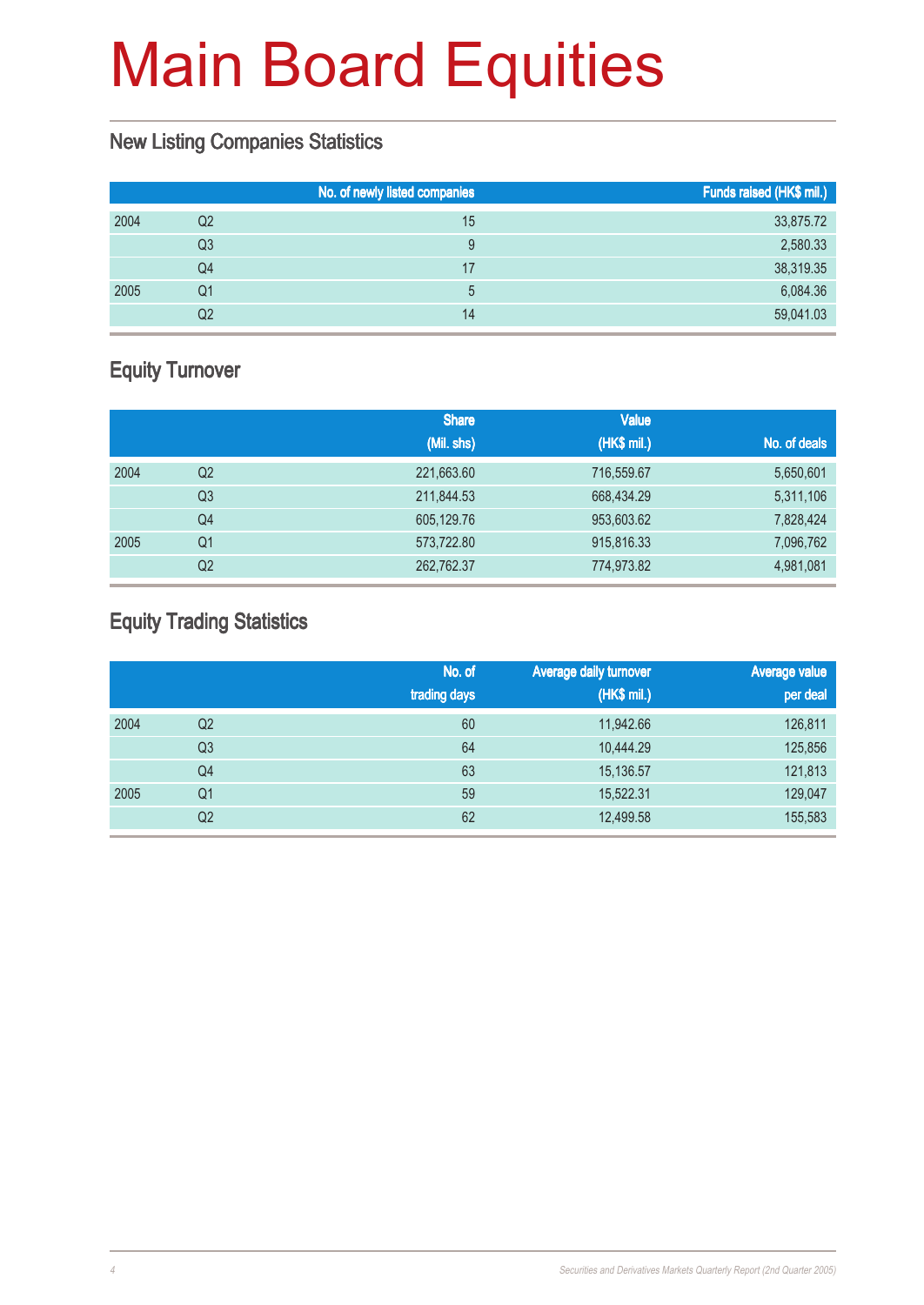#### 20 Most Advanced Stocks

for 2nd quarter 2005

|                |       | <b>Closing price</b>   |                 |                 |        |
|----------------|-------|------------------------|-----------------|-----------------|--------|
| Rank           | Code  | <b>Stock</b>           | End of Jun 2005 | End of Mar 2005 | % up   |
|                | 00718 | <b>BESTWAY INT'L</b>   | 0.144           | 0.047           | 206.38 |
| $\overline{2}$ | 00727 | <b>VXL CAPITAL</b>     | 8.550           | 3.900           | 119.23 |
| 3              | 00516 | <b>PYXIS GROUP</b>     | 0.093           | 0.045           | 106.67 |
| $\overline{4}$ | 00292 | <b>ASIA STD HOTEL</b>  | 0.780           | 0.390           | 100.00 |
| 5              | 00524 | E-KONG GROUP           | 0.229           | 0.125           | 83.20  |
| 6              | 00996 | PRICERITE GROUP        | 0.790           | 0.435           | 81.61  |
| $\overline{7}$ | 00859 | <b>ZIDA TECH</b>       | 0.620           | 0.355           | 74.65  |
| 8              | 00145 | HK BLDG & LOAN         | 1.020           | 0.590           | 72.88  |
| 9              | 00303 | <b>VTECH HOLDINGS</b>  | 18.150          | 10.850          | 67.28  |
| 10             | 00519 | <b>APPLIED INT'L</b>   | 0.218           | 0.131           | 66.41  |
| 11             | 00757 | <b>HGC HOLDINGS</b>    | 0.710           | 0.445           | 59.55  |
| 12             | 01064 | ZHONG HUA INT'L        | 0.073           | 0.046           | 58.70  |
| 13             | 00246 | <b>HENDERSON CHINA</b> | 7.450           | 4.750           | 56.84  |
| 14             | 00387 | LEEPORT(HOLD)          | 1.970           | 1.270           | 55.12  |
| 15             | 00818 | HI SUN TECH            | 0.470           | 0.310           | 51.61  |
| 16             | 00894 | <b>MAN YUE INT'L</b>   | 0.870           | 0.580           | 50.00  |
| 17             | 00235 | <b>CHINA STRATEGIC</b> | 0.800           | 0.540           | 48.15  |
| 18             | 00193 | <b>CAPITAL ESTATE</b>  | 0.028           | 0.019           | 47.37  |
| 19             | 01133 | <b>HARBIN POWER</b>    | 2.925           | 1.990           | 46.98  |
| 20             | 00874 | <b>GUANGZHOU PHAR</b>  | 2.875           | 1.990           | 44.47  |
|                |       |                        |                 |                 |        |

A Adjusted

### 20 Most Declined Stocks

for 2nd quarter 2005

|                |       | <b>Closing price</b>     |                 |                         |          |
|----------------|-------|--------------------------|-----------------|-------------------------|----------|
| Rank           | Code  | <b>Stock</b>             | End of Jun 2005 | End of Mar 2005         | % down   |
|                | 00312 | <b>EZCOM HOLDINGS</b>    | 0.048           | 0.162                   | $-70.37$ |
| $\overline{2}$ | 00260 | <b>SINOGAS</b>           | 0.021           | 0.067                   | $-68.66$ |
| 3              | 00198 | <b>SMI CORP</b>          | 0.355           | 0.900                   | $-60.56$ |
| 4              | 00139 | 139 HOLDINGS             | 0.017           | 0.042                   | $-59.52$ |
| 5              | 00202 | <b>INTERCHINA HOLD</b>   | 0.072           | 0.171                   | $-57.89$ |
| 6              | 00370 | <b>CHINA BEST</b>        | 0.132           | 0.290                   | $-54.48$ |
| 7              | 00651 | <b>WONSON INT'L</b>      | 0.011           | 0.024                   | $-54.17$ |
| 8              | 00615 | <b>ORIENT POWER</b>      | 0.270           | 0.560                   | $-51.79$ |
| 9              | 00851 | <b>MAE HOLDINGS</b>      | 0.089           | 0.180<br>A              | $-50.56$ |
| 10             | 00412 | <b>HERITAGE INT'L</b>    | 0.100           | $\mathsf{A}$<br>0.200   | $-50.00$ |
| 11             | 00307 | <b>TIDETIME SUN</b>      | 0.010           | 0.020                   | $-50.00$ |
| 12             | 01141 | <b>XIN CORP</b>          | 0.320           | $\overline{A}$<br>0.620 | $-48.39$ |
| 13             | 00379 | <b>PME</b>               | 0.092           | 0.178                   | $-48.31$ |
| 14             | 01142 | <b>RONTEX INT'L</b>      | 0.064           | 0.123                   | $-47.97$ |
| 15             | 00438 | <b>IRICO</b>             | 0.500           | 0.960                   | $-47.92$ |
| 16             | 00921 | <b>GUANGDONG KELON</b>   | 0.890           | 1.700                   | $-47.65$ |
| 17             | 00897 | <b>WAIYUENTONG - NEW</b> | 0.400           | 0.700<br>$\overline{A}$ | $-42.86$ |
| 18             | 00704 | <b>FRANKIEDOMINION</b>   | 0.239           | 0.410                   | $-41.71$ |
| 19             | 00079 | <b>CENTURY LEGEND</b>    | 0.196           | 0.335                   | $-41.49$ |
| 20             | 01178 | <b>VITOP BIOENERGY</b>   | 0.170           | 0.290                   | $-41.38$ |

A Adjusted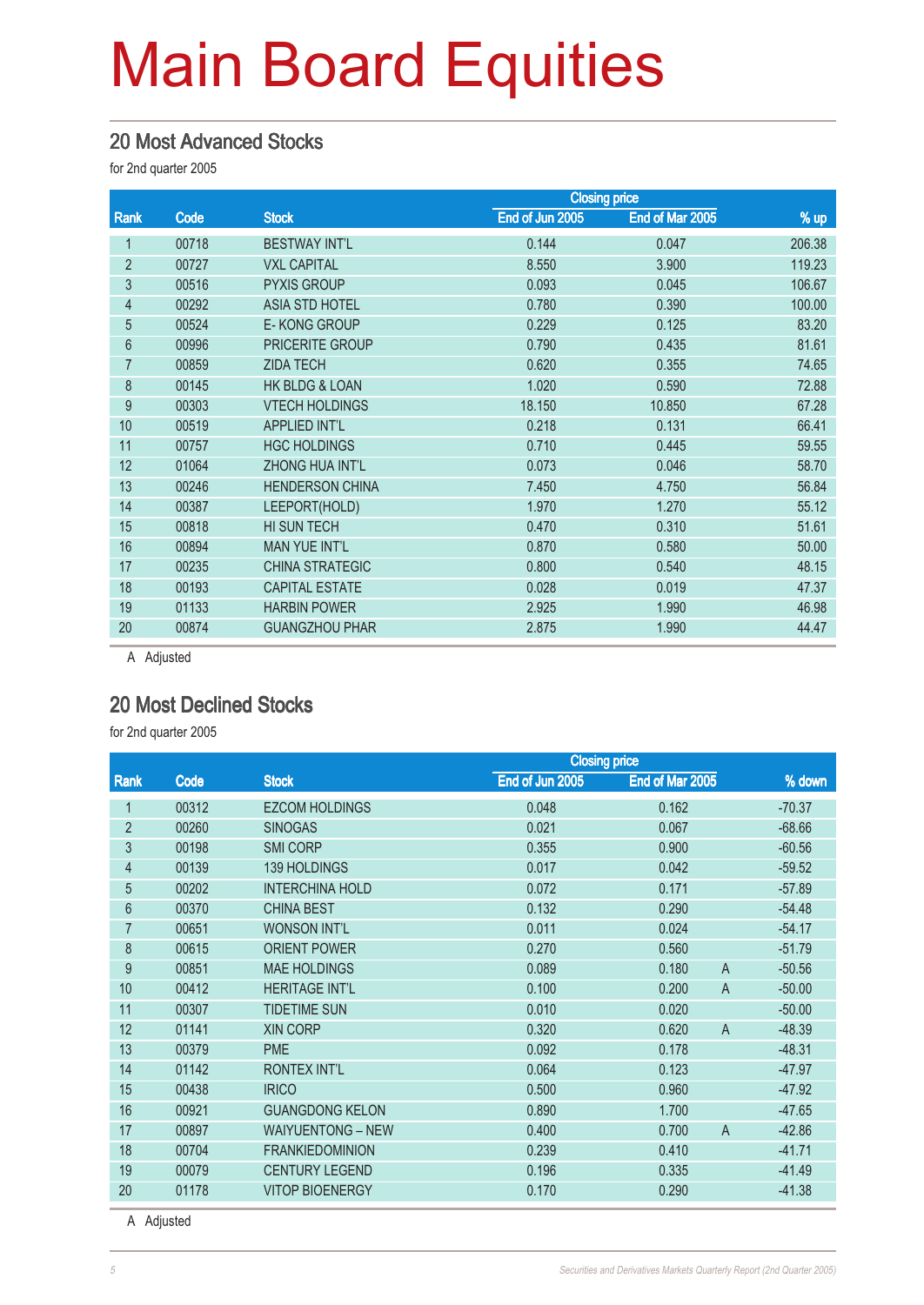#### 20 Most Active Stocks by Value

for 2nd quarter 2005

| Rank           | Code  | <b>Stock</b>           | Turnover (HK\$ mil.) | % of total |
|----------------|-------|------------------------|----------------------|------------|
| $\mathbf{1}$   | 00005 | <b>HSBC HOLDINGS</b>   | 109,231.34           | 14.09      |
| $\overline{2}$ | 00013 | <b>HUTCHISON</b>       | 42,090.54            | 5.43       |
| 3              | 00941 | <b>CHINA MOBILE</b>    | 36,558.98            | 4.72       |
| 4              | 00857 | <b>PETROCHINA</b>      | 31,214.06            | 4.03       |
| 5              | 00016 | <b>SHK PPT</b>         | 26,522.39            | 3.42       |
| 6              | 00001 | <b>CHEUNG KONG</b>     | 25,712.58            | 3.32       |
| $\overline{7}$ | 00386 | SINOPEC CORP           | 21,830.08            | 2.82       |
| 8              | 00883 | <b>CNOOC</b>           | 21,489.22            | 2.77       |
| 9              | 02628 | <b>CHINA LIFE</b>      | 16,965.80            | 2.19       |
| 10             | 02388 | <b>BOC HONG KONG</b>   | 15,442.68            | 1.99       |
| 11             | 00330 | <b>ESPRIT HOLDINGS</b> | 13,068.80            | 1.69       |
| 12             | 00011 | <b>HANG SENG BANK</b>  | 12,653.31            | 1.63       |
| 13             | 00728 | CHINA TELECOM          | 11,908.71            | 1.54       |
| 14             | 00019 | <b>SWIRE PACIFIC A</b> | 8,868.69             | 1.14       |
| 15             | 01171 | YANZHOU COAL           | 8,850.20             | 1.14       |
| 16             | 03328 | <b>BANKCOMM</b>        | 8,357.75             | 1.08       |
| 17             | 00902 | <b>HUANENG POWER</b>   | 8,155.85             | 1.05       |
| 18             | 00017 | NEW WORLD DEV          | 7,223.28             | 0.93       |
| 19             | 01199 | <b>COSCO PACIFIC</b>   | 7,006.63             | 0.90       |
| 20             | 00012 | <b>HENDERSON LAND</b>  | 6,836.13             | 0.88       |
| <b>Total</b>   |       |                        | 439,987.02           | 56.77      |

### 20 Most Active Stock by Shares

| Rank           | Code  | <b>Stock</b>           | <b>Turnover (Mil. shs)</b> | % of total |
|----------------|-------|------------------------|----------------------------|------------|
| 1              | 00412 | <b>HERITAGE INT'L</b>  | 16,281.82                  | 6.20       |
| $\overline{2}$ | 00386 | SINOPEC CORP           | 7,323.86                   | 2.79       |
| 3              | 00193 | <b>CAPITAL ESTATE</b>  | 7,232.52                   | 2.75       |
| $\overline{4}$ | 00439 | <b>CLIMAX INT'L</b>    | 6,703.06                   | 2.55       |
| 5              | 00530 | <b>FORTUNA INT'L</b>   | 6,378.67                   | 2.43       |
| $6\phantom{a}$ | 00857 | <b>PETROCHINA</b>      | 6,128.32                   | 2.33       |
| $\overline{7}$ | 00883 | <b>CNOOC</b>           | 5,037.02                   | 1.92       |
| 8              | 00419 | UNIVERSAL HOLD         | 4,825.63                   | 1.84       |
| 9              | 00680 | SOUTH SEA HOLD         | 4,550.42                   | 1.73       |
| 10             | 00728 | <b>CHINA TELECOM</b>   | 4,423.98                   | 1.68       |
| 11             | 01064 | <b>ZHONG HUA INT'L</b> | 4,402.57                   | 1.68       |
| 12             | 00981 | <b>SMIC</b>            | 4,276.60                   | 1.63       |
| 13             | 00959 | A-MAX                  | 4,221.47                   | 1.61       |
| 14             | 00651 | <b>WONSON INT'L</b>    | 4,212.88                   | 1.60       |
| 15             | 01031 | <b>GOLDRESORTS</b>     | 4,013.58                   | 1.53       |
| 16             | 00139 | 139 HOLDINGS           | 3,417.20                   | 1.30       |
| 17             | 00078 | <b>REGAL INT'L</b>     | 3,350.56                   | 1.28       |
| 18             | 00718 | <b>BESTWAY INT'L</b>   | 3,282.46                   | 1.25       |
| 19             | 02628 | <b>CHINA LIFE</b>      | 3,275.52                   | 1.25       |
| 20             | 00757 | <b>HGC HOLDINGS</b>    | 3,069.84                   | 1.17       |
| <b>Total</b>   |       |                        | 106,407.95                 | 40.50      |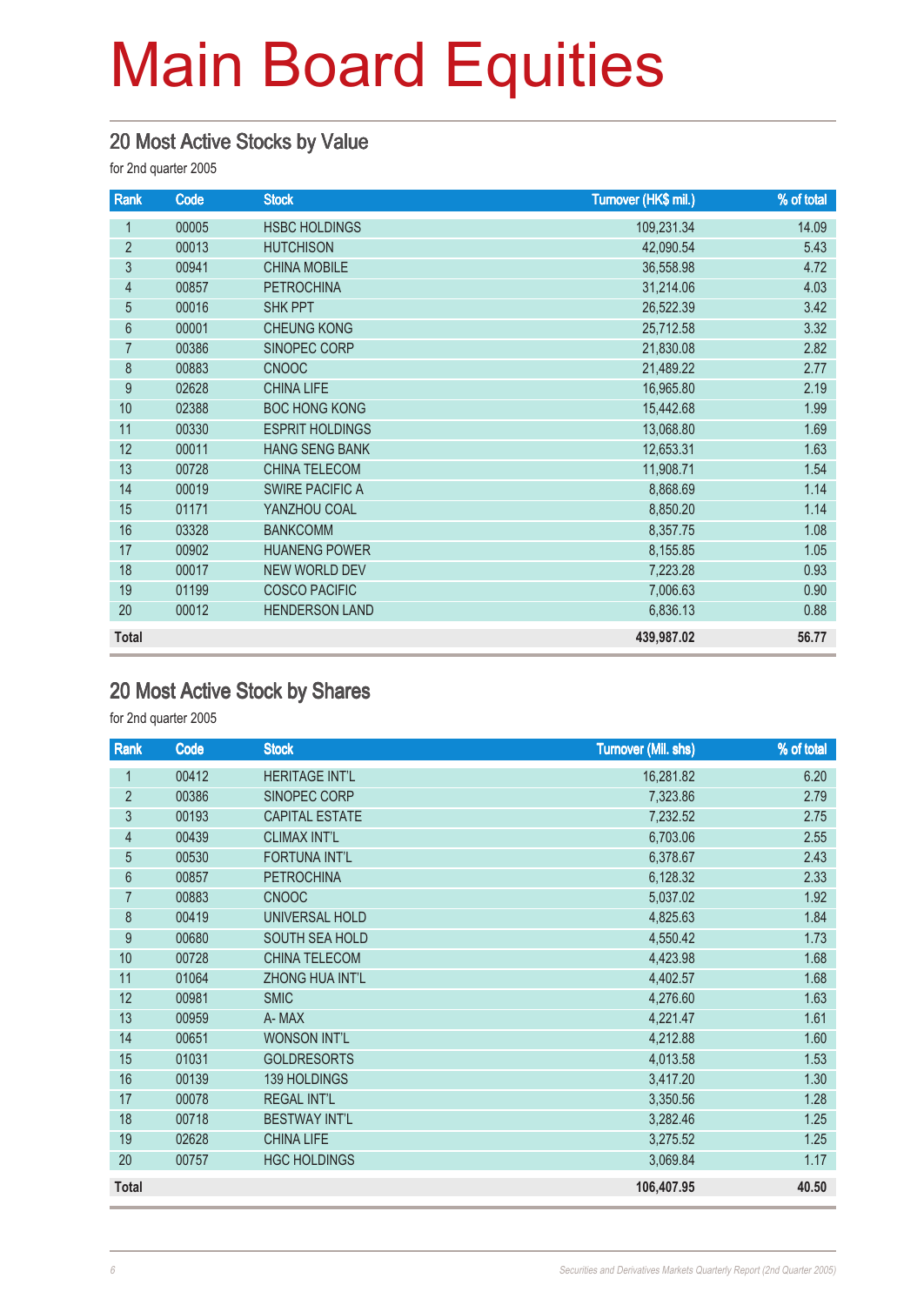#### Market Capitalisation of Domestic Companies

|      |    | HK\$ mil.    |
|------|----|--------------|
| 2004 | Q2 | 5,482,574.23 |
|      | Q3 | 5,898,386.53 |
|      | Q4 | 6,629,176.75 |
| 2005 | Q1 | 6,506,079.87 |
|      | Q2 | 6,893,327.13 |

#### Market Capitalisation by Classifications

Quarter-end figures

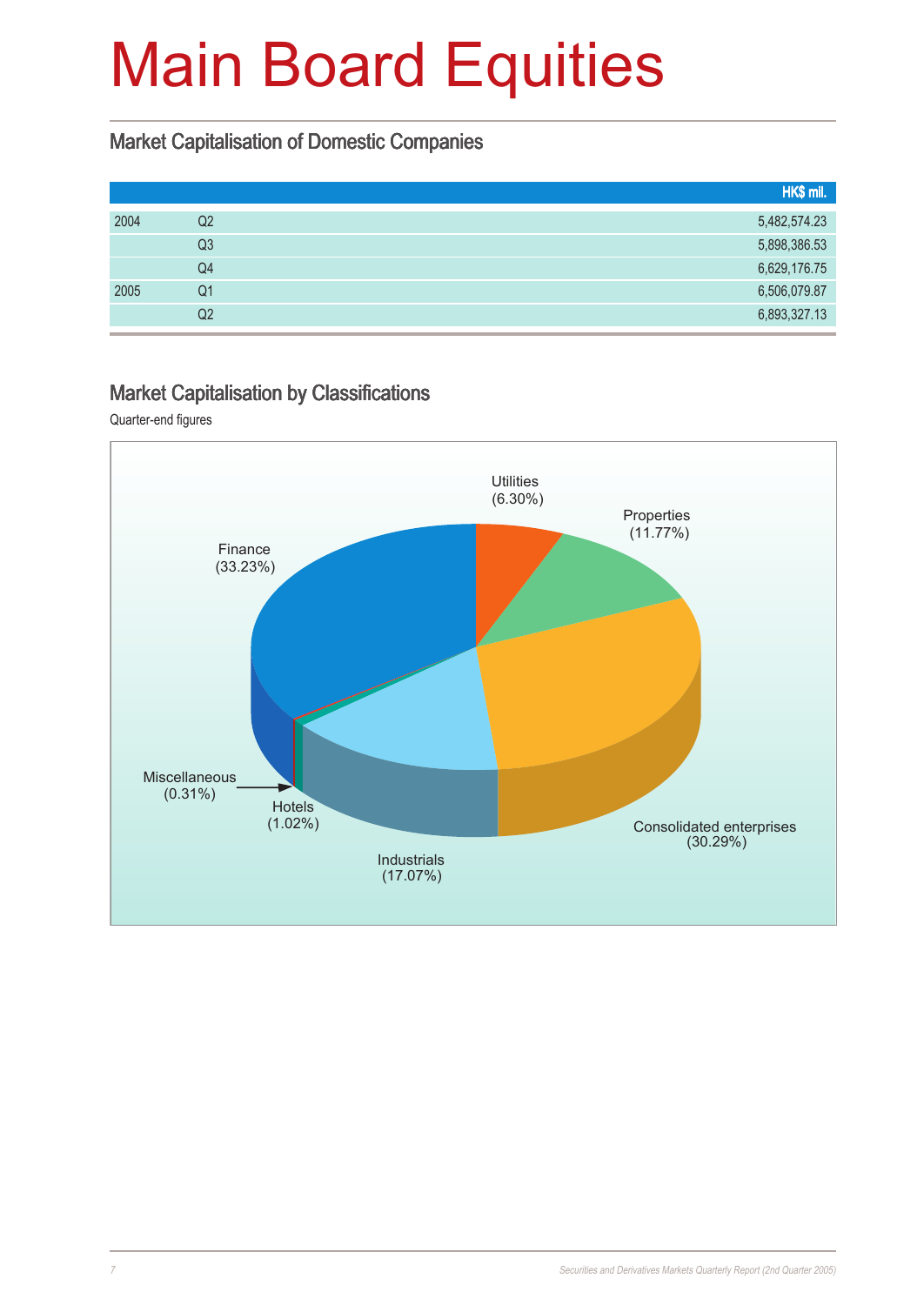#### 50 Leading Companies in Market Capitalisation

as at the 2nd quarter end 2005

| Rank                     | <b>Company</b>                                         | Market capitalisation (HK\$ mil.) | % of market total |
|--------------------------|--------------------------------------------------------|-----------------------------------|-------------------|
| $\mathbf{1}$             | <b>HSBC Holdings plc</b>                               | 1,402,439.35                      | 20.34             |
| $\overline{2}$           | China Mobile (Hong Kong) Ltd.                          | 570,999.98                        | 8.28              |
| 3                        | Hutchison Whampoa Ltd.                                 | 299,501.80                        | 4.34              |
| $\overline{\mathcal{L}}$ | Hang Seng Bank Ltd.                                    | 202,655.33                        | 2.94              |
| 5                        | CNOOC Ltd.                                             | 190,904.24                        | 2.77              |
| $6\phantom{a}$           | <b>Standard Chartered PLC</b>                          | 187,432.55                        | 2.72              |
| $\overline{7}$           | Sun Hung Kai Properties Ltd.                           | 184,278.85                        | 2.67              |
| $\bf 8$                  | Cheung Kong (Holdings) Ltd.                            | 175,449.45                        | 2.55              |
| $\boldsymbol{9}$         | BOC Hong Kong (Holdings) Ltd.                          | 155,419.87                        | 2.25              |
| 10                       | CLP Holdings Ltd.                                      | 107,407.77                        | 1.56              |
| 11                       | Swire Pacific Ltd.                                     | 101,807.23                        | 1.48              |
| 12                       | PetroChina Co. Ltd. - H Shares                         | 101,098.90                        | 1.47              |
| 13                       | Hong Kong and China Gas Co. Ltd., The                  | 88,146.10                         | 1.28              |
| 14                       | China Unicom Ltd.                                      | 82,329.34                         | 1.19              |
| 15                       | MTR Corporation Ltd.                                   | 80,894.76                         | 1.17              |
| 16                       | Hongkong Electric Holdings Ltd.                        | 75,766.29                         | 1.10              |
| 17                       | China Netcom Group Corporation (Hong Kong) Ltd.        | 74,506.88                         | 1.08              |
| 18                       | Henderson Land Development Co. Ltd.                    | 67,502.38                         | 0.98              |
| 19                       | Esprit Holdings Ltd.                                   | 67,447.99                         | 0.98              |
| 20                       | Wharf (Holdings) Ltd., The                             | 66,816.11                         | 0.97              |
| 21                       | Bank of Communications Co., Ltd. - H Shares            | 62,121.15                         | 0.90              |
| 22                       | Cheung Kong Infrastructure Holdings Ltd.               | 52,184.96                         | 0.76              |
| 23                       | China Petroleum & Chemical Corporation - H Shares      | 51,180.49                         | 0.74              |
| 24                       | CITIC Pacific Ltd.                                     | 49,883.47                         | 0.72              |
| 25                       | Cathay Pacific Airways Ltd.                            | 47,810.97                         | 0.69              |
| 26                       | Li & Fung Ltd.                                         | 47,266.99                         | 0.69              |
| 27                       | Hang Lung Properties Ltd.                              | 42,171.53                         | 0.61              |
| 28                       | Foxconn International Holdings Ltd.                    | 40,173.71                         | 0.58              |
| 29                       | China Life Insurance Co. Ltd. - H Shares               | 39,438.23                         | 0.57              |
| 30                       | China Telecom Corporation Ltd. - H Shares              | 38,856.75                         | 0.56              |
| 31                       | Yue Yuen Industrial (Holdings) Ltd.                    | 38,550.03                         | 0.56              |
| 32                       | Sino Land Co. Ltd.                                     | 36,121.27                         | 0.52              |
| 33                       | Hutchison Telecommunications International Ltd.        | 34,650.00                         | 0.50              |
| 34                       | Bank of East Asia, Ltd., The                           | 34,490.89                         | 0.50              |
| 35                       | New World Development Co. Ltd.                         | 33,109.16                         | 0.48              |
| 36                       | COSCO Pacific Ltd.                                     | 33,097.75                         | 0.48              |
| 37                       | PCCW Ltd.                                              | 32,583.30                         | 0.47              |
| 38                       | China Merchants Holdings (International) Co. Ltd       | 32,388.64                         | 0.47              |
| 39                       | Ping An Insurance (Group) Co. of China Ltd. - H Shares | 31,983.05                         | 0.46              |
| 40                       | Henderson Investment Ltd.                              | 30,145.40                         | 0.44              |
| 41                       | Semiconductor Manufacturing International Corporation  | 29,364.71                         | 0.43              |
| 42                       | Shangri-La Asia Ltd.                                   | 28,990.86                         | 0.42              |
| 43                       | Techtronic Industries Co. Ltd.                         | 26,679.78                         | 0.39              |
| 44                       | China Resources Enterprise, Ltd.                       | 26,377.75                         | 0.38              |
| 45                       | Guoco Group Ltd.                                       | 26,324.11                         | 0.38              |
| 46                       | Johnson Electric Holdings Ltd.                         | 26,267.59                         | 0.38              |
| 47                       | Wheelock and Co. Ltd.                                  | 25,601.30                         | 0.37              |
| 48                       | China Shenhua Energy Co. Ltd. - H Shares               | 22,976.25                         | 0.33              |
| 49                       | Hong Kong Exchanges and Clearing Ltd.                  | 21,312.49                         | 0.31              |
| 50                       | Orient Overseas (International) Ltd.                   | 21,276.97                         | 0.31              |
| <b>Total</b>             |                                                        | 5,346,184.70                      | 77.56             |
| <b>Market total</b>      |                                                        | 6,893,327.13                      | 100.00            |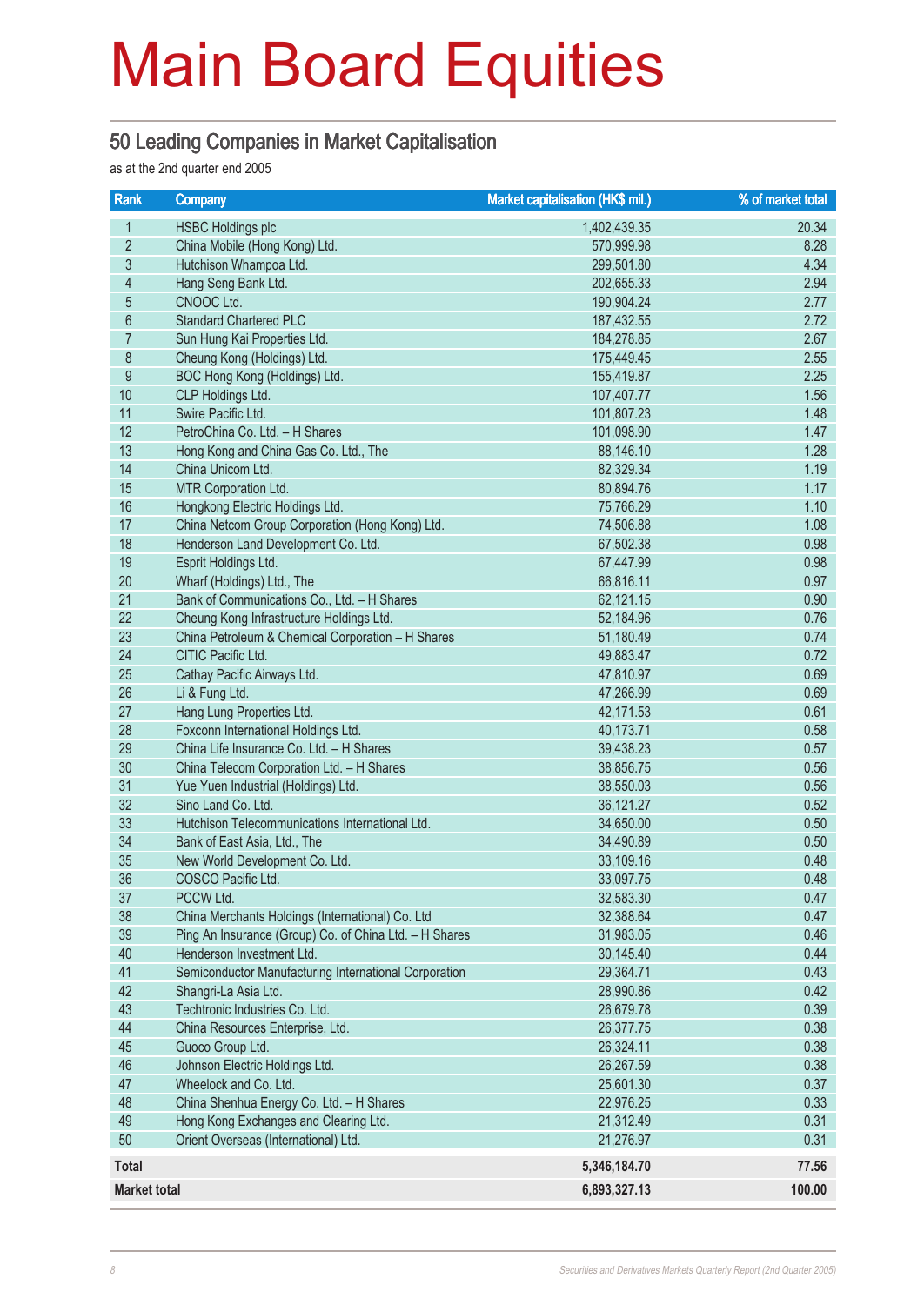### Short Selling (value)

|      |    | Short selling turnover (HK\$ mil.) | Equity turnover (HK\$ mil.) | % of equity total |
|------|----|------------------------------------|-----------------------------|-------------------|
| 2004 | Q2 | 31,918.42                          | 716,559.67                  | 4.45              |
|      | Q3 | 27,935.39                          | 668,434.29                  | 4.18              |
|      | Q4 | 28.392.25                          | 953,603.62                  | 2.98              |
| 2005 | Q1 | 31,201.00                          | 915,816.33                  | 3.41              |
|      | Q2 | 36,031.28                          | 774,973.82                  | 4.65              |

### Short Selling (share)

|      |                | <b>Short selling turnover (Mil. shs)</b> | Equity turnover (Mil. shs) | % of equity total |
|------|----------------|------------------------------------------|----------------------------|-------------------|
| 2004 | Q2             | 4,347.88                                 | 221,663.60                 | 1.96              |
|      | Q3             | 3.475.05                                 | 211,844.53                 | 1.64              |
|      | Q4             | 3,103.80                                 | 605,129.76                 | 0.51              |
| 2005 | Q1             | 3,616.14                                 | 573,722.80                 | 0.63              |
|      | Q <sub>2</sub> | 4.003.26                                 | 262,762.37                 | 1.52              |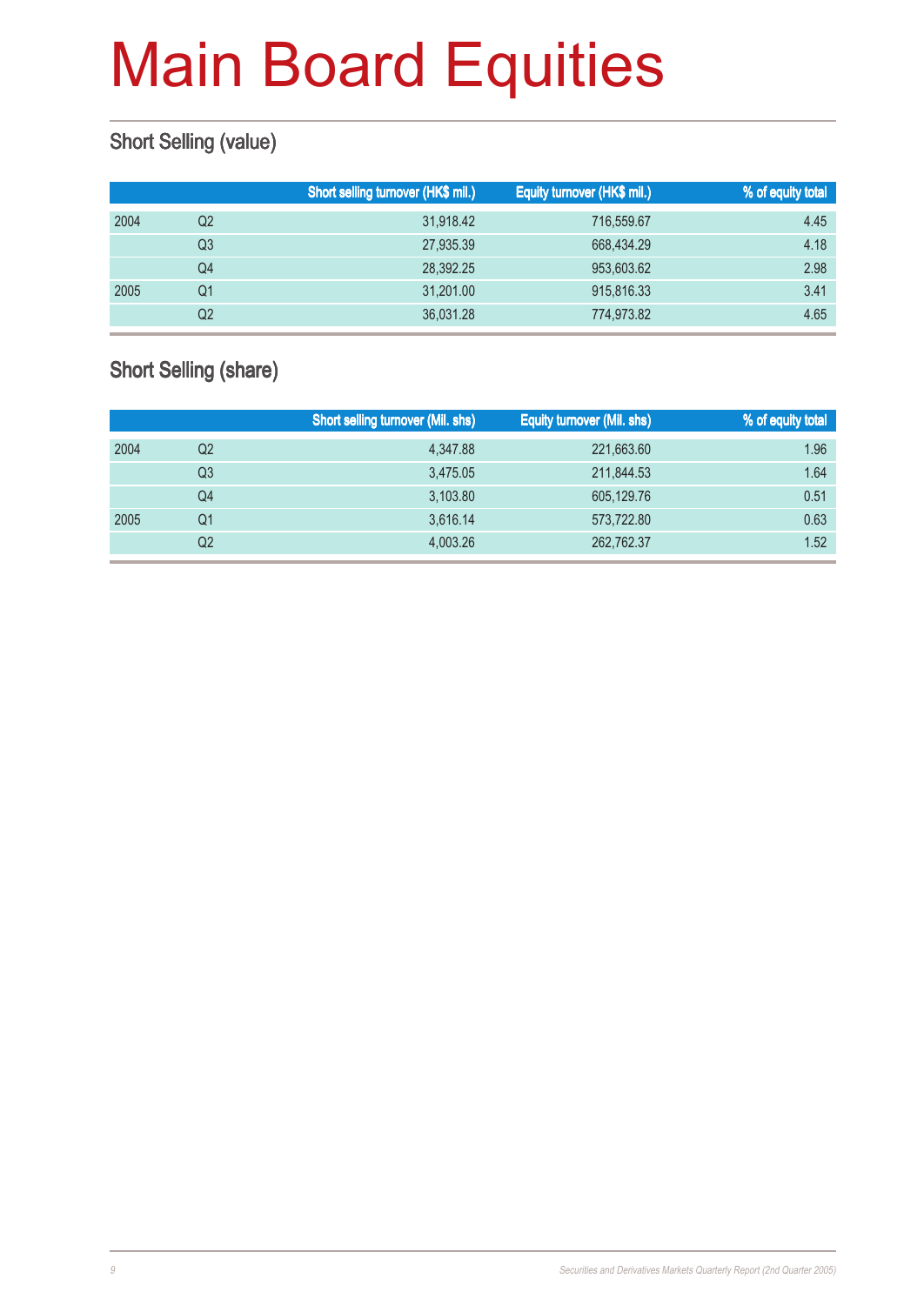#### Newly Listed Companies

| Code         | <b>Company name</b>                         | <b>Listing date</b> | No. of issued shares | Funds raised (HK\$ mil.) |
|--------------|---------------------------------------------|---------------------|----------------------|--------------------------|
| 02727        | Shanghai Electric Group Co. Ltd. - H Shares | 2005/04/28          | 2,972,912,000        | 5,053.95                 |
| 00838        | EVA Precision Industrial Holdings Ltd.      | 2005/05/11          | 520,000,000          | 143.00                   |
| 00482        | Sandmartin International Holdings Ltd.      | 2005/05/12          | 508,682,000          | 144.38                   |
| 00483        | Bauhaus International (Holdings) Ltd.       | 2005/05/12          | 350,650,000          | 130.81                   |
| 02889        | China Special Steel Holdings Co. Ltd.       | 2005/05/19          | 500,000,000          | 266.40                   |
| 00462        | Linfair Holdings Ltd.                       | 2005/06/10          | 300,000,000          | 66.00                    |
| 01088        | China Shenhua Energy Co. Ltd. - H Shares    | 2005/06/15          | 3,398,582,500        | 25,489.37                |
| 00464        | Kenford Group Holdings Ltd.                 | 2005/06/16          | 400,000,000          | 55,00                    |
| 03300        | China Glass Holdings Ltd.                   | 2005/06/23          | 360,000,000          | 196.20                   |
| 03328        | Bank of Communications Co., Ltd. - H Shares | 2005/06/23          | 23,064,468,136       | 16,834.93                |
| 02028        | Jolimark Holdings Ltd.                      | 2005/06/29          | 500,000,000          | 142.50                   |
| 00416        | <b>GST Holdings Ltd.</b>                    | 2005/06/30          | 800,000,000          | 344.00                   |
| 01919        | China COSCO Holdings Co. Ltd. - H Shares    | 2005/06/30          | 2,244,000,000        | 9,537.00                 |
| 02000        | SIM Technology Group Ltd.                   | 2005/06/30          | 1,500,000,000        | 637.50                   |
| <b>Total</b> |                                             |                     |                      | 59,041.03                |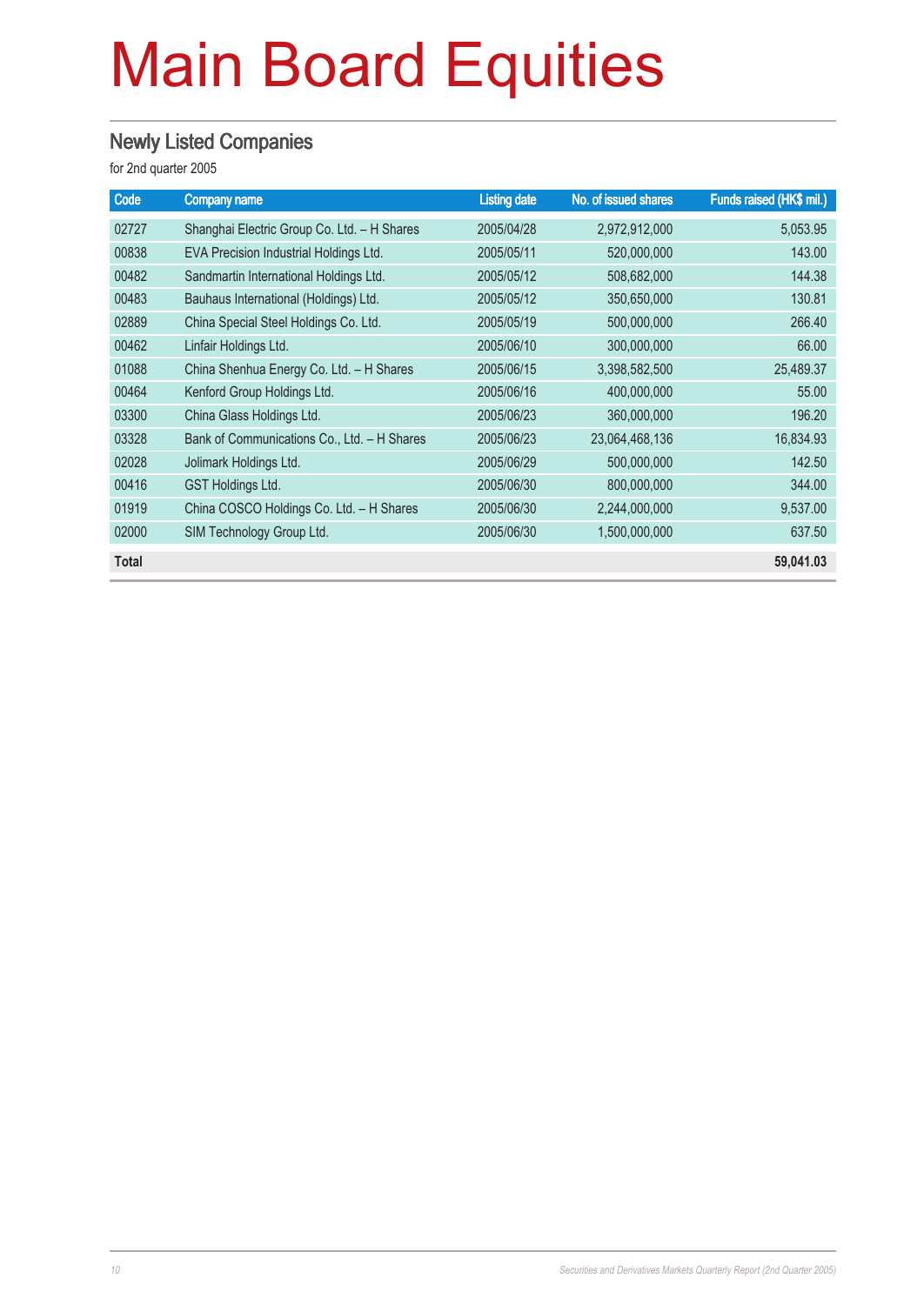#### Company Name Changes

for 2nd quarter 2005

| Old name                                 | <b>New name</b>                         | <b>Effective date</b> | <b>Adoption date</b> |
|------------------------------------------|-----------------------------------------|-----------------------|----------------------|
| Moulin International Holdings Ltd. *     | Moulin Global Eyecare Holdings Ltd.     | 2005/02/17            | 2005/04/01           |
| TCL International Holdings Ltd.          | TCL Multimedia Technology Holdings Ltd. | 2005/02/25            | 2005/04/04           |
| International Bank of Asia Ltd.          | Fubon Bank (Hong Kong) Ltd.             | 2005/04/06            | 2005/04/15           |
| Hi Sun Group Ltd.                        | Hi Sun Technology (China) Ltd.          | 2005/02/28            | 2005/04/20           |
| Medtech Group Co. Ltd.                   | Golden Resorts Group Ltd.               | 2005/03/31            | 2005/04/21           |
| Millennium Group Ltd.                    | Sino Gas Group Ltd.                     | 2005/04/22            | 2005/04/28           |
| <b>GR</b> Investment International Ltd.  | Prosperity Investment Holdings Ltd.     | 2005/03/15            | 2005/05/09           |
| Jackley Holdings Ltd.                    | Orient Industries Holdings Ltd.         | 2005/02/21            | 2005/05/19           |
| Midland Realty (Holdings) Ltd.           | Midland Holdings Ltd.                   | 2005/05/14            | 2005/05/30           |
| E-LIFE International Ltd.                | China Best Group Holding Ltd.           | 2005/05/04            | 2005/06/02           |
| China United International Holdings Ltd. | Willie International Holdings Itd.      | 2005/06/09            | 2005/06/15           |
| High Fashion International Ltd. #        | High Fashion International Ltd.         | 2005/06/08            | 2005/06/20           |
| Fushan Holdings Ltd.                     | Fushan International Energy Group Ltd.  | 2005/06/24            | 2005/06/30           |
|                                          |                                         |                       |                      |

\* Change of English name only

# Change of Chinese name only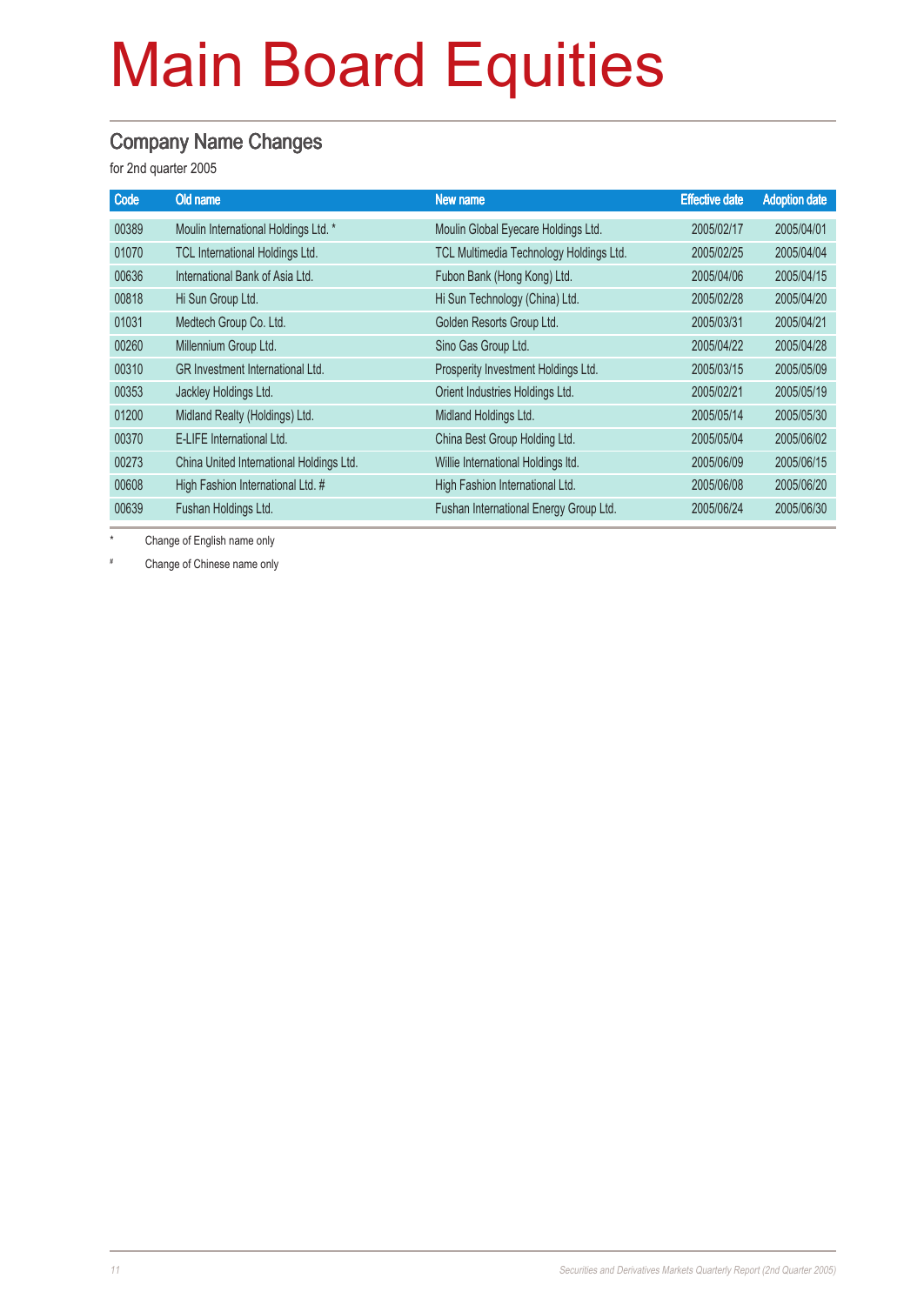#### Bonus Issues / Bonus Warrants

for 2nd quarter 2005

| Code  | <b>Company</b>                             | <b>Particulars</b>      | Ex-date    |
|-------|--------------------------------------------|-------------------------|------------|
| 00316 | Orient Overseas (International) Ltd.       | 1 for $10$              | 2005/04/15 |
| 00635 | Playmates Holdings Ltd.                    | 1 2006 wt for 5         | 2005/04/20 |
| 02899 | Zijin Mining Group Co., Ltd. - H Shares    | 10 for 10               | 2005/04/26 |
| 01177 | Sino Biopharmaceutical Ltd.                | 1 for $2$               | 2005/05/06 |
| 00116 | Chow Sang Sang Holdings International Ltd. | 1 for $5$               | 2005/05/23 |
| 01171 | Yanzhou Coal Mining Co. Ltd. - H Shares    | 6 for 10                | 2005/05/26 |
| 00274 | Global Green Tech Group Ltd.               | 1 2007 & 2008 wt for 10 | 2005/06/03 |

#### Share Split / Consolidation

| Code  | <b>Company</b>                                  | <b>Particulars</b>      | <b>Effective date</b> |
|-------|-------------------------------------------------|-------------------------|-----------------------|
| 00603 | Nippon Asia Investments Holdings Ltd.           | Consolidation 10 into 1 | 2005/04/06            |
| 00164 | Premium Land Ltd.                               | Consolidation 20 into 1 | 2005/04/07            |
| 00228 | Hon Po Group (Lobster King) Ltd.                | Consolidation 5 into 1  | 2005/04/11            |
| 00736 | Northern International Holdings Ltd.            | Consolidation 20 into 1 | 2005/05/05            |
| 00085 | China Electronics Corporation Holdings Co. Ltd. | Consolidation 8 into 1  | 2005/05/18            |
| 00851 | MAE Holdings Ltd.                               | Consolidation 20 into 1 | 2005/05/18            |
| 00200 | Melco International Development Ltd.            | Split 1 into 2          | 2005/05/19            |
| 00137 | Jinhui Holdings Co. Ltd.                        | Split 1 into 10         | 2005/05/23            |
| 01141 | Xin Corporation Ltd.                            | Consolidation 20 into 1 | 2005/05/24            |
| 00412 | Heritage International Holdings Ltd.            | Consolidation 10 into 1 | 2005/05/26            |
| 00385 | Chinney Alliance Group Ltd.                     | Consolidation 25 into 1 | 2005/06/06            |
| 01031 | Golden Resorts Group Ltd.                       | Consolidation 10 into 1 | 2005/06/07            |
| 00897 | Wai Yuen Tong Medicine Holdings Ltd.            | Consolidation 10 into 1 | 2005/06/09            |
| 01191 | China Rich Holdings Ltd.                        | Consolidation 5 into 1  | 2005/06/13            |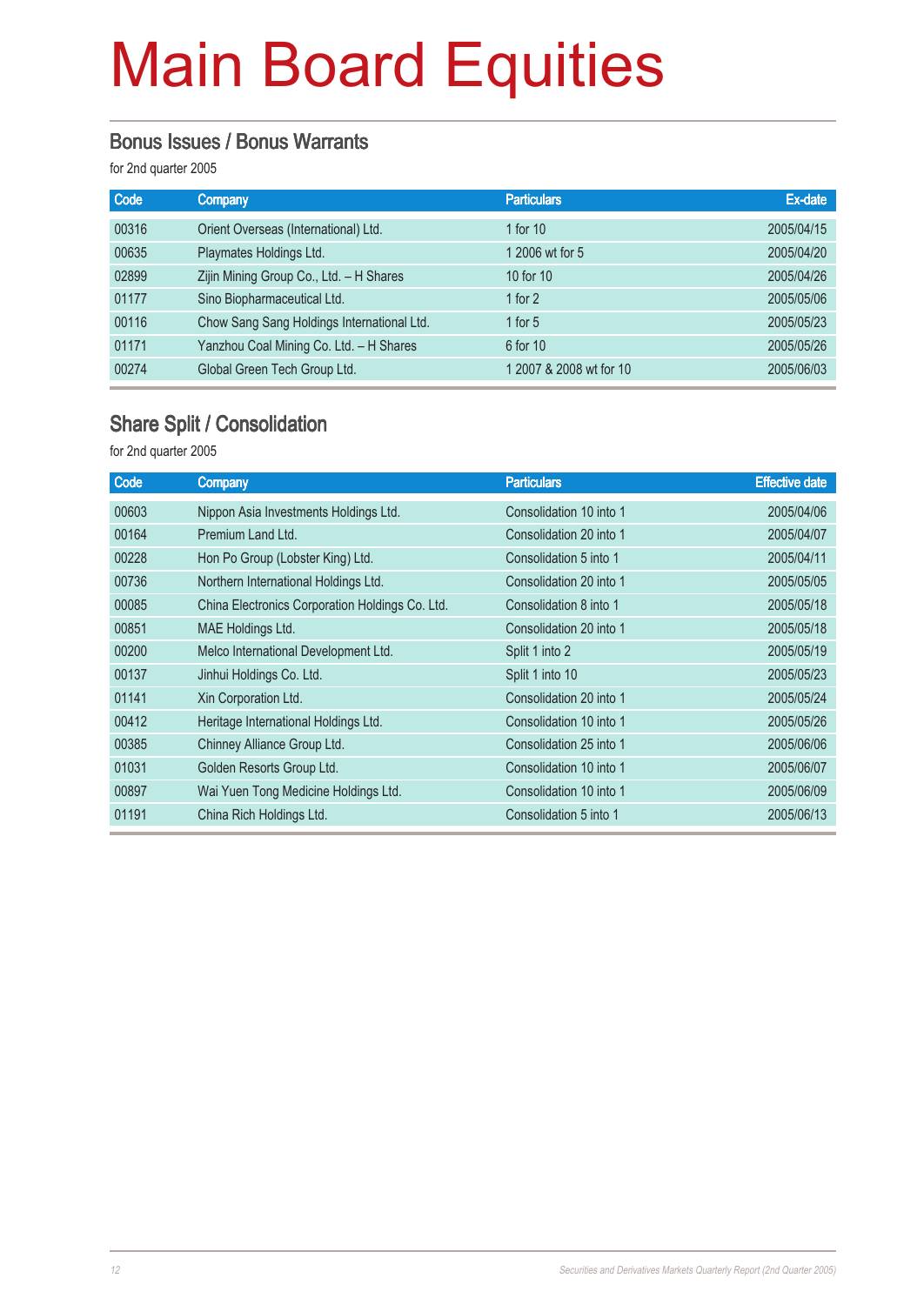### Rights Issues & Open Offers

| <b>Month</b> | Code  | <b>Company</b>                       | <b>Ratio</b>                            | Funds raised (HK\$ mil.) |
|--------------|-------|--------------------------------------|-----------------------------------------|--------------------------|
| Apr          | 00905 | Haywood Investments Ltd.             | Open offer 1 for 1 @\$0.065             | 5.20                     |
|              |       |                                      | (after consolidation 5 into 2)          |                          |
|              | 00917 | New World China Land Ltd.            | Rts 3 for $2 \, \textcircled{a}$ \$2.80 | 6,314.82                 |
|              | 00353 | Orient Industries Holdings Ltd.      | Open offer 1 for 2 @\$0.02              | 13.90                    |
|              | 00870 | Hang Fung Gold Technology Ltd.       | Rts 1 for 3 @\$1.01                     | 188.80                   |
| May          | 00918 | Takson Holdings Ltd.                 | Rts 1 for 5 @\$0.10                     | 7.79                     |
|              | 00094 | Omnicorp Ltd.                        | Open offer 1 for 2 @\$0.38              | 19.06                    |
|              | 01191 | China Rich Holdings Ltd.             | Rts 1 for 2 @\$0.04                     | 45.13                    |
| Jun          | 00851 | MAE Holdings Ltd.                    | Rts 1 for 1 @\$0.10                     | 22.42                    |
|              | 01047 | Ngai Hing Hong Co. Ltd.              | Open offer 1 for 5 @\$0.60              | 36.00                    |
|              | 00191 | Lai Sun Garment (International) Ltd. | Rts 1 for 8 @\$0.50                     | 89.86                    |
| <b>Total</b> |       |                                      |                                         | 6.742.98                 |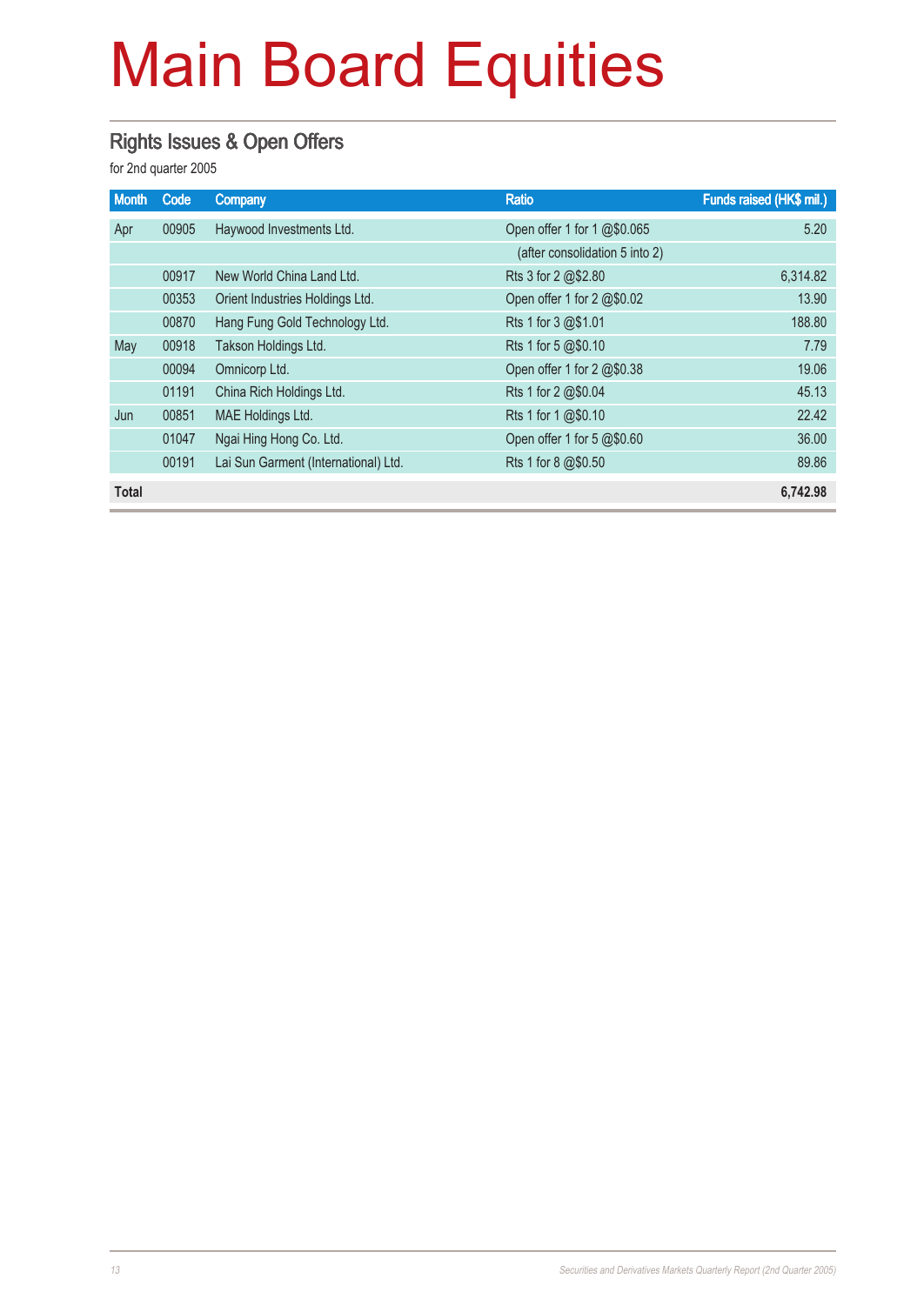### Placing\*

|                   |       |                        | No. of new    | <b>Placing price</b> | <b>Funds raised</b> |
|-------------------|-------|------------------------|---------------|----------------------|---------------------|
| <b>Month</b>      | Code  | <b>Company</b>         | shares placed | (HK\$)               | (HK\$ mil.)         |
| 2005              |       |                        |               |                      |                     |
| Feb <sup>**</sup> | 00311 | <b>LUEN THAI</b>       | 90,200,000    | 4.070                | 367.11              |
|                   | 00070 | <b>MASSIVE RES</b>     | 1,816,270,000 | 0.036                | 64.48               |
| Mar **            | 00139 | <b>139 HOLDINGS</b>    | 2,000,000,000 | 0.032                | 64.00               |
|                   | 00214 | <b>ASIA ORIENT</b>     | 34,600,000    | 2.500                | 86.50               |
|                   | 00129 | <b>ASIA STANDARD</b>   | 145,000,000   | 0.380                | 55.10               |
|                   | 00985 | <b>CHINA SCI-TECH</b>  | 200,000,000   | 0.300                | 60.00               |
|                   | 00326 | <b>CHINA STAR ENT</b>  | 76,600,000    | 0.500                | 38.30               |
|                   | 00855 | <b>CHINA WATER</b>     | 30,000,000    | 0.500                | 15.00               |
|                   | 02324 | CN ENT INV FUND        | 10,600,000    | 0.560                | 5.94                |
|                   | 00312 | <b>EZCOM HOLDINGS</b>  | 20,000,000    | 0.150                | 3.00                |
|                   | 00875 | <b>FIRST DRAGONCOM</b> | 400,000,000   | 0.035                | 14.00               |
|                   | 01132 | <b>GOLDEN HARVEST</b>  | 31,200,000    | 0.250                | 7.80                |
|                   | 00554 | <b>HANS ENERGY</b>     | 100,000,000   | 1.000                | 100.00              |
|                   | 00428 | <b>HARMONY ASSET</b>   | 24,300,000    | 0.350                | 8.51                |
|                   | 00412 | <b>HERITAGE INT'L</b>  | 1,478,000,000 | 0.021                | 30.74               |
|                   | 00045 | <b>HK&amp;S HOTELS</b> | 3,480,934     | 5.855                | 20.38               |
|                   | 00851 | <b>MAE HOLDINGS</b>    | 400,000,000   | 0.016                | 6.40                |
|                   | 00283 | <b>MATSUNICHI</b>      | 80,000,000    | 2.600                | 208.00              |
|                   | 00389 | <b>MOULIN</b>          | 54,616,106    | 5.724                | 312.62              |
|                   | 00600 | PEARL ORIENTAL         | 200,000,000   | 1.000                | 200.00              |
|                   | 00901 | RADFORD CAPITAL        | 500,000,000   | 0.033                | 16.40               |
|                   | 02323 | <b>TOPSEARCH INT'L</b> | 70,000,000    | 0.900                | 63.00               |
|                   | 00419 | UNIVERSAL HOLD         | 654,850,000   | 0.120                | 78.58               |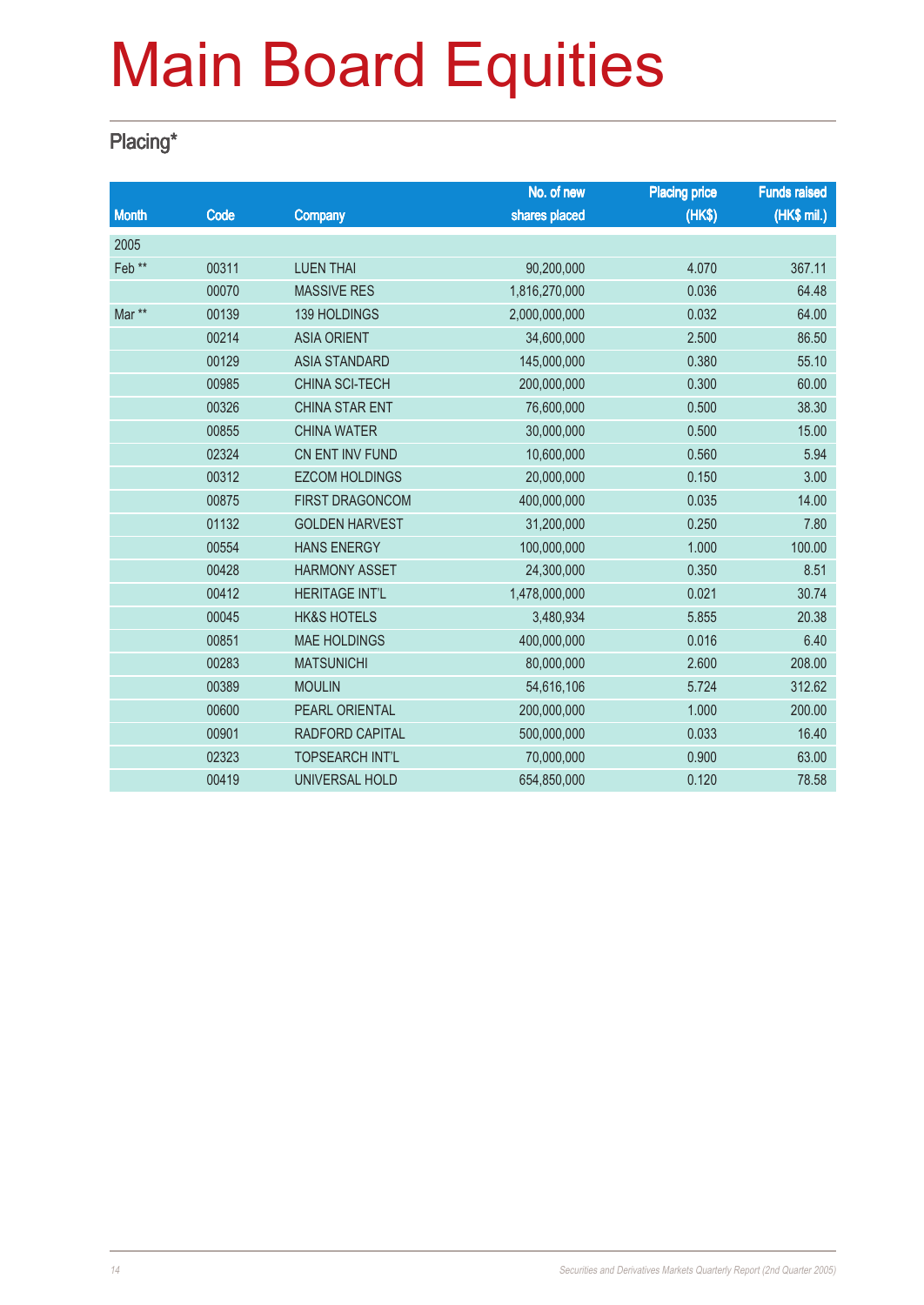|              |       |                        | No. of new    | <b>Placing price</b> | <b>Funds raised</b> |
|--------------|-------|------------------------|---------------|----------------------|---------------------|
| <b>Month</b> | Code  | <b>Company</b>         | shares placed | (HK\$)               | $(HK$$ mil.)        |
| Apr          | 00043 | C.P. POKPHAND          | 731,250,000   | 0.320                | 234.00              |
|              | 00290 | <b>CH CONSERVATION</b> | 77,344,000    | 0.400                | 30.94               |
|              | 00855 | <b>CHINA WATER</b>     | 57,600,000    | 0.500                | 28.80               |
|              | 00351 | <b>CS CONSERVAT P</b>  | 90,000,000    | 0.780                | 70.20               |
|              | 00312 | <b>EZCOM HOLDINGS</b>  | 35,500,000    | 0.114                | 4.05                |
|              | 00045 | <b>HK&amp;S HOTELS</b> | 1,036,196     | 5.855                | 6.07                |
|              | 01200 | <b>MIDLAND HOLDING</b> | 38,439,425    | 4.870                | 187.20              |
|              | 00008 | <b>PCCW</b>            | 1,343,571,766 | 5.900                | 7,927.07            |
|              | 00996 | PRICERITE GROUP        | 83,000,000    | 0.280                | 23.24               |
|              | 00273 | <b>WILLIE INT'L</b>    | 274,000,000   | 0.168                | 46.03               |
| May          | 00718 | <b>BESTWAY INT'L</b>   | 682,000,000   | 0.040                | 27.28               |
|              | 00497 | <b>CAPITAL STRAT</b>   | 100,000,000   | 1.080                | 108.00              |
|              | 00384 | <b>CHINA GAS HOLD</b>  | 210,000,000   | 1.158                | 243.18              |
|              | 00810 | <b>CHINA TREASURE</b>  | 20,600,000    | 0.130                | 2.68                |
|              | 00571 | <b>ESUN HOLDINGS</b>   | 74,000,000    | 2.100                | 155.40              |
|              | 00045 | <b>HK&amp;S HOTELS</b> | 810,921       | 5.855                | 4.75                |
|              | 00559 | <b>HUA YI COPPER</b>   | 25,912,000    | 0.930                | 24.10               |
|              | 00929 | <b>IPE GROUP</b>       | 100,000,000   | 1.150                | 115.00              |
|              | 00027 | K. WAH CONS            | 146,000,000   | 8.000                | 1,168.00            |
|              | 00200 | <b>MELCO INT'L DEV</b> | 140,000,000   | 9.125                | 1,277.50            |
|              | 00276 | <b>NEW WORLD CYBER</b> | 58,000,000    | 0.240                | 13.92               |
|              | 00164 | <b>PREMIUM LAND</b>    | 26,500,000    | 0.600                | 15.90               |
|              | 00996 | PRICERITE GROUP        | 223,000,000   | 0.300                | 66.90               |
|              | 00674 | <b>UNITED POWER</b>    | 219,176,800   | 0.600                | 131.51              |
| <b>Total</b> |       |                        |               |                      | 13,737.57           |

Due to the reporting time-lag, placing figures for the quarter are provisional.

\*\* Supplementary information update for previous quarters.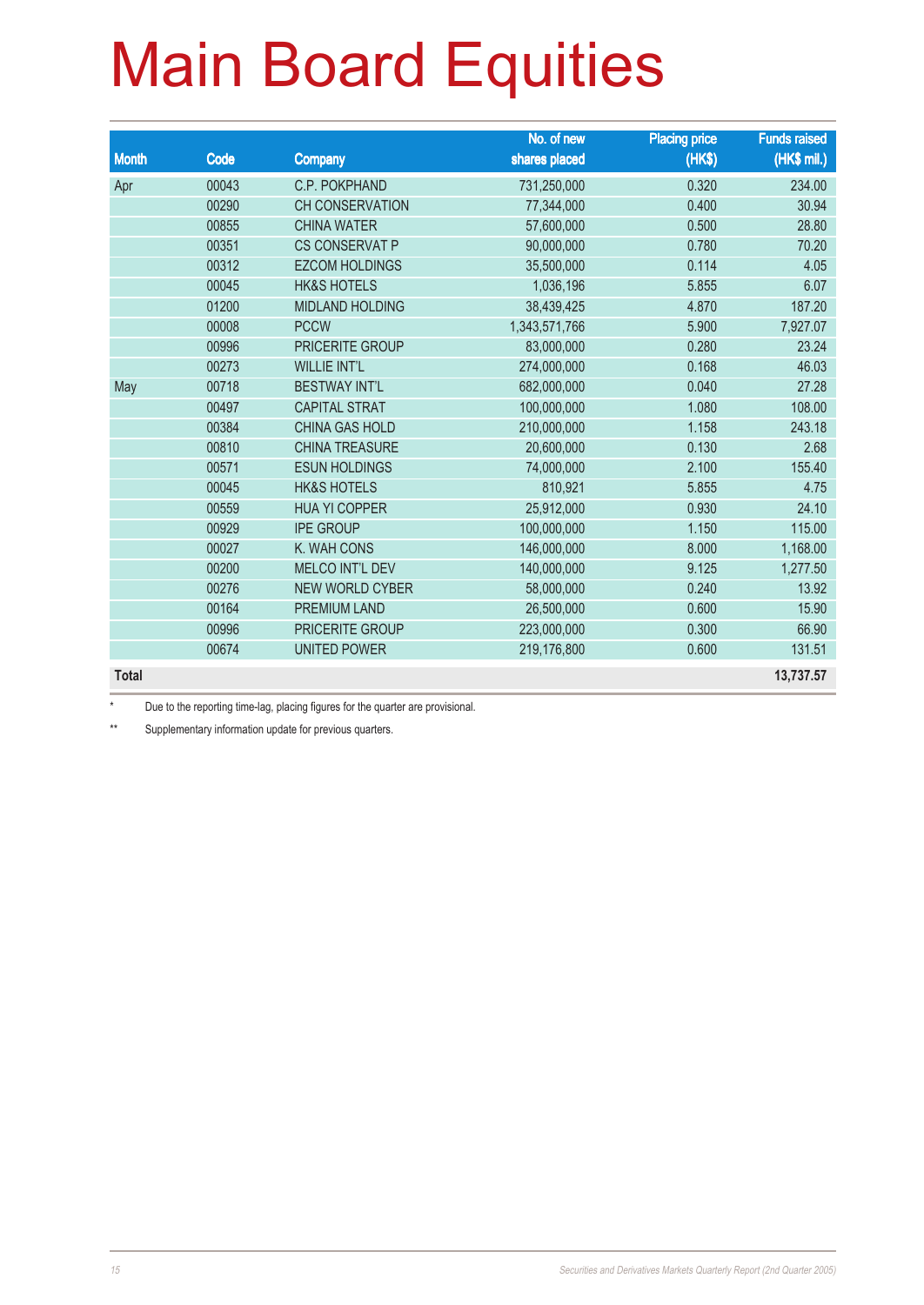#### Warrant Trading Statistics

|      |                | <b>Equity wts</b><br>(HK\$ mil.) | <b>Derivative wts</b><br>(HK\$ mil.) | <b>Total</b><br>(HK\$ mil.) |
|------|----------------|----------------------------------|--------------------------------------|-----------------------------|
| 2004 | Q <sub>2</sub> | 197.32                           | 103,610.37                           | 103,807.69                  |
|      | Q <sub>3</sub> | 624.18                           | 108,500.64                           | 109,124.82                  |
|      | Q <sub>4</sub> | 1,144.56                         | 170,172.15                           | 171,316.70                  |
| 2005 | Q1             | 1.045.79                         | 160,375.18                           | 161,420.97                  |
|      | Q2             | 597.94                           | 169,086.62                           | 169,684.56                  |

#### Warrant Market Value

|      |                |               | <b>Equity wts</b> |               | <b>Derivative wts</b> |           | <b>Total</b> |
|------|----------------|---------------|-------------------|---------------|-----------------------|-----------|--------------|
|      |                | <b>Number</b> | (HK\$ mil.)       | <b>Number</b> | (HK\$ mil.)           | Total no. | (HK\$ mil.)  |
| 2004 | Q <sub>2</sub> | 36            | 1.216.62          | 803           | 55,126.06             | 839       | 56,342.68    |
|      | Q3             | 33            | 1,558.01          | 789           | 61.674.64             | 822       | 63,232.65    |
|      | Q4             | 32            | 2,316.95          | 863           | 84,257.32             | 895       | 86,574.27    |
| 2005 | Q1             | 33            | 3,194.29          | 867           | 49,917.48             | 900       | 53,111.76    |
|      | Q <sub>2</sub> | 26            | 2,499.05          | 927           | 67,123.72             | 953       | 69,622.76    |

#### New Listing Statistics – Warrants

|      |    | No. of newly listed<br>equity wts | No. of newly listed<br>derivative wts | <b>Amount raised</b><br>(HK\$ mil.) |
|------|----|-----------------------------------|---------------------------------------|-------------------------------------|
| 2004 | Q2 | 6                                 | 284                                   | 32,343.47                           |
|      | Q3 |                                   | 274                                   | 27,666.69                           |
|      | Q4 | 4                                 | 390                                   | 41,677.16                           |
| 2005 | Q1 | 4                                 | 303                                   | 33,222.25                           |
|      | Q2 | C                                 | 376                                   | 35,705.01                           |

#### Newly Listed Equity Warrants

|              |                                           | <b>Initial issued</b> |                     |               | <b>Amount raised</b> |
|--------------|-------------------------------------------|-----------------------|---------------------|---------------|----------------------|
| Code         | <b>Equity warrants</b>                    | amount (HK\$)         | <b>Listing date</b> | <b>Expiry</b> | (HK\$ mil.)          |
| 00407        | Playmates Holdings Ltd Warrants 2006      | 744.589.963           | 2005/05/24          | 2006/05/23    |                      |
| 00452        | Kenford Group Holdings Ltd. Warrants 2008 | 30,000,000            | 2005/06/16          | 2007/06/15    |                      |
| <b>Total</b> |                                           |                       |                     |               |                      |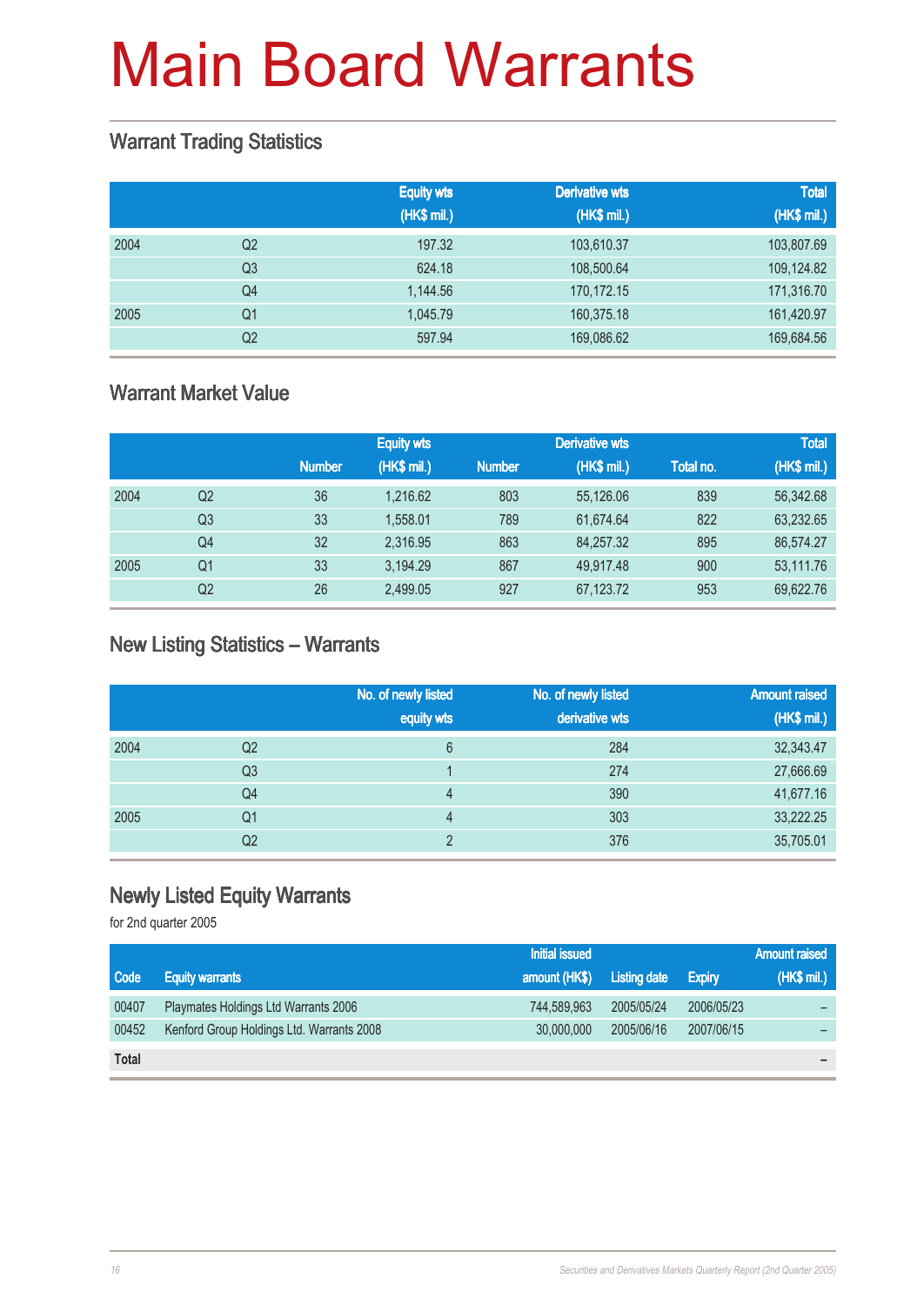#### Newly Listed Derivative Warrants

|        |                                                              |                        |                     |               | <b>Amount</b> |
|--------|--------------------------------------------------------------|------------------------|---------------------|---------------|---------------|
|        |                                                              | No. of                 |                     |               | raised        |
| Code   | <b>Derivative warrants</b>                                   | issue (units)          | <b>Listing date</b> | <b>Expiry</b> | (HK\$ mil.)   |
| 04750  | Macquarie Bank Ltd. - China Life European Warrants Sep 2005  | 388,000,000            | 2005/04/01          | 2005/09/30    | 156.75        |
| 04755  | Macquarie Bank Ltd. - Ping An European Warrants Sep 2006     | 388,000,000            | 2005/04/01          | 2006/09/29    | 97.78         |
| 04754  | Macquarie Bank Ltd. - PICC European Warrants Mar 2006        | 388,000,000            | 2005/04/01          | 2006/03/30    | 97.78         |
| 04744  | KBC Fin Products Int'l Ltd. - HSI European Wts Oct 2005 A    | 400,000,000            | 2005/04/01          | 2005/10/28    | 100.00        |
| 04756  | KBC Fin Products Int'l Ltd. - HSI Euro Put Wts Oct 2005 D    | 400,000,000            | 2005/04/01          | 2005/10/28    | 100.00        |
| 04745  | SGA Societe Generale Acceptance N.V. - HSI Eur Wt Oct 2005 A | 334,000,000            | 2005/04/01          | 2005/10/28    | 100.20        |
| 04746  | SGA Societe Generale Acceptance N.V. - HSI Eur Wt Oct 2005 B | 400,000,000            | 2005/04/01          | 2005/10/28    | 100.00        |
| 04749  | SGA Societe Generale Acceptance N.V. - HSI Eu Put Wt Oct 05C | 400,000,000            | 2005/04/01          | 2005/10/28    | 100.00        |
| 03523# | Deutsche Bank AG - HSI European Warrants May 2005            | 400,000,000            | 2005/04/01          | 2005/05/30    | 16.40         |
| 03505# | SGA Societe Generale Acceptance N.V. - HSI Eur Wts May 05 A  | 400,000,000            | 2005/04/01          | 2005/05/30    | 24.00         |
| 03777# | SGA Societe Generale Acceptance N.V. - HSBC Eur Wt Oct 05 A  | 200,000,000            | 2005/04/01          | 2005/10/06    | 42.00         |
| 04758  | BNP Paribas Arbit Issu B.V. - Cheung Kong Euro Wts Oct 2005  | 200,000,000            | 2005/04/04          | 2005/10/28    | 80.00         |
| 04757  | BNP Paribas Arbit Issu B.V. - HSCEI European Wts Oct 2005    | 350,000,000            | 2005/04/04          | 2005/10/28    | 90.30         |
| 04761  | BNP Paribas Arbit Issu B.V. - HSCEI Euro Put Wts Oct 2005    | 350,000,000            | 2005/04/04          | 2005/10/28    | 90.30         |
| 04759  | Calyon Fin P (G) Ltd. - Jiangxi Copper European Wts Nov 2005 | 300,000,000            | 2005/04/04          | 2005/11/21    | 183.00        |
| 04747  | MSDW Asia Sec Products LLC - HSI European Warrants Oct 2005  | 400,000,000            | 2005/04/04          | 2005/10/28    | 100.00        |
| 04748  | MSDW Asia Sec Products LLC - HSI European Wts Nov 2005 A     | 400,000,000            | 2005/04/04          | 2005/11/29    | 100.00        |
| 04751  | MSDW Asia Sec Products LLC - HSI European Put Wts Oct 2005 A | 400,000,000            | 2005/04/04          | 2005/10/28    | 100.00        |
| 04752  | MSDW Asia Sec Products LLC - HSI European Put Wts Oct 2005 B | 400,000,000            | 2005/04/04          | 2005/10/28    | 100.00        |
| 04753  | MSDW Asia Sec Products LLC - HSI European Put Wts Nov 2005 B | 400,000,000            | 2005/04/04          | 2005/11/29    | 100.00        |
| 03843# | Credit Suisse First Boston - HSBC European Wts Jan 2006      | 500,000,000            | 2005/04/06          | 2006/01/18    | 160.00        |
| 04760  | BNP Paribas Arbit Issu B.V. - BOC HK European Wts Oct 2005   | 180,000,000            | 2005/04/06          | 2005/10/28    | 82.62         |
| 04766  | Calyon Fin P (G) Ltd. - HSBC European Warrants Dec 2005 A    | 300,000,000            | 2005/04/06          | 2005/12/28    | 186.00        |
| 04764  | KBC Fin Products Int'l Ltd. - HWL European Put Wts Nov 2005  | 148,000,000            | 2005/04/06          | 2005/11/07    | 91.76         |
| 04765  | KBC Fin Products Int'l Ltd. - SHKP European Put Wts Oct 2005 | 168,000,000            | 2005/04/06          | 2005/10/06    | 99.46         |
| 04762  | KBC Fin Products Int'l Ltd. - Ch Mob Euro Put Wts Nov 2005 A | 400,000,000            | 2005/04/06          | 2005/11/28    | 100.00        |
| 04763  | KBC Fin Products Int'l Ltd. - HK Elec European Wts Sep 2006  | 280,000,000            | 2005/04/06          | 2006/09/20    | 75.60         |
| 03775# | SGA Societe Generale Acceptance N.V. - HSI Eur Wt Jul 2005 B | 400,000,000 2005/04/06 |                     | 2005/07/28    | 43.20         |
| 03577# | KBC Fin Products Int'l Ltd. - HSI European Wts May 2005 B    | 1,000,000,000          | 2005/04/06          | 2005/05/30    | 47.00         |
| 04780  | Calyon Fin P (G) Ltd. - SHK Ppt European Warrants Dec 2005   | 300,000,000            | 2005/04/07          | 2005/12/12    | 184.50        |
| 04778  | Credit Suisse First Boston - HSBC European Warrants Oct 2006 | 100,000,000            | 2005/04/07          | 2006/10/18    | 57.30         |
| 04777  | Credit Suisse First Boston - Guoco European Wts Oct 2006     | 100,000,000            | 2005/04/07          | 2006/10/18    | 41.20         |
| 04779  | Credit Suisse First Boston - PetroChina Euro Wts Oct 2006    | 200,000,000            | 2005/04/07          | 2006/10/18    | 71.40         |
| 04775  | Credit Suisse First Boston - China Mobile Euro Wts Oct 2006  | 200,000,000            | 2005/04/07          | 2006/10/18    | 53.20         |
| 04772  | Deutsche Bank AG - Cheung Kong European Warrants Oct 2005    | 200,000,000            | 2005/04/07          | 2005/10/24    | 90.00         |
| 04773  | Deutsche Bank AG - HSBC European Warrants Oct 2005           | 200,000,000            | 2005/04/07          | 2005/10/17    | 108.00        |
| 04774  | Deutsche Bank AG - Hutchison European Warrants Oct 2005      | 200,000,000            | 2005/04/07          | 2005/10/31    | 88.00         |
| 04776  | Deutsche Bank AG - Cheung Kong European Put Wts Oct 2005     | 200,000,000            | 2005/04/07          | 2005/10/10    | 84.00         |
| 04767  | Macquarie Bank Ltd. - Hutchison European Warrants Oct 2005 C | 250,000,000            | 2005/04/07          | 2005/10/31    | 105.50        |
| 04769  | SGA Societe Generale Acceptance N.V. - HSI Eu Put Wt Oct 05D | 400,000,000            | 2005/04/07          | 2005/10/28    | 100.00        |
| 04768  | SGA Societe Generale Acceptance N.V. - CK(H) Eur Wt Oct 05 A | 162,000,000            | 2005/04/07          | 2005/10/24    | 100.44        |
| 04770  | SGA Societe Generale Acceptance N.V. - HSBC Eur Wt Oct 05 C  | 154,000,000            | 2005/04/07          | 2005/10/24    | 100.10        |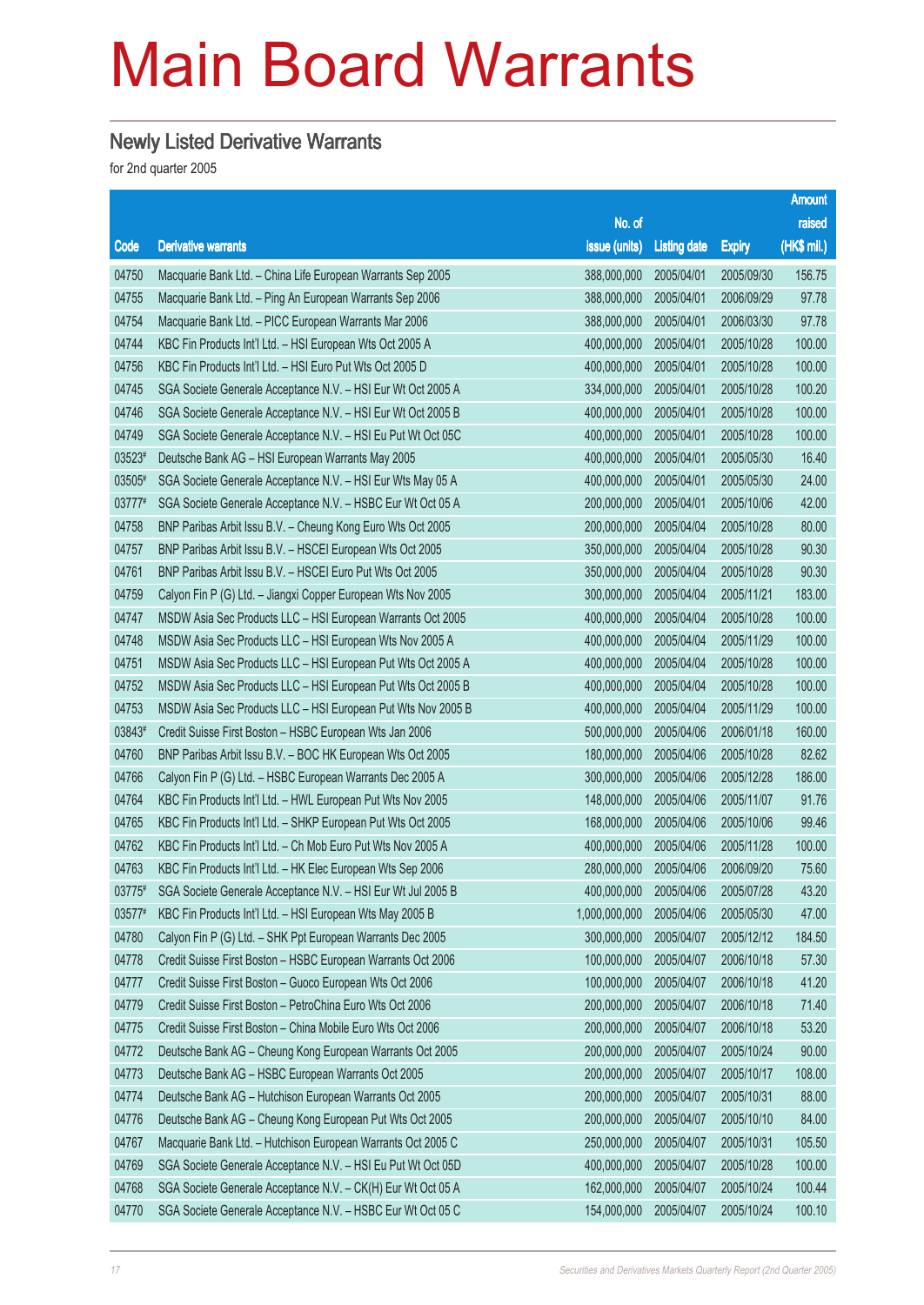|        |                                                              |               |                     |               | <b>Amount</b> |
|--------|--------------------------------------------------------------|---------------|---------------------|---------------|---------------|
|        |                                                              | No. of        |                     |               | raised        |
| Code   | <b>Derivative warrants</b>                                   | issue (units) | <b>Listing date</b> | <b>Expiry</b> | (HK\$ mil.)   |
| 04771  | SGA Societe Generale Acceptance N.V. - HSBC Eur Wt Oct 05 D  | 213,000,000   | 2005/04/07          | 2005/10/24    | 100.11        |
| 04781  | SGA Societe Generale Acceptance N.V. - CK(H) Eu Put Wt Oct05 | 185,000,000   | 2005/04/08          | 2005/10/31    | 99.90         |
| 04782  | SGA Societe Generale Acceptance N.V. - C Mob Eur Wt Oct 05 B | 400,000,000   | 2005/04/08          | 2005/10/24    | 100.00        |
| 04783  | SGA Societe Generale Acceptance N.V. - HSBC Eu Put Wt Oct 05 | 189,000,000   | 2005/04/08          | 2005/10/24    | 100.17        |
| 04784  | SGA Societe Generale Acceptance N.V. - SHK P Eur Wt Oct 05 A | 134,000,000   | 2005/04/08          | 2005/10/24    | 100.50        |
| 04787  | KBC Fin Products Int'l Ltd. - HSI European Wts Oct 2005 B    | 388,000,000   | 2005/04/08          | 2005/10/28    | 97.39         |
| 04788  | KBC Fin Products Int'l Ltd. - HSI European Wts Oct 2005 C    | 400,000,000   | 2005/04/08          | 2005/10/28    | 100.00        |
| 04786  | KBC Fin Products Int'l Ltd. - Ch Mob European Wts Nov 2005 B | 400,000,000   | 2005/04/08          | 2005/11/07    | 100.00        |
| 04789  | KBC Fin Products Int'l Ltd. - HSBC European Wts Apr 2006 A   | 118,000,000   | 2005/04/08          | 2006/04/03    | 96.29         |
| 04785  | KBC Fin Products Int'l Ltd. - HSBC European Put Wts Oct 2005 | 208,000,000   | 2005/04/08          | 2005/10/10    | 91.10         |
| 04790  | Deutsche Bank AG - China Telecom European Warrants Nov 2005  | 100,000,000   | 2005/04/11          | 2005/11/21    | 29.00         |
| 04791  | Deutsche Bank AG - Esprit European Warrants Dec 2005         | 100,000,000   | 2005/04/11          | 2005/12/05    | 66.00         |
| 04792  | Deutsche Bank AG - Lenovo European Warrants Nov 2005         | 100,000,000   | 2005/04/11          | 2005/11/07    | 37.00         |
| 04793  | Deutsche Bank AG - SHK Ppt European Warrants Oct 2005        | 200,000,000   | 2005/04/11          | 2005/10/17    | 120.00        |
| 04794  | SGA Societe Generale Acceptance N.V. - HWL Eur Wt Oct 2005 D | 162,000,000   | 2005/04/11          | 2005/10/17    | 100.44        |
| 04795  | SGA Societe Generale Acceptance N.V. - PetCh Eur Wt Oct 05 C | 385,000,000   | 2005/04/11          | 2005/10/12    | 100.10        |
| 04796  | SGA Societe Generale Acceptance N.V. - SHKP Eu Put Wt Oct 05 | 238,000,000   | 2005/04/11          | 2005/10/12    | 99.96         |
| 04797  | Calyon Fin P (G) Ltd. - Cheung Kong European Wts Oct 2005    | 300,000,000   | 2005/04/12          | 2005/10/24    | 183.00        |
| 04798  | KBC Fin Products Int'l Ltd. - HWL European Wts Nov 2005 B    | 348,000,000   | 2005/04/12          | 2005/11/01    | 97.44         |
| 04799  | Calyon Fin P (G) Ltd. - China Mobile European Wts Oct 2005   | 300,000,000   | 2005/04/13          | 2005/10/31    | 77.40         |
| 04800  | SGA Societe Generale Acceptance N.V. - ALUCO Eur Wt Oct 2005 | 152,000,000   | 2005/04/14          | 2005/10/31    | 100.32        |
| 04801  | SGA Societe Generale Acceptance N.V. - BOCHK Eur Wt Jan 2006 | 143,000,000   | 2005/04/14          | 2006/01/23    | 100.10        |
| 04802  | SGA Societe Generale Acceptance N.V. - CP&CC Eur Wt Oct 2005 | 345,000,000   | 2005/04/14          | 2005/10/31    | 100.05        |
| 04803  | SGA Societe Generale Acceptance N.V. - CP&CC Eur Wt Dec 2005 | 385,000,000   | 2005/04/14          | 2005/12/19    | 100.10        |
| 04804  | SGA Societe Generale Acceptance N.V. - HWL Eu Put Wt Nov 05A | 200,000,000   | 2005/04/14          | 2005/11/07    | 100.00        |
| 04807  | Calyon Fin P (G) Ltd. - Hutchison European Warrants Nov 2005 | 300,000,000   | 2005/04/15          | 2005/11/07    | 135.00        |
| 04805  | KBC Fin Products Int'l Ltd. - BEA European Warrants Apr 2006 | 268,000,000   | 2005/04/15          | 2006/04/03    | 67.00         |
| 04806  | KBC Fin Products Int'l Ltd. - HKEx European Wts Oct 2006     | 248,000,000   | 2005/04/15          | 2006/10/02    | 79.36         |
| 04808  | BNP Paribas Arbit Issu B.V. - M I&S European Wts Dec 2005    | 280,000,000   | 2005/04/18          | 2005/12/29    | 77.84         |
| 04809  | BNP Paribas Arbit Issu B.V. - Yanzhou Coal Euro Wts Dec 2006 | 280,000,000   | 2005/04/18          | 2006/12/28    | 71.40         |
| 04815  | BNP Paribas Arbit Issu B.V. - Hutchison Euro Wts Dec 2005    | 200,000,000   | 2005/04/19          | 2005/12/29    | 89.40         |
| 04816  | BNP Paribas Arbit Issu B.V. - Hutchison Euro Wts Feb 2006    | 200,000,000   | 2005/04/19          | 2006/02/27    | 151.40        |
| 04819  | J P Morgan Int'l Der. Ltd. - Johnson Elect Euro Wts Nov 2005 | 235,000,000   | 2005/04/19          | 2005/11/11    | 89.30         |
| 04817  | J P Morgan Int'l Der. Ltd. - Cathay Pac Euro Wts Oct 2005    | 235,000,000   | 2005/04/19          | 2005/10/31    | 122.20        |
| 04811  | Macquarie Bank Ltd. - HSI European Put Warrants Oct 2005 B   | 688,000,000   | 2005/04/19          | 2005/10/28    | 173.38        |
| 04810  | Macquarie Bank Ltd. - HSI European Put Warrants Oct 2005 A   | 688,000,000   | 2005/04/19          | 2005/10/28    | 173.38        |
| 04813  | Macquarie Bank Ltd. - HSI European Put Warrants Dec 2005 B   | 688,000,000   | 2005/04/19          | 2005/12/29    | 172.00        |
| 04812  | Macquarie Bank Ltd. - HSI European Put Warrants Dec 2005 A   | 688,000,000   | 2005/04/19          | 2005/12/29    | 174.75        |
| 04814  | SGA Societe Generale Acceptance N.V. - HSI Euro Wts Nov 2005 | 400,000,000   | 2005/04/19          | 2005/11/29    | 100.00        |
| 04818  | SGA Societe Generale Acceptance N.V. - HSI Eu Put Wt Nov 05A | 400,000,000   | 2005/04/19          | 2005/11/29    | 100.00        |
| 03778# | SGA Societe Generale Acceptance N.V. - HSI Eur Put Wt Jul 05 | 400,000,000   | 2005/04/19          | 2005/07/28    | 42.40         |
| 04820  | KBC Fin Products Int'l Ltd. - CK(H) European Wts Nov 2005 B  | 308,000,000   | 2005/04/20          | 2005/11/01    | 86.24         |
| 04821  | KBC Fin Products Int'l Ltd. - SHK Ppt European Wts Nov 2005  | 188,000,000   | 2005/04/20          | 2005/11/01    | 86.48         |
| 04822  | Deutsche Bank AG - HSI European Warrants Oct 2005 A          | 400,000,000   | 2005/04/21          | 2005/10/28    | 106.00        |
| 04823  | Deutsche Bank AG - HSI European Warrants Oct 2005 B          | 400,000,000   | 2005/04/21          | 2005/10/28    | 100.00        |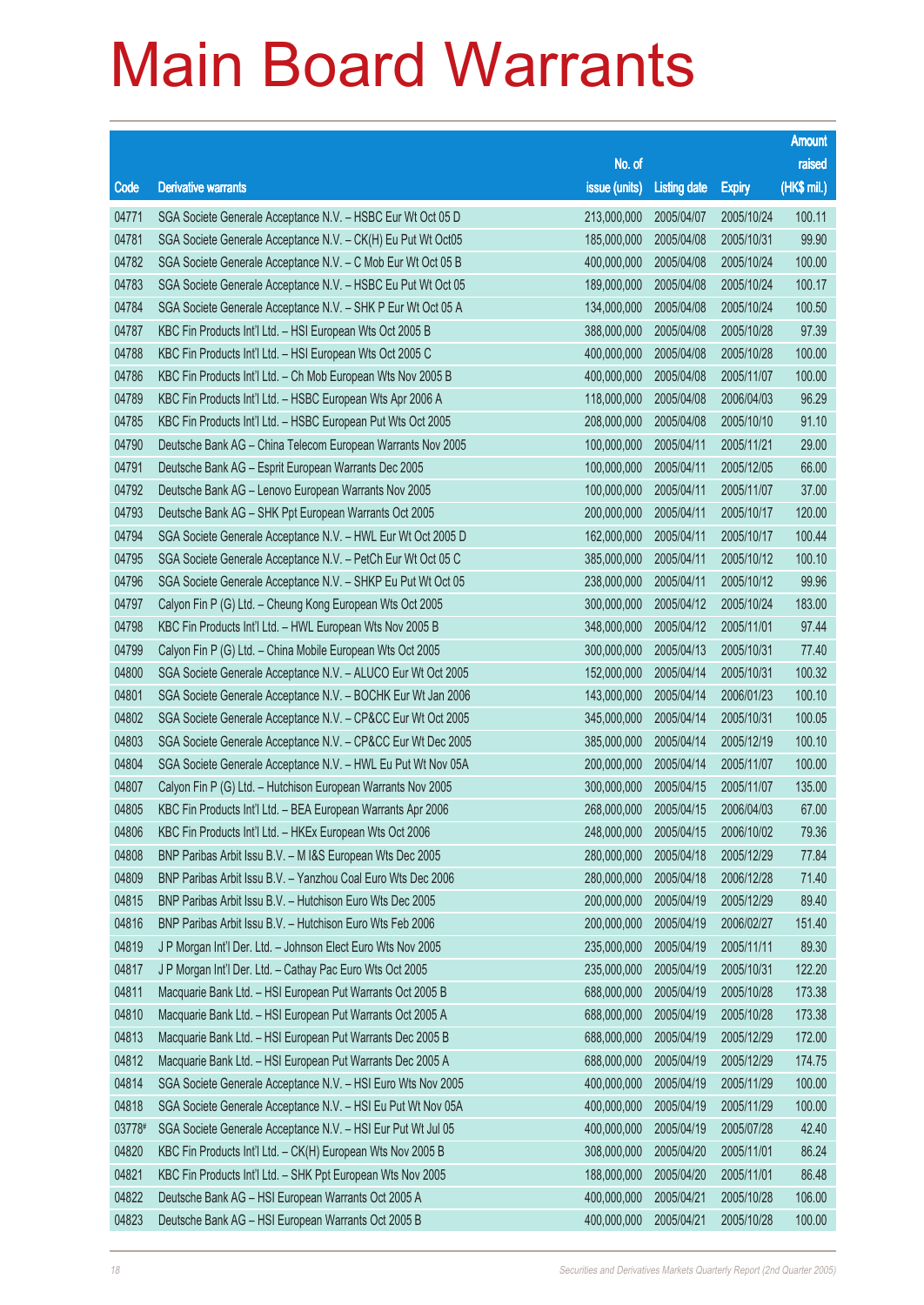|        |                                                              |               |                     |               | <b>Amount</b> |
|--------|--------------------------------------------------------------|---------------|---------------------|---------------|---------------|
|        |                                                              | No. of        |                     |               | raised        |
| Code   | <b>Derivative warrants</b>                                   | issue (units) | <b>Listing date</b> | <b>Expiry</b> | (HK\$ mil.)   |
| 04827  | Deutsche Bank AG - HSI European Put Warrants Oct 2005 C      | 400,000,000   | 2005/04/21          | 2005/10/28    | 102.00        |
| 04824  | Deutsche Bank AG - HSBC European Put Warrants Oct 2005       | 200,000,000   | 2005/04/21          | 2005/10/28    | 82.00         |
| 04825  | Deutsche Bank AG - HSBC European Warrants Nov 2005           | 200,000,000   | 2005/04/21          | 2005/11/29    | 87.00         |
| 04826  | Deutsche Bank AG - HSBC European Put Warrants Dec 2005       | 200,000,000   | 2005/04/21          | 2005/12/29    | 70.00         |
| 04674# | Credit Suisse First Boston - SMIC European Warrants Feb 2006 | 800,000,000   | 2005/04/21          | 2006/02/08    | 104.00        |
| 04828  | Calyon Fin P (G) Ltd. - SHK Ppt European Warrants Oct 2005   | 300,000,000   | 2005/04/22          | 2005/10/24    | 135.00        |
| 04441# | Credit Suisse First Boston - HSBC European Wts Jun 2005 B    | 400,000,000   | 2005/04/25          | 2005/06/28    | 61.20         |
| 04831  | KBC Fin Products Int'l Ltd. - HSBC European Wts Nov 2005     | 188,000,000   | 2005/04/25          | 2005/11/01    | 95.69         |
| 04830  | KBC Fin Products Int'l Ltd. - Ch Mob European Wts Feb 2006   | 400,000,000   | 2005/04/25          | 2006/02/08    | 100.00        |
| 04829  | SGA Societe Generale Acceptance N.V. - HSI Euro Wts Oct 05 E | 370,000,000   | 2005/04/25          | 2005/10/28    | 99.90         |
| 04833  | SGA Societe Generale Acceptance N.V. - HSI Eu Put Wt Oct 05F | 400,000,000   | 2005/04/25          | 2005/10/28    | 100.00        |
| 04835  | BNP Paribas Arbit Issu B.V. - HSI European Warrants Oct 2005 | 400,000,000   | 2005/04/26          | 2005/10/28    | 107.60        |
| 04839  | BNP Paribas Arbit Issu B.V. - HSI European Put Wts Oct 2005  | 400,000,000   | 2005/04/26          | 2005/10/28    | 106.80        |
| 04834  | Credit Suisse First Boston - CSCL European Warrants Apr 2006 | 300,000,000   | 2005/04/26          | 2006/04/18    | 140.10        |
| 04832  | Deutsche Bank AG - China Mobile European Put Wts Feb 2006 B  | 200,000,000   | 2005/04/26          | 2006/02/01    | 50.00         |
| 04837  | Macquarie Bank Ltd. - Denway European Warrants Feb 2006      | 88,000,000    | 2005/04/27          | 2006/02/28    | 39.78         |
| 04836  | Macquarie Bank Ltd. - ALUCO European Warrants Dec 2005       | 128,000,000   | 2005/04/27          | 2005/12/30    | 79.62         |
| 04838  | Macquarie Bank Ltd. - YZ Coal European Warrants Jul 2006     | 88,000,000    | 2005/04/27          | 2006/07/20    | 22.26         |
| 04842  | SGA Societe Generale Acceptance N.V. - CK(H) Eur Wt Oct 05 B | 222,000,000   | 2005/04/27          | 2005/10/31    | 99.90         |
| 04843  | SGA Societe Generale Acceptance N.V. - Ch Life Eur Wt Oct 05 | 213,000,000   | 2005/04/27          | 2005/10/31    | 100.11        |
| 04844  | SGA Societe Generale Acceptance N.V. - SHK P Eur Wt Oct 05 B | 189,000,000   | 2005/04/27          | 2005/10/31    | 100.17        |
| 04840  | Calyon Fin P (G) Ltd. - China Mobile European Wts Feb 2006   | 300,000,000   | 2005/04/27          | 2006/02/08    | 75.30         |
| 04841  | Calyon Fin P (G) Ltd. - HSBC European Warrants Mar 2006      | 300,000,000   | 2005/04/27          | 2006/03/29    | 225.00        |
| 04845  | KBC Fin Products Int'l Ltd. - HSI European Wts Nov 2005 A    | 400,000,000   | 2005/04/28          | 2005/11/29    | 100.00        |
| 04858  | KBC Fin Products Int'l Ltd. - HSI Euro Put Wts Oct 2005 G    | 400,000,000   | 2005/04/28          | 2005/10/28    | 100.00        |
| 04857  | KBC Fin Products Int'l Ltd. - HSI Euro Put Wts Oct 2005 F    | 400,000,000   | 2005/04/28          | 2005/10/28    | 100.00        |
| 04856  | KBC Fin Products Int'l Ltd. - HSI Euro Put Wts Oct 2005 E    | 400,000,000   | 2005/04/28          | 2005/10/28    | 100.00        |
| 04860  | KBC Fin Products Int'l Ltd. - HSCEI Euro Put Wts Oct 2005    | 388,000,000   | 2005/04/28          | 2005/10/28    | 97.00         |
| 04855  | KBC Fin Products Int'l Ltd. - HSCEI European Wts Oct 2005    | 388,000,000   | 2005/04/28          | 2005/10/28    | 98.16         |
| 04853  | KBC Fin Products Int'l Ltd. - Ch Life European Wts Nov 2005  | 248,000,000   | 2005/04/28          | 2005/11/15    | 96.22         |
| 04859  | KBC Fin Products Int'l Ltd. - Ch Life Euro Put Wts Nov 2005  | 208,000,000   | 2005/04/28          | 2005/11/01    | 89.23         |
| 04861  | SGA Societe Generale Acceptance N.V. - Oil Euro Wts Nov 2005 | 196,000,000   | 2005/04/28          | 2005/11/16    | 99.96         |
| 04865  | SGA Societe Generale Acceptance N.V. - Oil Eur Put Wt Nov 05 | 206,000,000   | 2005/04/28          | 2005/11/16    | 99.91         |
| 04846  | Macquarie Bank Ltd. - HSI European Put Warrants Oct 2005 C   | 688,000,000   | 2005/04/28          | 2005/10/28    | 178.19        |
| 04847  | ABN AMRO Bank N.V. - Gold European Warrants Nov 2005         | 310,000,000   | 2005/04/28          | 2005/11/30    | 77.50         |
| 04851  | ABN AMRO Bank N.V. - Gold European Put Warrants Nov 2005     | 310,000,000   | 2005/04/28          | 2005/11/30    | 77.50         |
| 04849  | ABN AMRO Bank N.V. - HSBC European Warrants Dec 2005         | 200,000,000   | 2005/04/28          | 2005/12/08    | 80.00         |
| 04848  | ABN AMRO Bank N.V. - China Life European Warrants Nov 2005   | 200,000,000   | 2005/04/28          | 2005/11/08    | 73.00         |
| 04850  | Deutsche Bank AG - HSCEI European Warrants Oct 2005          | 200,000,000   | 2005/04/28          | 2005/10/28    | 51.00         |
| 04852  | Deutsche Bank AG - HSI European Put Warrants Oct 2005 D      | 400,000,000   | 2005/04/28          | 2005/10/28    | 100.00        |
| 04854  | Deutsche Bank AG - HSCEI European Put Warrants Oct 2005      | 200,000,000   | 2005/04/28          | 2005/10/28    | 51.00         |
| 04869  | Calyon Fin P (G) Ltd. - HSBC European Warrants Dec 2005 B    | 300,000,000   | 2005/04/29          | 2005/12/28    | 139.50        |
| 04862  | BOCI Asia Ltd. - Hutchison European Warrants Jan 2006        | 200,000,000   | 2005/04/29          | 2006/01/17    | 59.20         |
| 04864  | BOCI Asia Ltd. - Texwinca European Warrants Dec 2005         | 35,000,000    | 2005/04/29          | 2005/12/16    | 24.26         |
| 04866  | BOCI Asia Ltd. - Hutchison European Put Warrants Jan 2006    | 200,000,000   | 2005/04/29          | 2006/01/17    | 64.80         |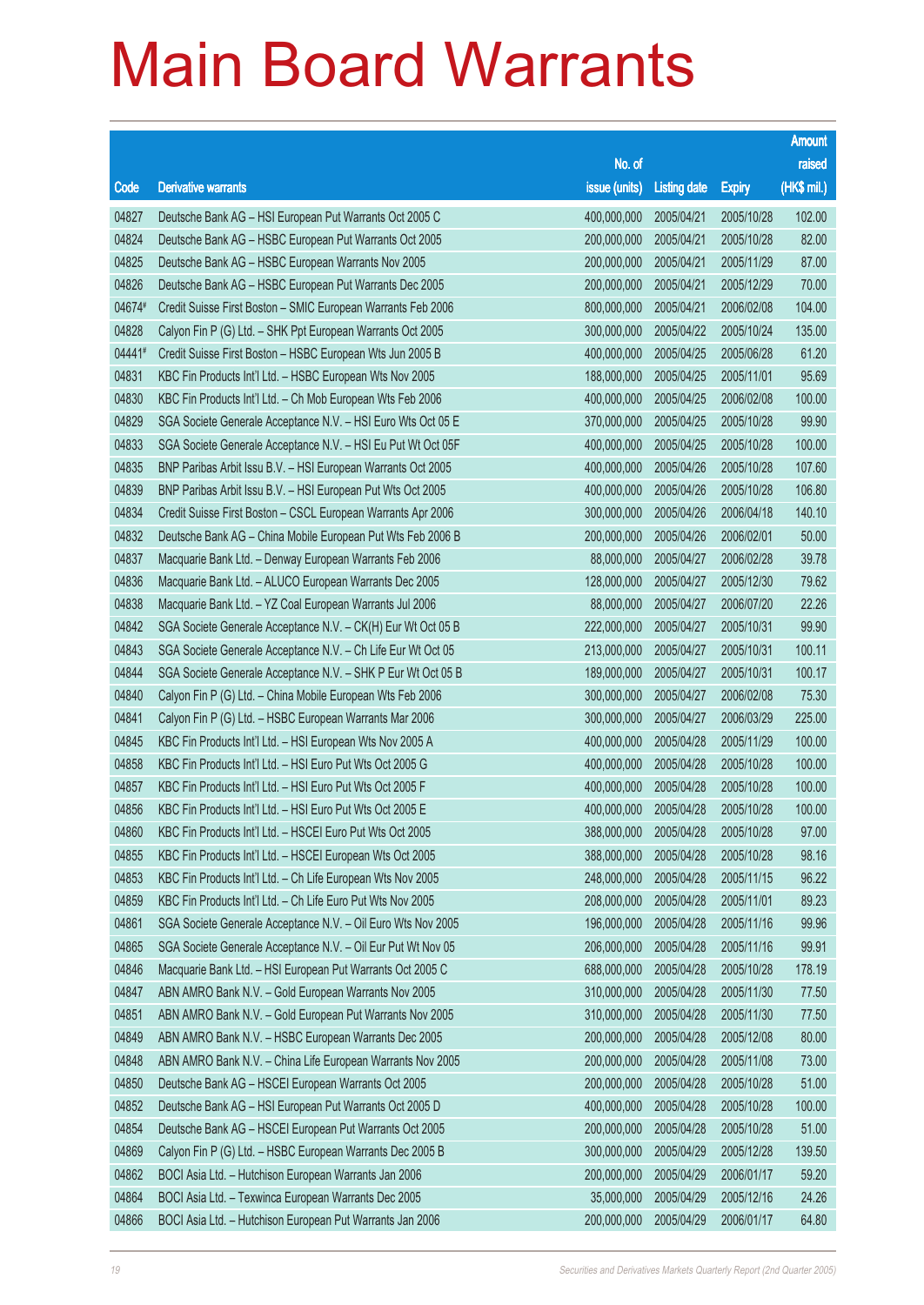| raised<br>No. of<br>(HK\$ mil.)<br>issue (units)<br>Code<br><b>Derivative warrants</b><br><b>Listing date</b><br><b>Expiry</b><br>04863<br>BOCI Asia Ltd. - SHK Ppt European Put Warrants Feb 2006<br>200,000,000<br>2005/04/29<br>2006/02/16<br>57.00<br>09882#<br>10.20<br>Credit Suisse First Boston - Chi Life Euro (AR) Wts Aug 2005<br>600,000,000<br>2005/04/29<br>2005/08/17<br>56.80<br>04867<br>2005/04/29<br>Macquarie Bank Ltd. - Huaneng Power European Wts Dec 2005<br>100,000,000<br>2005/12/30<br>04868<br>22.18<br>Macquarie Bank Ltd. - M I&S European Warrants Feb 2006<br>88,000,000<br>2005/04/29<br>2006/02/28<br>04878<br>ABN AMRO Bank N.V. - Oil Futures European Wts Nov 2005 A<br>160,000,000<br>2005/05/03<br>2005/11/21<br>78.40<br>04884<br>79.20<br>ABN AMRO Bank N.V. - Oil Futures European Put Wts Nov 2005 B<br>220,000,000<br>2005/05/03<br>2005/11/21<br>04883<br>77.70<br>ABN AMRO Bank N.V. - SHK Ppt European Warrants Dec 2005<br>185,000,000<br>2005/05/03<br>2005/12/05<br>04882<br>75.46<br>ABN AMRO Bank N.V. - Hutchison European Warrants Dec 2005<br>220,000,000<br>2005/05/03<br>2005/12/01<br>04880<br>80.08<br>ABN AMRO Bank N.V. - Cheung Kong European Warrants Dec 2005<br>220,000,000<br>2005/05/03<br>2005/12/02<br>04881<br>75.30<br>ABN AMRO Bank N.V. - China Mobile European Wts Jun 2006<br>300,000,000<br>2005/05/03<br>2006/06/22<br>04879<br>78.00<br>ABN AMRO Bank N.V. - BOC HK European Warrants Dec 2008<br>300,000,000<br>2005/05/03<br>2008/12/22<br>04870<br>86.20<br>200,000,000<br>2005/05/03<br>Credit Suisse First Boston - CHALCO European Wts Jun 2006 B<br>2006/06/28<br>04871<br>54.90<br>Credit Suisse First Boston - Cheung Kong Euro Wts Jun 2006<br>100,000,000<br>2005/05/03<br>2006/06/28<br>04872<br>51.80<br>100,000,000<br>2005/05/03<br>2006/06/28<br>Credit Suisse First Boston - Hutchison European Wts Jun 2006<br>21.80<br>04873<br>50,000,000<br>2005/05/03<br>Credit Suisse First Boston - Guoco European Wts Jun 2006<br>2006/06/28<br>04875<br>99.22<br>Macquarie Bank Ltd. - HSBC European Warrants Dec 2005 A<br>220,000,000<br>2005/05/03<br>2005/12/30<br>04874<br>98.16<br>Macquarie Bank Ltd. - China Mobile European Put Wts Dec 2005<br>388,000,000<br>2005/05/03<br>2005/12/30<br>04876<br>100.00<br>SGA Societe Generale Acceptance N.V. - CK(H) Eu Wt Nov 05 A<br>250,000,000<br>2005/05/03<br>2005/11/07<br>04885<br>97.14<br>208,000,000<br>2005/05/04<br>KBC Fin Products Int'l Ltd. - HSBC European Wts Apr 2006 B<br>2006/04/03<br>04894<br>123.00<br>Calyon Fin P (G) Ltd. - China Life European Wts Nov 2005<br>300,000,000<br>2005/05/05<br>2005/11/07<br>04886<br>80.00<br>Deutsche Bank AG - Hutchison European Put Warrants Nov 2005<br>200,000,000<br>2005/05/05<br>2005/11/30<br>04887<br>50.00<br>Deutsche Bank AG - Hutchison European Warrants Dec 2005 A<br>200,000,000<br>2005/05/05<br>2005/12/28<br>04888<br>60.00<br>Deutsche Bank AG - Hutchison European Warrants Jan 2006<br>200,000,000<br>2005/05/05<br>2006/01/16<br>04889<br>81.80<br>200,000,000<br>2005/05/05<br>Deutsche Bank AG - SHK Ppt European Warrants Dec 2005<br>2005/12/01<br>04890<br>67.80<br>Deutsche Bank AG - SHK Ppt European Warrants Feb 2006<br>200,000,000<br>2005/05/05<br>2006/02/01<br>04893<br>SGA Societe Generale Acceptance N.V. - Ch Mob Eu Wt Jan 06 B<br>400,000,000<br>2005/05/05<br>100.00<br>2006/01/23<br>04891<br>100.16<br>SGA Societe Generale Acceptance N.V. - HSI Eu Wt Dec 2005 A<br>313,000,000<br>2005/05/05<br>2005/12/29<br>SGA Societe Generale Acceptance N.V. - HSI Eu Wt Dec 2005 B<br>04892<br>400,000,000<br>2005/05/05<br>2005/12/29<br>100.00<br>04895<br>SGA Societe Generale Acceptance N.V. - HSI Eu Put Wt Dec 05C<br>370,000,000<br>2005/05/05<br>2005/12/29<br>99.90<br>04905<br>Calyon Fin P (G) Ltd. - China Mobile European Wts May 2006<br>300,000,000<br>2005/05/06<br>2006/05/02<br>96.00<br>04906<br>Calyon Fin P (G) Ltd. - HSBC European Warrants Jan 2006<br>300,000,000<br>2005/05/06<br>150.00<br>2006/01/23<br>04907<br>Calyon Fin P (G) Ltd. - HSBC European Warrants Apr 2006<br>300,000,000<br>207.00<br>2005/05/06<br>2006/04/03<br>99.75<br>04877<br>J P Morgan Int'l Der. Ltd. - Jiangxi Copper Eur Wts Nov 2005<br>285,000,000<br>2005/05/06<br>2005/11/29<br>04896<br>99.96<br>SGA Societe Generale Acceptance N.V. - CK(H) Eu Wt Nov 05 B<br>294,000,000<br>2005/05/06<br>2005/11/21<br>04900<br>SGA Societe Generale Acceptance N.V. - CK(H) Eu Put Wt Nov05<br>100.24<br>179,000,000<br>2005/05/06<br>2005/11/28<br>04897<br>SGA Societe Generale Acceptance N.V. - HWL Euro Wts Nov 2005<br>345,000,000<br>2005/05/06<br>2005/11/07<br>100.05<br>04901<br>SGA Societe Generale Acceptance N.V. - HWL Eu Put Wt Nov 05B<br>157,000,000<br>2005/05/06<br>100.48<br>2005/11/21<br>04899<br>SGA Societe Generale Acceptance N.V. - HSI Eu Put Wt Dec 05D<br>313,000,000<br>2005/05/06<br>100.16<br>2005/12/29<br>04898<br>SGA Societe Generale Acceptance N.V. - SHK P Eur Wt Nov 2005<br>233,000,000<br>100.19<br>2005/05/06<br>2005/11/21<br>04902<br>SGA Societe Generale Acceptance N.V. - SHKP Eu Put Wt Dec05A<br>150,000,000<br>2005/05/06<br>100.50<br>2005/12/12<br>04903<br>KBC Fin Products Int'l Ltd. - HWL European Warrants Dec 2005<br>96.05<br>368,000,000<br>2005/05/06<br>2005/12/15<br>04904<br>KBC Fin Products Int'l Ltd. - SHK P European Wts Jan 2006<br>98.21<br>248,000,000<br>2005/05/06<br>2006/01/03<br>04910<br>ABN AMRO Bank N.V. - PetroChina European Warrants Jan 2006<br>290,000,000<br>2005/05/09<br>2006/01/18<br>78.30<br>04911<br>ABN AMRO Bank N.V. - CHALCO European Warrants Jun 2006<br>120,000,000<br>2005/05/09<br>78.00<br>2006/06/22 |       |                                                             |             |            |            | <b>Amount</b> |
|--------------------------------------------------------------------------------------------------------------------------------------------------------------------------------------------------------------------------------------------------------------------------------------------------------------------------------------------------------------------------------------------------------------------------------------------------------------------------------------------------------------------------------------------------------------------------------------------------------------------------------------------------------------------------------------------------------------------------------------------------------------------------------------------------------------------------------------------------------------------------------------------------------------------------------------------------------------------------------------------------------------------------------------------------------------------------------------------------------------------------------------------------------------------------------------------------------------------------------------------------------------------------------------------------------------------------------------------------------------------------------------------------------------------------------------------------------------------------------------------------------------------------------------------------------------------------------------------------------------------------------------------------------------------------------------------------------------------------------------------------------------------------------------------------------------------------------------------------------------------------------------------------------------------------------------------------------------------------------------------------------------------------------------------------------------------------------------------------------------------------------------------------------------------------------------------------------------------------------------------------------------------------------------------------------------------------------------------------------------------------------------------------------------------------------------------------------------------------------------------------------------------------------------------------------------------------------------------------------------------------------------------------------------------------------------------------------------------------------------------------------------------------------------------------------------------------------------------------------------------------------------------------------------------------------------------------------------------------------------------------------------------------------------------------------------------------------------------------------------------------------------------------------------------------------------------------------------------------------------------------------------------------------------------------------------------------------------------------------------------------------------------------------------------------------------------------------------------------------------------------------------------------------------------------------------------------------------------------------------------------------------------------------------------------------------------------------------------------------------------------------------------------------------------------------------------------------------------------------------------------------------------------------------------------------------------------------------------------------------------------------------------------------------------------------------------------------------------------------------------------------------------------------------------------------------------------------------------------------------------------------------------------------------------------------------------------------------------------------------------------------------------------------------------------------------------------------------------------------------------------------------------------------------------------------------------------------------------------------------------------------------------------------------------------------------------------------------------------------------------------------------------------------------------------------------------------------------------------------------------------------------------------------------------------------------------------------------------------------------------------------------------------------------------------------------------------------------------------------------------------------------------------------------------------------------------------------------------------------------------------------------------------------------------------------------------------------------------------------------------------------------------------------------------------------------------------------------------------------------------------------------------------------------------------------------------------------------------------------------------------------------------------------------------------------------------------------------------------------------------------------------|-------|-------------------------------------------------------------|-------------|------------|------------|---------------|
|                                                                                                                                                                                                                                                                                                                                                                                                                                                                                                                                                                                                                                                                                                                                                                                                                                                                                                                                                                                                                                                                                                                                                                                                                                                                                                                                                                                                                                                                                                                                                                                                                                                                                                                                                                                                                                                                                                                                                                                                                                                                                                                                                                                                                                                                                                                                                                                                                                                                                                                                                                                                                                                                                                                                                                                                                                                                                                                                                                                                                                                                                                                                                                                                                                                                                                                                                                                                                                                                                                                                                                                                                                                                                                                                                                                                                                                                                                                                                                                                                                                                                                                                                                                                                                                                                                                                                                                                                                                                                                                                                                                                                                                                                                                                                                                                                                                                                                                                                                                                                                                                                                                                                                                                                                                                                                                                                                                                                                                                                                                                                                                                                                                                                                                                                              |       |                                                             |             |            |            |               |
|                                                                                                                                                                                                                                                                                                                                                                                                                                                                                                                                                                                                                                                                                                                                                                                                                                                                                                                                                                                                                                                                                                                                                                                                                                                                                                                                                                                                                                                                                                                                                                                                                                                                                                                                                                                                                                                                                                                                                                                                                                                                                                                                                                                                                                                                                                                                                                                                                                                                                                                                                                                                                                                                                                                                                                                                                                                                                                                                                                                                                                                                                                                                                                                                                                                                                                                                                                                                                                                                                                                                                                                                                                                                                                                                                                                                                                                                                                                                                                                                                                                                                                                                                                                                                                                                                                                                                                                                                                                                                                                                                                                                                                                                                                                                                                                                                                                                                                                                                                                                                                                                                                                                                                                                                                                                                                                                                                                                                                                                                                                                                                                                                                                                                                                                                              |       |                                                             |             |            |            |               |
|                                                                                                                                                                                                                                                                                                                                                                                                                                                                                                                                                                                                                                                                                                                                                                                                                                                                                                                                                                                                                                                                                                                                                                                                                                                                                                                                                                                                                                                                                                                                                                                                                                                                                                                                                                                                                                                                                                                                                                                                                                                                                                                                                                                                                                                                                                                                                                                                                                                                                                                                                                                                                                                                                                                                                                                                                                                                                                                                                                                                                                                                                                                                                                                                                                                                                                                                                                                                                                                                                                                                                                                                                                                                                                                                                                                                                                                                                                                                                                                                                                                                                                                                                                                                                                                                                                                                                                                                                                                                                                                                                                                                                                                                                                                                                                                                                                                                                                                                                                                                                                                                                                                                                                                                                                                                                                                                                                                                                                                                                                                                                                                                                                                                                                                                                              |       |                                                             |             |            |            |               |
|                                                                                                                                                                                                                                                                                                                                                                                                                                                                                                                                                                                                                                                                                                                                                                                                                                                                                                                                                                                                                                                                                                                                                                                                                                                                                                                                                                                                                                                                                                                                                                                                                                                                                                                                                                                                                                                                                                                                                                                                                                                                                                                                                                                                                                                                                                                                                                                                                                                                                                                                                                                                                                                                                                                                                                                                                                                                                                                                                                                                                                                                                                                                                                                                                                                                                                                                                                                                                                                                                                                                                                                                                                                                                                                                                                                                                                                                                                                                                                                                                                                                                                                                                                                                                                                                                                                                                                                                                                                                                                                                                                                                                                                                                                                                                                                                                                                                                                                                                                                                                                                                                                                                                                                                                                                                                                                                                                                                                                                                                                                                                                                                                                                                                                                                                              |       |                                                             |             |            |            |               |
|                                                                                                                                                                                                                                                                                                                                                                                                                                                                                                                                                                                                                                                                                                                                                                                                                                                                                                                                                                                                                                                                                                                                                                                                                                                                                                                                                                                                                                                                                                                                                                                                                                                                                                                                                                                                                                                                                                                                                                                                                                                                                                                                                                                                                                                                                                                                                                                                                                                                                                                                                                                                                                                                                                                                                                                                                                                                                                                                                                                                                                                                                                                                                                                                                                                                                                                                                                                                                                                                                                                                                                                                                                                                                                                                                                                                                                                                                                                                                                                                                                                                                                                                                                                                                                                                                                                                                                                                                                                                                                                                                                                                                                                                                                                                                                                                                                                                                                                                                                                                                                                                                                                                                                                                                                                                                                                                                                                                                                                                                                                                                                                                                                                                                                                                                              |       |                                                             |             |            |            |               |
|                                                                                                                                                                                                                                                                                                                                                                                                                                                                                                                                                                                                                                                                                                                                                                                                                                                                                                                                                                                                                                                                                                                                                                                                                                                                                                                                                                                                                                                                                                                                                                                                                                                                                                                                                                                                                                                                                                                                                                                                                                                                                                                                                                                                                                                                                                                                                                                                                                                                                                                                                                                                                                                                                                                                                                                                                                                                                                                                                                                                                                                                                                                                                                                                                                                                                                                                                                                                                                                                                                                                                                                                                                                                                                                                                                                                                                                                                                                                                                                                                                                                                                                                                                                                                                                                                                                                                                                                                                                                                                                                                                                                                                                                                                                                                                                                                                                                                                                                                                                                                                                                                                                                                                                                                                                                                                                                                                                                                                                                                                                                                                                                                                                                                                                                                              |       |                                                             |             |            |            |               |
|                                                                                                                                                                                                                                                                                                                                                                                                                                                                                                                                                                                                                                                                                                                                                                                                                                                                                                                                                                                                                                                                                                                                                                                                                                                                                                                                                                                                                                                                                                                                                                                                                                                                                                                                                                                                                                                                                                                                                                                                                                                                                                                                                                                                                                                                                                                                                                                                                                                                                                                                                                                                                                                                                                                                                                                                                                                                                                                                                                                                                                                                                                                                                                                                                                                                                                                                                                                                                                                                                                                                                                                                                                                                                                                                                                                                                                                                                                                                                                                                                                                                                                                                                                                                                                                                                                                                                                                                                                                                                                                                                                                                                                                                                                                                                                                                                                                                                                                                                                                                                                                                                                                                                                                                                                                                                                                                                                                                                                                                                                                                                                                                                                                                                                                                                              |       |                                                             |             |            |            |               |
|                                                                                                                                                                                                                                                                                                                                                                                                                                                                                                                                                                                                                                                                                                                                                                                                                                                                                                                                                                                                                                                                                                                                                                                                                                                                                                                                                                                                                                                                                                                                                                                                                                                                                                                                                                                                                                                                                                                                                                                                                                                                                                                                                                                                                                                                                                                                                                                                                                                                                                                                                                                                                                                                                                                                                                                                                                                                                                                                                                                                                                                                                                                                                                                                                                                                                                                                                                                                                                                                                                                                                                                                                                                                                                                                                                                                                                                                                                                                                                                                                                                                                                                                                                                                                                                                                                                                                                                                                                                                                                                                                                                                                                                                                                                                                                                                                                                                                                                                                                                                                                                                                                                                                                                                                                                                                                                                                                                                                                                                                                                                                                                                                                                                                                                                                              |       |                                                             |             |            |            |               |
|                                                                                                                                                                                                                                                                                                                                                                                                                                                                                                                                                                                                                                                                                                                                                                                                                                                                                                                                                                                                                                                                                                                                                                                                                                                                                                                                                                                                                                                                                                                                                                                                                                                                                                                                                                                                                                                                                                                                                                                                                                                                                                                                                                                                                                                                                                                                                                                                                                                                                                                                                                                                                                                                                                                                                                                                                                                                                                                                                                                                                                                                                                                                                                                                                                                                                                                                                                                                                                                                                                                                                                                                                                                                                                                                                                                                                                                                                                                                                                                                                                                                                                                                                                                                                                                                                                                                                                                                                                                                                                                                                                                                                                                                                                                                                                                                                                                                                                                                                                                                                                                                                                                                                                                                                                                                                                                                                                                                                                                                                                                                                                                                                                                                                                                                                              |       |                                                             |             |            |            |               |
|                                                                                                                                                                                                                                                                                                                                                                                                                                                                                                                                                                                                                                                                                                                                                                                                                                                                                                                                                                                                                                                                                                                                                                                                                                                                                                                                                                                                                                                                                                                                                                                                                                                                                                                                                                                                                                                                                                                                                                                                                                                                                                                                                                                                                                                                                                                                                                                                                                                                                                                                                                                                                                                                                                                                                                                                                                                                                                                                                                                                                                                                                                                                                                                                                                                                                                                                                                                                                                                                                                                                                                                                                                                                                                                                                                                                                                                                                                                                                                                                                                                                                                                                                                                                                                                                                                                                                                                                                                                                                                                                                                                                                                                                                                                                                                                                                                                                                                                                                                                                                                                                                                                                                                                                                                                                                                                                                                                                                                                                                                                                                                                                                                                                                                                                                              |       |                                                             |             |            |            |               |
|                                                                                                                                                                                                                                                                                                                                                                                                                                                                                                                                                                                                                                                                                                                                                                                                                                                                                                                                                                                                                                                                                                                                                                                                                                                                                                                                                                                                                                                                                                                                                                                                                                                                                                                                                                                                                                                                                                                                                                                                                                                                                                                                                                                                                                                                                                                                                                                                                                                                                                                                                                                                                                                                                                                                                                                                                                                                                                                                                                                                                                                                                                                                                                                                                                                                                                                                                                                                                                                                                                                                                                                                                                                                                                                                                                                                                                                                                                                                                                                                                                                                                                                                                                                                                                                                                                                                                                                                                                                                                                                                                                                                                                                                                                                                                                                                                                                                                                                                                                                                                                                                                                                                                                                                                                                                                                                                                                                                                                                                                                                                                                                                                                                                                                                                                              |       |                                                             |             |            |            |               |
|                                                                                                                                                                                                                                                                                                                                                                                                                                                                                                                                                                                                                                                                                                                                                                                                                                                                                                                                                                                                                                                                                                                                                                                                                                                                                                                                                                                                                                                                                                                                                                                                                                                                                                                                                                                                                                                                                                                                                                                                                                                                                                                                                                                                                                                                                                                                                                                                                                                                                                                                                                                                                                                                                                                                                                                                                                                                                                                                                                                                                                                                                                                                                                                                                                                                                                                                                                                                                                                                                                                                                                                                                                                                                                                                                                                                                                                                                                                                                                                                                                                                                                                                                                                                                                                                                                                                                                                                                                                                                                                                                                                                                                                                                                                                                                                                                                                                                                                                                                                                                                                                                                                                                                                                                                                                                                                                                                                                                                                                                                                                                                                                                                                                                                                                                              |       |                                                             |             |            |            |               |
|                                                                                                                                                                                                                                                                                                                                                                                                                                                                                                                                                                                                                                                                                                                                                                                                                                                                                                                                                                                                                                                                                                                                                                                                                                                                                                                                                                                                                                                                                                                                                                                                                                                                                                                                                                                                                                                                                                                                                                                                                                                                                                                                                                                                                                                                                                                                                                                                                                                                                                                                                                                                                                                                                                                                                                                                                                                                                                                                                                                                                                                                                                                                                                                                                                                                                                                                                                                                                                                                                                                                                                                                                                                                                                                                                                                                                                                                                                                                                                                                                                                                                                                                                                                                                                                                                                                                                                                                                                                                                                                                                                                                                                                                                                                                                                                                                                                                                                                                                                                                                                                                                                                                                                                                                                                                                                                                                                                                                                                                                                                                                                                                                                                                                                                                                              |       |                                                             |             |            |            |               |
|                                                                                                                                                                                                                                                                                                                                                                                                                                                                                                                                                                                                                                                                                                                                                                                                                                                                                                                                                                                                                                                                                                                                                                                                                                                                                                                                                                                                                                                                                                                                                                                                                                                                                                                                                                                                                                                                                                                                                                                                                                                                                                                                                                                                                                                                                                                                                                                                                                                                                                                                                                                                                                                                                                                                                                                                                                                                                                                                                                                                                                                                                                                                                                                                                                                                                                                                                                                                                                                                                                                                                                                                                                                                                                                                                                                                                                                                                                                                                                                                                                                                                                                                                                                                                                                                                                                                                                                                                                                                                                                                                                                                                                                                                                                                                                                                                                                                                                                                                                                                                                                                                                                                                                                                                                                                                                                                                                                                                                                                                                                                                                                                                                                                                                                                                              |       |                                                             |             |            |            |               |
|                                                                                                                                                                                                                                                                                                                                                                                                                                                                                                                                                                                                                                                                                                                                                                                                                                                                                                                                                                                                                                                                                                                                                                                                                                                                                                                                                                                                                                                                                                                                                                                                                                                                                                                                                                                                                                                                                                                                                                                                                                                                                                                                                                                                                                                                                                                                                                                                                                                                                                                                                                                                                                                                                                                                                                                                                                                                                                                                                                                                                                                                                                                                                                                                                                                                                                                                                                                                                                                                                                                                                                                                                                                                                                                                                                                                                                                                                                                                                                                                                                                                                                                                                                                                                                                                                                                                                                                                                                                                                                                                                                                                                                                                                                                                                                                                                                                                                                                                                                                                                                                                                                                                                                                                                                                                                                                                                                                                                                                                                                                                                                                                                                                                                                                                                              |       |                                                             |             |            |            |               |
|                                                                                                                                                                                                                                                                                                                                                                                                                                                                                                                                                                                                                                                                                                                                                                                                                                                                                                                                                                                                                                                                                                                                                                                                                                                                                                                                                                                                                                                                                                                                                                                                                                                                                                                                                                                                                                                                                                                                                                                                                                                                                                                                                                                                                                                                                                                                                                                                                                                                                                                                                                                                                                                                                                                                                                                                                                                                                                                                                                                                                                                                                                                                                                                                                                                                                                                                                                                                                                                                                                                                                                                                                                                                                                                                                                                                                                                                                                                                                                                                                                                                                                                                                                                                                                                                                                                                                                                                                                                                                                                                                                                                                                                                                                                                                                                                                                                                                                                                                                                                                                                                                                                                                                                                                                                                                                                                                                                                                                                                                                                                                                                                                                                                                                                                                              |       |                                                             |             |            |            |               |
|                                                                                                                                                                                                                                                                                                                                                                                                                                                                                                                                                                                                                                                                                                                                                                                                                                                                                                                                                                                                                                                                                                                                                                                                                                                                                                                                                                                                                                                                                                                                                                                                                                                                                                                                                                                                                                                                                                                                                                                                                                                                                                                                                                                                                                                                                                                                                                                                                                                                                                                                                                                                                                                                                                                                                                                                                                                                                                                                                                                                                                                                                                                                                                                                                                                                                                                                                                                                                                                                                                                                                                                                                                                                                                                                                                                                                                                                                                                                                                                                                                                                                                                                                                                                                                                                                                                                                                                                                                                                                                                                                                                                                                                                                                                                                                                                                                                                                                                                                                                                                                                                                                                                                                                                                                                                                                                                                                                                                                                                                                                                                                                                                                                                                                                                                              |       |                                                             |             |            |            |               |
|                                                                                                                                                                                                                                                                                                                                                                                                                                                                                                                                                                                                                                                                                                                                                                                                                                                                                                                                                                                                                                                                                                                                                                                                                                                                                                                                                                                                                                                                                                                                                                                                                                                                                                                                                                                                                                                                                                                                                                                                                                                                                                                                                                                                                                                                                                                                                                                                                                                                                                                                                                                                                                                                                                                                                                                                                                                                                                                                                                                                                                                                                                                                                                                                                                                                                                                                                                                                                                                                                                                                                                                                                                                                                                                                                                                                                                                                                                                                                                                                                                                                                                                                                                                                                                                                                                                                                                                                                                                                                                                                                                                                                                                                                                                                                                                                                                                                                                                                                                                                                                                                                                                                                                                                                                                                                                                                                                                                                                                                                                                                                                                                                                                                                                                                                              |       |                                                             |             |            |            |               |
|                                                                                                                                                                                                                                                                                                                                                                                                                                                                                                                                                                                                                                                                                                                                                                                                                                                                                                                                                                                                                                                                                                                                                                                                                                                                                                                                                                                                                                                                                                                                                                                                                                                                                                                                                                                                                                                                                                                                                                                                                                                                                                                                                                                                                                                                                                                                                                                                                                                                                                                                                                                                                                                                                                                                                                                                                                                                                                                                                                                                                                                                                                                                                                                                                                                                                                                                                                                                                                                                                                                                                                                                                                                                                                                                                                                                                                                                                                                                                                                                                                                                                                                                                                                                                                                                                                                                                                                                                                                                                                                                                                                                                                                                                                                                                                                                                                                                                                                                                                                                                                                                                                                                                                                                                                                                                                                                                                                                                                                                                                                                                                                                                                                                                                                                                              |       |                                                             |             |            |            |               |
|                                                                                                                                                                                                                                                                                                                                                                                                                                                                                                                                                                                                                                                                                                                                                                                                                                                                                                                                                                                                                                                                                                                                                                                                                                                                                                                                                                                                                                                                                                                                                                                                                                                                                                                                                                                                                                                                                                                                                                                                                                                                                                                                                                                                                                                                                                                                                                                                                                                                                                                                                                                                                                                                                                                                                                                                                                                                                                                                                                                                                                                                                                                                                                                                                                                                                                                                                                                                                                                                                                                                                                                                                                                                                                                                                                                                                                                                                                                                                                                                                                                                                                                                                                                                                                                                                                                                                                                                                                                                                                                                                                                                                                                                                                                                                                                                                                                                                                                                                                                                                                                                                                                                                                                                                                                                                                                                                                                                                                                                                                                                                                                                                                                                                                                                                              |       |                                                             |             |            |            |               |
|                                                                                                                                                                                                                                                                                                                                                                                                                                                                                                                                                                                                                                                                                                                                                                                                                                                                                                                                                                                                                                                                                                                                                                                                                                                                                                                                                                                                                                                                                                                                                                                                                                                                                                                                                                                                                                                                                                                                                                                                                                                                                                                                                                                                                                                                                                                                                                                                                                                                                                                                                                                                                                                                                                                                                                                                                                                                                                                                                                                                                                                                                                                                                                                                                                                                                                                                                                                                                                                                                                                                                                                                                                                                                                                                                                                                                                                                                                                                                                                                                                                                                                                                                                                                                                                                                                                                                                                                                                                                                                                                                                                                                                                                                                                                                                                                                                                                                                                                                                                                                                                                                                                                                                                                                                                                                                                                                                                                                                                                                                                                                                                                                                                                                                                                                              |       |                                                             |             |            |            |               |
|                                                                                                                                                                                                                                                                                                                                                                                                                                                                                                                                                                                                                                                                                                                                                                                                                                                                                                                                                                                                                                                                                                                                                                                                                                                                                                                                                                                                                                                                                                                                                                                                                                                                                                                                                                                                                                                                                                                                                                                                                                                                                                                                                                                                                                                                                                                                                                                                                                                                                                                                                                                                                                                                                                                                                                                                                                                                                                                                                                                                                                                                                                                                                                                                                                                                                                                                                                                                                                                                                                                                                                                                                                                                                                                                                                                                                                                                                                                                                                                                                                                                                                                                                                                                                                                                                                                                                                                                                                                                                                                                                                                                                                                                                                                                                                                                                                                                                                                                                                                                                                                                                                                                                                                                                                                                                                                                                                                                                                                                                                                                                                                                                                                                                                                                                              |       |                                                             |             |            |            |               |
|                                                                                                                                                                                                                                                                                                                                                                                                                                                                                                                                                                                                                                                                                                                                                                                                                                                                                                                                                                                                                                                                                                                                                                                                                                                                                                                                                                                                                                                                                                                                                                                                                                                                                                                                                                                                                                                                                                                                                                                                                                                                                                                                                                                                                                                                                                                                                                                                                                                                                                                                                                                                                                                                                                                                                                                                                                                                                                                                                                                                                                                                                                                                                                                                                                                                                                                                                                                                                                                                                                                                                                                                                                                                                                                                                                                                                                                                                                                                                                                                                                                                                                                                                                                                                                                                                                                                                                                                                                                                                                                                                                                                                                                                                                                                                                                                                                                                                                                                                                                                                                                                                                                                                                                                                                                                                                                                                                                                                                                                                                                                                                                                                                                                                                                                                              |       |                                                             |             |            |            |               |
|                                                                                                                                                                                                                                                                                                                                                                                                                                                                                                                                                                                                                                                                                                                                                                                                                                                                                                                                                                                                                                                                                                                                                                                                                                                                                                                                                                                                                                                                                                                                                                                                                                                                                                                                                                                                                                                                                                                                                                                                                                                                                                                                                                                                                                                                                                                                                                                                                                                                                                                                                                                                                                                                                                                                                                                                                                                                                                                                                                                                                                                                                                                                                                                                                                                                                                                                                                                                                                                                                                                                                                                                                                                                                                                                                                                                                                                                                                                                                                                                                                                                                                                                                                                                                                                                                                                                                                                                                                                                                                                                                                                                                                                                                                                                                                                                                                                                                                                                                                                                                                                                                                                                                                                                                                                                                                                                                                                                                                                                                                                                                                                                                                                                                                                                                              |       |                                                             |             |            |            |               |
|                                                                                                                                                                                                                                                                                                                                                                                                                                                                                                                                                                                                                                                                                                                                                                                                                                                                                                                                                                                                                                                                                                                                                                                                                                                                                                                                                                                                                                                                                                                                                                                                                                                                                                                                                                                                                                                                                                                                                                                                                                                                                                                                                                                                                                                                                                                                                                                                                                                                                                                                                                                                                                                                                                                                                                                                                                                                                                                                                                                                                                                                                                                                                                                                                                                                                                                                                                                                                                                                                                                                                                                                                                                                                                                                                                                                                                                                                                                                                                                                                                                                                                                                                                                                                                                                                                                                                                                                                                                                                                                                                                                                                                                                                                                                                                                                                                                                                                                                                                                                                                                                                                                                                                                                                                                                                                                                                                                                                                                                                                                                                                                                                                                                                                                                                              |       |                                                             |             |            |            |               |
|                                                                                                                                                                                                                                                                                                                                                                                                                                                                                                                                                                                                                                                                                                                                                                                                                                                                                                                                                                                                                                                                                                                                                                                                                                                                                                                                                                                                                                                                                                                                                                                                                                                                                                                                                                                                                                                                                                                                                                                                                                                                                                                                                                                                                                                                                                                                                                                                                                                                                                                                                                                                                                                                                                                                                                                                                                                                                                                                                                                                                                                                                                                                                                                                                                                                                                                                                                                                                                                                                                                                                                                                                                                                                                                                                                                                                                                                                                                                                                                                                                                                                                                                                                                                                                                                                                                                                                                                                                                                                                                                                                                                                                                                                                                                                                                                                                                                                                                                                                                                                                                                                                                                                                                                                                                                                                                                                                                                                                                                                                                                                                                                                                                                                                                                                              |       |                                                             |             |            |            |               |
|                                                                                                                                                                                                                                                                                                                                                                                                                                                                                                                                                                                                                                                                                                                                                                                                                                                                                                                                                                                                                                                                                                                                                                                                                                                                                                                                                                                                                                                                                                                                                                                                                                                                                                                                                                                                                                                                                                                                                                                                                                                                                                                                                                                                                                                                                                                                                                                                                                                                                                                                                                                                                                                                                                                                                                                                                                                                                                                                                                                                                                                                                                                                                                                                                                                                                                                                                                                                                                                                                                                                                                                                                                                                                                                                                                                                                                                                                                                                                                                                                                                                                                                                                                                                                                                                                                                                                                                                                                                                                                                                                                                                                                                                                                                                                                                                                                                                                                                                                                                                                                                                                                                                                                                                                                                                                                                                                                                                                                                                                                                                                                                                                                                                                                                                                              |       |                                                             |             |            |            |               |
|                                                                                                                                                                                                                                                                                                                                                                                                                                                                                                                                                                                                                                                                                                                                                                                                                                                                                                                                                                                                                                                                                                                                                                                                                                                                                                                                                                                                                                                                                                                                                                                                                                                                                                                                                                                                                                                                                                                                                                                                                                                                                                                                                                                                                                                                                                                                                                                                                                                                                                                                                                                                                                                                                                                                                                                                                                                                                                                                                                                                                                                                                                                                                                                                                                                                                                                                                                                                                                                                                                                                                                                                                                                                                                                                                                                                                                                                                                                                                                                                                                                                                                                                                                                                                                                                                                                                                                                                                                                                                                                                                                                                                                                                                                                                                                                                                                                                                                                                                                                                                                                                                                                                                                                                                                                                                                                                                                                                                                                                                                                                                                                                                                                                                                                                                              |       |                                                             |             |            |            |               |
|                                                                                                                                                                                                                                                                                                                                                                                                                                                                                                                                                                                                                                                                                                                                                                                                                                                                                                                                                                                                                                                                                                                                                                                                                                                                                                                                                                                                                                                                                                                                                                                                                                                                                                                                                                                                                                                                                                                                                                                                                                                                                                                                                                                                                                                                                                                                                                                                                                                                                                                                                                                                                                                                                                                                                                                                                                                                                                                                                                                                                                                                                                                                                                                                                                                                                                                                                                                                                                                                                                                                                                                                                                                                                                                                                                                                                                                                                                                                                                                                                                                                                                                                                                                                                                                                                                                                                                                                                                                                                                                                                                                                                                                                                                                                                                                                                                                                                                                                                                                                                                                                                                                                                                                                                                                                                                                                                                                                                                                                                                                                                                                                                                                                                                                                                              |       |                                                             |             |            |            |               |
|                                                                                                                                                                                                                                                                                                                                                                                                                                                                                                                                                                                                                                                                                                                                                                                                                                                                                                                                                                                                                                                                                                                                                                                                                                                                                                                                                                                                                                                                                                                                                                                                                                                                                                                                                                                                                                                                                                                                                                                                                                                                                                                                                                                                                                                                                                                                                                                                                                                                                                                                                                                                                                                                                                                                                                                                                                                                                                                                                                                                                                                                                                                                                                                                                                                                                                                                                                                                                                                                                                                                                                                                                                                                                                                                                                                                                                                                                                                                                                                                                                                                                                                                                                                                                                                                                                                                                                                                                                                                                                                                                                                                                                                                                                                                                                                                                                                                                                                                                                                                                                                                                                                                                                                                                                                                                                                                                                                                                                                                                                                                                                                                                                                                                                                                                              |       |                                                             |             |            |            |               |
|                                                                                                                                                                                                                                                                                                                                                                                                                                                                                                                                                                                                                                                                                                                                                                                                                                                                                                                                                                                                                                                                                                                                                                                                                                                                                                                                                                                                                                                                                                                                                                                                                                                                                                                                                                                                                                                                                                                                                                                                                                                                                                                                                                                                                                                                                                                                                                                                                                                                                                                                                                                                                                                                                                                                                                                                                                                                                                                                                                                                                                                                                                                                                                                                                                                                                                                                                                                                                                                                                                                                                                                                                                                                                                                                                                                                                                                                                                                                                                                                                                                                                                                                                                                                                                                                                                                                                                                                                                                                                                                                                                                                                                                                                                                                                                                                                                                                                                                                                                                                                                                                                                                                                                                                                                                                                                                                                                                                                                                                                                                                                                                                                                                                                                                                                              |       |                                                             |             |            |            |               |
|                                                                                                                                                                                                                                                                                                                                                                                                                                                                                                                                                                                                                                                                                                                                                                                                                                                                                                                                                                                                                                                                                                                                                                                                                                                                                                                                                                                                                                                                                                                                                                                                                                                                                                                                                                                                                                                                                                                                                                                                                                                                                                                                                                                                                                                                                                                                                                                                                                                                                                                                                                                                                                                                                                                                                                                                                                                                                                                                                                                                                                                                                                                                                                                                                                                                                                                                                                                                                                                                                                                                                                                                                                                                                                                                                                                                                                                                                                                                                                                                                                                                                                                                                                                                                                                                                                                                                                                                                                                                                                                                                                                                                                                                                                                                                                                                                                                                                                                                                                                                                                                                                                                                                                                                                                                                                                                                                                                                                                                                                                                                                                                                                                                                                                                                                              |       |                                                             |             |            |            |               |
|                                                                                                                                                                                                                                                                                                                                                                                                                                                                                                                                                                                                                                                                                                                                                                                                                                                                                                                                                                                                                                                                                                                                                                                                                                                                                                                                                                                                                                                                                                                                                                                                                                                                                                                                                                                                                                                                                                                                                                                                                                                                                                                                                                                                                                                                                                                                                                                                                                                                                                                                                                                                                                                                                                                                                                                                                                                                                                                                                                                                                                                                                                                                                                                                                                                                                                                                                                                                                                                                                                                                                                                                                                                                                                                                                                                                                                                                                                                                                                                                                                                                                                                                                                                                                                                                                                                                                                                                                                                                                                                                                                                                                                                                                                                                                                                                                                                                                                                                                                                                                                                                                                                                                                                                                                                                                                                                                                                                                                                                                                                                                                                                                                                                                                                                                              |       |                                                             |             |            |            |               |
|                                                                                                                                                                                                                                                                                                                                                                                                                                                                                                                                                                                                                                                                                                                                                                                                                                                                                                                                                                                                                                                                                                                                                                                                                                                                                                                                                                                                                                                                                                                                                                                                                                                                                                                                                                                                                                                                                                                                                                                                                                                                                                                                                                                                                                                                                                                                                                                                                                                                                                                                                                                                                                                                                                                                                                                                                                                                                                                                                                                                                                                                                                                                                                                                                                                                                                                                                                                                                                                                                                                                                                                                                                                                                                                                                                                                                                                                                                                                                                                                                                                                                                                                                                                                                                                                                                                                                                                                                                                                                                                                                                                                                                                                                                                                                                                                                                                                                                                                                                                                                                                                                                                                                                                                                                                                                                                                                                                                                                                                                                                                                                                                                                                                                                                                                              |       |                                                             |             |            |            |               |
|                                                                                                                                                                                                                                                                                                                                                                                                                                                                                                                                                                                                                                                                                                                                                                                                                                                                                                                                                                                                                                                                                                                                                                                                                                                                                                                                                                                                                                                                                                                                                                                                                                                                                                                                                                                                                                                                                                                                                                                                                                                                                                                                                                                                                                                                                                                                                                                                                                                                                                                                                                                                                                                                                                                                                                                                                                                                                                                                                                                                                                                                                                                                                                                                                                                                                                                                                                                                                                                                                                                                                                                                                                                                                                                                                                                                                                                                                                                                                                                                                                                                                                                                                                                                                                                                                                                                                                                                                                                                                                                                                                                                                                                                                                                                                                                                                                                                                                                                                                                                                                                                                                                                                                                                                                                                                                                                                                                                                                                                                                                                                                                                                                                                                                                                                              |       |                                                             |             |            |            |               |
|                                                                                                                                                                                                                                                                                                                                                                                                                                                                                                                                                                                                                                                                                                                                                                                                                                                                                                                                                                                                                                                                                                                                                                                                                                                                                                                                                                                                                                                                                                                                                                                                                                                                                                                                                                                                                                                                                                                                                                                                                                                                                                                                                                                                                                                                                                                                                                                                                                                                                                                                                                                                                                                                                                                                                                                                                                                                                                                                                                                                                                                                                                                                                                                                                                                                                                                                                                                                                                                                                                                                                                                                                                                                                                                                                                                                                                                                                                                                                                                                                                                                                                                                                                                                                                                                                                                                                                                                                                                                                                                                                                                                                                                                                                                                                                                                                                                                                                                                                                                                                                                                                                                                                                                                                                                                                                                                                                                                                                                                                                                                                                                                                                                                                                                                                              |       |                                                             |             |            |            |               |
|                                                                                                                                                                                                                                                                                                                                                                                                                                                                                                                                                                                                                                                                                                                                                                                                                                                                                                                                                                                                                                                                                                                                                                                                                                                                                                                                                                                                                                                                                                                                                                                                                                                                                                                                                                                                                                                                                                                                                                                                                                                                                                                                                                                                                                                                                                                                                                                                                                                                                                                                                                                                                                                                                                                                                                                                                                                                                                                                                                                                                                                                                                                                                                                                                                                                                                                                                                                                                                                                                                                                                                                                                                                                                                                                                                                                                                                                                                                                                                                                                                                                                                                                                                                                                                                                                                                                                                                                                                                                                                                                                                                                                                                                                                                                                                                                                                                                                                                                                                                                                                                                                                                                                                                                                                                                                                                                                                                                                                                                                                                                                                                                                                                                                                                                                              |       |                                                             |             |            |            |               |
|                                                                                                                                                                                                                                                                                                                                                                                                                                                                                                                                                                                                                                                                                                                                                                                                                                                                                                                                                                                                                                                                                                                                                                                                                                                                                                                                                                                                                                                                                                                                                                                                                                                                                                                                                                                                                                                                                                                                                                                                                                                                                                                                                                                                                                                                                                                                                                                                                                                                                                                                                                                                                                                                                                                                                                                                                                                                                                                                                                                                                                                                                                                                                                                                                                                                                                                                                                                                                                                                                                                                                                                                                                                                                                                                                                                                                                                                                                                                                                                                                                                                                                                                                                                                                                                                                                                                                                                                                                                                                                                                                                                                                                                                                                                                                                                                                                                                                                                                                                                                                                                                                                                                                                                                                                                                                                                                                                                                                                                                                                                                                                                                                                                                                                                                                              |       |                                                             |             |            |            |               |
|                                                                                                                                                                                                                                                                                                                                                                                                                                                                                                                                                                                                                                                                                                                                                                                                                                                                                                                                                                                                                                                                                                                                                                                                                                                                                                                                                                                                                                                                                                                                                                                                                                                                                                                                                                                                                                                                                                                                                                                                                                                                                                                                                                                                                                                                                                                                                                                                                                                                                                                                                                                                                                                                                                                                                                                                                                                                                                                                                                                                                                                                                                                                                                                                                                                                                                                                                                                                                                                                                                                                                                                                                                                                                                                                                                                                                                                                                                                                                                                                                                                                                                                                                                                                                                                                                                                                                                                                                                                                                                                                                                                                                                                                                                                                                                                                                                                                                                                                                                                                                                                                                                                                                                                                                                                                                                                                                                                                                                                                                                                                                                                                                                                                                                                                                              |       |                                                             |             |            |            |               |
|                                                                                                                                                                                                                                                                                                                                                                                                                                                                                                                                                                                                                                                                                                                                                                                                                                                                                                                                                                                                                                                                                                                                                                                                                                                                                                                                                                                                                                                                                                                                                                                                                                                                                                                                                                                                                                                                                                                                                                                                                                                                                                                                                                                                                                                                                                                                                                                                                                                                                                                                                                                                                                                                                                                                                                                                                                                                                                                                                                                                                                                                                                                                                                                                                                                                                                                                                                                                                                                                                                                                                                                                                                                                                                                                                                                                                                                                                                                                                                                                                                                                                                                                                                                                                                                                                                                                                                                                                                                                                                                                                                                                                                                                                                                                                                                                                                                                                                                                                                                                                                                                                                                                                                                                                                                                                                                                                                                                                                                                                                                                                                                                                                                                                                                                                              |       |                                                             |             |            |            |               |
|                                                                                                                                                                                                                                                                                                                                                                                                                                                                                                                                                                                                                                                                                                                                                                                                                                                                                                                                                                                                                                                                                                                                                                                                                                                                                                                                                                                                                                                                                                                                                                                                                                                                                                                                                                                                                                                                                                                                                                                                                                                                                                                                                                                                                                                                                                                                                                                                                                                                                                                                                                                                                                                                                                                                                                                                                                                                                                                                                                                                                                                                                                                                                                                                                                                                                                                                                                                                                                                                                                                                                                                                                                                                                                                                                                                                                                                                                                                                                                                                                                                                                                                                                                                                                                                                                                                                                                                                                                                                                                                                                                                                                                                                                                                                                                                                                                                                                                                                                                                                                                                                                                                                                                                                                                                                                                                                                                                                                                                                                                                                                                                                                                                                                                                                                              |       |                                                             |             |            |            |               |
|                                                                                                                                                                                                                                                                                                                                                                                                                                                                                                                                                                                                                                                                                                                                                                                                                                                                                                                                                                                                                                                                                                                                                                                                                                                                                                                                                                                                                                                                                                                                                                                                                                                                                                                                                                                                                                                                                                                                                                                                                                                                                                                                                                                                                                                                                                                                                                                                                                                                                                                                                                                                                                                                                                                                                                                                                                                                                                                                                                                                                                                                                                                                                                                                                                                                                                                                                                                                                                                                                                                                                                                                                                                                                                                                                                                                                                                                                                                                                                                                                                                                                                                                                                                                                                                                                                                                                                                                                                                                                                                                                                                                                                                                                                                                                                                                                                                                                                                                                                                                                                                                                                                                                                                                                                                                                                                                                                                                                                                                                                                                                                                                                                                                                                                                                              |       |                                                             |             |            |            |               |
|                                                                                                                                                                                                                                                                                                                                                                                                                                                                                                                                                                                                                                                                                                                                                                                                                                                                                                                                                                                                                                                                                                                                                                                                                                                                                                                                                                                                                                                                                                                                                                                                                                                                                                                                                                                                                                                                                                                                                                                                                                                                                                                                                                                                                                                                                                                                                                                                                                                                                                                                                                                                                                                                                                                                                                                                                                                                                                                                                                                                                                                                                                                                                                                                                                                                                                                                                                                                                                                                                                                                                                                                                                                                                                                                                                                                                                                                                                                                                                                                                                                                                                                                                                                                                                                                                                                                                                                                                                                                                                                                                                                                                                                                                                                                                                                                                                                                                                                                                                                                                                                                                                                                                                                                                                                                                                                                                                                                                                                                                                                                                                                                                                                                                                                                                              |       |                                                             |             |            |            |               |
|                                                                                                                                                                                                                                                                                                                                                                                                                                                                                                                                                                                                                                                                                                                                                                                                                                                                                                                                                                                                                                                                                                                                                                                                                                                                                                                                                                                                                                                                                                                                                                                                                                                                                                                                                                                                                                                                                                                                                                                                                                                                                                                                                                                                                                                                                                                                                                                                                                                                                                                                                                                                                                                                                                                                                                                                                                                                                                                                                                                                                                                                                                                                                                                                                                                                                                                                                                                                                                                                                                                                                                                                                                                                                                                                                                                                                                                                                                                                                                                                                                                                                                                                                                                                                                                                                                                                                                                                                                                                                                                                                                                                                                                                                                                                                                                                                                                                                                                                                                                                                                                                                                                                                                                                                                                                                                                                                                                                                                                                                                                                                                                                                                                                                                                                                              |       |                                                             |             |            |            |               |
|                                                                                                                                                                                                                                                                                                                                                                                                                                                                                                                                                                                                                                                                                                                                                                                                                                                                                                                                                                                                                                                                                                                                                                                                                                                                                                                                                                                                                                                                                                                                                                                                                                                                                                                                                                                                                                                                                                                                                                                                                                                                                                                                                                                                                                                                                                                                                                                                                                                                                                                                                                                                                                                                                                                                                                                                                                                                                                                                                                                                                                                                                                                                                                                                                                                                                                                                                                                                                                                                                                                                                                                                                                                                                                                                                                                                                                                                                                                                                                                                                                                                                                                                                                                                                                                                                                                                                                                                                                                                                                                                                                                                                                                                                                                                                                                                                                                                                                                                                                                                                                                                                                                                                                                                                                                                                                                                                                                                                                                                                                                                                                                                                                                                                                                                                              |       |                                                             |             |            |            |               |
|                                                                                                                                                                                                                                                                                                                                                                                                                                                                                                                                                                                                                                                                                                                                                                                                                                                                                                                                                                                                                                                                                                                                                                                                                                                                                                                                                                                                                                                                                                                                                                                                                                                                                                                                                                                                                                                                                                                                                                                                                                                                                                                                                                                                                                                                                                                                                                                                                                                                                                                                                                                                                                                                                                                                                                                                                                                                                                                                                                                                                                                                                                                                                                                                                                                                                                                                                                                                                                                                                                                                                                                                                                                                                                                                                                                                                                                                                                                                                                                                                                                                                                                                                                                                                                                                                                                                                                                                                                                                                                                                                                                                                                                                                                                                                                                                                                                                                                                                                                                                                                                                                                                                                                                                                                                                                                                                                                                                                                                                                                                                                                                                                                                                                                                                                              |       |                                                             |             |            |            |               |
|                                                                                                                                                                                                                                                                                                                                                                                                                                                                                                                                                                                                                                                                                                                                                                                                                                                                                                                                                                                                                                                                                                                                                                                                                                                                                                                                                                                                                                                                                                                                                                                                                                                                                                                                                                                                                                                                                                                                                                                                                                                                                                                                                                                                                                                                                                                                                                                                                                                                                                                                                                                                                                                                                                                                                                                                                                                                                                                                                                                                                                                                                                                                                                                                                                                                                                                                                                                                                                                                                                                                                                                                                                                                                                                                                                                                                                                                                                                                                                                                                                                                                                                                                                                                                                                                                                                                                                                                                                                                                                                                                                                                                                                                                                                                                                                                                                                                                                                                                                                                                                                                                                                                                                                                                                                                                                                                                                                                                                                                                                                                                                                                                                                                                                                                                              | 04912 | ABN AMRO Bank N.V. - China Mobile European Put Wts Jun 2006 | 280,000,000 | 2005/05/09 | 2006/06/21 | 74.20         |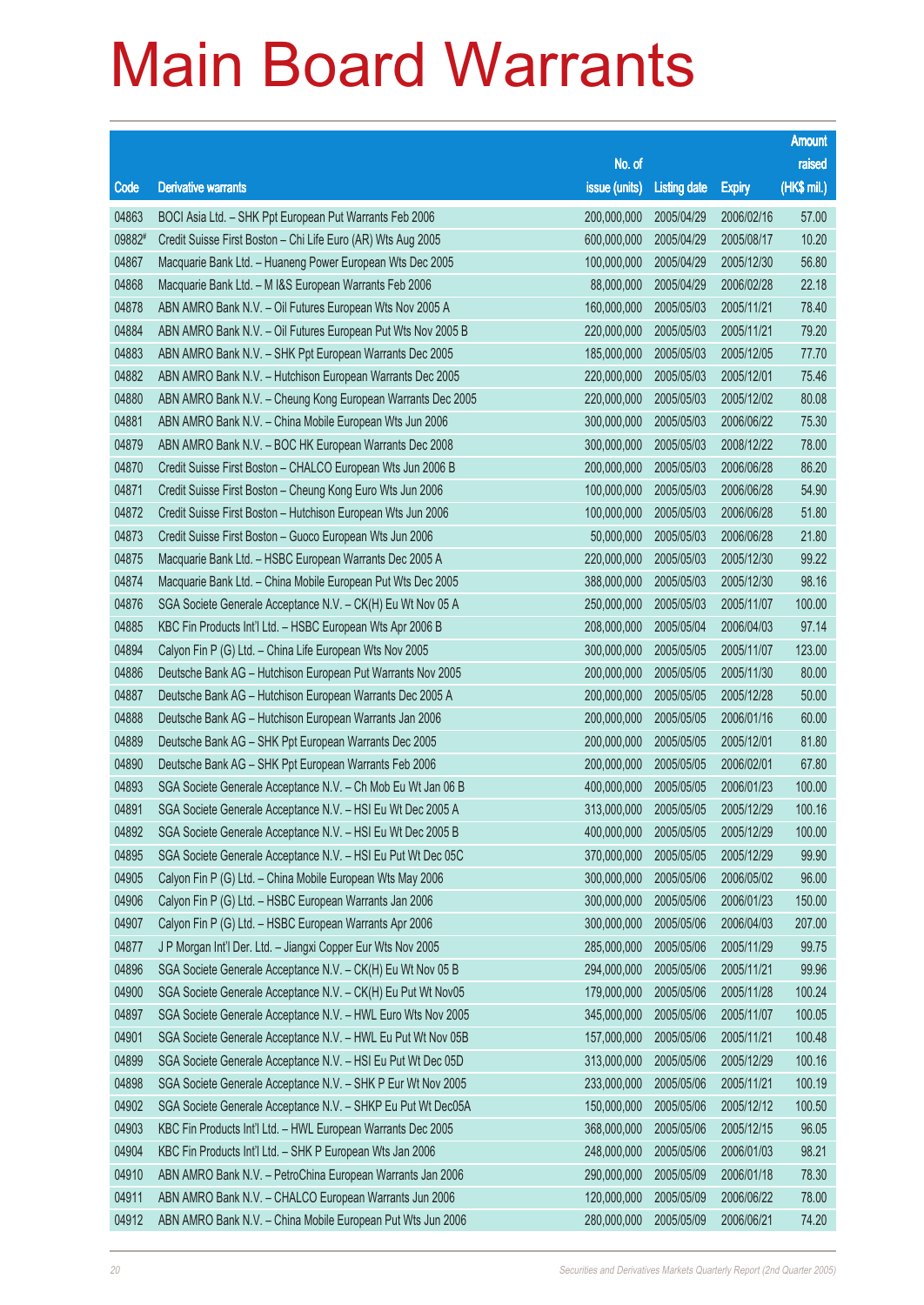|        |                                                              |               |                     |               | <b>Amount</b> |
|--------|--------------------------------------------------------------|---------------|---------------------|---------------|---------------|
|        |                                                              | No. of        |                     |               | raised        |
| Code   | <b>Derivative warrants</b>                                   | issue (units) | <b>Listing date</b> | <b>Expiry</b> | (HK\$ mil.)   |
| 04913  | ABN AMRO Bank N.V. - Huaneng Power European Wts Nov 2005     | 210,000,000   | 2005/05/09          | 2005/11/22    | 75.60         |
| 04914  | ABN AMRO Bank N.V. - PetroChina European Put Wts Jan 2006    | 200,000,000   | 2005/05/09          | 2006/01/19    | 80.00         |
| 04915  | Calyon Fin P (G) Ltd. - Cheung Kong European Wts Nov 2005    | 300,000,000   | 2005/05/09          | 2005/11/09    | 156.00        |
| 04916  | Calyon Fin P (G) Ltd. - SHK Ppt European Warrants Jan 2006   | 300,000,000   | 2005/05/09          | 2006/01/16    | 147.00        |
| 04909  | Macquarie Bank Ltd. - HSI European Warrants Dec 2005 D       | 688,000,000   | 2005/05/09          | 2005/12/29    | 173.38        |
| 04908  | Macquarie Bank Ltd. - HSI European Warrants Dec 2005 C       | 688,000,000   | 2005/05/09          | 2005/12/29    | 176.82        |
| 03976# | KBC Fin Products Int'l Ltd. - HSBC European Wts Jan 2006 B   | 400,000,000   | 2005/05/09          | 2006/01/03    | 174.00        |
| 03721# | Macquarie Bank Ltd. - HSI European Put Warrants Jun 2005 G   | 500,000,000   | 2005/05/09          | 2005/06/29    | 27.00         |
| 03799# | Deutsche Bank AG - HSI European Put Warrants Jul 2005        | 400,000,000   | 2005/05/10          | 2005/07/28    | 22.00         |
| 03925# | KBC Fin Products Int'l Ltd. - HSI Euro Put Wts Aug 2005 C    | 600,000,000   | 2005/05/10          | 2005/08/30    | 73.20         |
| 04917  | MSDW Asia Sec Products LLC - HSI European Wts Nov 2005 C     | 400,000,000   | 2005/05/11          | 2005/11/29    | 100.00        |
| 04918  | MSDW Asia Sec Products LLC - HSI European Wts Dec 2005 B     | 400,000,000   | 2005/05/11          | 2005/11/29    | 100.00        |
| 04921  | MSDW Asia Sec Products LLC - HSI European Put Wts Nov 2005 D | 400,000,000   | 2005/05/11          | 2005/11/29    | 100.00        |
| 04922  | MSDW Asia Sec Products LLC - HSI European Put Wts Dec 2005   | 400,000,000   | 2005/05/11          | 2005/11/29    | 100.00        |
| 03655# | Deutsche Bank AG - China Mobile European Put Wts Jul 2005    | 250,000,000   | 2005/05/11          | 2005/07/04    | 22.50         |
| 04919  | Macquarie Bank Ltd. - HSBC European Warrants Mar 2006        | 300,000,000   | 2005/05/12          | 2006/03/31    | 116.40        |
| 04920  | ABN AMRO Bank N.V. - Oil Futures European Wts Nov 2005 C     | 190,000,000   | 2005/05/12          | 2005/11/16    | 77.90         |
| 04924  | ABN AMRO Bank N.V. - Oil Futures European Put Wts Nov 2005 D | 190,000,000   | 2005/05/12          | 2005/11/16    | 77.52         |
| 04923  | ABN AMRO Bank N.V. - Esprit European Warrants May 2006       | 120,000,000   | 2005/05/12          | 2006/05/15    | 78.00         |
| 04925  | ABN AMRO Bank N.V. - China Travel European Warrants Jan 2006 | 130,000,000   | 2005/05/12          | 2006/01/18    | 37.18         |
| 04926  | ABN AMRO Bank N.V. - CSCL European Warrants Feb 2006         | 180,000,000   | 2005/05/12          | 2006/02/27    | 77.40         |
| 03778# | SGA Societe Generale Acceptance N.V. - HSI Eur Put Wt Jul 05 | 400,000,000   | 2005/05/12          | 2005/07/28    | 24.00         |
| 04927  | ABN AMRO Bank N.V. - HSBC European Warrants Apr 2006         | 200,000,000   | 2005/05/12          | 2006/04/20    | 75.40         |
| 04928  | ABN AMRO Bank N.V. - SMIC European Warrants Feb 2006         | 300,000,000   | 2005/05/12          | 2006/02/27    | 75.90         |
| 04931  | Deutsche Bank AG - HSI European Warrants Nov 2005 A          | 400,000,000   | 2005/05/13          | 2005/11/29    | 106.00        |
| 04932  | Deutsche Bank AG - China Mobile European Warrants Jan 2006   | 200,000,000   | 2005/05/13          | 2006/01/27    | 51.00         |
| 04933  | Deutsche Bank AG - China Mobile European Put Wts Dec 2005    | 200,000,000   | 2005/05/13          | 2005/12/29    | 50.00         |
| 04935  | Deutsche Bank AG - HSI European Put Warrants Nov 2005 B      | 400,000,000   | 2005/05/13          | 2005/11/29    | 104.00        |
| 04930  | Macquarie Bank Ltd. - HSBC European Warrants Dec 2005 B      | 300,000,000   | 2005/05/13          | 2005/12/30    | 102.30        |
| 04929  | Macquarie Bank Ltd. - China Mobile European Wts Dec 2005 B   | 388,000,000   | 2005/05/13          | 2005/12/30    | 97.39         |
| 04934  | SGA Societe Generale Acceptance N.V. - C Mob Eur Wt Nov 2005 | 400,000,000   | 2005/05/13          | 2005/11/14    | 100.00        |
| 04936  | SGA Societe Generale Acceptance N.V. - C Mob Eur Wt Feb 06 B | 400,000,000   | 2005/05/13          | 2006/02/13    | 100.00        |
| 04938  | SGA Societe Generale Acceptance N.V. - C Mob Eu Put Wt Nov05 | 400,000,000   | 2005/05/13          | 2005/11/21    | 100.00        |
| 04937  | SGA Societe Generale Acceptance N.V. - HSI Eu Put Wt Nov 05B | 400,000,000   | 2005/05/13          | 2005/11/29    | 100.00        |
| 04939  | Macquarie Bank Ltd. - Cheung Kong European Warrants Dec 2005 | 288,000,000   | 2005/05/17          | 2005/12/30    | 99.94         |
| 04943  | Macquarie Bank Ltd. - Cheung Kong European Put Wts Dec 2005  | 200,000,000   | 2005/05/17          | 2005/12/30    | 75.20         |
| 04940  | Macquarie Bank Ltd. - Hutchison European Warrants Dec 2005   | 300,000,000   | 2005/05/17          | 2005/12/30    | 89.70         |
| 04944  | Macquarie Bank Ltd. - Hutchison European Put Wts Dec 2005    | 200,000,000   | 2005/05/17          | 2005/12/30    | 86.00         |
| 04941  | Macquarie Bank Ltd. - SHK Ppt European Put Warrants Dec 2005 | 200,000,000   | 2005/05/17          | 2005/12/30    | 83.40         |
| 04947  | KBC Fin Products Int'l Ltd. - HSI European Put Wts Nov 2005B | 388,000,000   | 2005/05/17          | 2005/11/29    | 97.39         |
| 04942  | KBC Fin Products Int'l Ltd. - Ch Mob European Wts Nov 2005 C | 400,000,000   | 2005/05/17          | 2005/11/24    | 100.00        |
| 04945  | KBC Fin Products Int'l Ltd. - Esprit European Wts Apr 2006   | 128,000,000   | 2005/05/17          | 2006/04/18    | 89.98         |
| 04946  | KBC Fin Products Int'l Ltd. - Ch Mob Euro Put Wts Nov 2005 D | 400,000,000   | 2005/05/17          | 2005/11/17    | 100.00        |
| 04948  | BOCI Asia Ltd. - MTR European Warrants Dec 2005              | 30,000,000    | 2005/05/18          | 2005/12/16    | 30.00         |
| 04949  | BOCI Asia Ltd. - SHK Ppt European Warrants Mar 2006          | 200,000,000   | 2005/05/18          | 2006/03/09    | 89.20         |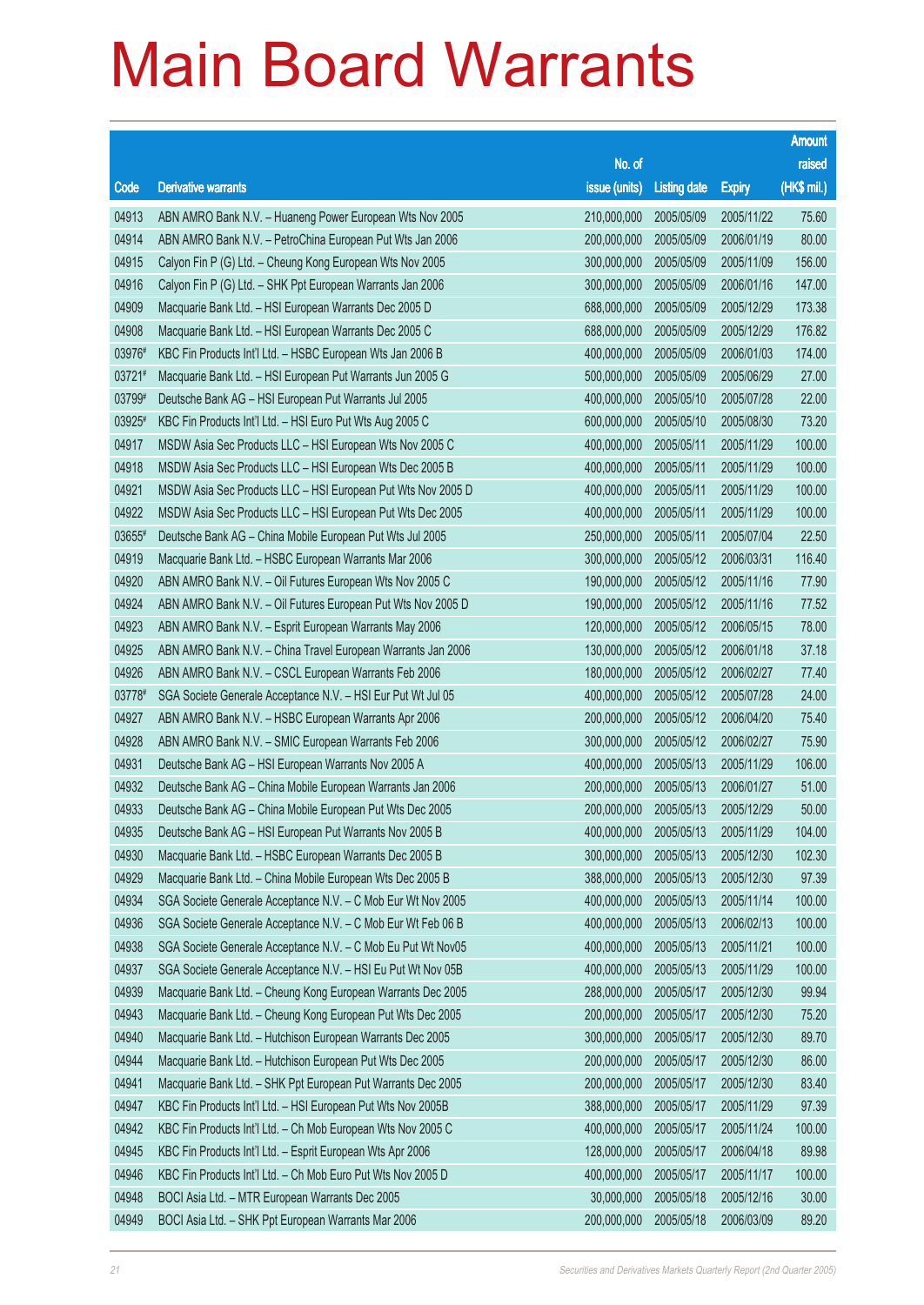| No. of<br>raised<br>(HK\$ mil.)<br><b>Derivative warrants</b><br>issue (units)<br>Code<br><b>Listing date</b><br><b>Expiry</b><br>04953<br>150,000,000<br>2005/05/19<br>Macquarie Bank Ltd. - Henderson Land European Wts Dec 2005<br>2005/12/30<br>37.50<br>04951<br>80.25<br>Macquarie Bank Ltd. - Ch Unicom European Warrants Dec 2005<br>150,000,000<br>2005/05/19<br>2005/12/30<br>04954<br>2005/05/19<br>58.60<br>Macquarie Bank Ltd. - PCCW European Warrants Dec 2005<br>200,000,000<br>2005/12/30<br>04952<br>49.63<br>Macquarie Bank Ltd. - Esprit European Warrants May 2006<br>88,000,000<br>2005/05/19<br>2006/05/08<br>04950<br>200,000,000<br>94.20<br>Macquarie Bank Ltd. - China Life European Warrants Feb 2006<br>2005/05/19<br>2006/02/28<br>04957<br>99.72<br>Macquarie Bank Ltd. - FXIC25 European Warrants Dec 2005<br>388,000,000<br>2005/05/23<br>2005/12/29<br>04961<br>101.27<br>Macquarie Bank Ltd. - FXIC25 European Put Warrants Dec 2005<br>388,000,000<br>2005/05/23<br>2005/12/29<br>04956<br>100.00<br>SGA Societe Generale Acceptance N.V. - FXIC25 Eur Wt Nov 05B<br>400,000,000<br>2005/05/23<br>2005/11/29<br>04960<br>100.00<br>SGA Societe Generale Acceptance N.V. - FXIC25 Eu Put Wt Nov05D<br>400,000,000<br>2005/05/23<br>2005/11/29<br>04955<br>100.00<br>SGA Societe Generale Acceptance N.V. - FXIC25 Eur Wt Nov 05A<br>400,000,000<br>2005/05/23<br>2005/11/29<br>04959<br>100.00<br>400,000,000<br>2005/05/23<br>SGA Societe Generale Acceptance N.V. - FXIC25 Eu Put Wt Nov05C<br>2005/11/29<br>50.00<br>04958<br>200,000,000<br>2005/05/24<br>2005/11/28<br>SGA Societe Generale Acceptance N.V. - USD/YEN Eur Wt Nov 05<br>04962<br>50.00<br>SGA Societe Generale Acceptance N.V. - USD/YEN Eu Put Wt Nov05<br>200,000,000<br>2005/05/24<br>2005/11/28<br>04966<br>15.90<br>ABN AMRO Bank N.V. - Gold European Warrants Dec 2005<br>60,000,000<br>2005/05/25<br>2005/12/29<br>11.48<br>04970<br>40,000,000<br>2005/05/25<br>ABN AMRO Bank N.V. - Gold European Put Warrants Dec 2005<br>2005/12/29<br>04965<br>65.00<br>260,000,000<br>2005/05/25<br>ABN AMRO Bank N.V. - Sinopec European Warrants May 2006<br>2006/05/16<br>04968<br>61.60<br>ABN AMRO Bank N.V. - Sino Land European Warrants May 2006<br>100,000,000<br>2005/05/25<br>2006/05/17<br>04967<br>40.80<br>ABN AMRO Bank N.V. - Hutchison European Put Wts Dec 2005<br>120,000,000<br>2005/05/25<br>2005/12/08<br>34.43<br>04964<br>110,000,000<br>2005/05/25<br>2005/12/09<br>ABN AMRO Bank N.V. - Cheung Kong European Put Wts Dec 2005<br>39.38<br>04969<br>110,000,000<br>2005/05/25<br>ABN AMRO Bank N.V. - SHK Ppt European Put Warrants Dec 2005<br>2005/12/12<br>04963<br>152.60<br>Deutsche Bank AG - HSBC European Warrants May 2006<br>200,000,000<br>2005/05/25<br>2006/05/03<br>04971<br>75.40<br>Deutsche Bank AG - Cheung Kong European Put Wts Dec 2005<br>200,000,000<br>2005/05/26<br>2005/12/12<br>04972<br>87.00<br>Deutsche Bank AG - Hutchison European Warrants Dec 2005 B<br>200,000,000<br>2005/05/26<br>2005/12/19<br>83.80<br>04973<br>200,000,000<br>2005/05/26<br>Deutsche Bank AG - SHK Ppt European Put Warrants Dec 2005<br>2005/12/28<br>04974<br>98.94<br>KBC Fin Products Int'l Ltd. - HSI European Wts Nov 2005 C<br>388,000,000<br>2005/05/26<br>2005/11/29<br>04978<br>KBC Fin Products Int'l Ltd. - HSI European Put Wts Nov 2005D<br>400,000,000<br>2005/05/26<br>100.00<br>2005/11/29<br>04976<br>104.00<br>BNP Paribas Arbit Issu B.V. - FXIC25 European Wts Dec 2005<br>400,000,000<br>2005/05/27<br>2005/12/29<br>04975<br>Deutsche Bank AG - HSI European Warrants Nov 2005 C<br>400,000,000<br>2005/05/27<br>2005/11/29<br>100.00<br>04979<br>Deutsche Bank AG - HSI European Put Warrants Nov 2005 D<br>400,000,000<br>2005/05/27<br>2005/11/29<br>102.00<br>04977<br>Credit Suisse First Boston - DJIA European Put Wts Aug 2006<br>300,000,000<br>2005/05/30<br>2006/08/18<br>102.60<br>04980<br>300,000,000<br>119.10<br>Credit Suisse First Boston - DJIA European Put Wts Dec 2006<br>2005/05/30<br>2006/12/28<br>04981<br>148,000,000<br>90.13<br>KBC Fin Products Int'l Ltd. - SHK Ppt European Wts Dec 2005<br>2005/05/30<br>2005/12/01<br>04982<br>KBC Fin Products Int'l Ltd. - HSCEI European Wts Dec 2005<br>400,000,000<br>2005/06/01<br>2005/12/29<br>100.00<br>04986<br>KBC Fin Products Int'l Ltd. - HSCEI Euro Put Wts Dec 2005<br>400,000,000<br>2005/06/01<br>2005/12/29<br>100.00<br>04983<br>ABN AMRO Bank N.V. - China Ship Dev European Wts Feb 2006<br>60,000,000<br>43.80<br>2005/06/02<br>2006/02/24<br>04985<br>ABN AMRO Bank N.V. - Yanzhou Coal European Wts Feb 2006<br>60,000,000<br>2005/06/02<br>2006/02/23<br>36.00<br>04984<br>ABN AMRO Bank N.V. - MTR Corporation European Wts Dec 2008<br>300,000,000<br>2005/06/02<br>75.00<br>2008/12/22<br>03871#<br>Credit Suisse First Boston - HSBC European Wts Mar 2006 B<br>300,000,000<br>2005/06/02<br>2006/03/28<br>61.20<br>03971#<br>Credit Suisse First Boston - HSBC European Warrants Jun 2006<br>300,000,000<br>2005/06/02<br>91.50<br>2006/06/28<br>04987<br>Macquarie Bank Ltd. - Sinopec European Warrants Jun 2006<br>388,000,000<br>2005/06/03<br>97.00<br>2006/06/30<br>04988<br>Macquarie Bank Ltd. - HSBC European Warrants Feb 2006 A<br>168,000,000<br>105.84<br>2005/06/03<br>2006/02/28<br>04989<br>Macquarie Bank Ltd. - HSBC European Put Warrants Jan 2006<br>200,000,000<br>2005/06/03<br>2006/01/27<br>60.20<br>04990<br>Deutsche Bank AG - SHK Ppt European Warrants Jan 2006<br>200,000,000<br>2005/06/06<br>2006/01/09<br>107.60<br>04991<br>SGA Societe Generale Acceptance N.V. - Sinopec Eur Wt Jan 06<br>400,000,000<br>2005/06/06<br>100.00<br>2006/01/23<br>04993<br>SGA Societe Generale Acceptance N.V. - YZ Coal Eu Wt Dec 05B<br>167,000,000<br>2005/06/06<br>2005/12/19<br>100.20 |  |  | <b>Amount</b> |
|----------------------------------------------------------------------------------------------------------------------------------------------------------------------------------------------------------------------------------------------------------------------------------------------------------------------------------------------------------------------------------------------------------------------------------------------------------------------------------------------------------------------------------------------------------------------------------------------------------------------------------------------------------------------------------------------------------------------------------------------------------------------------------------------------------------------------------------------------------------------------------------------------------------------------------------------------------------------------------------------------------------------------------------------------------------------------------------------------------------------------------------------------------------------------------------------------------------------------------------------------------------------------------------------------------------------------------------------------------------------------------------------------------------------------------------------------------------------------------------------------------------------------------------------------------------------------------------------------------------------------------------------------------------------------------------------------------------------------------------------------------------------------------------------------------------------------------------------------------------------------------------------------------------------------------------------------------------------------------------------------------------------------------------------------------------------------------------------------------------------------------------------------------------------------------------------------------------------------------------------------------------------------------------------------------------------------------------------------------------------------------------------------------------------------------------------------------------------------------------------------------------------------------------------------------------------------------------------------------------------------------------------------------------------------------------------------------------------------------------------------------------------------------------------------------------------------------------------------------------------------------------------------------------------------------------------------------------------------------------------------------------------------------------------------------------------------------------------------------------------------------------------------------------------------------------------------------------------------------------------------------------------------------------------------------------------------------------------------------------------------------------------------------------------------------------------------------------------------------------------------------------------------------------------------------------------------------------------------------------------------------------------------------------------------------------------------------------------------------------------------------------------------------------------------------------------------------------------------------------------------------------------------------------------------------------------------------------------------------------------------------------------------------------------------------------------------------------------------------------------------------------------------------------------------------------------------------------------------------------------------------------------------------------------------------------------------------------------------------------------------------------------------------------------------------------------------------------------------------------------------------------------------------------------------------------------------------------------------------------------------------------------------------------------------------------------------------------------------------------------------------------------------------------------------------------------------------------------------------------------------------------------------------------------------------------------------------------------------------------------------------------------------------------------------------------------------------------------------------------------------------------------------------------------------------------------------------------------------------------------------------------------------------------------------------------------------------------------------------------------------------------------------------------------------------------------------------------------------------------------------------------------------------------------------------------------------------------------------------------------------------------------------------------------------------------------------------------------------------------------------------------------------------------------------------------------------------------------------------------------------|--|--|---------------|
|                                                                                                                                                                                                                                                                                                                                                                                                                                                                                                                                                                                                                                                                                                                                                                                                                                                                                                                                                                                                                                                                                                                                                                                                                                                                                                                                                                                                                                                                                                                                                                                                                                                                                                                                                                                                                                                                                                                                                                                                                                                                                                                                                                                                                                                                                                                                                                                                                                                                                                                                                                                                                                                                                                                                                                                                                                                                                                                                                                                                                                                                                                                                                                                                                                                                                                                                                                                                                                                                                                                                                                                                                                                                                                                                                                                                                                                                                                                                                                                                                                                                                                                                                                                                                                                                                                                                                                                                                                                                                                                                                                                                                                                                                                                                                                                                                                                                                                                                                                                                                                                                                                                                                                                                                                                                                                                                                                                                                                                                                                                                                                                                                                                                                                                                                                                                                                                                            |  |  |               |
|                                                                                                                                                                                                                                                                                                                                                                                                                                                                                                                                                                                                                                                                                                                                                                                                                                                                                                                                                                                                                                                                                                                                                                                                                                                                                                                                                                                                                                                                                                                                                                                                                                                                                                                                                                                                                                                                                                                                                                                                                                                                                                                                                                                                                                                                                                                                                                                                                                                                                                                                                                                                                                                                                                                                                                                                                                                                                                                                                                                                                                                                                                                                                                                                                                                                                                                                                                                                                                                                                                                                                                                                                                                                                                                                                                                                                                                                                                                                                                                                                                                                                                                                                                                                                                                                                                                                                                                                                                                                                                                                                                                                                                                                                                                                                                                                                                                                                                                                                                                                                                                                                                                                                                                                                                                                                                                                                                                                                                                                                                                                                                                                                                                                                                                                                                                                                                                                            |  |  |               |
|                                                                                                                                                                                                                                                                                                                                                                                                                                                                                                                                                                                                                                                                                                                                                                                                                                                                                                                                                                                                                                                                                                                                                                                                                                                                                                                                                                                                                                                                                                                                                                                                                                                                                                                                                                                                                                                                                                                                                                                                                                                                                                                                                                                                                                                                                                                                                                                                                                                                                                                                                                                                                                                                                                                                                                                                                                                                                                                                                                                                                                                                                                                                                                                                                                                                                                                                                                                                                                                                                                                                                                                                                                                                                                                                                                                                                                                                                                                                                                                                                                                                                                                                                                                                                                                                                                                                                                                                                                                                                                                                                                                                                                                                                                                                                                                                                                                                                                                                                                                                                                                                                                                                                                                                                                                                                                                                                                                                                                                                                                                                                                                                                                                                                                                                                                                                                                                                            |  |  |               |
|                                                                                                                                                                                                                                                                                                                                                                                                                                                                                                                                                                                                                                                                                                                                                                                                                                                                                                                                                                                                                                                                                                                                                                                                                                                                                                                                                                                                                                                                                                                                                                                                                                                                                                                                                                                                                                                                                                                                                                                                                                                                                                                                                                                                                                                                                                                                                                                                                                                                                                                                                                                                                                                                                                                                                                                                                                                                                                                                                                                                                                                                                                                                                                                                                                                                                                                                                                                                                                                                                                                                                                                                                                                                                                                                                                                                                                                                                                                                                                                                                                                                                                                                                                                                                                                                                                                                                                                                                                                                                                                                                                                                                                                                                                                                                                                                                                                                                                                                                                                                                                                                                                                                                                                                                                                                                                                                                                                                                                                                                                                                                                                                                                                                                                                                                                                                                                                                            |  |  |               |
|                                                                                                                                                                                                                                                                                                                                                                                                                                                                                                                                                                                                                                                                                                                                                                                                                                                                                                                                                                                                                                                                                                                                                                                                                                                                                                                                                                                                                                                                                                                                                                                                                                                                                                                                                                                                                                                                                                                                                                                                                                                                                                                                                                                                                                                                                                                                                                                                                                                                                                                                                                                                                                                                                                                                                                                                                                                                                                                                                                                                                                                                                                                                                                                                                                                                                                                                                                                                                                                                                                                                                                                                                                                                                                                                                                                                                                                                                                                                                                                                                                                                                                                                                                                                                                                                                                                                                                                                                                                                                                                                                                                                                                                                                                                                                                                                                                                                                                                                                                                                                                                                                                                                                                                                                                                                                                                                                                                                                                                                                                                                                                                                                                                                                                                                                                                                                                                                            |  |  |               |
|                                                                                                                                                                                                                                                                                                                                                                                                                                                                                                                                                                                                                                                                                                                                                                                                                                                                                                                                                                                                                                                                                                                                                                                                                                                                                                                                                                                                                                                                                                                                                                                                                                                                                                                                                                                                                                                                                                                                                                                                                                                                                                                                                                                                                                                                                                                                                                                                                                                                                                                                                                                                                                                                                                                                                                                                                                                                                                                                                                                                                                                                                                                                                                                                                                                                                                                                                                                                                                                                                                                                                                                                                                                                                                                                                                                                                                                                                                                                                                                                                                                                                                                                                                                                                                                                                                                                                                                                                                                                                                                                                                                                                                                                                                                                                                                                                                                                                                                                                                                                                                                                                                                                                                                                                                                                                                                                                                                                                                                                                                                                                                                                                                                                                                                                                                                                                                                                            |  |  |               |
|                                                                                                                                                                                                                                                                                                                                                                                                                                                                                                                                                                                                                                                                                                                                                                                                                                                                                                                                                                                                                                                                                                                                                                                                                                                                                                                                                                                                                                                                                                                                                                                                                                                                                                                                                                                                                                                                                                                                                                                                                                                                                                                                                                                                                                                                                                                                                                                                                                                                                                                                                                                                                                                                                                                                                                                                                                                                                                                                                                                                                                                                                                                                                                                                                                                                                                                                                                                                                                                                                                                                                                                                                                                                                                                                                                                                                                                                                                                                                                                                                                                                                                                                                                                                                                                                                                                                                                                                                                                                                                                                                                                                                                                                                                                                                                                                                                                                                                                                                                                                                                                                                                                                                                                                                                                                                                                                                                                                                                                                                                                                                                                                                                                                                                                                                                                                                                                                            |  |  |               |
|                                                                                                                                                                                                                                                                                                                                                                                                                                                                                                                                                                                                                                                                                                                                                                                                                                                                                                                                                                                                                                                                                                                                                                                                                                                                                                                                                                                                                                                                                                                                                                                                                                                                                                                                                                                                                                                                                                                                                                                                                                                                                                                                                                                                                                                                                                                                                                                                                                                                                                                                                                                                                                                                                                                                                                                                                                                                                                                                                                                                                                                                                                                                                                                                                                                                                                                                                                                                                                                                                                                                                                                                                                                                                                                                                                                                                                                                                                                                                                                                                                                                                                                                                                                                                                                                                                                                                                                                                                                                                                                                                                                                                                                                                                                                                                                                                                                                                                                                                                                                                                                                                                                                                                                                                                                                                                                                                                                                                                                                                                                                                                                                                                                                                                                                                                                                                                                                            |  |  |               |
|                                                                                                                                                                                                                                                                                                                                                                                                                                                                                                                                                                                                                                                                                                                                                                                                                                                                                                                                                                                                                                                                                                                                                                                                                                                                                                                                                                                                                                                                                                                                                                                                                                                                                                                                                                                                                                                                                                                                                                                                                                                                                                                                                                                                                                                                                                                                                                                                                                                                                                                                                                                                                                                                                                                                                                                                                                                                                                                                                                                                                                                                                                                                                                                                                                                                                                                                                                                                                                                                                                                                                                                                                                                                                                                                                                                                                                                                                                                                                                                                                                                                                                                                                                                                                                                                                                                                                                                                                                                                                                                                                                                                                                                                                                                                                                                                                                                                                                                                                                                                                                                                                                                                                                                                                                                                                                                                                                                                                                                                                                                                                                                                                                                                                                                                                                                                                                                                            |  |  |               |
|                                                                                                                                                                                                                                                                                                                                                                                                                                                                                                                                                                                                                                                                                                                                                                                                                                                                                                                                                                                                                                                                                                                                                                                                                                                                                                                                                                                                                                                                                                                                                                                                                                                                                                                                                                                                                                                                                                                                                                                                                                                                                                                                                                                                                                                                                                                                                                                                                                                                                                                                                                                                                                                                                                                                                                                                                                                                                                                                                                                                                                                                                                                                                                                                                                                                                                                                                                                                                                                                                                                                                                                                                                                                                                                                                                                                                                                                                                                                                                                                                                                                                                                                                                                                                                                                                                                                                                                                                                                                                                                                                                                                                                                                                                                                                                                                                                                                                                                                                                                                                                                                                                                                                                                                                                                                                                                                                                                                                                                                                                                                                                                                                                                                                                                                                                                                                                                                            |  |  |               |
|                                                                                                                                                                                                                                                                                                                                                                                                                                                                                                                                                                                                                                                                                                                                                                                                                                                                                                                                                                                                                                                                                                                                                                                                                                                                                                                                                                                                                                                                                                                                                                                                                                                                                                                                                                                                                                                                                                                                                                                                                                                                                                                                                                                                                                                                                                                                                                                                                                                                                                                                                                                                                                                                                                                                                                                                                                                                                                                                                                                                                                                                                                                                                                                                                                                                                                                                                                                                                                                                                                                                                                                                                                                                                                                                                                                                                                                                                                                                                                                                                                                                                                                                                                                                                                                                                                                                                                                                                                                                                                                                                                                                                                                                                                                                                                                                                                                                                                                                                                                                                                                                                                                                                                                                                                                                                                                                                                                                                                                                                                                                                                                                                                                                                                                                                                                                                                                                            |  |  |               |
|                                                                                                                                                                                                                                                                                                                                                                                                                                                                                                                                                                                                                                                                                                                                                                                                                                                                                                                                                                                                                                                                                                                                                                                                                                                                                                                                                                                                                                                                                                                                                                                                                                                                                                                                                                                                                                                                                                                                                                                                                                                                                                                                                                                                                                                                                                                                                                                                                                                                                                                                                                                                                                                                                                                                                                                                                                                                                                                                                                                                                                                                                                                                                                                                                                                                                                                                                                                                                                                                                                                                                                                                                                                                                                                                                                                                                                                                                                                                                                                                                                                                                                                                                                                                                                                                                                                                                                                                                                                                                                                                                                                                                                                                                                                                                                                                                                                                                                                                                                                                                                                                                                                                                                                                                                                                                                                                                                                                                                                                                                                                                                                                                                                                                                                                                                                                                                                                            |  |  |               |
|                                                                                                                                                                                                                                                                                                                                                                                                                                                                                                                                                                                                                                                                                                                                                                                                                                                                                                                                                                                                                                                                                                                                                                                                                                                                                                                                                                                                                                                                                                                                                                                                                                                                                                                                                                                                                                                                                                                                                                                                                                                                                                                                                                                                                                                                                                                                                                                                                                                                                                                                                                                                                                                                                                                                                                                                                                                                                                                                                                                                                                                                                                                                                                                                                                                                                                                                                                                                                                                                                                                                                                                                                                                                                                                                                                                                                                                                                                                                                                                                                                                                                                                                                                                                                                                                                                                                                                                                                                                                                                                                                                                                                                                                                                                                                                                                                                                                                                                                                                                                                                                                                                                                                                                                                                                                                                                                                                                                                                                                                                                                                                                                                                                                                                                                                                                                                                                                            |  |  |               |
|                                                                                                                                                                                                                                                                                                                                                                                                                                                                                                                                                                                                                                                                                                                                                                                                                                                                                                                                                                                                                                                                                                                                                                                                                                                                                                                                                                                                                                                                                                                                                                                                                                                                                                                                                                                                                                                                                                                                                                                                                                                                                                                                                                                                                                                                                                                                                                                                                                                                                                                                                                                                                                                                                                                                                                                                                                                                                                                                                                                                                                                                                                                                                                                                                                                                                                                                                                                                                                                                                                                                                                                                                                                                                                                                                                                                                                                                                                                                                                                                                                                                                                                                                                                                                                                                                                                                                                                                                                                                                                                                                                                                                                                                                                                                                                                                                                                                                                                                                                                                                                                                                                                                                                                                                                                                                                                                                                                                                                                                                                                                                                                                                                                                                                                                                                                                                                                                            |  |  |               |
|                                                                                                                                                                                                                                                                                                                                                                                                                                                                                                                                                                                                                                                                                                                                                                                                                                                                                                                                                                                                                                                                                                                                                                                                                                                                                                                                                                                                                                                                                                                                                                                                                                                                                                                                                                                                                                                                                                                                                                                                                                                                                                                                                                                                                                                                                                                                                                                                                                                                                                                                                                                                                                                                                                                                                                                                                                                                                                                                                                                                                                                                                                                                                                                                                                                                                                                                                                                                                                                                                                                                                                                                                                                                                                                                                                                                                                                                                                                                                                                                                                                                                                                                                                                                                                                                                                                                                                                                                                                                                                                                                                                                                                                                                                                                                                                                                                                                                                                                                                                                                                                                                                                                                                                                                                                                                                                                                                                                                                                                                                                                                                                                                                                                                                                                                                                                                                                                            |  |  |               |
|                                                                                                                                                                                                                                                                                                                                                                                                                                                                                                                                                                                                                                                                                                                                                                                                                                                                                                                                                                                                                                                                                                                                                                                                                                                                                                                                                                                                                                                                                                                                                                                                                                                                                                                                                                                                                                                                                                                                                                                                                                                                                                                                                                                                                                                                                                                                                                                                                                                                                                                                                                                                                                                                                                                                                                                                                                                                                                                                                                                                                                                                                                                                                                                                                                                                                                                                                                                                                                                                                                                                                                                                                                                                                                                                                                                                                                                                                                                                                                                                                                                                                                                                                                                                                                                                                                                                                                                                                                                                                                                                                                                                                                                                                                                                                                                                                                                                                                                                                                                                                                                                                                                                                                                                                                                                                                                                                                                                                                                                                                                                                                                                                                                                                                                                                                                                                                                                            |  |  |               |
|                                                                                                                                                                                                                                                                                                                                                                                                                                                                                                                                                                                                                                                                                                                                                                                                                                                                                                                                                                                                                                                                                                                                                                                                                                                                                                                                                                                                                                                                                                                                                                                                                                                                                                                                                                                                                                                                                                                                                                                                                                                                                                                                                                                                                                                                                                                                                                                                                                                                                                                                                                                                                                                                                                                                                                                                                                                                                                                                                                                                                                                                                                                                                                                                                                                                                                                                                                                                                                                                                                                                                                                                                                                                                                                                                                                                                                                                                                                                                                                                                                                                                                                                                                                                                                                                                                                                                                                                                                                                                                                                                                                                                                                                                                                                                                                                                                                                                                                                                                                                                                                                                                                                                                                                                                                                                                                                                                                                                                                                                                                                                                                                                                                                                                                                                                                                                                                                            |  |  |               |
|                                                                                                                                                                                                                                                                                                                                                                                                                                                                                                                                                                                                                                                                                                                                                                                                                                                                                                                                                                                                                                                                                                                                                                                                                                                                                                                                                                                                                                                                                                                                                                                                                                                                                                                                                                                                                                                                                                                                                                                                                                                                                                                                                                                                                                                                                                                                                                                                                                                                                                                                                                                                                                                                                                                                                                                                                                                                                                                                                                                                                                                                                                                                                                                                                                                                                                                                                                                                                                                                                                                                                                                                                                                                                                                                                                                                                                                                                                                                                                                                                                                                                                                                                                                                                                                                                                                                                                                                                                                                                                                                                                                                                                                                                                                                                                                                                                                                                                                                                                                                                                                                                                                                                                                                                                                                                                                                                                                                                                                                                                                                                                                                                                                                                                                                                                                                                                                                            |  |  |               |
|                                                                                                                                                                                                                                                                                                                                                                                                                                                                                                                                                                                                                                                                                                                                                                                                                                                                                                                                                                                                                                                                                                                                                                                                                                                                                                                                                                                                                                                                                                                                                                                                                                                                                                                                                                                                                                                                                                                                                                                                                                                                                                                                                                                                                                                                                                                                                                                                                                                                                                                                                                                                                                                                                                                                                                                                                                                                                                                                                                                                                                                                                                                                                                                                                                                                                                                                                                                                                                                                                                                                                                                                                                                                                                                                                                                                                                                                                                                                                                                                                                                                                                                                                                                                                                                                                                                                                                                                                                                                                                                                                                                                                                                                                                                                                                                                                                                                                                                                                                                                                                                                                                                                                                                                                                                                                                                                                                                                                                                                                                                                                                                                                                                                                                                                                                                                                                                                            |  |  |               |
|                                                                                                                                                                                                                                                                                                                                                                                                                                                                                                                                                                                                                                                                                                                                                                                                                                                                                                                                                                                                                                                                                                                                                                                                                                                                                                                                                                                                                                                                                                                                                                                                                                                                                                                                                                                                                                                                                                                                                                                                                                                                                                                                                                                                                                                                                                                                                                                                                                                                                                                                                                                                                                                                                                                                                                                                                                                                                                                                                                                                                                                                                                                                                                                                                                                                                                                                                                                                                                                                                                                                                                                                                                                                                                                                                                                                                                                                                                                                                                                                                                                                                                                                                                                                                                                                                                                                                                                                                                                                                                                                                                                                                                                                                                                                                                                                                                                                                                                                                                                                                                                                                                                                                                                                                                                                                                                                                                                                                                                                                                                                                                                                                                                                                                                                                                                                                                                                            |  |  |               |
|                                                                                                                                                                                                                                                                                                                                                                                                                                                                                                                                                                                                                                                                                                                                                                                                                                                                                                                                                                                                                                                                                                                                                                                                                                                                                                                                                                                                                                                                                                                                                                                                                                                                                                                                                                                                                                                                                                                                                                                                                                                                                                                                                                                                                                                                                                                                                                                                                                                                                                                                                                                                                                                                                                                                                                                                                                                                                                                                                                                                                                                                                                                                                                                                                                                                                                                                                                                                                                                                                                                                                                                                                                                                                                                                                                                                                                                                                                                                                                                                                                                                                                                                                                                                                                                                                                                                                                                                                                                                                                                                                                                                                                                                                                                                                                                                                                                                                                                                                                                                                                                                                                                                                                                                                                                                                                                                                                                                                                                                                                                                                                                                                                                                                                                                                                                                                                                                            |  |  |               |
|                                                                                                                                                                                                                                                                                                                                                                                                                                                                                                                                                                                                                                                                                                                                                                                                                                                                                                                                                                                                                                                                                                                                                                                                                                                                                                                                                                                                                                                                                                                                                                                                                                                                                                                                                                                                                                                                                                                                                                                                                                                                                                                                                                                                                                                                                                                                                                                                                                                                                                                                                                                                                                                                                                                                                                                                                                                                                                                                                                                                                                                                                                                                                                                                                                                                                                                                                                                                                                                                                                                                                                                                                                                                                                                                                                                                                                                                                                                                                                                                                                                                                                                                                                                                                                                                                                                                                                                                                                                                                                                                                                                                                                                                                                                                                                                                                                                                                                                                                                                                                                                                                                                                                                                                                                                                                                                                                                                                                                                                                                                                                                                                                                                                                                                                                                                                                                                                            |  |  |               |
|                                                                                                                                                                                                                                                                                                                                                                                                                                                                                                                                                                                                                                                                                                                                                                                                                                                                                                                                                                                                                                                                                                                                                                                                                                                                                                                                                                                                                                                                                                                                                                                                                                                                                                                                                                                                                                                                                                                                                                                                                                                                                                                                                                                                                                                                                                                                                                                                                                                                                                                                                                                                                                                                                                                                                                                                                                                                                                                                                                                                                                                                                                                                                                                                                                                                                                                                                                                                                                                                                                                                                                                                                                                                                                                                                                                                                                                                                                                                                                                                                                                                                                                                                                                                                                                                                                                                                                                                                                                                                                                                                                                                                                                                                                                                                                                                                                                                                                                                                                                                                                                                                                                                                                                                                                                                                                                                                                                                                                                                                                                                                                                                                                                                                                                                                                                                                                                                            |  |  |               |
|                                                                                                                                                                                                                                                                                                                                                                                                                                                                                                                                                                                                                                                                                                                                                                                                                                                                                                                                                                                                                                                                                                                                                                                                                                                                                                                                                                                                                                                                                                                                                                                                                                                                                                                                                                                                                                                                                                                                                                                                                                                                                                                                                                                                                                                                                                                                                                                                                                                                                                                                                                                                                                                                                                                                                                                                                                                                                                                                                                                                                                                                                                                                                                                                                                                                                                                                                                                                                                                                                                                                                                                                                                                                                                                                                                                                                                                                                                                                                                                                                                                                                                                                                                                                                                                                                                                                                                                                                                                                                                                                                                                                                                                                                                                                                                                                                                                                                                                                                                                                                                                                                                                                                                                                                                                                                                                                                                                                                                                                                                                                                                                                                                                                                                                                                                                                                                                                            |  |  |               |
|                                                                                                                                                                                                                                                                                                                                                                                                                                                                                                                                                                                                                                                                                                                                                                                                                                                                                                                                                                                                                                                                                                                                                                                                                                                                                                                                                                                                                                                                                                                                                                                                                                                                                                                                                                                                                                                                                                                                                                                                                                                                                                                                                                                                                                                                                                                                                                                                                                                                                                                                                                                                                                                                                                                                                                                                                                                                                                                                                                                                                                                                                                                                                                                                                                                                                                                                                                                                                                                                                                                                                                                                                                                                                                                                                                                                                                                                                                                                                                                                                                                                                                                                                                                                                                                                                                                                                                                                                                                                                                                                                                                                                                                                                                                                                                                                                                                                                                                                                                                                                                                                                                                                                                                                                                                                                                                                                                                                                                                                                                                                                                                                                                                                                                                                                                                                                                                                            |  |  |               |
|                                                                                                                                                                                                                                                                                                                                                                                                                                                                                                                                                                                                                                                                                                                                                                                                                                                                                                                                                                                                                                                                                                                                                                                                                                                                                                                                                                                                                                                                                                                                                                                                                                                                                                                                                                                                                                                                                                                                                                                                                                                                                                                                                                                                                                                                                                                                                                                                                                                                                                                                                                                                                                                                                                                                                                                                                                                                                                                                                                                                                                                                                                                                                                                                                                                                                                                                                                                                                                                                                                                                                                                                                                                                                                                                                                                                                                                                                                                                                                                                                                                                                                                                                                                                                                                                                                                                                                                                                                                                                                                                                                                                                                                                                                                                                                                                                                                                                                                                                                                                                                                                                                                                                                                                                                                                                                                                                                                                                                                                                                                                                                                                                                                                                                                                                                                                                                                                            |  |  |               |
|                                                                                                                                                                                                                                                                                                                                                                                                                                                                                                                                                                                                                                                                                                                                                                                                                                                                                                                                                                                                                                                                                                                                                                                                                                                                                                                                                                                                                                                                                                                                                                                                                                                                                                                                                                                                                                                                                                                                                                                                                                                                                                                                                                                                                                                                                                                                                                                                                                                                                                                                                                                                                                                                                                                                                                                                                                                                                                                                                                                                                                                                                                                                                                                                                                                                                                                                                                                                                                                                                                                                                                                                                                                                                                                                                                                                                                                                                                                                                                                                                                                                                                                                                                                                                                                                                                                                                                                                                                                                                                                                                                                                                                                                                                                                                                                                                                                                                                                                                                                                                                                                                                                                                                                                                                                                                                                                                                                                                                                                                                                                                                                                                                                                                                                                                                                                                                                                            |  |  |               |
|                                                                                                                                                                                                                                                                                                                                                                                                                                                                                                                                                                                                                                                                                                                                                                                                                                                                                                                                                                                                                                                                                                                                                                                                                                                                                                                                                                                                                                                                                                                                                                                                                                                                                                                                                                                                                                                                                                                                                                                                                                                                                                                                                                                                                                                                                                                                                                                                                                                                                                                                                                                                                                                                                                                                                                                                                                                                                                                                                                                                                                                                                                                                                                                                                                                                                                                                                                                                                                                                                                                                                                                                                                                                                                                                                                                                                                                                                                                                                                                                                                                                                                                                                                                                                                                                                                                                                                                                                                                                                                                                                                                                                                                                                                                                                                                                                                                                                                                                                                                                                                                                                                                                                                                                                                                                                                                                                                                                                                                                                                                                                                                                                                                                                                                                                                                                                                                                            |  |  |               |
|                                                                                                                                                                                                                                                                                                                                                                                                                                                                                                                                                                                                                                                                                                                                                                                                                                                                                                                                                                                                                                                                                                                                                                                                                                                                                                                                                                                                                                                                                                                                                                                                                                                                                                                                                                                                                                                                                                                                                                                                                                                                                                                                                                                                                                                                                                                                                                                                                                                                                                                                                                                                                                                                                                                                                                                                                                                                                                                                                                                                                                                                                                                                                                                                                                                                                                                                                                                                                                                                                                                                                                                                                                                                                                                                                                                                                                                                                                                                                                                                                                                                                                                                                                                                                                                                                                                                                                                                                                                                                                                                                                                                                                                                                                                                                                                                                                                                                                                                                                                                                                                                                                                                                                                                                                                                                                                                                                                                                                                                                                                                                                                                                                                                                                                                                                                                                                                                            |  |  |               |
|                                                                                                                                                                                                                                                                                                                                                                                                                                                                                                                                                                                                                                                                                                                                                                                                                                                                                                                                                                                                                                                                                                                                                                                                                                                                                                                                                                                                                                                                                                                                                                                                                                                                                                                                                                                                                                                                                                                                                                                                                                                                                                                                                                                                                                                                                                                                                                                                                                                                                                                                                                                                                                                                                                                                                                                                                                                                                                                                                                                                                                                                                                                                                                                                                                                                                                                                                                                                                                                                                                                                                                                                                                                                                                                                                                                                                                                                                                                                                                                                                                                                                                                                                                                                                                                                                                                                                                                                                                                                                                                                                                                                                                                                                                                                                                                                                                                                                                                                                                                                                                                                                                                                                                                                                                                                                                                                                                                                                                                                                                                                                                                                                                                                                                                                                                                                                                                                            |  |  |               |
|                                                                                                                                                                                                                                                                                                                                                                                                                                                                                                                                                                                                                                                                                                                                                                                                                                                                                                                                                                                                                                                                                                                                                                                                                                                                                                                                                                                                                                                                                                                                                                                                                                                                                                                                                                                                                                                                                                                                                                                                                                                                                                                                                                                                                                                                                                                                                                                                                                                                                                                                                                                                                                                                                                                                                                                                                                                                                                                                                                                                                                                                                                                                                                                                                                                                                                                                                                                                                                                                                                                                                                                                                                                                                                                                                                                                                                                                                                                                                                                                                                                                                                                                                                                                                                                                                                                                                                                                                                                                                                                                                                                                                                                                                                                                                                                                                                                                                                                                                                                                                                                                                                                                                                                                                                                                                                                                                                                                                                                                                                                                                                                                                                                                                                                                                                                                                                                                            |  |  |               |
|                                                                                                                                                                                                                                                                                                                                                                                                                                                                                                                                                                                                                                                                                                                                                                                                                                                                                                                                                                                                                                                                                                                                                                                                                                                                                                                                                                                                                                                                                                                                                                                                                                                                                                                                                                                                                                                                                                                                                                                                                                                                                                                                                                                                                                                                                                                                                                                                                                                                                                                                                                                                                                                                                                                                                                                                                                                                                                                                                                                                                                                                                                                                                                                                                                                                                                                                                                                                                                                                                                                                                                                                                                                                                                                                                                                                                                                                                                                                                                                                                                                                                                                                                                                                                                                                                                                                                                                                                                                                                                                                                                                                                                                                                                                                                                                                                                                                                                                                                                                                                                                                                                                                                                                                                                                                                                                                                                                                                                                                                                                                                                                                                                                                                                                                                                                                                                                                            |  |  |               |
|                                                                                                                                                                                                                                                                                                                                                                                                                                                                                                                                                                                                                                                                                                                                                                                                                                                                                                                                                                                                                                                                                                                                                                                                                                                                                                                                                                                                                                                                                                                                                                                                                                                                                                                                                                                                                                                                                                                                                                                                                                                                                                                                                                                                                                                                                                                                                                                                                                                                                                                                                                                                                                                                                                                                                                                                                                                                                                                                                                                                                                                                                                                                                                                                                                                                                                                                                                                                                                                                                                                                                                                                                                                                                                                                                                                                                                                                                                                                                                                                                                                                                                                                                                                                                                                                                                                                                                                                                                                                                                                                                                                                                                                                                                                                                                                                                                                                                                                                                                                                                                                                                                                                                                                                                                                                                                                                                                                                                                                                                                                                                                                                                                                                                                                                                                                                                                                                            |  |  |               |
|                                                                                                                                                                                                                                                                                                                                                                                                                                                                                                                                                                                                                                                                                                                                                                                                                                                                                                                                                                                                                                                                                                                                                                                                                                                                                                                                                                                                                                                                                                                                                                                                                                                                                                                                                                                                                                                                                                                                                                                                                                                                                                                                                                                                                                                                                                                                                                                                                                                                                                                                                                                                                                                                                                                                                                                                                                                                                                                                                                                                                                                                                                                                                                                                                                                                                                                                                                                                                                                                                                                                                                                                                                                                                                                                                                                                                                                                                                                                                                                                                                                                                                                                                                                                                                                                                                                                                                                                                                                                                                                                                                                                                                                                                                                                                                                                                                                                                                                                                                                                                                                                                                                                                                                                                                                                                                                                                                                                                                                                                                                                                                                                                                                                                                                                                                                                                                                                            |  |  |               |
|                                                                                                                                                                                                                                                                                                                                                                                                                                                                                                                                                                                                                                                                                                                                                                                                                                                                                                                                                                                                                                                                                                                                                                                                                                                                                                                                                                                                                                                                                                                                                                                                                                                                                                                                                                                                                                                                                                                                                                                                                                                                                                                                                                                                                                                                                                                                                                                                                                                                                                                                                                                                                                                                                                                                                                                                                                                                                                                                                                                                                                                                                                                                                                                                                                                                                                                                                                                                                                                                                                                                                                                                                                                                                                                                                                                                                                                                                                                                                                                                                                                                                                                                                                                                                                                                                                                                                                                                                                                                                                                                                                                                                                                                                                                                                                                                                                                                                                                                                                                                                                                                                                                                                                                                                                                                                                                                                                                                                                                                                                                                                                                                                                                                                                                                                                                                                                                                            |  |  |               |
|                                                                                                                                                                                                                                                                                                                                                                                                                                                                                                                                                                                                                                                                                                                                                                                                                                                                                                                                                                                                                                                                                                                                                                                                                                                                                                                                                                                                                                                                                                                                                                                                                                                                                                                                                                                                                                                                                                                                                                                                                                                                                                                                                                                                                                                                                                                                                                                                                                                                                                                                                                                                                                                                                                                                                                                                                                                                                                                                                                                                                                                                                                                                                                                                                                                                                                                                                                                                                                                                                                                                                                                                                                                                                                                                                                                                                                                                                                                                                                                                                                                                                                                                                                                                                                                                                                                                                                                                                                                                                                                                                                                                                                                                                                                                                                                                                                                                                                                                                                                                                                                                                                                                                                                                                                                                                                                                                                                                                                                                                                                                                                                                                                                                                                                                                                                                                                                                            |  |  |               |
|                                                                                                                                                                                                                                                                                                                                                                                                                                                                                                                                                                                                                                                                                                                                                                                                                                                                                                                                                                                                                                                                                                                                                                                                                                                                                                                                                                                                                                                                                                                                                                                                                                                                                                                                                                                                                                                                                                                                                                                                                                                                                                                                                                                                                                                                                                                                                                                                                                                                                                                                                                                                                                                                                                                                                                                                                                                                                                                                                                                                                                                                                                                                                                                                                                                                                                                                                                                                                                                                                                                                                                                                                                                                                                                                                                                                                                                                                                                                                                                                                                                                                                                                                                                                                                                                                                                                                                                                                                                                                                                                                                                                                                                                                                                                                                                                                                                                                                                                                                                                                                                                                                                                                                                                                                                                                                                                                                                                                                                                                                                                                                                                                                                                                                                                                                                                                                                                            |  |  |               |
|                                                                                                                                                                                                                                                                                                                                                                                                                                                                                                                                                                                                                                                                                                                                                                                                                                                                                                                                                                                                                                                                                                                                                                                                                                                                                                                                                                                                                                                                                                                                                                                                                                                                                                                                                                                                                                                                                                                                                                                                                                                                                                                                                                                                                                                                                                                                                                                                                                                                                                                                                                                                                                                                                                                                                                                                                                                                                                                                                                                                                                                                                                                                                                                                                                                                                                                                                                                                                                                                                                                                                                                                                                                                                                                                                                                                                                                                                                                                                                                                                                                                                                                                                                                                                                                                                                                                                                                                                                                                                                                                                                                                                                                                                                                                                                                                                                                                                                                                                                                                                                                                                                                                                                                                                                                                                                                                                                                                                                                                                                                                                                                                                                                                                                                                                                                                                                                                            |  |  |               |
|                                                                                                                                                                                                                                                                                                                                                                                                                                                                                                                                                                                                                                                                                                                                                                                                                                                                                                                                                                                                                                                                                                                                                                                                                                                                                                                                                                                                                                                                                                                                                                                                                                                                                                                                                                                                                                                                                                                                                                                                                                                                                                                                                                                                                                                                                                                                                                                                                                                                                                                                                                                                                                                                                                                                                                                                                                                                                                                                                                                                                                                                                                                                                                                                                                                                                                                                                                                                                                                                                                                                                                                                                                                                                                                                                                                                                                                                                                                                                                                                                                                                                                                                                                                                                                                                                                                                                                                                                                                                                                                                                                                                                                                                                                                                                                                                                                                                                                                                                                                                                                                                                                                                                                                                                                                                                                                                                                                                                                                                                                                                                                                                                                                                                                                                                                                                                                                                            |  |  |               |
|                                                                                                                                                                                                                                                                                                                                                                                                                                                                                                                                                                                                                                                                                                                                                                                                                                                                                                                                                                                                                                                                                                                                                                                                                                                                                                                                                                                                                                                                                                                                                                                                                                                                                                                                                                                                                                                                                                                                                                                                                                                                                                                                                                                                                                                                                                                                                                                                                                                                                                                                                                                                                                                                                                                                                                                                                                                                                                                                                                                                                                                                                                                                                                                                                                                                                                                                                                                                                                                                                                                                                                                                                                                                                                                                                                                                                                                                                                                                                                                                                                                                                                                                                                                                                                                                                                                                                                                                                                                                                                                                                                                                                                                                                                                                                                                                                                                                                                                                                                                                                                                                                                                                                                                                                                                                                                                                                                                                                                                                                                                                                                                                                                                                                                                                                                                                                                                                            |  |  |               |
|                                                                                                                                                                                                                                                                                                                                                                                                                                                                                                                                                                                                                                                                                                                                                                                                                                                                                                                                                                                                                                                                                                                                                                                                                                                                                                                                                                                                                                                                                                                                                                                                                                                                                                                                                                                                                                                                                                                                                                                                                                                                                                                                                                                                                                                                                                                                                                                                                                                                                                                                                                                                                                                                                                                                                                                                                                                                                                                                                                                                                                                                                                                                                                                                                                                                                                                                                                                                                                                                                                                                                                                                                                                                                                                                                                                                                                                                                                                                                                                                                                                                                                                                                                                                                                                                                                                                                                                                                                                                                                                                                                                                                                                                                                                                                                                                                                                                                                                                                                                                                                                                                                                                                                                                                                                                                                                                                                                                                                                                                                                                                                                                                                                                                                                                                                                                                                                                            |  |  |               |
|                                                                                                                                                                                                                                                                                                                                                                                                                                                                                                                                                                                                                                                                                                                                                                                                                                                                                                                                                                                                                                                                                                                                                                                                                                                                                                                                                                                                                                                                                                                                                                                                                                                                                                                                                                                                                                                                                                                                                                                                                                                                                                                                                                                                                                                                                                                                                                                                                                                                                                                                                                                                                                                                                                                                                                                                                                                                                                                                                                                                                                                                                                                                                                                                                                                                                                                                                                                                                                                                                                                                                                                                                                                                                                                                                                                                                                                                                                                                                                                                                                                                                                                                                                                                                                                                                                                                                                                                                                                                                                                                                                                                                                                                                                                                                                                                                                                                                                                                                                                                                                                                                                                                                                                                                                                                                                                                                                                                                                                                                                                                                                                                                                                                                                                                                                                                                                                                            |  |  |               |
|                                                                                                                                                                                                                                                                                                                                                                                                                                                                                                                                                                                                                                                                                                                                                                                                                                                                                                                                                                                                                                                                                                                                                                                                                                                                                                                                                                                                                                                                                                                                                                                                                                                                                                                                                                                                                                                                                                                                                                                                                                                                                                                                                                                                                                                                                                                                                                                                                                                                                                                                                                                                                                                                                                                                                                                                                                                                                                                                                                                                                                                                                                                                                                                                                                                                                                                                                                                                                                                                                                                                                                                                                                                                                                                                                                                                                                                                                                                                                                                                                                                                                                                                                                                                                                                                                                                                                                                                                                                                                                                                                                                                                                                                                                                                                                                                                                                                                                                                                                                                                                                                                                                                                                                                                                                                                                                                                                                                                                                                                                                                                                                                                                                                                                                                                                                                                                                                            |  |  |               |
|                                                                                                                                                                                                                                                                                                                                                                                                                                                                                                                                                                                                                                                                                                                                                                                                                                                                                                                                                                                                                                                                                                                                                                                                                                                                                                                                                                                                                                                                                                                                                                                                                                                                                                                                                                                                                                                                                                                                                                                                                                                                                                                                                                                                                                                                                                                                                                                                                                                                                                                                                                                                                                                                                                                                                                                                                                                                                                                                                                                                                                                                                                                                                                                                                                                                                                                                                                                                                                                                                                                                                                                                                                                                                                                                                                                                                                                                                                                                                                                                                                                                                                                                                                                                                                                                                                                                                                                                                                                                                                                                                                                                                                                                                                                                                                                                                                                                                                                                                                                                                                                                                                                                                                                                                                                                                                                                                                                                                                                                                                                                                                                                                                                                                                                                                                                                                                                                            |  |  |               |
|                                                                                                                                                                                                                                                                                                                                                                                                                                                                                                                                                                                                                                                                                                                                                                                                                                                                                                                                                                                                                                                                                                                                                                                                                                                                                                                                                                                                                                                                                                                                                                                                                                                                                                                                                                                                                                                                                                                                                                                                                                                                                                                                                                                                                                                                                                                                                                                                                                                                                                                                                                                                                                                                                                                                                                                                                                                                                                                                                                                                                                                                                                                                                                                                                                                                                                                                                                                                                                                                                                                                                                                                                                                                                                                                                                                                                                                                                                                                                                                                                                                                                                                                                                                                                                                                                                                                                                                                                                                                                                                                                                                                                                                                                                                                                                                                                                                                                                                                                                                                                                                                                                                                                                                                                                                                                                                                                                                                                                                                                                                                                                                                                                                                                                                                                                                                                                                                            |  |  |               |
|                                                                                                                                                                                                                                                                                                                                                                                                                                                                                                                                                                                                                                                                                                                                                                                                                                                                                                                                                                                                                                                                                                                                                                                                                                                                                                                                                                                                                                                                                                                                                                                                                                                                                                                                                                                                                                                                                                                                                                                                                                                                                                                                                                                                                                                                                                                                                                                                                                                                                                                                                                                                                                                                                                                                                                                                                                                                                                                                                                                                                                                                                                                                                                                                                                                                                                                                                                                                                                                                                                                                                                                                                                                                                                                                                                                                                                                                                                                                                                                                                                                                                                                                                                                                                                                                                                                                                                                                                                                                                                                                                                                                                                                                                                                                                                                                                                                                                                                                                                                                                                                                                                                                                                                                                                                                                                                                                                                                                                                                                                                                                                                                                                                                                                                                                                                                                                                                            |  |  |               |
|                                                                                                                                                                                                                                                                                                                                                                                                                                                                                                                                                                                                                                                                                                                                                                                                                                                                                                                                                                                                                                                                                                                                                                                                                                                                                                                                                                                                                                                                                                                                                                                                                                                                                                                                                                                                                                                                                                                                                                                                                                                                                                                                                                                                                                                                                                                                                                                                                                                                                                                                                                                                                                                                                                                                                                                                                                                                                                                                                                                                                                                                                                                                                                                                                                                                                                                                                                                                                                                                                                                                                                                                                                                                                                                                                                                                                                                                                                                                                                                                                                                                                                                                                                                                                                                                                                                                                                                                                                                                                                                                                                                                                                                                                                                                                                                                                                                                                                                                                                                                                                                                                                                                                                                                                                                                                                                                                                                                                                                                                                                                                                                                                                                                                                                                                                                                                                                                            |  |  |               |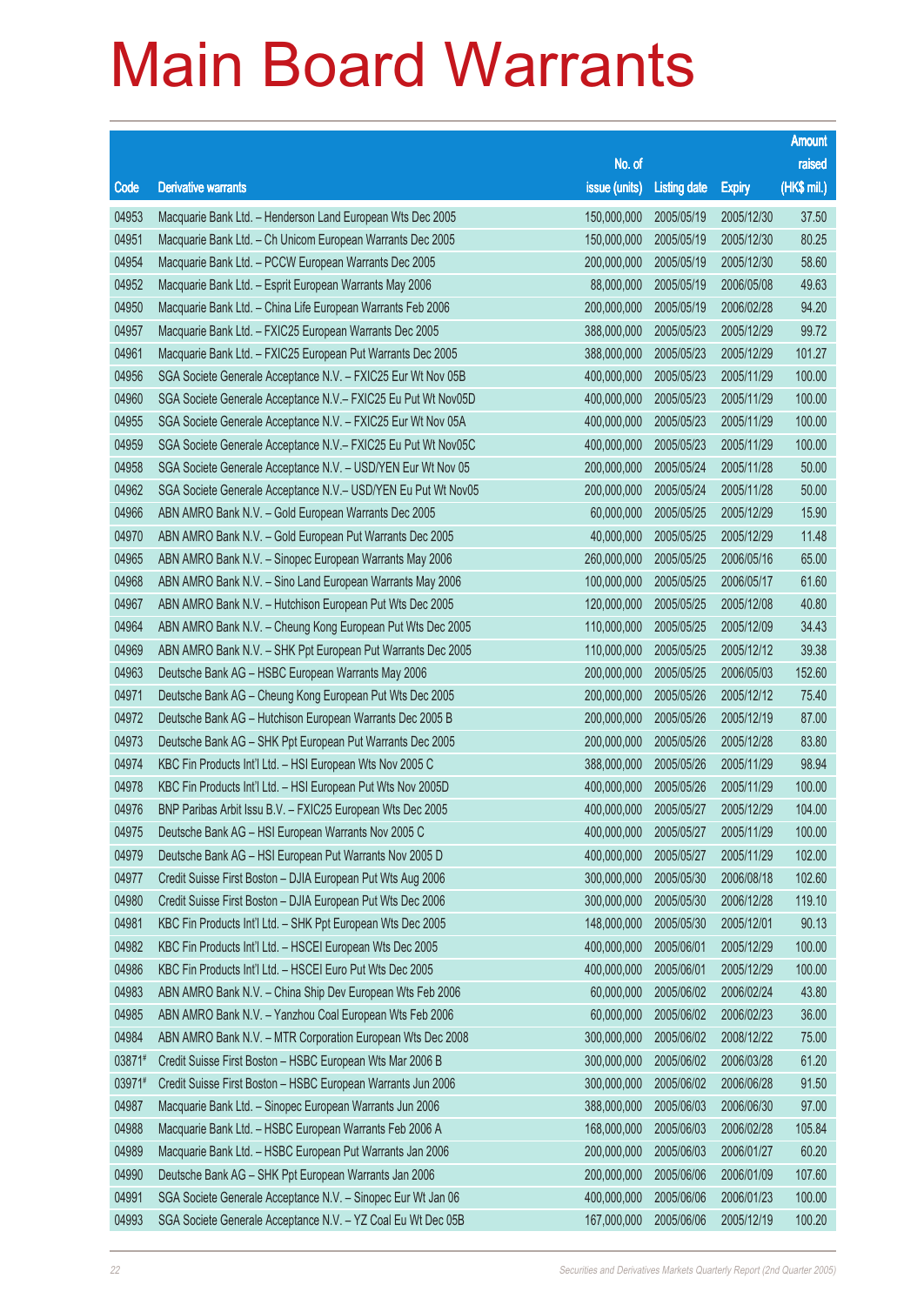| raised<br>No. of<br>(HK\$ mil.)<br><b>Derivative warrants</b><br>issue (units)<br>Code<br><b>Listing date</b><br><b>Expiry</b><br>04992<br>118,000,000<br>2005/06/06<br>100.30<br>SGA Societe Generale Acceptance N.V. - YZ Coal Eu Wt Dec 05A<br>2005/12/19<br>99.18<br>03936#<br>KBC Fin Products Int'l Ltd. - HWL European Wts Oct 2005 B<br>348,000,000<br>2005/06/06<br>2005/10/12<br>04995<br>97.78<br>Macquarie Bank Ltd. - China Netcom European Wts Jun 2007<br>388,000,000<br>2005/06/07<br>2007/06/29<br>04996<br>Macquarie Bank Ltd. - MTRC European Warrants Jun 2007<br>388,000,000<br>2005/06/07<br>2007/06/29<br>105.15<br>03401<br>97.00<br>Macquarie Bank Ltd. - China Mobile European Put Wts Feb 2006<br>388,000,000<br>2005/06/08<br>2006/02/28<br>03402<br>100.00<br>MSDW Asia Sec Products LLC - HSI European Warrants Jan 2006<br>400,000,000<br>2005/06/08<br>2006/01/26<br>03403<br>100.00<br>MSDW Asia Sec Products LLC - HSI European Warrants Dec 2005C<br>400,000,000<br>2005/06/08<br>2005/12/29<br>03406<br>100.00<br>MSDW Asia Sec Products LLC - HSI European Put Wts Jan 2006 A<br>400,000,000<br>2005/06/08<br>2006/01/26<br>03407<br>100.00<br>MSDW Asia Sec Products LLC - HSI European Put Wts Jan 2006 B<br>400,000,000<br>2005/06/08<br>2006/01/26<br>04998<br>100.10<br>SGA Societe Generale Acceptance N.V. - Ch Mob Euro Wt Dec 05<br>385,000,000<br>2005/06/08<br>2005/12/19<br>99.96<br>04999<br>SGA Societe Generale Acceptance N.V. - HSBC Eu Wt Dec 2005 A<br>238,000,000<br>2005/06/08<br>2005/12/19<br>03400<br>100.00<br>SGA Societe Generale Acceptance N.V. - HSBC Euro Wt Apr 2006<br>250,000,000<br>2005/06/08<br>2006/04/03<br>03404<br>111.00<br>BNP Paribas Arbit Issu B.V. - HSBC European Wts May 2006<br>300,000,000<br>2005/06/08<br>2006/05/29<br>04994<br>33.78<br>BOCI Asia Ltd. - MTRC European Warrants Mar 2006<br>30,000,000<br>2005/06/08<br>2006/03/31<br>04997<br>200,000,000<br>50.00<br>Deutsche Bank AG - China Mobile European Warrants Feb 2006 A<br>2005/06/08<br>2006/02/27<br>03812#<br>55.00<br>Deutsche Bank AG - Hutchison European Warrants Aug 2005<br>250,000,000<br>2005/06/08<br>2005/08/22<br>04595#<br>101.50<br>Credit Suisse First Boston - HSBC European Wts Mar 2006 A<br>350,000,000<br>2005/06/08<br>2006/03/10<br>03408<br>44.00<br>CC Rabobank B.A. - HSBC European Warrants Feb 2006 A<br>100,000,000<br>2005/06/09<br>2006/02/08<br>03409<br>72.00<br>CC Rabobank B.A. - HSBC European Warrants Feb 2006 B<br>100,000,000<br>2005/06/09<br>2006/02/20<br>03410<br>54.60<br>CC Rabobank B.A. - Hutchison European Warrants Feb 2006<br>130,000,000<br>2005/06/09<br>2006/02/08<br>81.20<br>03405<br>CC Rabobank B.A. - China Mobile European Warrants Feb 2006<br>280,000,000<br>2005/06/09<br>2006/02/20<br>03900 #<br>44.40<br>SGA Societe Generale Acceptance N.V. - HSI Eur Wt Aug 2005 C<br>400,000,000<br>2005/06/09<br>2005/08/30<br>03821#<br>42.20<br>Macquarie Bank Ltd. - HSBC European Warrants Aug 2005 A<br>200,000,000<br>2005/06/09<br>2005/08/31<br>03868 #<br>22.90<br>Deutsche Bank AG - SMIC European Warrants Oct 2005<br>100,000,000<br>2005/06/10<br>2005/10/10<br>03412<br>69.66<br>ABN AMRO Bank N.V. - China Mobile European Warrants Sep 2006<br>270,000,000<br>2005/06/13<br>2006/09/21<br>03413<br>80.60<br>ABN AMRO Bank N.V. - Sinopec European Warrants Sep 2006<br>260,000,000<br>2005/06/13<br>2006/09/13<br>03414<br>32.50<br>ABN AMRO Bank N.V. - China Travel European Warrants Dec 2005<br>130,000,000<br>2005/06/13<br>2005/12/29<br>34.44<br>03415<br>ABN AMRO Bank N.V. - Datang Power European Warrants Feb 2006<br>60,000,000<br>2005/06/13<br>2006/02/23<br>03416<br>ABN AMRO Bank N.V. - Maanshan Iron European Wts Sep 2006<br>46.80<br>180,000,000<br>2005/06/13<br>2006/09/21<br>03411<br>26.52<br>BOCI Asia Ltd. - HK Gas European Warrants Jun 2006<br>30,000,000<br>2005/06/13<br>2006/06/06<br>03417<br>KBC Fin Products Int'l Ltd. - HWL European Warrants Feb 2006<br>96.72<br>208,000,000<br>2005/06/13<br>2006/02/01<br>15.20<br>03778 #<br>SGA Societe Generale Acceptance N.V. - HSI Eur Put Wt Jul 05<br>400,000,000<br>2005/06/13<br>2005/07/28<br>03421<br>51.20<br>Credit Suisse First Boston - China Mobile Euro Wts Jul 2006<br>200,000,000<br>2005/06/14<br>2006/07/28<br>50.20<br>03422<br>Credit Suisse First Boston - China Mobile Euro Wts Dec 2006<br>200,000,000<br>2005/06/14<br>2006/12/28<br>03423<br>75.30<br>Credit Suisse First Boston - China Netcom Euro Wts Jul 2007<br>300,000,000<br>2005/06/14<br>2007/07/18<br>03424<br>50.50<br>Credit Suisse First Boston - HSBC European Wts Jul 2006 B<br>100,000,000<br>2005/06/14<br>2006/07/28<br>03418<br>52.00<br>Deutsche Bank AG - PetroChina European Warrants Jan 2006 A<br>200,000,000<br>2005/06/14<br>2006/01/03<br>03419<br>58.00<br>Deutsche Bank AG - PetroChina European Put Warrants Dec 2005<br>200,000,000<br>2005/06/14<br>2005/12/21<br>03420<br>49.92<br>SGA Societe Generale Acceptance N.V. - EUR/USD Eur Wt Dec 05<br>192,000,000<br>2005/06/14<br>2005/12/19<br>21.60<br>03740 #<br>KBC Fin Products Int'l Ltd. - Ch Life European Wts Sep 2005<br>300,000,000<br>2005/06/14<br>2005/09/01<br>03428<br>BNP Paribas Arbit Issu B.V. - China Life Euro Wts Mar 2006 A<br>93.60<br>180,000,000<br>2005/06/15<br>2006/03/30<br>03431<br>BOCI Asia Ltd. - China Resources European Warrants May 2006<br>300,000,000<br>2005/06/15<br>75.00<br>2006/05/26<br>03432<br>BOCI Asia Ltd. - Sh PetroChem European Warrants Mar 2006<br>27.50<br>50,000,000<br>2005/06/15<br>2006/03/31 |       |                                                            |             |            |            | <b>Amount</b> |
|-----------------------------------------------------------------------------------------------------------------------------------------------------------------------------------------------------------------------------------------------------------------------------------------------------------------------------------------------------------------------------------------------------------------------------------------------------------------------------------------------------------------------------------------------------------------------------------------------------------------------------------------------------------------------------------------------------------------------------------------------------------------------------------------------------------------------------------------------------------------------------------------------------------------------------------------------------------------------------------------------------------------------------------------------------------------------------------------------------------------------------------------------------------------------------------------------------------------------------------------------------------------------------------------------------------------------------------------------------------------------------------------------------------------------------------------------------------------------------------------------------------------------------------------------------------------------------------------------------------------------------------------------------------------------------------------------------------------------------------------------------------------------------------------------------------------------------------------------------------------------------------------------------------------------------------------------------------------------------------------------------------------------------------------------------------------------------------------------------------------------------------------------------------------------------------------------------------------------------------------------------------------------------------------------------------------------------------------------------------------------------------------------------------------------------------------------------------------------------------------------------------------------------------------------------------------------------------------------------------------------------------------------------------------------------------------------------------------------------------------------------------------------------------------------------------------------------------------------------------------------------------------------------------------------------------------------------------------------------------------------------------------------------------------------------------------------------------------------------------------------------------------------------------------------------------------------------------------------------------------------------------------------------------------------------------------------------------------------------------------------------------------------------------------------------------------------------------------------------------------------------------------------------------------------------------------------------------------------------------------------------------------------------------------------------------------------------------------------------------------------------------------------------------------------------------------------------------------------------------------------------------------------------------------------------------------------------------------------------------------------------------------------------------------------------------------------------------------------------------------------------------------------------------------------------------------------------------------------------------------------------------------------------------------------------------------------------------------------------------------------------------------------------------------------------------------------------------------------------------------------------------------------------------------------------------------------------------------------------------------------------------------------------------------------------------------------------------------------------------------------------------------------------------------------------------------------------------------------------------------------------------------------------------------------------------------------------------------------------------------------------------------------------------------------------------------------------------------------------------------------------------------------------------------------------------------------------------------------------------------------------------------------------------------------------------------------------------------------------------------------------------------------------------------------------------------------------------------------------------------------------------------------------------------------------------------------------------------------------------------------------------|-------|------------------------------------------------------------|-------------|------------|------------|---------------|
|                                                                                                                                                                                                                                                                                                                                                                                                                                                                                                                                                                                                                                                                                                                                                                                                                                                                                                                                                                                                                                                                                                                                                                                                                                                                                                                                                                                                                                                                                                                                                                                                                                                                                                                                                                                                                                                                                                                                                                                                                                                                                                                                                                                                                                                                                                                                                                                                                                                                                                                                                                                                                                                                                                                                                                                                                                                                                                                                                                                                                                                                                                                                                                                                                                                                                                                                                                                                                                                                                                                                                                                                                                                                                                                                                                                                                                                                                                                                                                                                                                                                                                                                                                                                                                                                                                                                                                                                                                                                                                                                                                                                                                                                                                                                                                                                                                                                                                                                                                                                                                                                                                                                                                                                                                                                                                                                                                                                                                                                                                                                                                                                                                   |       |                                                            |             |            |            |               |
|                                                                                                                                                                                                                                                                                                                                                                                                                                                                                                                                                                                                                                                                                                                                                                                                                                                                                                                                                                                                                                                                                                                                                                                                                                                                                                                                                                                                                                                                                                                                                                                                                                                                                                                                                                                                                                                                                                                                                                                                                                                                                                                                                                                                                                                                                                                                                                                                                                                                                                                                                                                                                                                                                                                                                                                                                                                                                                                                                                                                                                                                                                                                                                                                                                                                                                                                                                                                                                                                                                                                                                                                                                                                                                                                                                                                                                                                                                                                                                                                                                                                                                                                                                                                                                                                                                                                                                                                                                                                                                                                                                                                                                                                                                                                                                                                                                                                                                                                                                                                                                                                                                                                                                                                                                                                                                                                                                                                                                                                                                                                                                                                                                   |       |                                                            |             |            |            |               |
|                                                                                                                                                                                                                                                                                                                                                                                                                                                                                                                                                                                                                                                                                                                                                                                                                                                                                                                                                                                                                                                                                                                                                                                                                                                                                                                                                                                                                                                                                                                                                                                                                                                                                                                                                                                                                                                                                                                                                                                                                                                                                                                                                                                                                                                                                                                                                                                                                                                                                                                                                                                                                                                                                                                                                                                                                                                                                                                                                                                                                                                                                                                                                                                                                                                                                                                                                                                                                                                                                                                                                                                                                                                                                                                                                                                                                                                                                                                                                                                                                                                                                                                                                                                                                                                                                                                                                                                                                                                                                                                                                                                                                                                                                                                                                                                                                                                                                                                                                                                                                                                                                                                                                                                                                                                                                                                                                                                                                                                                                                                                                                                                                                   |       |                                                            |             |            |            |               |
|                                                                                                                                                                                                                                                                                                                                                                                                                                                                                                                                                                                                                                                                                                                                                                                                                                                                                                                                                                                                                                                                                                                                                                                                                                                                                                                                                                                                                                                                                                                                                                                                                                                                                                                                                                                                                                                                                                                                                                                                                                                                                                                                                                                                                                                                                                                                                                                                                                                                                                                                                                                                                                                                                                                                                                                                                                                                                                                                                                                                                                                                                                                                                                                                                                                                                                                                                                                                                                                                                                                                                                                                                                                                                                                                                                                                                                                                                                                                                                                                                                                                                                                                                                                                                                                                                                                                                                                                                                                                                                                                                                                                                                                                                                                                                                                                                                                                                                                                                                                                                                                                                                                                                                                                                                                                                                                                                                                                                                                                                                                                                                                                                                   |       |                                                            |             |            |            |               |
|                                                                                                                                                                                                                                                                                                                                                                                                                                                                                                                                                                                                                                                                                                                                                                                                                                                                                                                                                                                                                                                                                                                                                                                                                                                                                                                                                                                                                                                                                                                                                                                                                                                                                                                                                                                                                                                                                                                                                                                                                                                                                                                                                                                                                                                                                                                                                                                                                                                                                                                                                                                                                                                                                                                                                                                                                                                                                                                                                                                                                                                                                                                                                                                                                                                                                                                                                                                                                                                                                                                                                                                                                                                                                                                                                                                                                                                                                                                                                                                                                                                                                                                                                                                                                                                                                                                                                                                                                                                                                                                                                                                                                                                                                                                                                                                                                                                                                                                                                                                                                                                                                                                                                                                                                                                                                                                                                                                                                                                                                                                                                                                                                                   |       |                                                            |             |            |            |               |
|                                                                                                                                                                                                                                                                                                                                                                                                                                                                                                                                                                                                                                                                                                                                                                                                                                                                                                                                                                                                                                                                                                                                                                                                                                                                                                                                                                                                                                                                                                                                                                                                                                                                                                                                                                                                                                                                                                                                                                                                                                                                                                                                                                                                                                                                                                                                                                                                                                                                                                                                                                                                                                                                                                                                                                                                                                                                                                                                                                                                                                                                                                                                                                                                                                                                                                                                                                                                                                                                                                                                                                                                                                                                                                                                                                                                                                                                                                                                                                                                                                                                                                                                                                                                                                                                                                                                                                                                                                                                                                                                                                                                                                                                                                                                                                                                                                                                                                                                                                                                                                                                                                                                                                                                                                                                                                                                                                                                                                                                                                                                                                                                                                   |       |                                                            |             |            |            |               |
|                                                                                                                                                                                                                                                                                                                                                                                                                                                                                                                                                                                                                                                                                                                                                                                                                                                                                                                                                                                                                                                                                                                                                                                                                                                                                                                                                                                                                                                                                                                                                                                                                                                                                                                                                                                                                                                                                                                                                                                                                                                                                                                                                                                                                                                                                                                                                                                                                                                                                                                                                                                                                                                                                                                                                                                                                                                                                                                                                                                                                                                                                                                                                                                                                                                                                                                                                                                                                                                                                                                                                                                                                                                                                                                                                                                                                                                                                                                                                                                                                                                                                                                                                                                                                                                                                                                                                                                                                                                                                                                                                                                                                                                                                                                                                                                                                                                                                                                                                                                                                                                                                                                                                                                                                                                                                                                                                                                                                                                                                                                                                                                                                                   |       |                                                            |             |            |            |               |
|                                                                                                                                                                                                                                                                                                                                                                                                                                                                                                                                                                                                                                                                                                                                                                                                                                                                                                                                                                                                                                                                                                                                                                                                                                                                                                                                                                                                                                                                                                                                                                                                                                                                                                                                                                                                                                                                                                                                                                                                                                                                                                                                                                                                                                                                                                                                                                                                                                                                                                                                                                                                                                                                                                                                                                                                                                                                                                                                                                                                                                                                                                                                                                                                                                                                                                                                                                                                                                                                                                                                                                                                                                                                                                                                                                                                                                                                                                                                                                                                                                                                                                                                                                                                                                                                                                                                                                                                                                                                                                                                                                                                                                                                                                                                                                                                                                                                                                                                                                                                                                                                                                                                                                                                                                                                                                                                                                                                                                                                                                                                                                                                                                   |       |                                                            |             |            |            |               |
|                                                                                                                                                                                                                                                                                                                                                                                                                                                                                                                                                                                                                                                                                                                                                                                                                                                                                                                                                                                                                                                                                                                                                                                                                                                                                                                                                                                                                                                                                                                                                                                                                                                                                                                                                                                                                                                                                                                                                                                                                                                                                                                                                                                                                                                                                                                                                                                                                                                                                                                                                                                                                                                                                                                                                                                                                                                                                                                                                                                                                                                                                                                                                                                                                                                                                                                                                                                                                                                                                                                                                                                                                                                                                                                                                                                                                                                                                                                                                                                                                                                                                                                                                                                                                                                                                                                                                                                                                                                                                                                                                                                                                                                                                                                                                                                                                                                                                                                                                                                                                                                                                                                                                                                                                                                                                                                                                                                                                                                                                                                                                                                                                                   |       |                                                            |             |            |            |               |
|                                                                                                                                                                                                                                                                                                                                                                                                                                                                                                                                                                                                                                                                                                                                                                                                                                                                                                                                                                                                                                                                                                                                                                                                                                                                                                                                                                                                                                                                                                                                                                                                                                                                                                                                                                                                                                                                                                                                                                                                                                                                                                                                                                                                                                                                                                                                                                                                                                                                                                                                                                                                                                                                                                                                                                                                                                                                                                                                                                                                                                                                                                                                                                                                                                                                                                                                                                                                                                                                                                                                                                                                                                                                                                                                                                                                                                                                                                                                                                                                                                                                                                                                                                                                                                                                                                                                                                                                                                                                                                                                                                                                                                                                                                                                                                                                                                                                                                                                                                                                                                                                                                                                                                                                                                                                                                                                                                                                                                                                                                                                                                                                                                   |       |                                                            |             |            |            |               |
|                                                                                                                                                                                                                                                                                                                                                                                                                                                                                                                                                                                                                                                                                                                                                                                                                                                                                                                                                                                                                                                                                                                                                                                                                                                                                                                                                                                                                                                                                                                                                                                                                                                                                                                                                                                                                                                                                                                                                                                                                                                                                                                                                                                                                                                                                                                                                                                                                                                                                                                                                                                                                                                                                                                                                                                                                                                                                                                                                                                                                                                                                                                                                                                                                                                                                                                                                                                                                                                                                                                                                                                                                                                                                                                                                                                                                                                                                                                                                                                                                                                                                                                                                                                                                                                                                                                                                                                                                                                                                                                                                                                                                                                                                                                                                                                                                                                                                                                                                                                                                                                                                                                                                                                                                                                                                                                                                                                                                                                                                                                                                                                                                                   |       |                                                            |             |            |            |               |
|                                                                                                                                                                                                                                                                                                                                                                                                                                                                                                                                                                                                                                                                                                                                                                                                                                                                                                                                                                                                                                                                                                                                                                                                                                                                                                                                                                                                                                                                                                                                                                                                                                                                                                                                                                                                                                                                                                                                                                                                                                                                                                                                                                                                                                                                                                                                                                                                                                                                                                                                                                                                                                                                                                                                                                                                                                                                                                                                                                                                                                                                                                                                                                                                                                                                                                                                                                                                                                                                                                                                                                                                                                                                                                                                                                                                                                                                                                                                                                                                                                                                                                                                                                                                                                                                                                                                                                                                                                                                                                                                                                                                                                                                                                                                                                                                                                                                                                                                                                                                                                                                                                                                                                                                                                                                                                                                                                                                                                                                                                                                                                                                                                   |       |                                                            |             |            |            |               |
|                                                                                                                                                                                                                                                                                                                                                                                                                                                                                                                                                                                                                                                                                                                                                                                                                                                                                                                                                                                                                                                                                                                                                                                                                                                                                                                                                                                                                                                                                                                                                                                                                                                                                                                                                                                                                                                                                                                                                                                                                                                                                                                                                                                                                                                                                                                                                                                                                                                                                                                                                                                                                                                                                                                                                                                                                                                                                                                                                                                                                                                                                                                                                                                                                                                                                                                                                                                                                                                                                                                                                                                                                                                                                                                                                                                                                                                                                                                                                                                                                                                                                                                                                                                                                                                                                                                                                                                                                                                                                                                                                                                                                                                                                                                                                                                                                                                                                                                                                                                                                                                                                                                                                                                                                                                                                                                                                                                                                                                                                                                                                                                                                                   |       |                                                            |             |            |            |               |
|                                                                                                                                                                                                                                                                                                                                                                                                                                                                                                                                                                                                                                                                                                                                                                                                                                                                                                                                                                                                                                                                                                                                                                                                                                                                                                                                                                                                                                                                                                                                                                                                                                                                                                                                                                                                                                                                                                                                                                                                                                                                                                                                                                                                                                                                                                                                                                                                                                                                                                                                                                                                                                                                                                                                                                                                                                                                                                                                                                                                                                                                                                                                                                                                                                                                                                                                                                                                                                                                                                                                                                                                                                                                                                                                                                                                                                                                                                                                                                                                                                                                                                                                                                                                                                                                                                                                                                                                                                                                                                                                                                                                                                                                                                                                                                                                                                                                                                                                                                                                                                                                                                                                                                                                                                                                                                                                                                                                                                                                                                                                                                                                                                   |       |                                                            |             |            |            |               |
|                                                                                                                                                                                                                                                                                                                                                                                                                                                                                                                                                                                                                                                                                                                                                                                                                                                                                                                                                                                                                                                                                                                                                                                                                                                                                                                                                                                                                                                                                                                                                                                                                                                                                                                                                                                                                                                                                                                                                                                                                                                                                                                                                                                                                                                                                                                                                                                                                                                                                                                                                                                                                                                                                                                                                                                                                                                                                                                                                                                                                                                                                                                                                                                                                                                                                                                                                                                                                                                                                                                                                                                                                                                                                                                                                                                                                                                                                                                                                                                                                                                                                                                                                                                                                                                                                                                                                                                                                                                                                                                                                                                                                                                                                                                                                                                                                                                                                                                                                                                                                                                                                                                                                                                                                                                                                                                                                                                                                                                                                                                                                                                                                                   |       |                                                            |             |            |            |               |
|                                                                                                                                                                                                                                                                                                                                                                                                                                                                                                                                                                                                                                                                                                                                                                                                                                                                                                                                                                                                                                                                                                                                                                                                                                                                                                                                                                                                                                                                                                                                                                                                                                                                                                                                                                                                                                                                                                                                                                                                                                                                                                                                                                                                                                                                                                                                                                                                                                                                                                                                                                                                                                                                                                                                                                                                                                                                                                                                                                                                                                                                                                                                                                                                                                                                                                                                                                                                                                                                                                                                                                                                                                                                                                                                                                                                                                                                                                                                                                                                                                                                                                                                                                                                                                                                                                                                                                                                                                                                                                                                                                                                                                                                                                                                                                                                                                                                                                                                                                                                                                                                                                                                                                                                                                                                                                                                                                                                                                                                                                                                                                                                                                   |       |                                                            |             |            |            |               |
|                                                                                                                                                                                                                                                                                                                                                                                                                                                                                                                                                                                                                                                                                                                                                                                                                                                                                                                                                                                                                                                                                                                                                                                                                                                                                                                                                                                                                                                                                                                                                                                                                                                                                                                                                                                                                                                                                                                                                                                                                                                                                                                                                                                                                                                                                                                                                                                                                                                                                                                                                                                                                                                                                                                                                                                                                                                                                                                                                                                                                                                                                                                                                                                                                                                                                                                                                                                                                                                                                                                                                                                                                                                                                                                                                                                                                                                                                                                                                                                                                                                                                                                                                                                                                                                                                                                                                                                                                                                                                                                                                                                                                                                                                                                                                                                                                                                                                                                                                                                                                                                                                                                                                                                                                                                                                                                                                                                                                                                                                                                                                                                                                                   |       |                                                            |             |            |            |               |
|                                                                                                                                                                                                                                                                                                                                                                                                                                                                                                                                                                                                                                                                                                                                                                                                                                                                                                                                                                                                                                                                                                                                                                                                                                                                                                                                                                                                                                                                                                                                                                                                                                                                                                                                                                                                                                                                                                                                                                                                                                                                                                                                                                                                                                                                                                                                                                                                                                                                                                                                                                                                                                                                                                                                                                                                                                                                                                                                                                                                                                                                                                                                                                                                                                                                                                                                                                                                                                                                                                                                                                                                                                                                                                                                                                                                                                                                                                                                                                                                                                                                                                                                                                                                                                                                                                                                                                                                                                                                                                                                                                                                                                                                                                                                                                                                                                                                                                                                                                                                                                                                                                                                                                                                                                                                                                                                                                                                                                                                                                                                                                                                                                   |       |                                                            |             |            |            |               |
|                                                                                                                                                                                                                                                                                                                                                                                                                                                                                                                                                                                                                                                                                                                                                                                                                                                                                                                                                                                                                                                                                                                                                                                                                                                                                                                                                                                                                                                                                                                                                                                                                                                                                                                                                                                                                                                                                                                                                                                                                                                                                                                                                                                                                                                                                                                                                                                                                                                                                                                                                                                                                                                                                                                                                                                                                                                                                                                                                                                                                                                                                                                                                                                                                                                                                                                                                                                                                                                                                                                                                                                                                                                                                                                                                                                                                                                                                                                                                                                                                                                                                                                                                                                                                                                                                                                                                                                                                                                                                                                                                                                                                                                                                                                                                                                                                                                                                                                                                                                                                                                                                                                                                                                                                                                                                                                                                                                                                                                                                                                                                                                                                                   |       |                                                            |             |            |            |               |
|                                                                                                                                                                                                                                                                                                                                                                                                                                                                                                                                                                                                                                                                                                                                                                                                                                                                                                                                                                                                                                                                                                                                                                                                                                                                                                                                                                                                                                                                                                                                                                                                                                                                                                                                                                                                                                                                                                                                                                                                                                                                                                                                                                                                                                                                                                                                                                                                                                                                                                                                                                                                                                                                                                                                                                                                                                                                                                                                                                                                                                                                                                                                                                                                                                                                                                                                                                                                                                                                                                                                                                                                                                                                                                                                                                                                                                                                                                                                                                                                                                                                                                                                                                                                                                                                                                                                                                                                                                                                                                                                                                                                                                                                                                                                                                                                                                                                                                                                                                                                                                                                                                                                                                                                                                                                                                                                                                                                                                                                                                                                                                                                                                   |       |                                                            |             |            |            |               |
|                                                                                                                                                                                                                                                                                                                                                                                                                                                                                                                                                                                                                                                                                                                                                                                                                                                                                                                                                                                                                                                                                                                                                                                                                                                                                                                                                                                                                                                                                                                                                                                                                                                                                                                                                                                                                                                                                                                                                                                                                                                                                                                                                                                                                                                                                                                                                                                                                                                                                                                                                                                                                                                                                                                                                                                                                                                                                                                                                                                                                                                                                                                                                                                                                                                                                                                                                                                                                                                                                                                                                                                                                                                                                                                                                                                                                                                                                                                                                                                                                                                                                                                                                                                                                                                                                                                                                                                                                                                                                                                                                                                                                                                                                                                                                                                                                                                                                                                                                                                                                                                                                                                                                                                                                                                                                                                                                                                                                                                                                                                                                                                                                                   |       |                                                            |             |            |            |               |
|                                                                                                                                                                                                                                                                                                                                                                                                                                                                                                                                                                                                                                                                                                                                                                                                                                                                                                                                                                                                                                                                                                                                                                                                                                                                                                                                                                                                                                                                                                                                                                                                                                                                                                                                                                                                                                                                                                                                                                                                                                                                                                                                                                                                                                                                                                                                                                                                                                                                                                                                                                                                                                                                                                                                                                                                                                                                                                                                                                                                                                                                                                                                                                                                                                                                                                                                                                                                                                                                                                                                                                                                                                                                                                                                                                                                                                                                                                                                                                                                                                                                                                                                                                                                                                                                                                                                                                                                                                                                                                                                                                                                                                                                                                                                                                                                                                                                                                                                                                                                                                                                                                                                                                                                                                                                                                                                                                                                                                                                                                                                                                                                                                   |       |                                                            |             |            |            |               |
|                                                                                                                                                                                                                                                                                                                                                                                                                                                                                                                                                                                                                                                                                                                                                                                                                                                                                                                                                                                                                                                                                                                                                                                                                                                                                                                                                                                                                                                                                                                                                                                                                                                                                                                                                                                                                                                                                                                                                                                                                                                                                                                                                                                                                                                                                                                                                                                                                                                                                                                                                                                                                                                                                                                                                                                                                                                                                                                                                                                                                                                                                                                                                                                                                                                                                                                                                                                                                                                                                                                                                                                                                                                                                                                                                                                                                                                                                                                                                                                                                                                                                                                                                                                                                                                                                                                                                                                                                                                                                                                                                                                                                                                                                                                                                                                                                                                                                                                                                                                                                                                                                                                                                                                                                                                                                                                                                                                                                                                                                                                                                                                                                                   |       |                                                            |             |            |            |               |
|                                                                                                                                                                                                                                                                                                                                                                                                                                                                                                                                                                                                                                                                                                                                                                                                                                                                                                                                                                                                                                                                                                                                                                                                                                                                                                                                                                                                                                                                                                                                                                                                                                                                                                                                                                                                                                                                                                                                                                                                                                                                                                                                                                                                                                                                                                                                                                                                                                                                                                                                                                                                                                                                                                                                                                                                                                                                                                                                                                                                                                                                                                                                                                                                                                                                                                                                                                                                                                                                                                                                                                                                                                                                                                                                                                                                                                                                                                                                                                                                                                                                                                                                                                                                                                                                                                                                                                                                                                                                                                                                                                                                                                                                                                                                                                                                                                                                                                                                                                                                                                                                                                                                                                                                                                                                                                                                                                                                                                                                                                                                                                                                                                   |       |                                                            |             |            |            |               |
|                                                                                                                                                                                                                                                                                                                                                                                                                                                                                                                                                                                                                                                                                                                                                                                                                                                                                                                                                                                                                                                                                                                                                                                                                                                                                                                                                                                                                                                                                                                                                                                                                                                                                                                                                                                                                                                                                                                                                                                                                                                                                                                                                                                                                                                                                                                                                                                                                                                                                                                                                                                                                                                                                                                                                                                                                                                                                                                                                                                                                                                                                                                                                                                                                                                                                                                                                                                                                                                                                                                                                                                                                                                                                                                                                                                                                                                                                                                                                                                                                                                                                                                                                                                                                                                                                                                                                                                                                                                                                                                                                                                                                                                                                                                                                                                                                                                                                                                                                                                                                                                                                                                                                                                                                                                                                                                                                                                                                                                                                                                                                                                                                                   |       |                                                            |             |            |            |               |
|                                                                                                                                                                                                                                                                                                                                                                                                                                                                                                                                                                                                                                                                                                                                                                                                                                                                                                                                                                                                                                                                                                                                                                                                                                                                                                                                                                                                                                                                                                                                                                                                                                                                                                                                                                                                                                                                                                                                                                                                                                                                                                                                                                                                                                                                                                                                                                                                                                                                                                                                                                                                                                                                                                                                                                                                                                                                                                                                                                                                                                                                                                                                                                                                                                                                                                                                                                                                                                                                                                                                                                                                                                                                                                                                                                                                                                                                                                                                                                                                                                                                                                                                                                                                                                                                                                                                                                                                                                                                                                                                                                                                                                                                                                                                                                                                                                                                                                                                                                                                                                                                                                                                                                                                                                                                                                                                                                                                                                                                                                                                                                                                                                   |       |                                                            |             |            |            |               |
|                                                                                                                                                                                                                                                                                                                                                                                                                                                                                                                                                                                                                                                                                                                                                                                                                                                                                                                                                                                                                                                                                                                                                                                                                                                                                                                                                                                                                                                                                                                                                                                                                                                                                                                                                                                                                                                                                                                                                                                                                                                                                                                                                                                                                                                                                                                                                                                                                                                                                                                                                                                                                                                                                                                                                                                                                                                                                                                                                                                                                                                                                                                                                                                                                                                                                                                                                                                                                                                                                                                                                                                                                                                                                                                                                                                                                                                                                                                                                                                                                                                                                                                                                                                                                                                                                                                                                                                                                                                                                                                                                                                                                                                                                                                                                                                                                                                                                                                                                                                                                                                                                                                                                                                                                                                                                                                                                                                                                                                                                                                                                                                                                                   |       |                                                            |             |            |            |               |
|                                                                                                                                                                                                                                                                                                                                                                                                                                                                                                                                                                                                                                                                                                                                                                                                                                                                                                                                                                                                                                                                                                                                                                                                                                                                                                                                                                                                                                                                                                                                                                                                                                                                                                                                                                                                                                                                                                                                                                                                                                                                                                                                                                                                                                                                                                                                                                                                                                                                                                                                                                                                                                                                                                                                                                                                                                                                                                                                                                                                                                                                                                                                                                                                                                                                                                                                                                                                                                                                                                                                                                                                                                                                                                                                                                                                                                                                                                                                                                                                                                                                                                                                                                                                                                                                                                                                                                                                                                                                                                                                                                                                                                                                                                                                                                                                                                                                                                                                                                                                                                                                                                                                                                                                                                                                                                                                                                                                                                                                                                                                                                                                                                   |       |                                                            |             |            |            |               |
|                                                                                                                                                                                                                                                                                                                                                                                                                                                                                                                                                                                                                                                                                                                                                                                                                                                                                                                                                                                                                                                                                                                                                                                                                                                                                                                                                                                                                                                                                                                                                                                                                                                                                                                                                                                                                                                                                                                                                                                                                                                                                                                                                                                                                                                                                                                                                                                                                                                                                                                                                                                                                                                                                                                                                                                                                                                                                                                                                                                                                                                                                                                                                                                                                                                                                                                                                                                                                                                                                                                                                                                                                                                                                                                                                                                                                                                                                                                                                                                                                                                                                                                                                                                                                                                                                                                                                                                                                                                                                                                                                                                                                                                                                                                                                                                                                                                                                                                                                                                                                                                                                                                                                                                                                                                                                                                                                                                                                                                                                                                                                                                                                                   |       |                                                            |             |            |            |               |
|                                                                                                                                                                                                                                                                                                                                                                                                                                                                                                                                                                                                                                                                                                                                                                                                                                                                                                                                                                                                                                                                                                                                                                                                                                                                                                                                                                                                                                                                                                                                                                                                                                                                                                                                                                                                                                                                                                                                                                                                                                                                                                                                                                                                                                                                                                                                                                                                                                                                                                                                                                                                                                                                                                                                                                                                                                                                                                                                                                                                                                                                                                                                                                                                                                                                                                                                                                                                                                                                                                                                                                                                                                                                                                                                                                                                                                                                                                                                                                                                                                                                                                                                                                                                                                                                                                                                                                                                                                                                                                                                                                                                                                                                                                                                                                                                                                                                                                                                                                                                                                                                                                                                                                                                                                                                                                                                                                                                                                                                                                                                                                                                                                   |       |                                                            |             |            |            |               |
|                                                                                                                                                                                                                                                                                                                                                                                                                                                                                                                                                                                                                                                                                                                                                                                                                                                                                                                                                                                                                                                                                                                                                                                                                                                                                                                                                                                                                                                                                                                                                                                                                                                                                                                                                                                                                                                                                                                                                                                                                                                                                                                                                                                                                                                                                                                                                                                                                                                                                                                                                                                                                                                                                                                                                                                                                                                                                                                                                                                                                                                                                                                                                                                                                                                                                                                                                                                                                                                                                                                                                                                                                                                                                                                                                                                                                                                                                                                                                                                                                                                                                                                                                                                                                                                                                                                                                                                                                                                                                                                                                                                                                                                                                                                                                                                                                                                                                                                                                                                                                                                                                                                                                                                                                                                                                                                                                                                                                                                                                                                                                                                                                                   |       |                                                            |             |            |            |               |
|                                                                                                                                                                                                                                                                                                                                                                                                                                                                                                                                                                                                                                                                                                                                                                                                                                                                                                                                                                                                                                                                                                                                                                                                                                                                                                                                                                                                                                                                                                                                                                                                                                                                                                                                                                                                                                                                                                                                                                                                                                                                                                                                                                                                                                                                                                                                                                                                                                                                                                                                                                                                                                                                                                                                                                                                                                                                                                                                                                                                                                                                                                                                                                                                                                                                                                                                                                                                                                                                                                                                                                                                                                                                                                                                                                                                                                                                                                                                                                                                                                                                                                                                                                                                                                                                                                                                                                                                                                                                                                                                                                                                                                                                                                                                                                                                                                                                                                                                                                                                                                                                                                                                                                                                                                                                                                                                                                                                                                                                                                                                                                                                                                   |       |                                                            |             |            |            |               |
|                                                                                                                                                                                                                                                                                                                                                                                                                                                                                                                                                                                                                                                                                                                                                                                                                                                                                                                                                                                                                                                                                                                                                                                                                                                                                                                                                                                                                                                                                                                                                                                                                                                                                                                                                                                                                                                                                                                                                                                                                                                                                                                                                                                                                                                                                                                                                                                                                                                                                                                                                                                                                                                                                                                                                                                                                                                                                                                                                                                                                                                                                                                                                                                                                                                                                                                                                                                                                                                                                                                                                                                                                                                                                                                                                                                                                                                                                                                                                                                                                                                                                                                                                                                                                                                                                                                                                                                                                                                                                                                                                                                                                                                                                                                                                                                                                                                                                                                                                                                                                                                                                                                                                                                                                                                                                                                                                                                                                                                                                                                                                                                                                                   |       |                                                            |             |            |            |               |
|                                                                                                                                                                                                                                                                                                                                                                                                                                                                                                                                                                                                                                                                                                                                                                                                                                                                                                                                                                                                                                                                                                                                                                                                                                                                                                                                                                                                                                                                                                                                                                                                                                                                                                                                                                                                                                                                                                                                                                                                                                                                                                                                                                                                                                                                                                                                                                                                                                                                                                                                                                                                                                                                                                                                                                                                                                                                                                                                                                                                                                                                                                                                                                                                                                                                                                                                                                                                                                                                                                                                                                                                                                                                                                                                                                                                                                                                                                                                                                                                                                                                                                                                                                                                                                                                                                                                                                                                                                                                                                                                                                                                                                                                                                                                                                                                                                                                                                                                                                                                                                                                                                                                                                                                                                                                                                                                                                                                                                                                                                                                                                                                                                   |       |                                                            |             |            |            |               |
|                                                                                                                                                                                                                                                                                                                                                                                                                                                                                                                                                                                                                                                                                                                                                                                                                                                                                                                                                                                                                                                                                                                                                                                                                                                                                                                                                                                                                                                                                                                                                                                                                                                                                                                                                                                                                                                                                                                                                                                                                                                                                                                                                                                                                                                                                                                                                                                                                                                                                                                                                                                                                                                                                                                                                                                                                                                                                                                                                                                                                                                                                                                                                                                                                                                                                                                                                                                                                                                                                                                                                                                                                                                                                                                                                                                                                                                                                                                                                                                                                                                                                                                                                                                                                                                                                                                                                                                                                                                                                                                                                                                                                                                                                                                                                                                                                                                                                                                                                                                                                                                                                                                                                                                                                                                                                                                                                                                                                                                                                                                                                                                                                                   |       |                                                            |             |            |            |               |
|                                                                                                                                                                                                                                                                                                                                                                                                                                                                                                                                                                                                                                                                                                                                                                                                                                                                                                                                                                                                                                                                                                                                                                                                                                                                                                                                                                                                                                                                                                                                                                                                                                                                                                                                                                                                                                                                                                                                                                                                                                                                                                                                                                                                                                                                                                                                                                                                                                                                                                                                                                                                                                                                                                                                                                                                                                                                                                                                                                                                                                                                                                                                                                                                                                                                                                                                                                                                                                                                                                                                                                                                                                                                                                                                                                                                                                                                                                                                                                                                                                                                                                                                                                                                                                                                                                                                                                                                                                                                                                                                                                                                                                                                                                                                                                                                                                                                                                                                                                                                                                                                                                                                                                                                                                                                                                                                                                                                                                                                                                                                                                                                                                   |       |                                                            |             |            |            |               |
|                                                                                                                                                                                                                                                                                                                                                                                                                                                                                                                                                                                                                                                                                                                                                                                                                                                                                                                                                                                                                                                                                                                                                                                                                                                                                                                                                                                                                                                                                                                                                                                                                                                                                                                                                                                                                                                                                                                                                                                                                                                                                                                                                                                                                                                                                                                                                                                                                                                                                                                                                                                                                                                                                                                                                                                                                                                                                                                                                                                                                                                                                                                                                                                                                                                                                                                                                                                                                                                                                                                                                                                                                                                                                                                                                                                                                                                                                                                                                                                                                                                                                                                                                                                                                                                                                                                                                                                                                                                                                                                                                                                                                                                                                                                                                                                                                                                                                                                                                                                                                                                                                                                                                                                                                                                                                                                                                                                                                                                                                                                                                                                                                                   |       |                                                            |             |            |            |               |
|                                                                                                                                                                                                                                                                                                                                                                                                                                                                                                                                                                                                                                                                                                                                                                                                                                                                                                                                                                                                                                                                                                                                                                                                                                                                                                                                                                                                                                                                                                                                                                                                                                                                                                                                                                                                                                                                                                                                                                                                                                                                                                                                                                                                                                                                                                                                                                                                                                                                                                                                                                                                                                                                                                                                                                                                                                                                                                                                                                                                                                                                                                                                                                                                                                                                                                                                                                                                                                                                                                                                                                                                                                                                                                                                                                                                                                                                                                                                                                                                                                                                                                                                                                                                                                                                                                                                                                                                                                                                                                                                                                                                                                                                                                                                                                                                                                                                                                                                                                                                                                                                                                                                                                                                                                                                                                                                                                                                                                                                                                                                                                                                                                   |       |                                                            |             |            |            |               |
|                                                                                                                                                                                                                                                                                                                                                                                                                                                                                                                                                                                                                                                                                                                                                                                                                                                                                                                                                                                                                                                                                                                                                                                                                                                                                                                                                                                                                                                                                                                                                                                                                                                                                                                                                                                                                                                                                                                                                                                                                                                                                                                                                                                                                                                                                                                                                                                                                                                                                                                                                                                                                                                                                                                                                                                                                                                                                                                                                                                                                                                                                                                                                                                                                                                                                                                                                                                                                                                                                                                                                                                                                                                                                                                                                                                                                                                                                                                                                                                                                                                                                                                                                                                                                                                                                                                                                                                                                                                                                                                                                                                                                                                                                                                                                                                                                                                                                                                                                                                                                                                                                                                                                                                                                                                                                                                                                                                                                                                                                                                                                                                                                                   |       |                                                            |             |            |            |               |
|                                                                                                                                                                                                                                                                                                                                                                                                                                                                                                                                                                                                                                                                                                                                                                                                                                                                                                                                                                                                                                                                                                                                                                                                                                                                                                                                                                                                                                                                                                                                                                                                                                                                                                                                                                                                                                                                                                                                                                                                                                                                                                                                                                                                                                                                                                                                                                                                                                                                                                                                                                                                                                                                                                                                                                                                                                                                                                                                                                                                                                                                                                                                                                                                                                                                                                                                                                                                                                                                                                                                                                                                                                                                                                                                                                                                                                                                                                                                                                                                                                                                                                                                                                                                                                                                                                                                                                                                                                                                                                                                                                                                                                                                                                                                                                                                                                                                                                                                                                                                                                                                                                                                                                                                                                                                                                                                                                                                                                                                                                                                                                                                                                   |       |                                                            |             |            |            |               |
|                                                                                                                                                                                                                                                                                                                                                                                                                                                                                                                                                                                                                                                                                                                                                                                                                                                                                                                                                                                                                                                                                                                                                                                                                                                                                                                                                                                                                                                                                                                                                                                                                                                                                                                                                                                                                                                                                                                                                                                                                                                                                                                                                                                                                                                                                                                                                                                                                                                                                                                                                                                                                                                                                                                                                                                                                                                                                                                                                                                                                                                                                                                                                                                                                                                                                                                                                                                                                                                                                                                                                                                                                                                                                                                                                                                                                                                                                                                                                                                                                                                                                                                                                                                                                                                                                                                                                                                                                                                                                                                                                                                                                                                                                                                                                                                                                                                                                                                                                                                                                                                                                                                                                                                                                                                                                                                                                                                                                                                                                                                                                                                                                                   |       |                                                            |             |            |            |               |
|                                                                                                                                                                                                                                                                                                                                                                                                                                                                                                                                                                                                                                                                                                                                                                                                                                                                                                                                                                                                                                                                                                                                                                                                                                                                                                                                                                                                                                                                                                                                                                                                                                                                                                                                                                                                                                                                                                                                                                                                                                                                                                                                                                                                                                                                                                                                                                                                                                                                                                                                                                                                                                                                                                                                                                                                                                                                                                                                                                                                                                                                                                                                                                                                                                                                                                                                                                                                                                                                                                                                                                                                                                                                                                                                                                                                                                                                                                                                                                                                                                                                                                                                                                                                                                                                                                                                                                                                                                                                                                                                                                                                                                                                                                                                                                                                                                                                                                                                                                                                                                                                                                                                                                                                                                                                                                                                                                                                                                                                                                                                                                                                                                   |       |                                                            |             |            |            |               |
|                                                                                                                                                                                                                                                                                                                                                                                                                                                                                                                                                                                                                                                                                                                                                                                                                                                                                                                                                                                                                                                                                                                                                                                                                                                                                                                                                                                                                                                                                                                                                                                                                                                                                                                                                                                                                                                                                                                                                                                                                                                                                                                                                                                                                                                                                                                                                                                                                                                                                                                                                                                                                                                                                                                                                                                                                                                                                                                                                                                                                                                                                                                                                                                                                                                                                                                                                                                                                                                                                                                                                                                                                                                                                                                                                                                                                                                                                                                                                                                                                                                                                                                                                                                                                                                                                                                                                                                                                                                                                                                                                                                                                                                                                                                                                                                                                                                                                                                                                                                                                                                                                                                                                                                                                                                                                                                                                                                                                                                                                                                                                                                                                                   |       |                                                            |             |            |            |               |
|                                                                                                                                                                                                                                                                                                                                                                                                                                                                                                                                                                                                                                                                                                                                                                                                                                                                                                                                                                                                                                                                                                                                                                                                                                                                                                                                                                                                                                                                                                                                                                                                                                                                                                                                                                                                                                                                                                                                                                                                                                                                                                                                                                                                                                                                                                                                                                                                                                                                                                                                                                                                                                                                                                                                                                                                                                                                                                                                                                                                                                                                                                                                                                                                                                                                                                                                                                                                                                                                                                                                                                                                                                                                                                                                                                                                                                                                                                                                                                                                                                                                                                                                                                                                                                                                                                                                                                                                                                                                                                                                                                                                                                                                                                                                                                                                                                                                                                                                                                                                                                                                                                                                                                                                                                                                                                                                                                                                                                                                                                                                                                                                                                   |       |                                                            |             |            |            |               |
|                                                                                                                                                                                                                                                                                                                                                                                                                                                                                                                                                                                                                                                                                                                                                                                                                                                                                                                                                                                                                                                                                                                                                                                                                                                                                                                                                                                                                                                                                                                                                                                                                                                                                                                                                                                                                                                                                                                                                                                                                                                                                                                                                                                                                                                                                                                                                                                                                                                                                                                                                                                                                                                                                                                                                                                                                                                                                                                                                                                                                                                                                                                                                                                                                                                                                                                                                                                                                                                                                                                                                                                                                                                                                                                                                                                                                                                                                                                                                                                                                                                                                                                                                                                                                                                                                                                                                                                                                                                                                                                                                                                                                                                                                                                                                                                                                                                                                                                                                                                                                                                                                                                                                                                                                                                                                                                                                                                                                                                                                                                                                                                                                                   |       |                                                            |             |            |            |               |
|                                                                                                                                                                                                                                                                                                                                                                                                                                                                                                                                                                                                                                                                                                                                                                                                                                                                                                                                                                                                                                                                                                                                                                                                                                                                                                                                                                                                                                                                                                                                                                                                                                                                                                                                                                                                                                                                                                                                                                                                                                                                                                                                                                                                                                                                                                                                                                                                                                                                                                                                                                                                                                                                                                                                                                                                                                                                                                                                                                                                                                                                                                                                                                                                                                                                                                                                                                                                                                                                                                                                                                                                                                                                                                                                                                                                                                                                                                                                                                                                                                                                                                                                                                                                                                                                                                                                                                                                                                                                                                                                                                                                                                                                                                                                                                                                                                                                                                                                                                                                                                                                                                                                                                                                                                                                                                                                                                                                                                                                                                                                                                                                                                   | 03430 | BOCI Asia Ltd. - China Overseas Land European Wts Jun 2006 | 100,000,000 | 2005/06/15 | 2006/06/09 | 27.50         |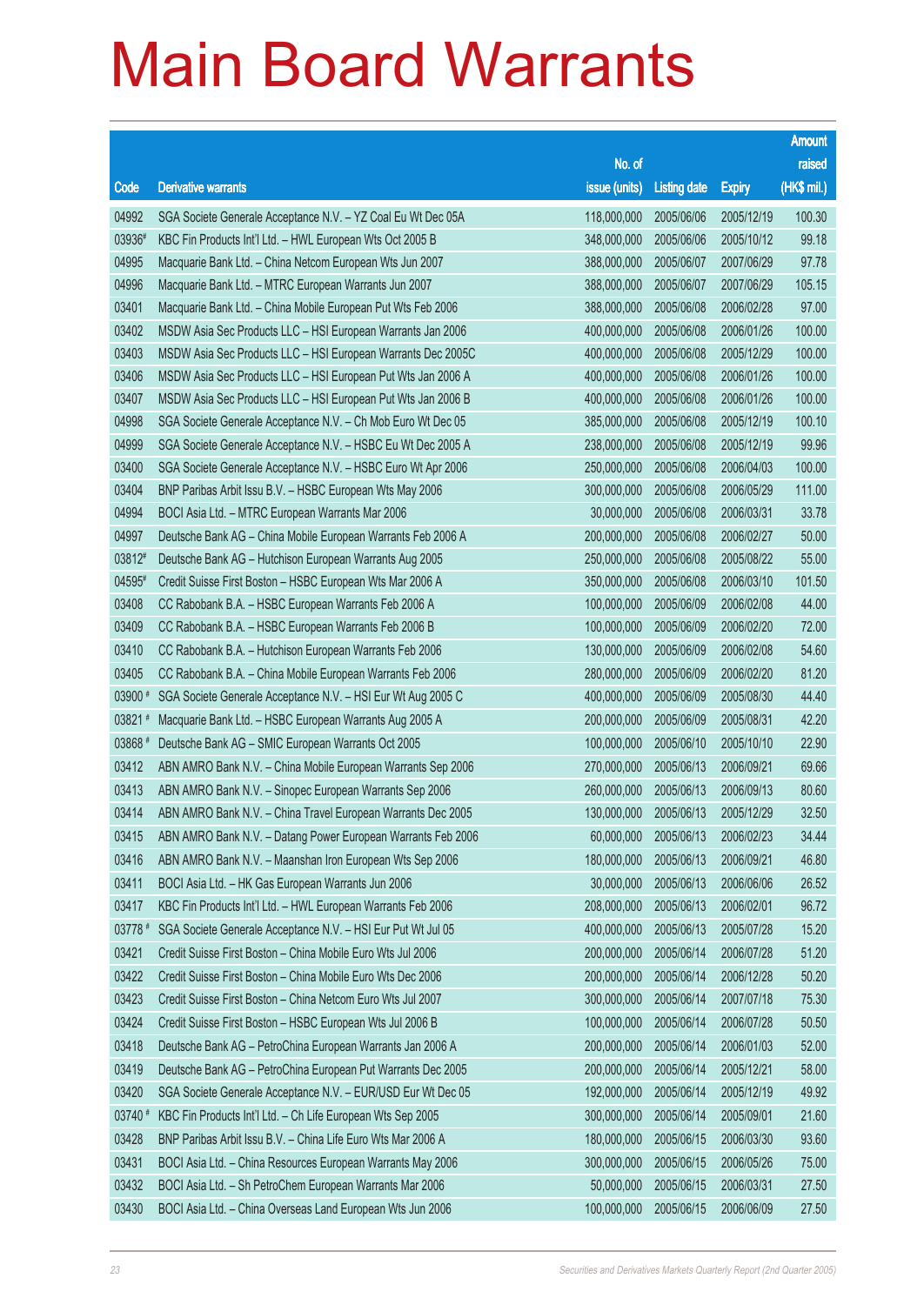|         |                                                              |               |                       |               | <b>Amount</b> |
|---------|--------------------------------------------------------------|---------------|-----------------------|---------------|---------------|
|         |                                                              | No. of        |                       |               | raised        |
| Code    | <b>Derivative warrants</b>                                   | issue (units) | <b>Listing date</b>   | <b>Expiry</b> | (HK\$ mil.)   |
| 03425   | SGA Societe Generale Acceptance N.V. - HSBC Eu Wt Dec 2005 B | 250,000,000   | 2005/06/15            | 2005/12/19    | 100.00        |
| 03427   | SGA Societe Generale Acceptance N.V. - HWL Euro Wts Dec 2005 | 294,000,000   | 2005/06/15            | 2005/12/19    | 99.96         |
| 03426   | SGA Societe Generale Acceptance N.V. - CK(H) Eu Put Wt Dec05 | 323,000,000   | 2005/06/15            | 2005/12/19    | 100.13        |
| 03429   | SGA Societe Generale Acceptance N.V. - HSBC Eu Put Wt Dec 05 | 286,000,000   | 2005/06/15            | 2005/12/16    | 100.10        |
| 04789 # | KBC Fin Products Int'l Ltd. - HSBC European Wts Apr 2006 A   | 290,000,000   | 2005/06/15            | 2006/04/03    | 197.20        |
| 03433   | Macquarie Bank Ltd. - CP&CC European Put Warrants Mar 2006   | 350,000,000   | 2005/06/16            | 2006/03/13    | 89.95         |
| 03434   | Deutsche Bank AG - China Mobile European Warrants Feb 2006 C | 200,000,000   | 2005/06/16            | 2006/02/01    | 51.00         |
| 03435   | Deutsche Bank AG - Hutchison European Warrants Feb 2006      | 200,000,000   | 2005/06/16            | 2006/02/01    | 90.40         |
| 03436   | Deutsche Bank AG - Hutchison European Warrants Apr 2006      | 200,000,000   | 2005/06/16            | 2006/04/03    | 86.60         |
| 03437   | Deutsche Bank AG - SMIC European Warrants Feb 2006           | 200,000,000   | 2005/06/16            | 2006/02/27    | 50.00         |
| 03438   | Deutsche Bank AG - China Mobile European Put Wts Feb 2006 D  | 200,000,000   | 2005/06/16            | 2006/02/01    | 50.00         |
| 03451   | CC Rabobank B.A. - PetroChina European Warrants Aug 2006     | 200,000,000   | 2005/06/17            | 2006/08/18    | 98.00         |
| 03448   | CC Rabobank B.A. - HSBC European Warrants Jul 2006           | 100,000,000   | 2005/06/17            | 2006/07/18    | 53.00         |
| 03450   | CC Rabobank B.A. - Hutchison European Warrants Aug 2006      | 130,000,000   | 2005/06/17            | 2006/08/18    | 89.70         |
| 03452   | CC Rabobank B.A. - SHK Ppt European Warrants May 2006        | 130,000,000   | 2005/06/17            | 2006/05/18    | 83.20         |
| 03440   | Citigroup Global Mkt H Inc. - Cheung Kong Euro Wts Mar 2006  | 50,000,000    | 2005/06/17            | 2006/03/30    | 25.00         |
| 03444   | Citigroup Global Mkt H Inc. - Swire Pac A Euro Wts Mar 2006  | 50,000,000    | 2005/06/17            | 2006/03/30    | 21.50         |
| 03443   | Citigroup Global Mkt H Inc. - China Tel Euro Wts Mar 2006    | 50,000,000    | 2005/06/17            | 2006/03/30    | 12.50         |
| 03442   | Citigroup Global Mkt H Inc. - China Mobile Euro Wts Mar 2006 | 50,000,000    | 2005/06/17            | 2006/03/30    | 12.50         |
| 03441   | Citigroup Global Mkt H Inc. - China Life Euro Wts Mar 2006   | 50,000,000    | 2005/06/17            | 2006/03/30    | 21.00         |
| 03439   | Deutsche Bank AG - China Life European Warrants Jan 2006     | 200,000,000   | 2005/06/17            | 2006/01/03    | 82.00         |
| 03447   | SGA Societe Generale Acceptance N.V. - PCCW Eur Wts Dec 2005 | 303,000,000   | 2005/06/17            | 2005/12/19    | 99.99         |
| 03445   | SGA Societe Generale Acceptance N.V. - SHK P Eur Wt Dec 2005 | 278,000,000   | 2005/06/17            | 2005/12/19    | 100.08        |
| 03449   | SGA Societe Generale Acceptance N.V. - SHKP Eu Put Wt Dec05B | 385,000,000   | 2005/06/17            | 2005/12/19    | 100.10        |
| 03446   | SGA Societe Generale Acceptance N.V. - HWL Eur Put Wt Dec 05 | 370,000,000   | 2005/06/17            | 2005/12/19    | 99.90         |
| 03456   | ABN AMRO Bank N.V. - BOC HK European Warrants Jun 2006       | 50,000,000    | 2005/06/20            | 2006/06/20    | 33.00         |
| 03457   | ABN AMRO Bank N.V. - China Netcom European Warrants Jan 2006 |               | 30,000,000 2005/06/20 | 2006/01/20    | 18.60         |
| 03458   | ABN AMRO Bank N.V. - CNOOC European Warrants Apr 2006        | 150,000,000   | 2005/06/20            | 2006/04/19    | 54.00         |
| 03459   | ABN AMRO Bank N.V. - MTRC European Warrants Jan 2006         | 30,000,000    | 2005/06/20            | 2006/01/20    | 23.40         |
| 03460   | ABN AMRO Bank N.V. - SMIC European Warrants May 2006         | 300,000,000   | 2005/06/20            | 2006/05/15    | 75.90         |
| 03868 # | Deutsche Bank AG - SMIC European Warrants Oct 2005           | 200,000,000   | 2005/06/20            | 2005/10/10    | 49.40         |
| 03453   | Macquarie Bank Ltd. - PetroChina European Warrants Jan 2006  | 400,000,000   | 2005/06/20            | 2006/01/27    | 140.00        |
| 03454   | Macquarie Bank Ltd. - PetroChina European Put Wts Dec 2005   | 300,000,000   | 2005/06/20            | 2005/12/30    | 78.60         |
| 03455   | Macquarie Bank Ltd. - SMIC European Warrants May 2006        | 188,000,000   | 2005/06/20            | 2006/05/02    | 47.75         |
| 03821 # | Macquarie Bank Ltd. - HSBC European Warrants Aug 2005 A      | 200,000,000   | 2005/06/20            | 2005/08/31    | 46.80         |
| 04551#  | Macquarie Bank Ltd. - HSBC European Warrants Sep 2006        | 500,000,000   | 2005/06/20            | 2006/09/25    | 40.50         |
| 03469   | Calyon Fin P (G) Ltd. - Cheung Kong European Wts Feb 2006    | 300,000,000   | 2005/06/22            | 2006/02/01    | 186.30        |
| 03470   | Calyon Fin P (G) Ltd. - China Mobile European Wts Mar 2006   | 300,000,000   | 2005/06/22            | 2006/03/20    | 78.00         |
| 03471   | Calyon Fin P (G) Ltd. - PetroChina European Wts Mar 2006     | 300,000,000   | 2005/06/22            | 2006/03/20    | 140.40        |
| 03461   | Macquarie Bank Ltd. - HSCEI European Warrants Dec 2005       | 388,000,000   | 2005/06/22            | 2005/12/29    | 100.49        |
| 03465   | Macquarie Bank Ltd. - HSCEI European Put Warrants Dec 2005   | 388,000,000   | 2005/06/22            | 2005/12/29    | 98.16         |
| 03462   | Macquarie Bank Ltd. - HSI European Warrants Dec 2005 E       | 688,000,000   | 2005/06/22            | 2005/12/29    | 176.82        |
| 03466   | Macquarie Bank Ltd. - HSI European Put Warrants Dec 2005 F   | 688,000,000   | 2005/06/22            | 2005/12/29    | 175.44        |
| 03464   | SGA Societe Generale Acceptance N.V. - PetCh Eur Wt Jan 06 B | 196,000,000   | 2005/06/22            | 2006/01/23    | 99.96         |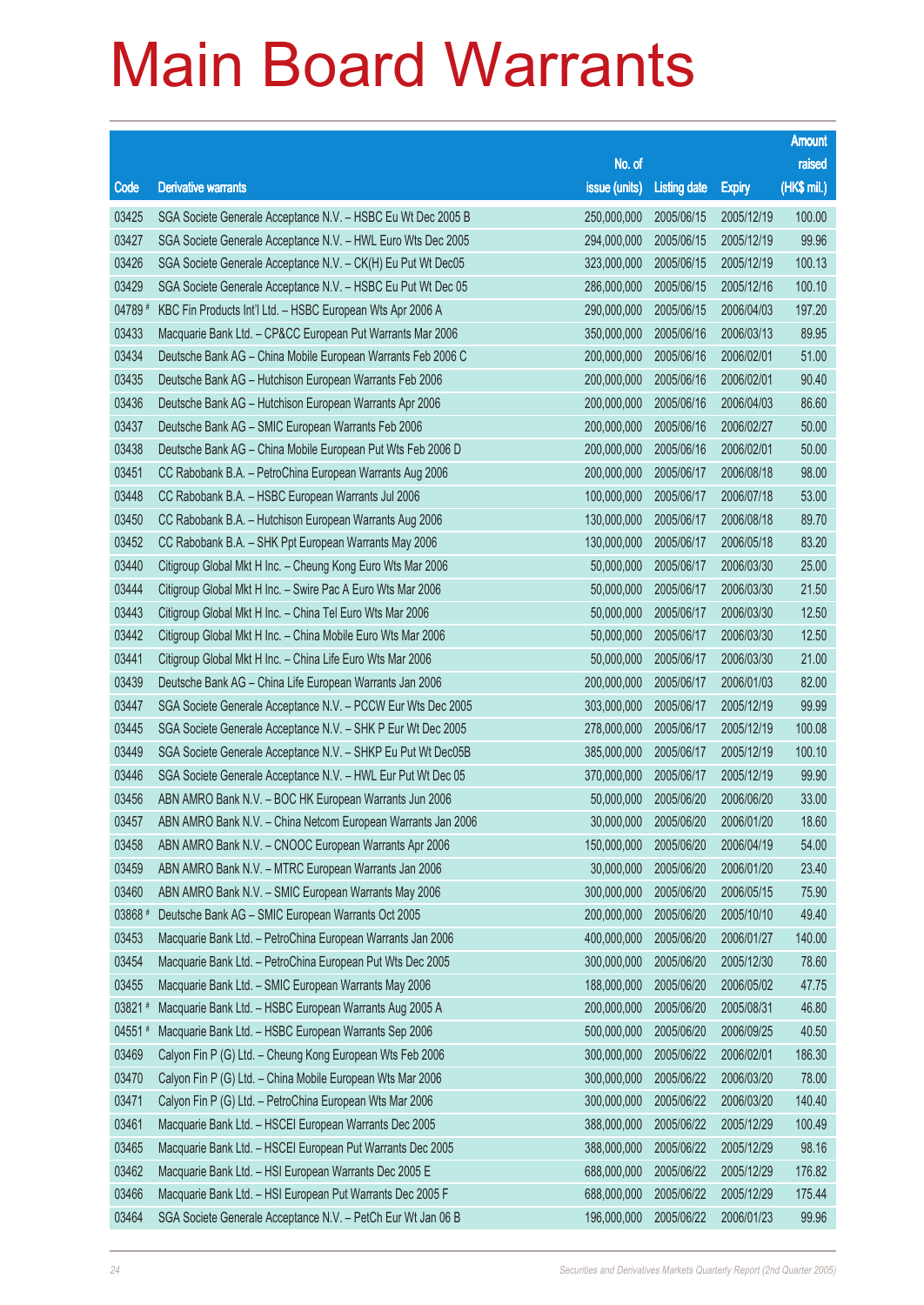|         |                                                              |               |                     |               | <b>Amount</b> |
|---------|--------------------------------------------------------------|---------------|---------------------|---------------|---------------|
|         |                                                              | No. of        |                     |               | raised        |
| Code    | <b>Derivative warrants</b>                                   | issue (units) | <b>Listing date</b> | <b>Expiry</b> | (HK\$ mil.)   |
| 03467   | SGA Societe Generale Acceptance N.V. - PetCh Eur Wt Jan 06 C | 270,000,000   | 2005/06/22          | 2006/01/23    | 99.90         |
| 03468   | SGA Societe Generale Acceptance N.V. - PetCh Eu Put Wt Jan06 | 278,000,000   | 2005/06/22          | 2006/01/16    | 100.08        |
| 03463   | SGA Societe Generale Acceptance N.V. - HSI Eur Wt Dec 2005 E | 400,000,000   | 2005/06/22          | 2005/12/29    | 100.00        |
| 03972 # | Deutsche Bank AG - PetroChina European Put Warrants Sep 2005 | 250,000,000   | 2005/06/23          | 2005/09/26    | 10.00         |
| 03813#  | J P Morgan Int'l Der. Ltd. - Sinopec European Wts Aug 2005   | 200,000,000   | 2005/06/23          | 2005/08/30    | 18.20         |
| 03472   | SGA Societe Generale Acceptance N.V. - ALUCO Eur Wt Jan 2006 | 270,000,000   | 2005/06/23          | 2006/01/16    | 99.90         |
| 03474   | SGA Societe Generale Acceptance N.V. - SMIC Euro Wt Jun 2006 | 400,000,000   | 2005/06/23          | 2006/06/19    | 100.00        |
| 03473   | SGA Societe Generale Acceptance N.V. - HSI Eu Put Wt Dec 05F | 400,000,000   | 2005/06/23          | 2005/12/29    | 100.00        |
| 03475   | Macquarie Bank Ltd. - Esprit European Warrants Jan 2006      | 88,000,000    | 2005/06/23          | 2006/01/27    | 52.10         |
| 03483   | CC Rabobank B.A. - China Mobile European Warrants Mar 2007   | 200,000,000   | 2005/06/24          | 2007/03/08    | 68.00         |
| 03482   | CC Rabobank B.A. - Cheung Kong European Warrants Jul 2006    | 130,000,000   | 2005/06/24          | 2006/07/28    | 63.70         |
| 03484   | CC Rabobank B.A. - HSBC European Warrants Sep 2006           | 100,000,000   | 2005/06/24          | 2006/09/22    | 36.50         |
| 03485   | CC Rabobank B.A. - SHK Ppt European Warrants Sep 2006        | 150,000,000   | 2005/06/24          | 2006/09/25    | 81.00         |
| 03479   | J P Morgan Int'l Der. Ltd. - China Ship Dev Eur Wts Feb 2006 | 200,000,000   | 2005/06/24          | 2006/02/24    | 80.00         |
| 03480   | J P Morgan Int'l Der. Ltd. - Esprit European Wts Feb 2006    | 243,000,000   | 2005/06/24          | 2006/02/06    | 99.63         |
| 03478   | J P Morgan Int'l Der. Ltd. - China Life Euro Wts Feb 2006    | 312,000,000   | 2005/06/24          | 2006/02/17    | 99.84         |
| 03481   | J P Morgan Int'l Der. Ltd. - SMIC European Warrants Mar 2006 | 330,000,000   | 2005/06/24          | 2006/03/16    | 99.00         |
| 03486   | J P Morgan Int'l Der. Ltd. - Sinopec European Wts Mar 2006   | 400,000,000   | 2005/06/24          | 2006/03/08    | 100.00        |
| 03807 # | Calyon Fin P (G) Ltd. - HSBC European Warrants Sep 2005 B    | 500,000,000   | 2005/06/24          | 2005/09/16    | 155.00        |
| 03476   | Macquarie Bank Ltd. - HKEx European Warrants Sep 2006        | 200,000,000   | 2005/06/24          | 2006/09/29    | 50.00         |
| 03477   | Macquarie Bank Ltd. - Ch Life European Put Warrants Feb 2006 | 200,000,000   | 2005/06/24          | 2006/02/28    | 51.00         |
| 03488   | KBC Fin Products Int'l Ltd. - HSBC European Wts Sep 2008     | 388,000,000   | 2005/06/27          | 2008/09/18    | 314.67        |
| 03489   | KBC Fin Products Int'l Ltd. - PetroChina Euro Wts Feb 2006   | 188,000,000   | 2005/06/27          | 2006/02/01    | 71.06         |
| 03487   | KBC Fin Products Int'l Ltd. - China Life Euro Wts Feb 2006   | 268,000,000   | 2005/06/27          | 2006/02/01    | 96.48         |
| 04875 # | Macquarie Bank Ltd. - HSBC European Warrants Dec 2005 A      | 380,000,000   | 2005/06/27          | 2005/12/30    | 140.60        |
| 09001   | ABN AMRO Bank N.V. - Silver European Warrants Mar 2006       | 100,000,000   | 2005/06/28          | 2006/03/31    | 29.00         |
| 09005   | ABN AMRO Bank N.V. - Silver European Put Warrants Mar 2006   | 100,000,000   | 2005/06/28          | 2006/03/31    | 31.00         |
| 09002   | ABN AMRO Bank N.V. - Esprit European Warrants Dec 2005       | 100,000,000   | 2005/06/28          | 2005/12/28    | 50.00         |
| 03490   | BNP Paribas Arbit Issu B.V. - HSI European Warrants Dec 2005 | 388,000,000   | 2005/06/28          | 2005/12/29    | 101.27        |
| 03494   | BNP Paribas Arbit Issu B.V. - HSI European Put Wts Dec 2005  | 388,000,000   | 2005/06/28          | 2005/12/29    | 100.10        |
| 03493   | Deutsche Bank AG - Cheung Kong European Warrants Feb 2006    | 200,000,000   | 2005/06/28          | 2006/02/01    | 94.40         |
| 03497   | Deutsche Bank AG - Cheung Kong European Warrants Jun 2006    | 200,000,000   | 2005/06/28          | 2006/06/26    | 92.00         |
| 03491   | Deutsche Bank AG - HSCEI European Warrants Dec 2005          | 200,000,000   | 2005/06/28          | 2005/12/29    | 50.00         |
| 03492   | Deutsche Bank AG - HSI European Warrants Dec 2005            | 400,000,000   | 2005/06/28          | 2005/12/29    | 100.00        |
| 03495   | Deutsche Bank AG - HSCEI European Put Warrants Dec 2005      | 200,000,000   | 2005/06/28          | 2005/12/29    | 50.00         |
| 03496   | Deutsche Bank AG - HSI European Put Warrants Dec 2005        | 400,000,000   | 2005/06/28          | 2005/12/29    | 100.00        |
| 03498   | Macquarie Bank Ltd. - HSBC European Warrants Jan 2006        | 300,000,000   | 2005/06/28          | 2006/01/27    | 115.50        |
| 03499   | Macquarie Bank Ltd. - New World European Warrants Feb 2006   | 150,000,000   | 2005/06/28          | 2006/02/28    | 83.40         |
| 03500   | Macquarie Bank Ltd. - PetroChina European Warrants Feb 2006  | 200,000,000   | 2005/06/28          | 2006/02/28    | 56.40         |
| 09004   | KBC Fin Products Int'l Ltd. - HSI European Wts Dec 2005 B    | 400,000,000   | 2005/06/29          | 2005/12/29    | 100.00        |
| 09003   | KBC Fin Products Int'l Ltd. - HSI European Wts Dec 2005 A    | 400,000,000   | 2005/06/29          | 2005/12/29    | 100.00        |
| 09006   | KBC Fin Products Int'l Ltd. - Cheung Kong Euro Wts Jul 2006  | 168,000,000   | 2005/06/29          | 2006/07/13    | 94.92         |
| 09008   | KBC Fin Products Int'l Ltd. - China Mobile Euro Wts Jan 2006 | 400,000,000   | 2005/06/29          | 2006/01/13    | 100.00        |
| 09009   | KBC Fin Products Int'l Ltd. - Hutchison Euro Wts Jun 2006    | 248,000,000   | 2005/06/29          | 2006/06/01    | 94.98         |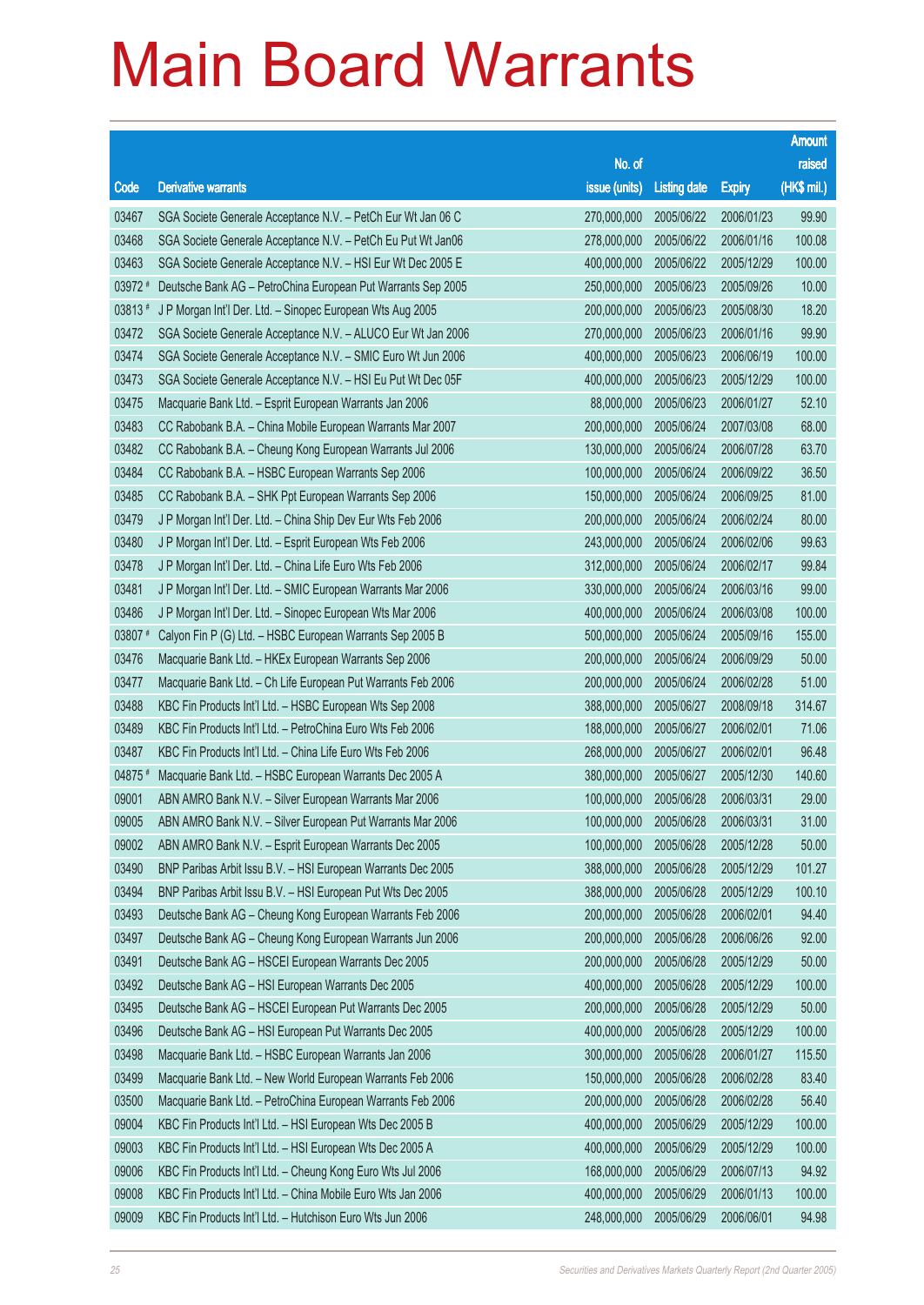|              |                                                              |               |                     |               | <b>Amount</b> |
|--------------|--------------------------------------------------------------|---------------|---------------------|---------------|---------------|
|              |                                                              | No. of        |                     |               | raised        |
| Code         | <b>Derivative warrants</b>                                   | issue (units) | <b>Listing date</b> | <b>Expiry</b> | (HK\$ mil.)   |
| 09010        | KBC Fin Products Int'l Ltd. - PetroChina Eur Put Wt Dec 2005 | 288,000,000   | 2005/06/29          | 2005/12/30    | 72.00         |
| 03821        | Macquarie Bank Ltd. - HSBC European Warrants Aug 2005 A      | 200,000,000   | 2005/06/29          | 2005/08/31    | 68,00         |
| 09011        | Deutsche Bank AG - HSBC European Warrants Jan 2006           | 200,000,000   | 2005/06/30          | 2006/01/03    | 80.80         |
| 09012        | Deutsche Bank AG - HSBC European Warrants Apr 2006           | 200,000,000   | 2005/06/30          | 2006/04/18    | 80.80         |
| 09013        | Macquarie Bank Ltd. - China Mobile European Wts Feb 2006     | 300,000,000   | 2005/06/30          | 2006/02/28    | 75.30         |
| 09014        | Macquarie Bank Ltd. - HSBC European Warrants Feb 2006 B      | 350,000,000   | 2005/06/30          | 2006/02/28    | 101.15        |
| 09020        | Macquarie Bank Ltd. - HSI European Warrants Dec 2005 G       | 688,000,000   | 2005/06/30          | 2005/12/29    | 174.06        |
| 09024        | Macquarie Bank Ltd. - HSI European Put Warrants Dec 2005 H   | 688,000,000   | 2005/06/30          | 2005/12/29    | 173.38        |
| 09015        | SGA Societe Generale Acceptance N.V. - C Mob Eur Wt Jan 06 C | 385,000,000   | 2005/06/30          | 2006/01/23    | 100.10        |
| 09016        | SGA Societe Generale Acceptance N.V. - C Life Eur Wts Jan 06 | 233,000,000   | 2005/06/30          | 2006/01/23    | 100.19        |
| 09017        | SGA Societe Generale Acceptance N.V. - PetCh Eur Wt Jan 06 D | 218,000,000   | 2005/06/30          | 2006/01/23    | 100.28        |
| 09019        | SGA Societe Generale Acceptance N.V. - C Mob Eu Put Wt Jan06 | 400,000,000   | 2005/06/30          | 2006/01/20    | 100.00        |
| <b>Total</b> |                                                              |               |                     |               | 35,705.01     |

# Further issue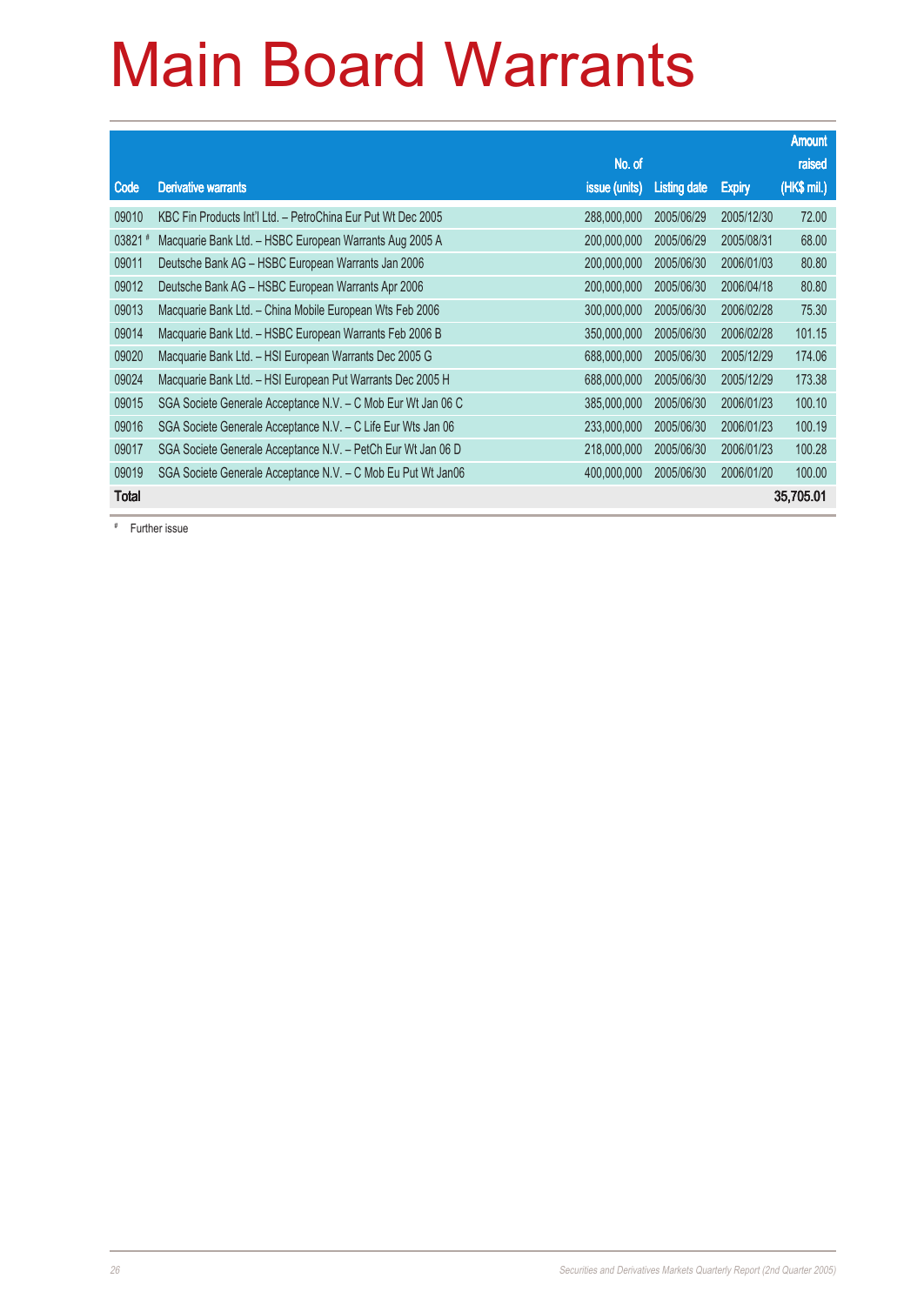# Main Board Equity Linked Instrument

#### Equity Linked Instrument Trading Statistics

|      |                |                | <b>Market value</b> | <b>Turnover</b> |
|------|----------------|----------------|---------------------|-----------------|
|      |                | <b>Number</b>  | (HK\$mil)           | (HK\$mil)       |
| 2004 | Q <sub>2</sub> | 33             | 1,049.46            | 75.15           |
|      | Q <sub>3</sub> | 19             | 539.59              | 62.17           |
|      | Q <sub>4</sub> | 9              | 279.20              | 13.43           |
| 2005 | Q <sub>1</sub> | $\overline{4}$ | 126.89              | 1.02            |
|      | Q2             | –              | -                   |                 |

### New Listing Statistics – Equity Linked Instrument (ELI)

|      |                |                         | <b>Amount raised</b> |
|------|----------------|-------------------------|----------------------|
|      |                | No. of newly listed ELI | (HK\$ mil.)          |
| 2004 | Q <sub>2</sub> | 9                       | 149.87               |
|      | Q <sub>3</sub> | 9                       | 270.01               |
|      | Q <sub>4</sub> | -                       |                      |
| 2005 | Q <sub>1</sub> |                         | –                    |
|      | Q <sub>2</sub> | -                       |                      |

#### Newly Listed Equity Linked Instrument (ELI)

|              |                                       | Initial issued |              | <b>Amount raised</b> |             |
|--------------|---------------------------------------|----------------|--------------|----------------------|-------------|
| Code         | <b>Equity Linked Instrument (ELI)</b> | (units)        | Listing date | <b>Expiry</b>        | (HK\$ mil.) |
| <b>Nil</b>   |                                       |                |              |                      |             |
| <b>Total</b> |                                       |                |              |                      | $\,$        |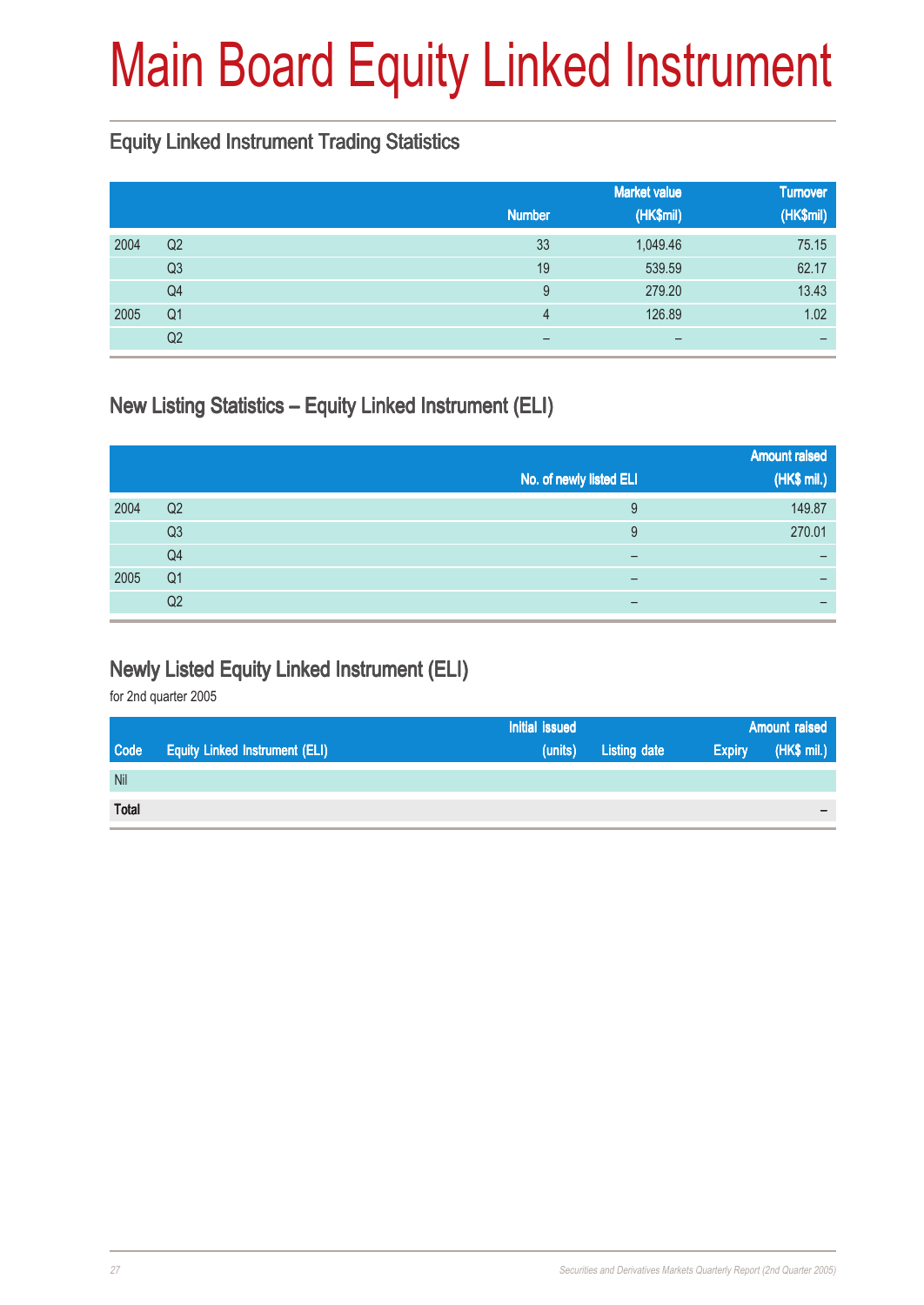# Main Board Debt Securities

#### Debt Securities Trading Statistics

|      |                |                                | <b>Turnover value</b>   |
|------|----------------|--------------------------------|-------------------------|
|      |                | Exchange fund notes (HK\$ mil) | Market total (HK\$ mil) |
| 2004 | Q <sub>2</sub> | $\qquad \qquad$                | 20.91                   |
|      | Q <sub>3</sub> | $\overline{\phantom{0}}$       | 9.01                    |
|      | Q4             | 0.41                           | 8.93                    |
| 2005 | Q <sub>1</sub> | 0.25                           | 4.74                    |
|      | Q2             |                                | 2.98                    |

#### Debt Securities Nominal Value

|      |    | No. of issues | Nominal value (HK\$ mil.) |
|------|----|---------------|---------------------------|
| 2004 | Q2 | 151           | 407,182.40                |
|      | Q3 | 151           | 416,344.33                |
|      | Q4 | 161           | 447,260.63                |
| 2005 | Q1 | 162           | 451,338.75                |
|      | Q2 | 164           | 431,586.37                |

#### New Listing Statistics – Debt Securities

|      |                | No. of newly listed debt securities | Amount raised (HK\$ mil.) |
|------|----------------|-------------------------------------|---------------------------|
| 2004 | Q <sub>2</sub> | 14                                  | 14,209.82                 |
|      | Q <sub>3</sub> | 10                                  | 32,353.32                 |
|      | Q <sub>4</sub> | 19                                  | 45,368.53                 |
| 2005 | Q1             | 6                                   | 8,372.59                  |
|      | Q2             | 11                                  | 11,856.64                 |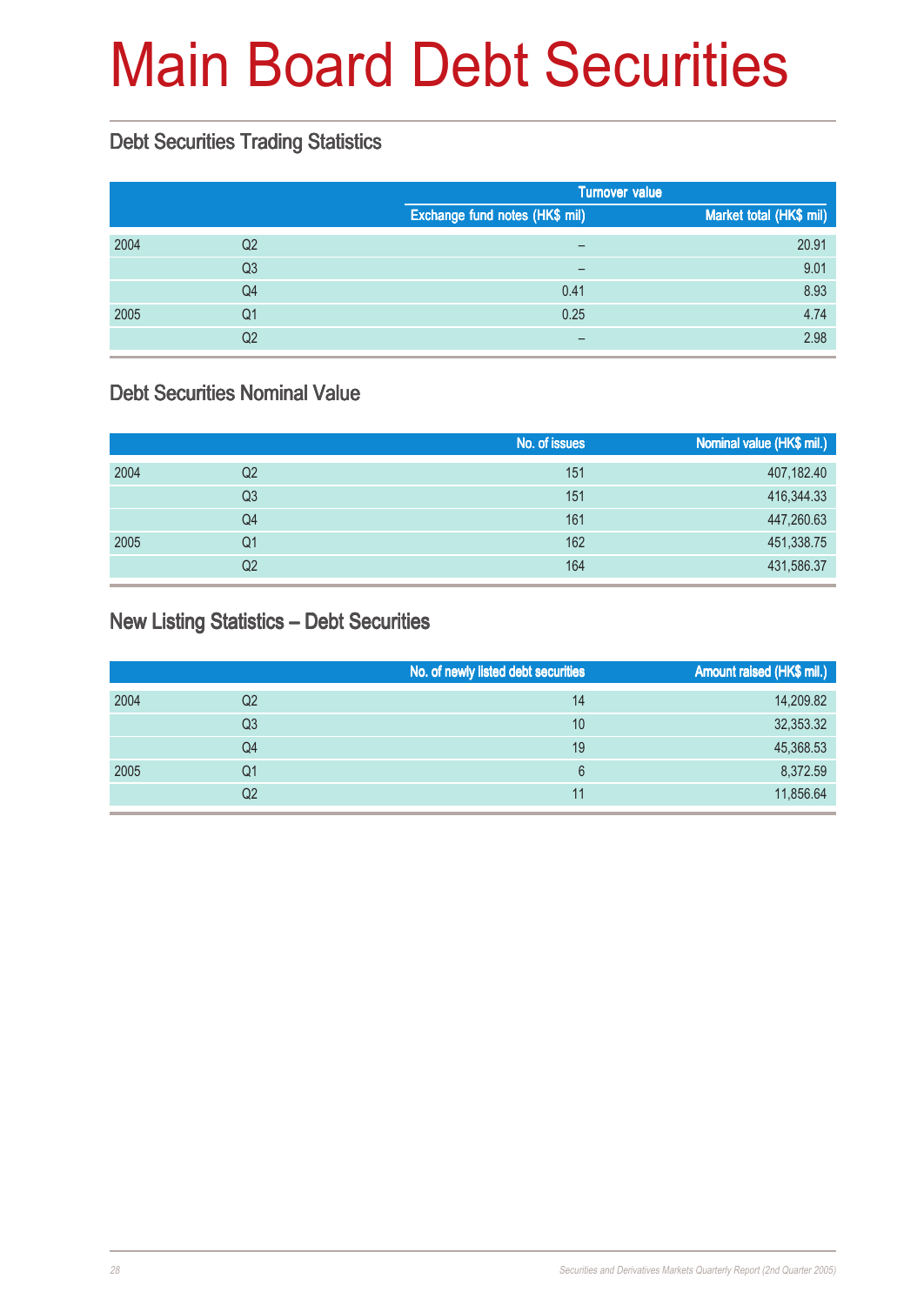# Main Board Debt Securities

#### Newly Listed Debt Securities

for 2nd quarter 2005

|       |                                           |                  |                     |                 | <b>Amount raised</b> |
|-------|-------------------------------------------|------------------|---------------------|-----------------|----------------------|
| Code  | <b>Debt securities</b>                    | <b>Principal</b> | <b>Listing date</b> | <b>Maturity</b> | (HK\$ mil.)          |
| 02514 | Wise Insight Finance Ltd. Zero Coupon     | HKD2,500,000,000 | 2005/04/11          | 2010/04/08      | 2,500.00             |
|       | Guaranteed Convertible Bonds due 2010     |                  |                     |                 |                      |
| 02516 | Chinese Estates Holdings Ltd. Zero Coupon | HKD1,750,000,000 | 2005/04/21          | 2010/04/20      | 1,750.00             |
|       | Convertible Bonds due 2010                |                  |                     |                 |                      |
| 02515 | The Hongkong and Shanghai Banking         | USD7,000,000     | 2005/04/25          | 2008/04/15      | 58.07                |
|       | Corporation Ltd. Dragon Notes 2008        |                  |                     |                 |                      |
| 02517 | HKR International Ltd. Zero Coupon        | HKD1,410,000,000 | 2005/04/27          | 2010/04/26      | 1,410.00             |
|       | Convertible Bonds due 2010                |                  |                     |                 |                      |
| 02518 | TGB (SPV) Ltd. 1.0% Guaranteed            | USD95,000,000    | 2005/05/17          | 2010/05/17      | 741.00               |
|       | Convertible Bonds due 2010                |                  |                     |                 |                      |
| 04136 | Hong Kong Monetary Authority 2.60%        | HKD1,200,000,000 | 2005/05/18          | 2007/05/17      | 1,197.06             |
|       | Exchange Fund Notes due 2007              |                  |                     |                 |                      |
| 04137 | Hong Kong Monetary Authority 3.61%        | HKD300,000,000   | 2005/05/27          | 2012/05/28      | 604.44               |
|       | Exchange Fund Notes due 2012              |                  |                     |                 |                      |
| 04138 | Hong Kong Monetary Authority 3.33%        | HKD600,000,000   | 2005/06/14          | 2010/06/14      | 600.90               |
|       | Exchange Fund Notes due 2010              |                  |                     |                 |                      |
| 04139 | Hong Kong Monetary Authority 3.50%        | HKD600,000,000   | 2005/06/23          | 2015/06/22      | 497.25               |
|       | Exchange Fund Notes due 2015              |                  |                     |                 |                      |
| 02519 | Hang Seng Bank Ltd. 4.125%                | HKD500,000,000   | 2005/06/24          | 2015/06/23      | 997.92               |
|       | Subordinated Notes due 2015               |                  |                     |                 |                      |
| 02520 | Hang Seng Bank Ltd. Floating Rate         | HKD1,000,000,000 | 2005/06/24          | 2015/06/23      | 1,500.00             |
|       | Subordinated Notes due 2015               |                  |                     |                 |                      |
|       |                                           |                  |                     |                 | 11,856.64            |

# Further issue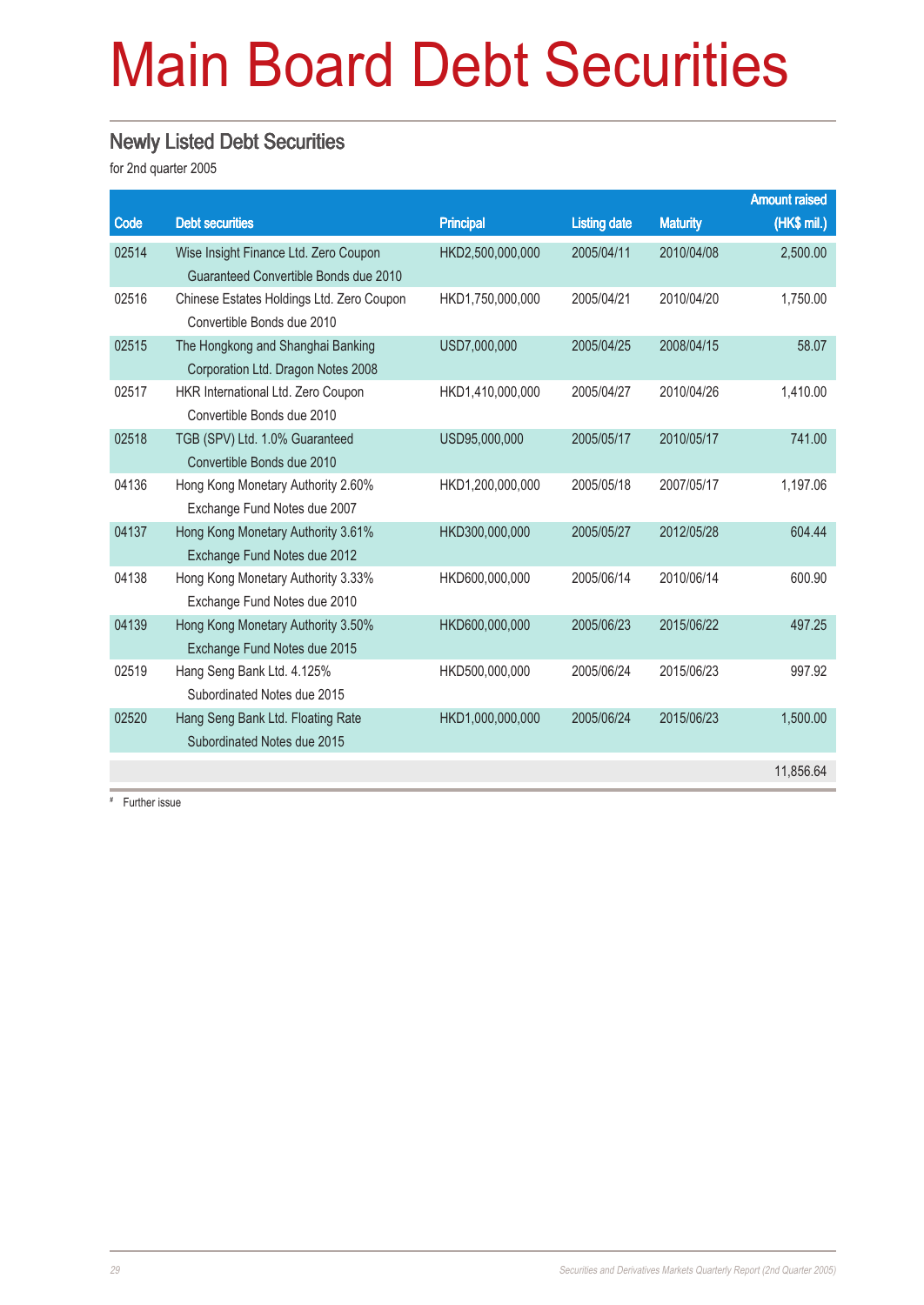## Main Board Unit Trusts and Mutual Funds

### Unit Trusts Trading Statistics

|      |                | No. of issues | Turnover value (HK\$ mil.) |
|------|----------------|---------------|----------------------------|
| 2004 | Q <sub>2</sub> | 8             | 5,773.44                   |
|      | Q <sub>3</sub> | 9             | 4,273.31                   |
|      | Q4             | 10            | 5,552.56                   |
| 2005 | Q1             | 8             | 3,704.41                   |
|      | Q <sub>2</sub> | 10            | 4,024.02                   |

### New Listing Unit Trust and Mutual Funds Statistics

|      |                | No. of newly listed<br>unit trust and mutual funds | <b>Funds raised</b><br>(HK\$ mil.) |
|------|----------------|----------------------------------------------------|------------------------------------|
| 2004 | Q2             |                                                    |                                    |
|      | Q <sub>3</sub> |                                                    |                                    |
|      | Q4             |                                                    |                                    |
| 2005 | Q1             | –                                                  |                                    |
|      | Q2             |                                                    |                                    |

#### Newly Listed Unit Trust and Mutual Funds

| Code  | Unit trust and Mutual funds   | <b>Fund manager</b>                   | <b>Issue price (HK\$)</b> | <b>Listing date</b> |
|-------|-------------------------------|---------------------------------------|---------------------------|---------------------|
| 02838 | Hang Seng FTSE/Xinhua China   | Hang Seng Investment Management Ltd   |                           | 2005/06/08          |
|       | 25 Index ETF                  |                                       |                           |                     |
| 02819 | ABF Hong Kong Bond Index Fund | HSBC Investment Funds (Hong Kong) Ltd | 100.00                    | 2005/06/21          |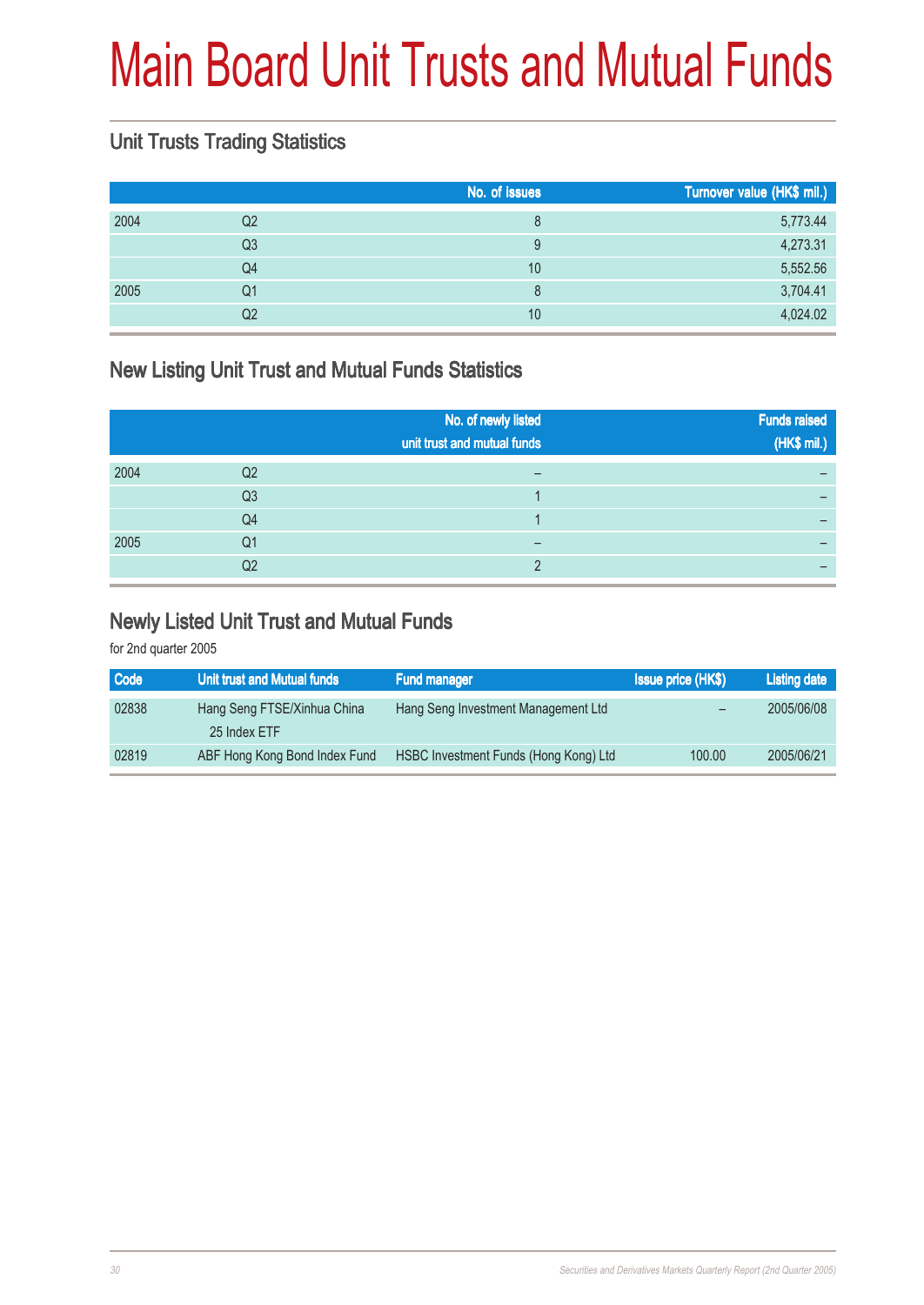# Trading Only Stocks Trading Statistics

### NASDAQ Stocks

|      |                | No. of issues | Turnover value (HK\$ mil.) |
|------|----------------|---------------|----------------------------|
| 2004 | Q <sub>2</sub> |               | 2.07                       |
|      | Q <sub>3</sub> |               | 2.37                       |
|      | Q4             |               | 3.09                       |
| 2005 | Q1             |               | 1.61                       |
|      | Q2             |               | 3.64                       |

#### iShares

|      |                | No. of issues | Turnover value (HK\$ mil.) |
|------|----------------|---------------|----------------------------|
| 2004 | Q2             |               | 0.90                       |
|      | Q <sub>3</sub> |               |                            |
|      | Q4             |               | 12.65                      |
| 2005 | Q1             |               | 5.25                       |
|      | Q2             |               | 0.80                       |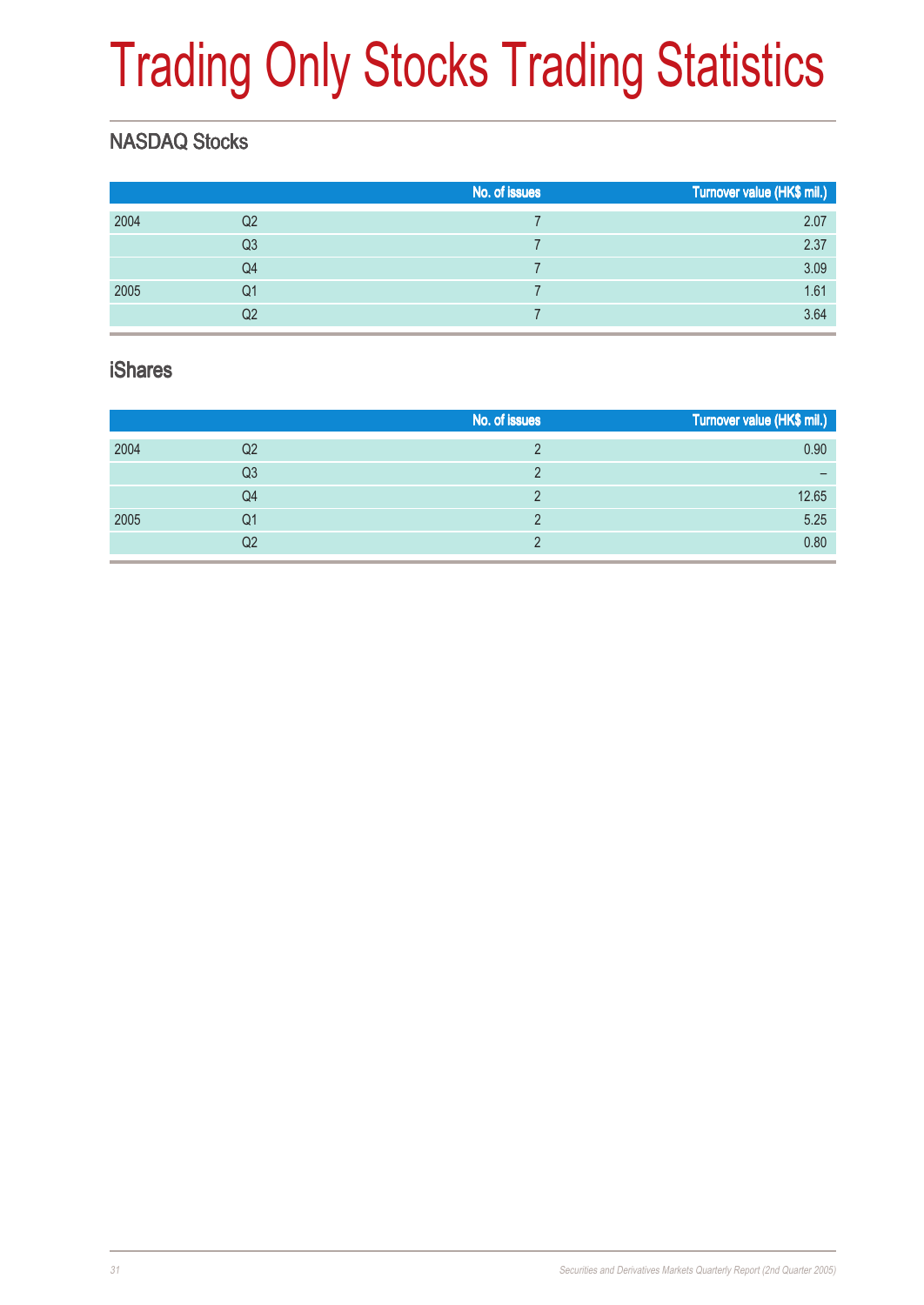## Stock Market Indices

### Hong Kong Stock Market Indices

|                                               | End of Jun 2005 | End of Mar 2005 |           |          |
|-----------------------------------------------|-----------------|-----------------|-----------|----------|
| <b>Index</b>                                  | <b>Close</b>    | <b>Close</b>    |           | Change % |
| S&P/HKEx LargeCap Index                       | 16077.55        | 15134.88        | $+$       | 6.23%    |
|                                               |                 |                 |           |          |
| S&P/HKEx GEM Index                            | 898.58          | 936.01          | —         | 4.00%    |
|                                               |                 |                 |           |          |
| <b>HANG SENG INDEX</b>                        | 14201.06        | 13516.88        | $\ddot{}$ | 5.06%    |
| <b>SECTORIAL INDICES</b>                      |                 |                 |           |          |
| Finance                                       | 26790.90        | 26485.62        | $+$       | 1.15%    |
| <b>Utilities</b>                              | 30589.33        | 30058.59        | $+$       | 1.77%    |
| Properties                                    | 17572.03        | 16372.43        | $+$       | 7.33%    |
| Commerce & Industry                           | 6451.44         | 5918.31         | $+$       | 9.01%    |
|                                               |                 |                 |           |          |
| HANG SENG COMPOSITE INDEX                     | 1835.45         | 1759.39         | $\ddot{}$ | 4.32%    |
| HANG SENG CHINA-AFFILIATED CORPORATIONS INDEX | 1648.40         | 1528.42         | $+$       | 7.85%    |
| HANG SENG CHINA ENTERPRISES INDEX             | 4861.87         | 4792.77         | $\ddot{}$ | 1.44%    |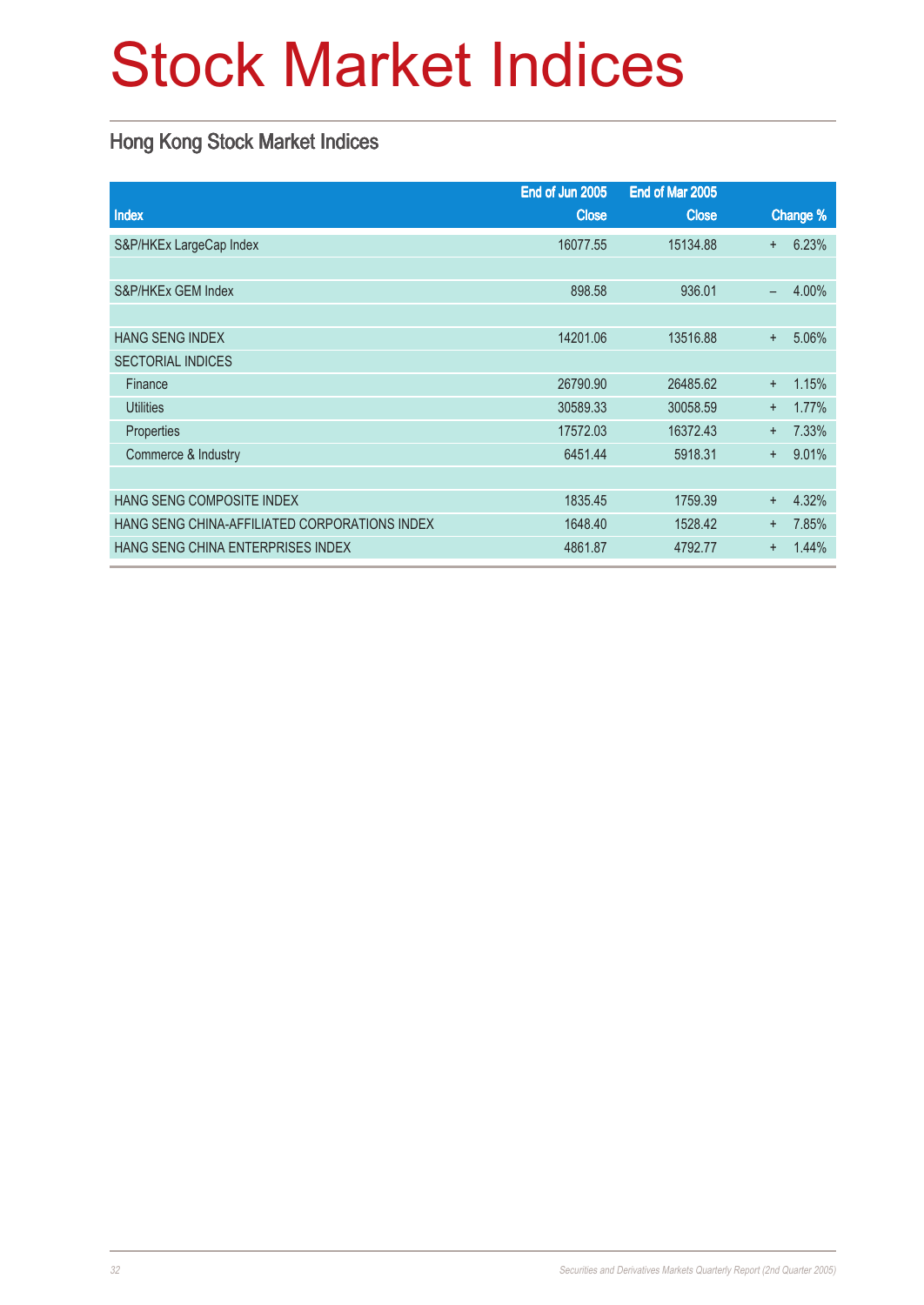### Stock Market Indices

### Hang Seng Index (2004/04/01– 2005/06/30) Hang Seng (2004/04/01– 2005/06/30)



#### S&P/HKEx LargeCap Index (2004/04/01– 2005/06/30)



#### S&P/HKEx GEM Index (2004/04/01– 2005/06/30)

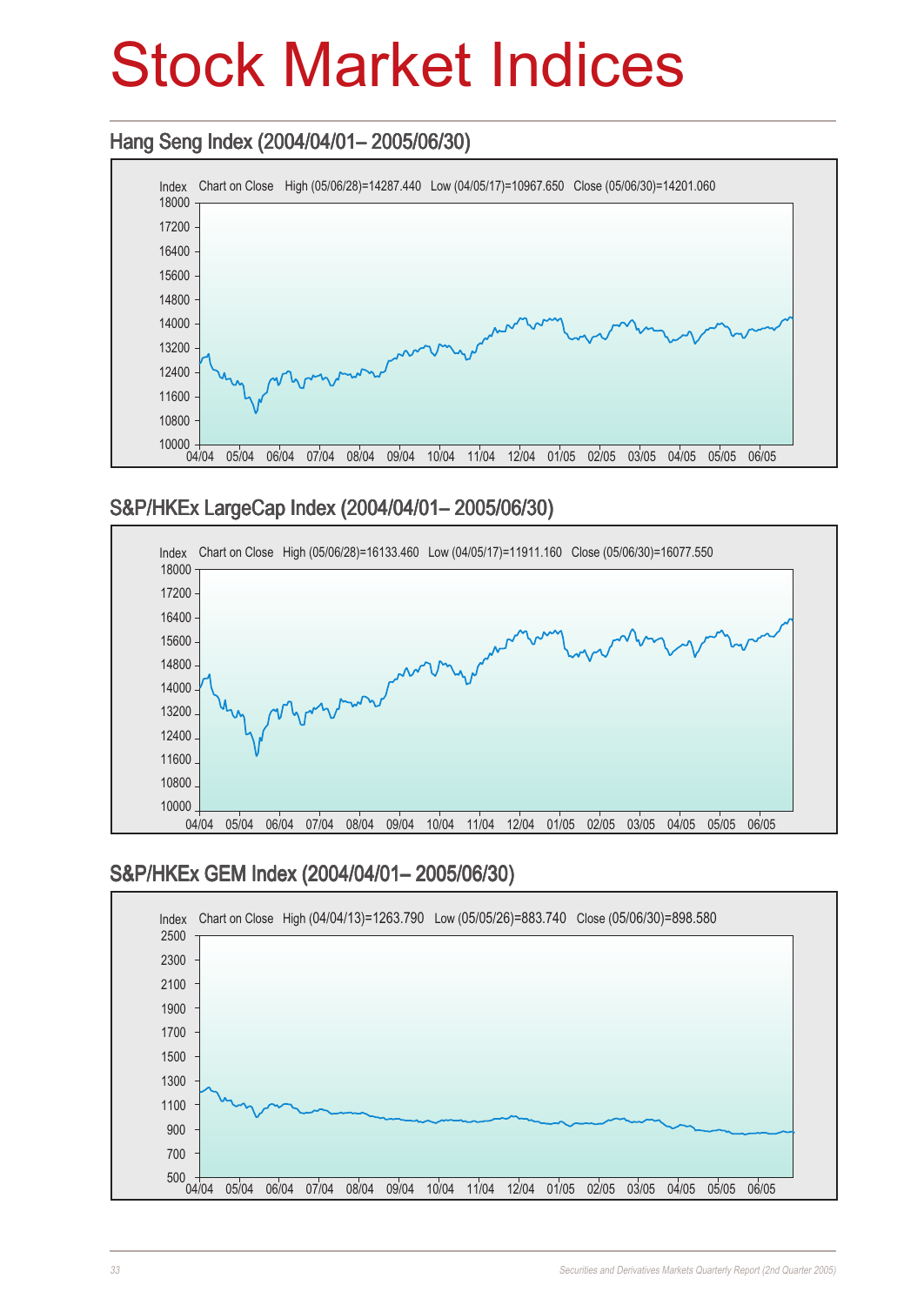## Stock Market Indices

### WORLD INDICES

|                             | End of Jun 2005 | End of Mar 2005 |                          |           |
|-----------------------------|-----------------|-----------------|--------------------------|-----------|
| <b>Index</b>                | <b>Close</b>    | <b>Close</b>    |                          | Change %  |
| <b>HONG KONG</b>            |                 |                 |                          |           |
| S&P/HKEx LargeCap Index     | 16077.55        | 15134.88        | $\ddagger$               | 6.23%     |
| Hang Seng Index             | 14201.06        | 13516.88        | $\ddot{}$                | 5.06%     |
| <b>AUSTRALIA</b>            |                 |                 |                          |           |
| All Ordinaries Index        | 4229.90         | 4100.60         | $\ddot{}$                | 3.15%     |
| <b>JAKARTA</b>              |                 |                 |                          |           |
| Composite Index             | 1122.38         | 1080.17         | $\ddot{}$                | 3.91%     |
| <b>JAPAN</b>                |                 |                 |                          |           |
| Nikkei (225)                | 11584.01        | 11668.95        | -                        | 0.73%     |
| <b>KOREA</b>                |                 |                 |                          |           |
| Composite Index             | 1008.16         | 965.68          | $\ddot{}$                | 4.40%     |
| <b>KUALA LUMPUR</b>         |                 |                 |                          |           |
| Composite Index             | 888.32          | 871.35          | $\ddagger$               | 1.95%     |
| <b>MANILA</b>               |                 |                 |                          |           |
| Composite Index             | 1924.23         | 1954.69         | -                        | 1.56%     |
| <b>NEW ZEALAND</b>          |                 |                 |                          |           |
| <b>NZSE (40)</b>            | 3246.49         | 3039.08         | $\ddagger$               | 6.82%     |
| <b>SHANGHAI</b>             |                 |                 |                          |           |
| A Shares Index              | 1135.12         | 1239.27         | $\overline{\phantom{0}}$ | 8.40%     |
| <b>B</b> Shares Index       | 65.30           | 77.22           |                          | $-15.44%$ |
| <b>SHENZHEN</b>             |                 |                 |                          |           |
| A Shares Index              | 269.17          | 305.64          |                          | $-11.93%$ |
| <b>B</b> Shares Index       | 216.42          | 257.73          |                          | $-16.03%$ |
| <b>SINGAPORE</b>            |                 |                 |                          |           |
| <b>Straits Times Index</b>  | 2212.66         | 2141.43         | $\ddagger$               | 3.33%     |
| <b>TAIWAN</b>               |                 |                 |                          |           |
| Taipei Weighted Stock Index | 6241.94         | 6005.88         | $\ddagger$               | 3.93%     |
| <b>THAILAND</b>             |                 |                 |                          |           |
| <b>SET Index</b>            | 675.50          | 681.49          | -                        | 0.88%     |
| <b>NEW YORK</b>             |                 |                 |                          |           |
| <b>DJIA</b>                 | 10274.97        | 10503.76        | -                        | 2.18%     |
| Nasdaq Composite Index      | 2056.96         | 1999.23         | $\ddagger$               | 2.89%     |
| <b>TORONTO</b>              |                 |                 |                          |           |
| S&P/TSX Composite Index     | 9902.77         | 9612.38         | $\ddagger$               | 3.02%     |
| <b>GERMANY</b>              |                 |                 |                          |           |
| DAX Capital Value Index     | 3154.44         | 3061.74         | $\ddagger$               | 3.03%     |
| <b>LONDON</b>               |                 |                 |                          |           |
| <b>FTSE (100)</b>           | 5113.20         | 4894.40         | $\ddot{}$                | 4.47%     |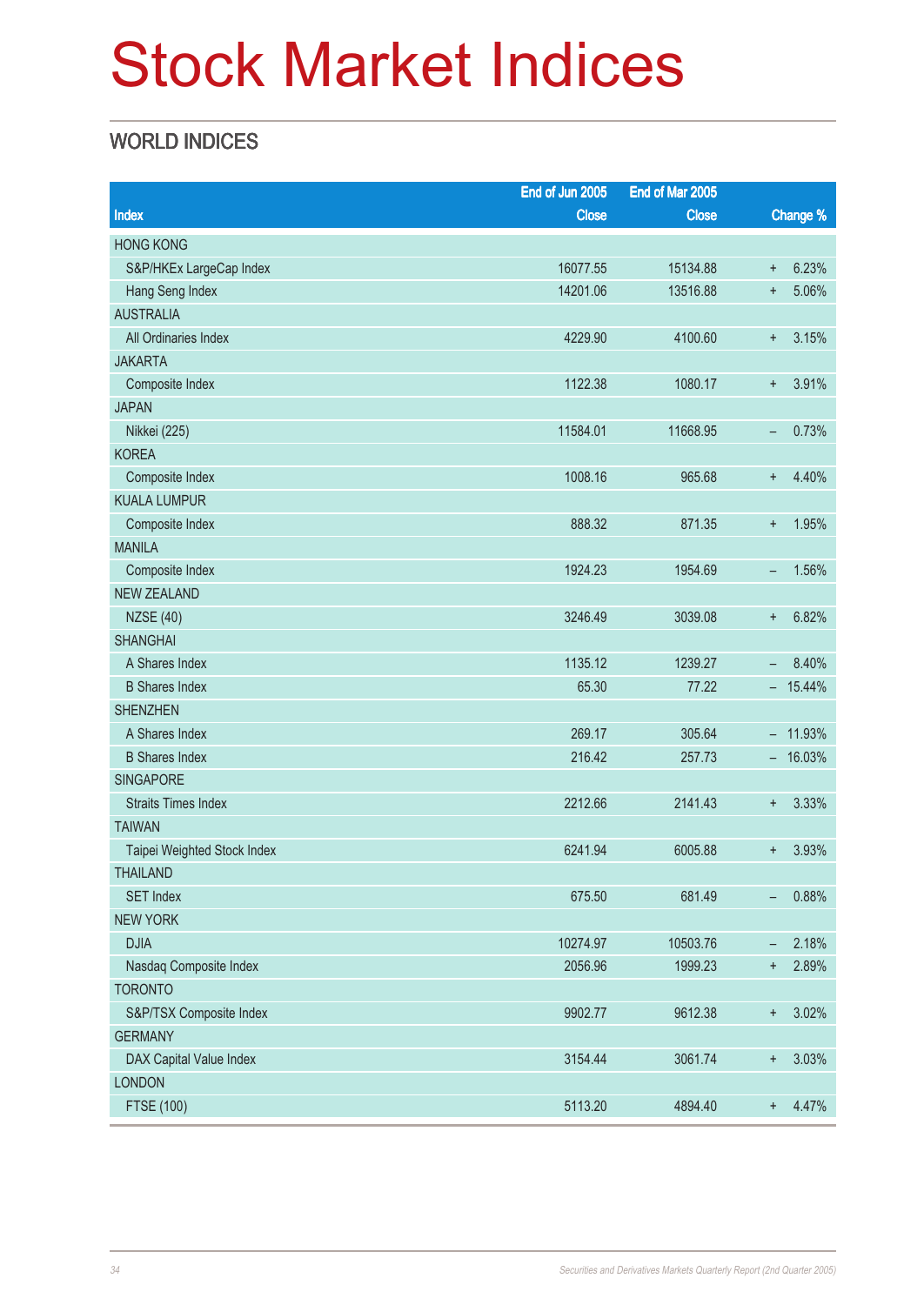### Equity Turnover – GEM

|      |    | Share (Mil. shs) | Value (HK\$ mil.) | No. of deals |
|------|----|------------------|-------------------|--------------|
| 2004 | Q2 | 6,200.24         | 4,164.81          | 112,661      |
|      | Q3 | 5,233.37         | 3,063.85          | 86,209       |
|      | Q4 | 8.511.84         | 4.540.04          | 113,415      |
| 2005 | Q1 | 9,238.12         | 4,372.50          | 100,714      |
|      | Q2 | 18,206.77        | 5,080.58          | 176,568      |

### Equity Trading Statistics – GEM

|      |                | No. of<br>trading days | Average daily turnover<br>(HK\$ mil.) | <b>Average value</b><br>per deal |
|------|----------------|------------------------|---------------------------------------|----------------------------------|
| 2004 | Q <sub>2</sub> | 60                     | 69.41                                 | 36,968                           |
|      | Q3             | 64                     | 47.87                                 | 35,540                           |
|      | Q4             | 63                     | 72.06                                 | 40,030                           |
| 2005 | Q1             | 59                     | 74.11                                 | 43,415                           |
|      | Q2             | 62                     | 81.94                                 | 28,774                           |

#### 20 Most Advanced GEM Stocks

for 2nd quarter 2005

|                |       |                           |                 | <b>Closing price</b>    |        |
|----------------|-------|---------------------------|-----------------|-------------------------|--------|
| Rank           | Code  | <b>Stock</b>              | End of Jun 2005 | End of Mar 2005         | $%$ up |
| 1              | 08017 | <b>CYBERM</b>             | 0.560           | 0.075                   | 646.67 |
| $\overline{2}$ | 08161 | <b>WORLDMETAL</b>         | 0.950           | 0.172                   | 452.33 |
| 3              | 08088 | <b>TECHPACIFIC CAP</b>    | 0.315           | 0.117                   | 169.23 |
| $\overline{4}$ | 08138 | <b>TOWN HEALTH</b>        | 0.108           | 0.043                   | 151.16 |
| 5              | 08079 | <b>B.A.L. HOLD</b>        | 0.370           | 0.153<br>$\overline{A}$ | 141.83 |
| 6              | 08141 | <b>LANG CHAO INTL</b>     | 1.070           | 0.450                   | 137.78 |
| $\overline{7}$ | 08220 | <b>CHINA PHOTAR</b>       | 0.216           | 0.110                   | 96.36  |
| 8              | 08029 | <b>GALILEO</b>            | 0.070           | 0.038                   | 84.21  |
| 9              | 08276 | <b>SUNSHINE</b>           | 1.540           | 0.840                   | 83.33  |
| 10             | 08131 | ABC MULTIACTIVE           | 0.116           | 0.066                   | 75.76  |
| 11             | 08279 | <b>MEGAINFO</b>           | 0.085           | 0.050                   | 70.00  |
| 12             | 08081 | <b>COMPUTECH</b>          | 0.054           | 0.033                   | 63.64  |
| 13             | 08130 | <b>MILKYWAY IMAGE</b>     | 0.037           | 0.023                   | 60.87  |
| 14             | 08043 | <b>ERA INFO&amp;ENTER</b> | 0.060           | 0.038                   | 57.89  |
| 15             | 08076 | <b>SING LEE</b>           | 0.135           | 0.086                   | 56.98  |
| 16             | 08210 | ADVANCED CARD             | 0.105           | 0.070                   | 50.00  |
| 17             | 08071 | <b>GLORY FUTURE GP</b>    | 0.022           | 0.015                   | 46.67  |
| 18             | 08075 | <b>ROJAM</b>              | 0.400           | 0.275                   | 45.45  |
| 19             | 08206 | <b>CHINAINFO</b>          | 0.355           | 0.245                   | 44.90  |
| 20             | 08101 | <b>VC HOLDINGS</b>        | 0.940           | 0.660                   | 42.42  |
|                |       |                           |                 |                         |        |

A Adjusted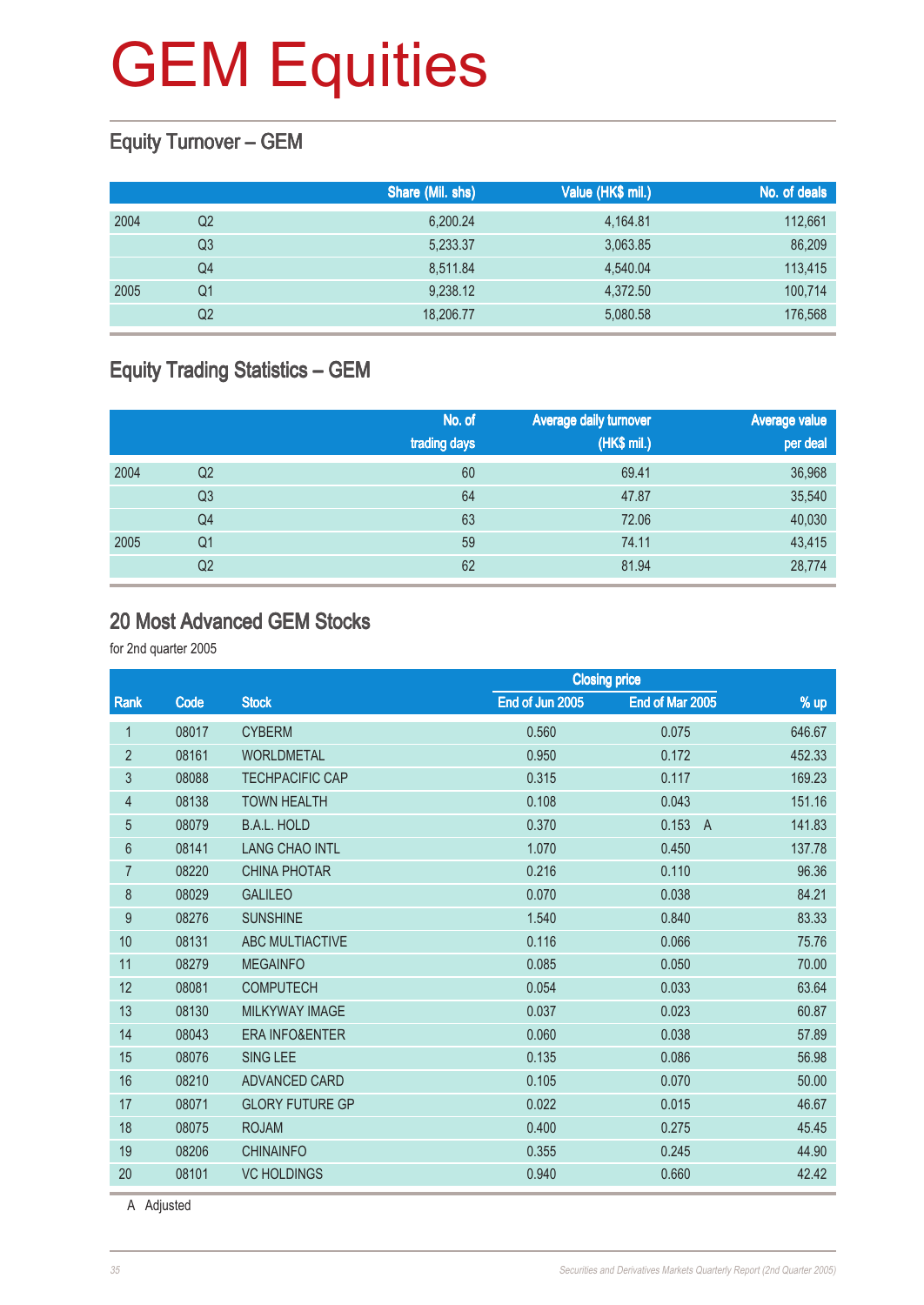### 20 Most Declined GEM Stocks

for 2nd quarter 2005

|                |       |                        | <b>Closing price</b> |                 |          |
|----------------|-------|------------------------|----------------------|-----------------|----------|
| Rank           | Code  | <b>Stock</b>           | End of Jun 2005      | End of Mar 2005 | % down   |
| 1              | 08010 | <b>SMI PUBLISHING</b>  | 0.015                | 0.054           | $-72.22$ |
| $\overline{2}$ | 08301 | <b>MINGWAH HI TECH</b> | 0.109                | 0.300           | $-63.67$ |
| 3              | 08065 | <b>INNOVIS HOLD</b>    | 0.021                | 0.043           | $-51.16$ |
| 4              | 08192 | <b>AGL MEDIATECH</b>   | 0.017                | 0.034           | $-50.00$ |
| $\overline{5}$ | 08166 | <b>LINEFAN TECH</b>    | 0.090                | 0.160 A         | $-43.75$ |
| 6              | 08073 | <b>RECRUIT</b>         | 0.760                | 1.300           | $-41.54$ |
| $\overline{7}$ | 08050 | <b>FLEXSYSTEM</b>      | 0.040                | 0.067           | $-40.30$ |
| 8              | 08211 | <b>YONGLONG</b>        | 0.115                | 0.190           | $-39.47$ |
| 9              | 08106 | <b>ZHEDA LANDE</b>     | 0.205                | 0.330           | $-37.88$ |
| 10             | 08108 | <b>CO-WINNER</b>       | 0.055                | 0.088           | $-37.50$ |
| 11             | 08231 | <b>FUDANZHANGJIANG</b> | 0.160                | 0.250           | $-36.00$ |
| 12             | 08047 | IA INT'L               | 0.195                | 0.300           | $-35.00$ |
| 13             | 08080 | <b>ISTEELASIA HOLD</b> | 0.023                | 0.034           | $-32.35$ |
| 14             | 08186 | <b>MEDICAL CHI</b>     | 0.052                | 0.075           | $-30.67$ |
| 15             | 08007 | <b>DIGITALHONGKONG</b> | 0.245                | 0.350           | $-30.00$ |
| 16             | 08060 | <b>GLOBAL LINK</b>     | 0.045                | 0.064           | $-29.69$ |
| 17             | 08228 | <b>VERTEX GROUP</b>    | 0.700                | 0.990           | $-29.29$ |
| 18             | 08056 | <b>GREENCOOL TECH</b>  | 0.460                | 0.650           | $-29.23$ |
| 19             | 08253 | <b>TIANYUAN</b>        | 0.157                | 0.218           | $-27.98$ |
| 20             | 08068 | <b>NU INT'L</b>        | 0.033                | 0.045           | $-26.67$ |

A Adjusted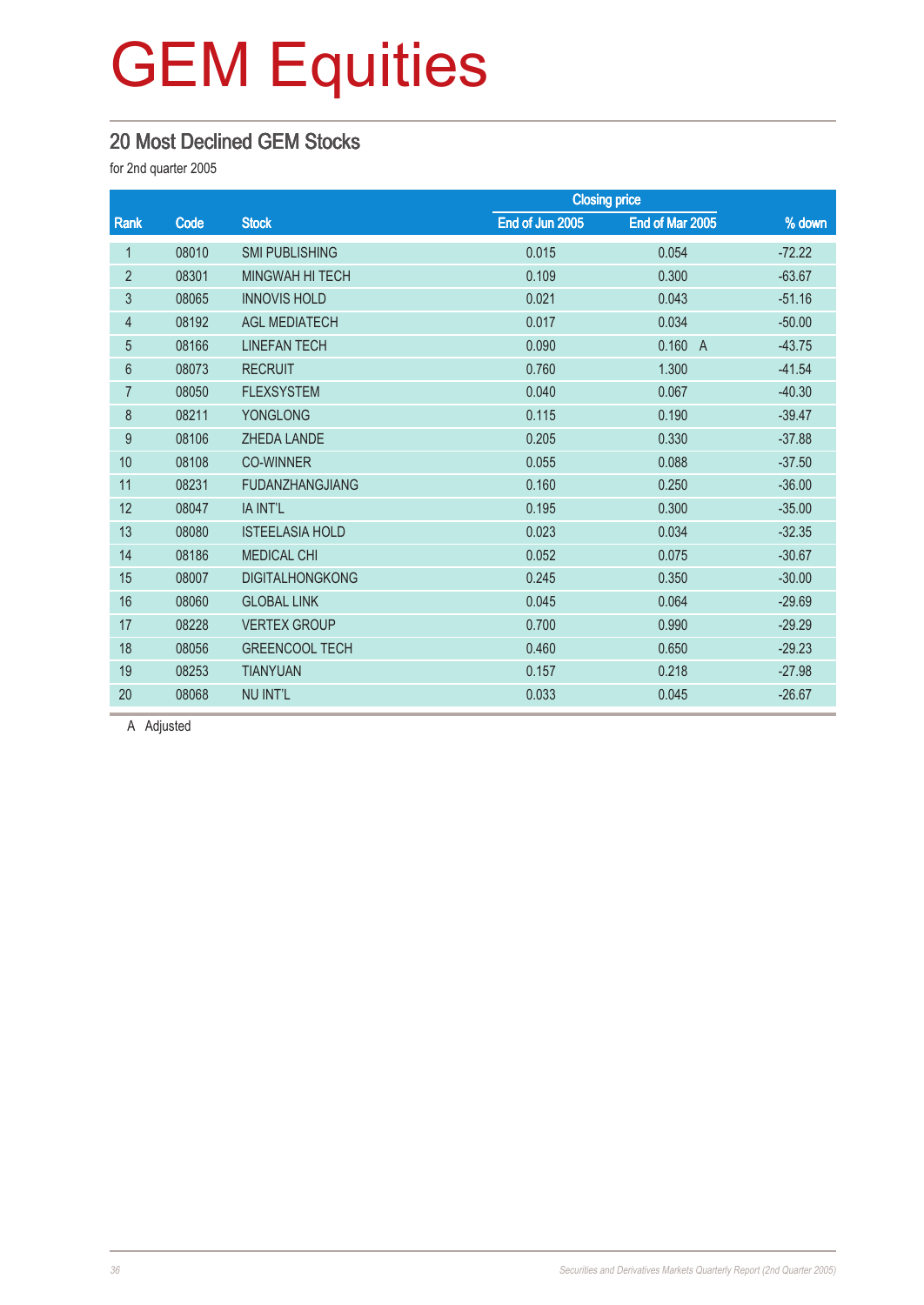### 20 Most Active GEM Stocks by Value

| Rank           | Code  | <b>Stock</b>           | Turnover (HK\$ mil.) | % of total |
|----------------|-------|------------------------|----------------------|------------|
| $\mathbf{1}$   | 08138 | <b>TOWN HEALTH</b>     | 1,087.62             | 21.41      |
| $\overline{2}$ | 08228 | <b>VERTEX GROUP</b>    | 573.16               | 11.28      |
| 3              | 08069 | <b>TONG REN TANG</b>   | 320.11               | 6.30       |
| 4              | 08101 | <b>VC HOLDINGS</b>     | 225.91               | 4.45       |
| 5              | 08282 | <b>TOM ONLINE</b>      | 199.47               | 3.93       |
| $6\,$          | 08079 | <b>B.A.L. HOLD</b>     | 169.26               | 3.33       |
| $\overline{7}$ | 08099 | ZHENGZHOU GAS          | 144.38               | 2.84       |
| 8              | 08201 | <b>CHINA FIRE</b>      | 140.18               | 2.76       |
| 9              | 08277 | <b>WUMART</b>          | 136.64               | 2.69       |
| 10             | 08011 | <b>KANSTAR ENPAPER</b> | 129.68               | 2.55       |
| 11             | 08132 | <b>PANVA GAS HOLD</b>  | 112.17               | 2.21       |
| 12             | 08259 | <b>ANDRE JUICE</b>     | 107.78               | 2.12       |
| 13             | 08088 | <b>TECHPACIFIC CAP</b> | 101.05               | 1.99       |
| 14             | 08161 | <b>WORLDMETAL</b>      | 100.48               | 1.98       |
| 15             | 08180 | <b>GOLDEN MEDITECH</b> | 97.03                | 1.91       |
| 16             | 08222 | <b>CKLIFE SCIENCES</b> | 90.96                | 1.79       |
| 17             | 08196 | <b>LAUNCH TECH</b>     | 84.73                | 1.67       |
| 18             | 08200 | <b>SAU SAN TONG</b>    | 73.82                | 1.45       |
| 19             | 08287 | <b>SAMPLE TECH</b>     | 69.45                | 1.37       |
| 20             | 08133 | KINGDEE INT'L          | 68.29                | 1.34       |
| <b>Total</b>   |       |                        | 4,032.15             | 79.36      |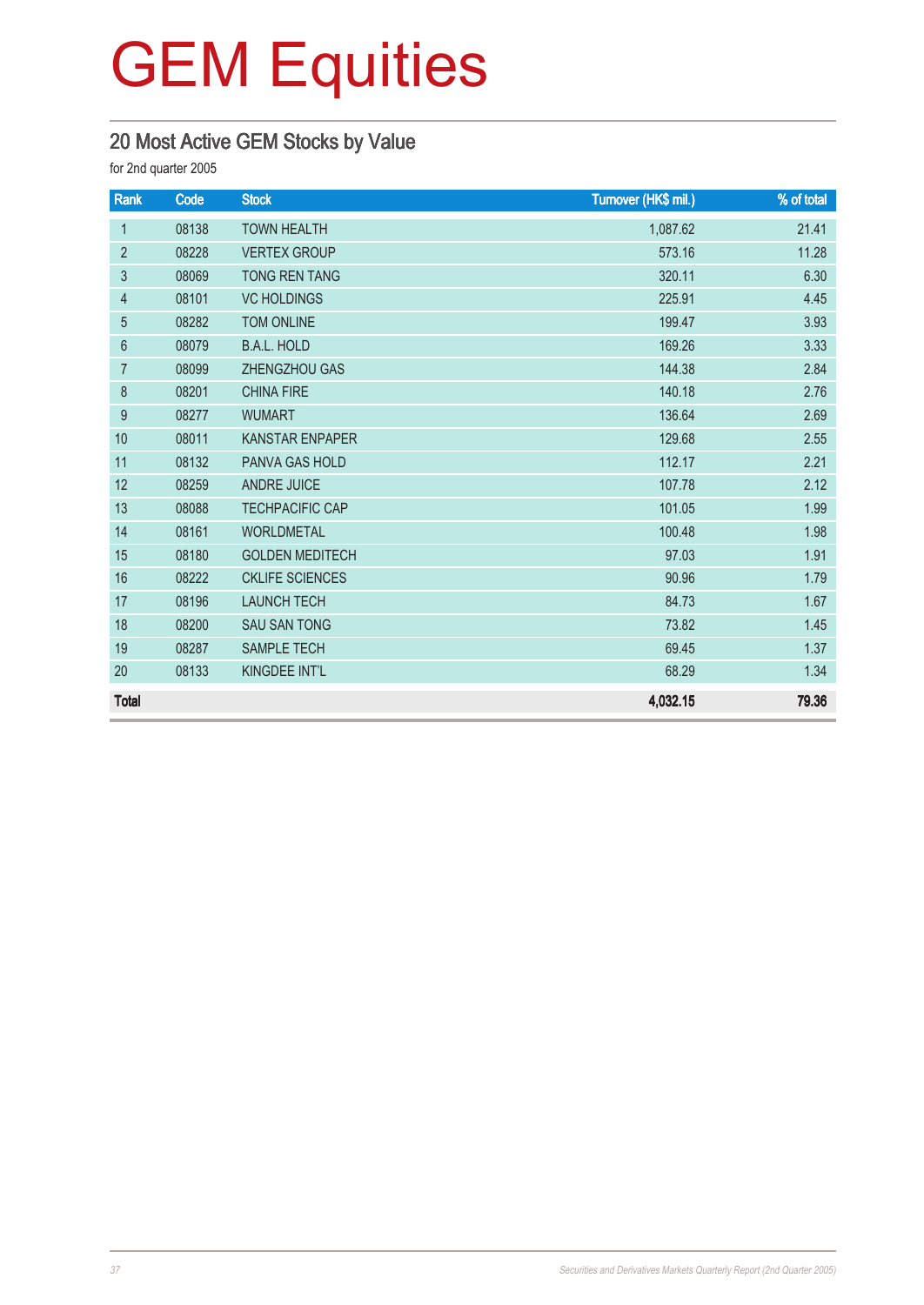#### 20 Most Active GEM Stock by Shares

for 2nd quarter 2005

| Rank           | Code  | <b>Stock</b>           | <b>Turnover (Mil. shs)</b> | % of total |
|----------------|-------|------------------------|----------------------------|------------|
| $\mathbf{1}$   | 08138 | <b>TOWN HEALTH</b>     | 9,588.26                   | 52.66      |
| $\overline{2}$ | 08079 | <b>B.A.L. HOLD</b>     | 1,094.63                   | 6.01       |
| 3              | 08228 | <b>VERTEX GROUP</b>    | 895.25                     | 4.92       |
| 4              | 08088 | <b>TECHPACIFIC CAP</b> | 441.88                     | 2.43       |
| 5              | 08011 | <b>KANSTAR ENPAPER</b> | 437.38                     | 2.40       |
| $6\phantom{1}$ | 08080 | <b>ISTEELASIA HOLD</b> | 430.80                     | 2.37       |
| $\overline{7}$ | 08100 | <b>M DREAM INWORLD</b> | 298.41                     | 1.64       |
| 8              | 08160 | <b>MEDIANATION</b>     | 241.76                     | 1.33       |
| 9              | 08201 | <b>CHINA FIRE</b>      | 216.31                     | 1.19       |
| 10             | 08099 | ZHENGZHOU GAS          | 198.06                     | 1.09       |
| 11             | 08119 | THIZ TECHNOLOGY        | 180.48                     | 0.99       |
| 12             | 08161 | <b>WORLDMETAL</b>      | 170.38                     | 0.94       |
| 13             | 08282 | <b>TOM ONLINE</b>      | 167.85                     | 0.92       |
| 14             | 08259 | <b>ANDRE JUICE</b>     | 146.22                     | 0.80       |
| 15             | 08075 | <b>ROJAM</b>           | 136.52                     | 0.75       |
| 16             | 08200 | <b>SAU SAN TONG</b>    | 135.78                     | 0.75       |
| 17             | 08130 | <b>MILKYWAY IMAGE</b>  | 129.56                     | 0.71       |
| 18             | 08123 | <b>STOCKMARTNET</b>    | 124.71                     | 0.68       |
| 19             | 08143 | <b>GRANDY CORP</b>     | 121.61                     | 0.67       |
| 20             | 08065 | <b>INNOVIS HOLD</b>    | 114.62                     | 0.63       |
| <b>Total</b>   |       |                        | 15,270.46                  | 83.87      |

#### Market Capitalisation of Listed Companies for GEM

as at the quarter end

|      |                | HK\$ mil. |
|------|----------------|-----------|
| 2004 | Q <sub>2</sub> | 72,670.33 |
|      | Q <sub>3</sub> | 62,163.75 |
|      | Q4             | 66,716.07 |
| 2005 | Q <sub>1</sub> | 65,332.72 |
|      | Q <sub>2</sub> | 65,376.11 |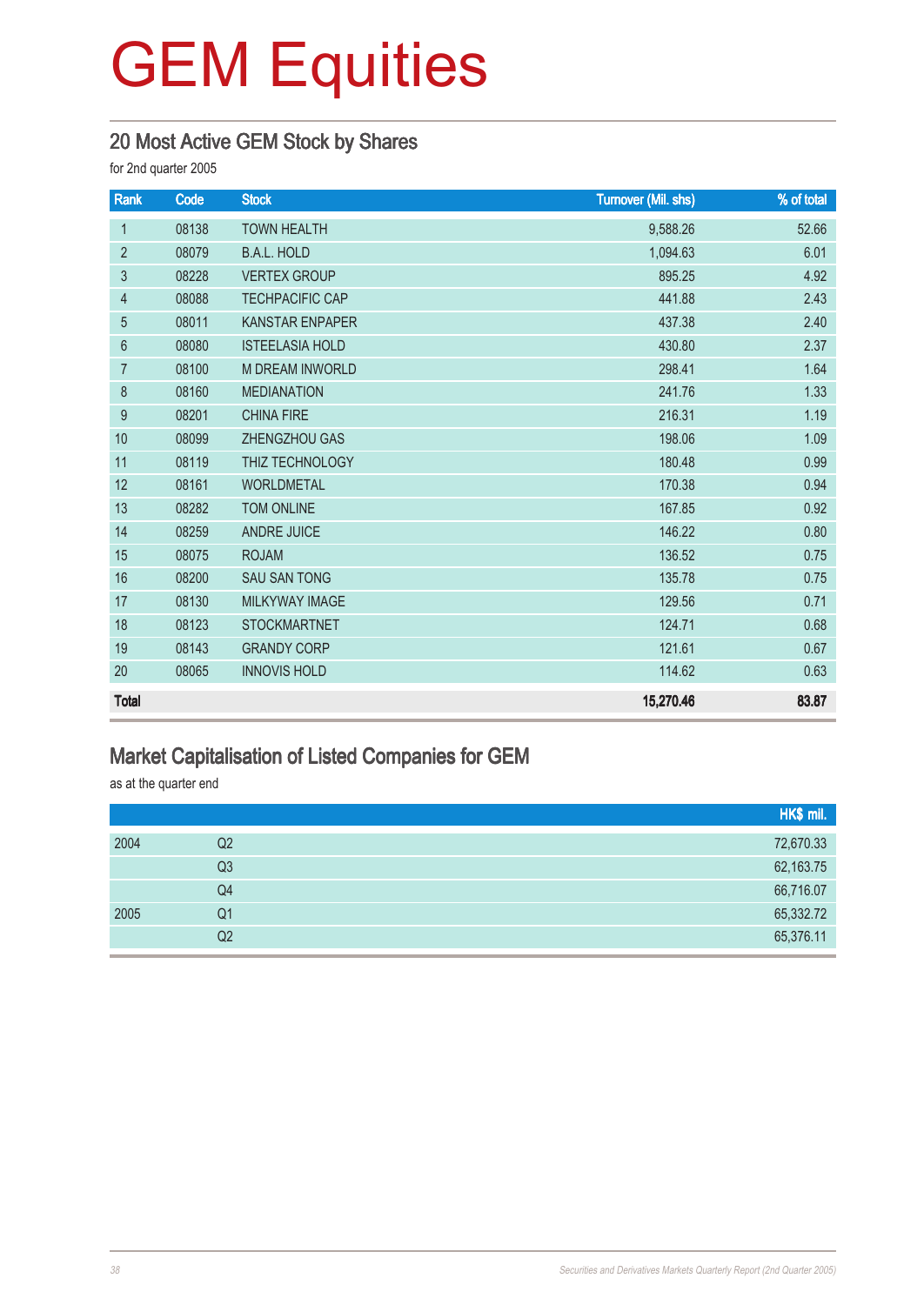#### 50 Leading Companies in Market Capitalisation – GEM

as at the 2nd quarter end 2005

| Rank                | <b>Company</b>                        | <b>Market capitalisation (HK\$ mil.)</b> | % of market total |
|---------------------|---------------------------------------|------------------------------------------|-------------------|
| 1                   | CK Life Sciences Int'l (H) Inc        | 6,919.97                                 | 10.58             |
| $\overline{2}$      | Phoenix Satellite TV Hldgs Ltd        | 6,667.20                                 | 10.20             |
| 3                   | <b>TOM ONLINE</b>                     | 5,208.44                                 | 7.97              |
| 4                   | Panva Gas Holdings Ltd                | 3,062.32                                 | 4.68              |
| 5                   | <b>Sunevision Holdings Ltd</b>        | 2,817.16                                 | 4.31              |
| 6                   | Int'l Entertainment Corp              | 1,792.32                                 | 2.74              |
| 7                   | China.com Inc                         | 1,740.57                                 | 2.66              |
| 8                   | Convenience Retail Asia Ltd           | 1,732.23                                 | 2.65              |
| 9                   | Golden Meditech Co Ltd                | 1,693.93                                 | 2.59              |
| 10                  | China Fire Safety Ent Gp H Ltd        | 1,568.16                                 | 2.40              |
| 11                  | Wumart Store Inc - H Shs              | 1,319.28                                 | 2.02              |
| 12                  | Kanstar En Paper Prod Hldg Ltd        | 1,240.00                                 | 1.90              |
| 13                  | WorldMetal Holdings Ltd               | 1,140.00                                 | 1.74              |
| 14                  | AcrossAsia Ltd                        | 1,114.22                                 | 1.70              |
| 15                  | Tong Ren Tang Tech Co Ltd - H Sh      | 1,037.40                                 | 1.59              |
| 16                  | <b>Aptus Holdings Ltd</b>             | 1,021.57                                 | 1.56              |
| 17                  | Henderson Cyber Ltd                   | 965.00                                   | 1.48              |
| 18                  | <b>Techpacific Capital Ltd</b>        | 788.31                                   | 1.21              |
| 19                  | HC International, Inc                 | 768.79                                   | 1.18              |
| 20                  | Kingdee Int'l Software Group          | 766.88                                   | 1.17              |
| 21                  | Chinasoft International Ltd           | 753.30                                   | 1.15              |
| 22                  | Superdata Software Hldgs Ltd          | 733.50                                   | 1.12              |
| 23                  | Rojam Entertainment HIdgs Ltd         | 621.87                                   | 0.95              |
| 24                  | Far Eastern Polychem Ind Ltd          | 566.21                                   | 0.87              |
| 25                  | M21 Technology Ltd                    | 546.88                                   | 0.84              |
| 26                  | Town Health Int'l Hidgs Co Ltd        | 539.63                                   | 0.83              |
| 27                  | <b>EVI Education Asia Ltd</b>         | 539.50                                   | 0.83              |
| 28                  | Media Partners Int'l HIdgs Inc        | 503.74                                   | 0.77              |
| 29                  | <b>Century Sunshine Ecological</b>    | 492.80                                   | 0.75              |
| 30                  | <b>MediaNation Inc</b>                | 486.94                                   | 0.74              |
| 31                  | Jian ePayment Systems Ltd             | 480.00                                   | 0.73              |
| 32                  | Greencool Technology Hidgs Ltd        | 460.00                                   | 0.70              |
| 33                  | China Data Broadcasting H Ltd         | 457.92                                   | 0.70              |
| 34                  | Lang Chao Int'l Ltd                   | 428.00                                   | 0.65              |
| 35                  | First Mobile Group HIdgs Ltd          | 424.16                                   | 0.65              |
| 36                  | Jinheng Automotive Safety Tech        | 407.67                                   | 0.62              |
| 37                  | Zhongyu Gas Holdings Ltd              | 382.61                                   | 0.59              |
| 38                  | Zhengzhou Gas Co Ltd - H Share        | 374.45                                   | 0.57              |
| 39                  | Yantai N Andre Juice - H Shs          | 374.20                                   | 0.57              |
| 40                  | Vertex Comm & Tech Group Ltd          | 359.07                                   | 0.55              |
| 41                  | Launch Tech Co Ltd - H Shares         | 357.20                                   | 0.55              |
| 42                  | Sau San Tong Holdings Ltd             | 348.16                                   | 0.53              |
| 43                  | Xteam Software Int'l Ltd              | 338.26                                   | 0.52              |
| 44                  | <b>B &amp; B Group Holdings Ltd</b>   | 337.49                                   | 0.52              |
| 45                  | Sino Stride Tech (Hldgs) Ltd          | 336.75                                   | 0.52              |
| 46                  | <b>Emperor Entertainment Group</b>    | 314.60                                   | 0.48              |
| 47                  | Weigao Medical Polymer - H Shs        | 298.89                                   | 0.46              |
| 48                  | A - S China Plumbing Products         | 255.25                                   | 0.39              |
| 49                  | SD Molong Petro Machin - H Shs        | 243.81                                   | 0.37              |
| 50                  | <b>Global Digital Creations HIdgs</b> | 240.25                                   | 0.37              |
| <b>Total</b>        |                                       | 56,366.84                                | 86.22             |
| <b>Market total</b> |                                       | 65,376.11                                | 100.00            |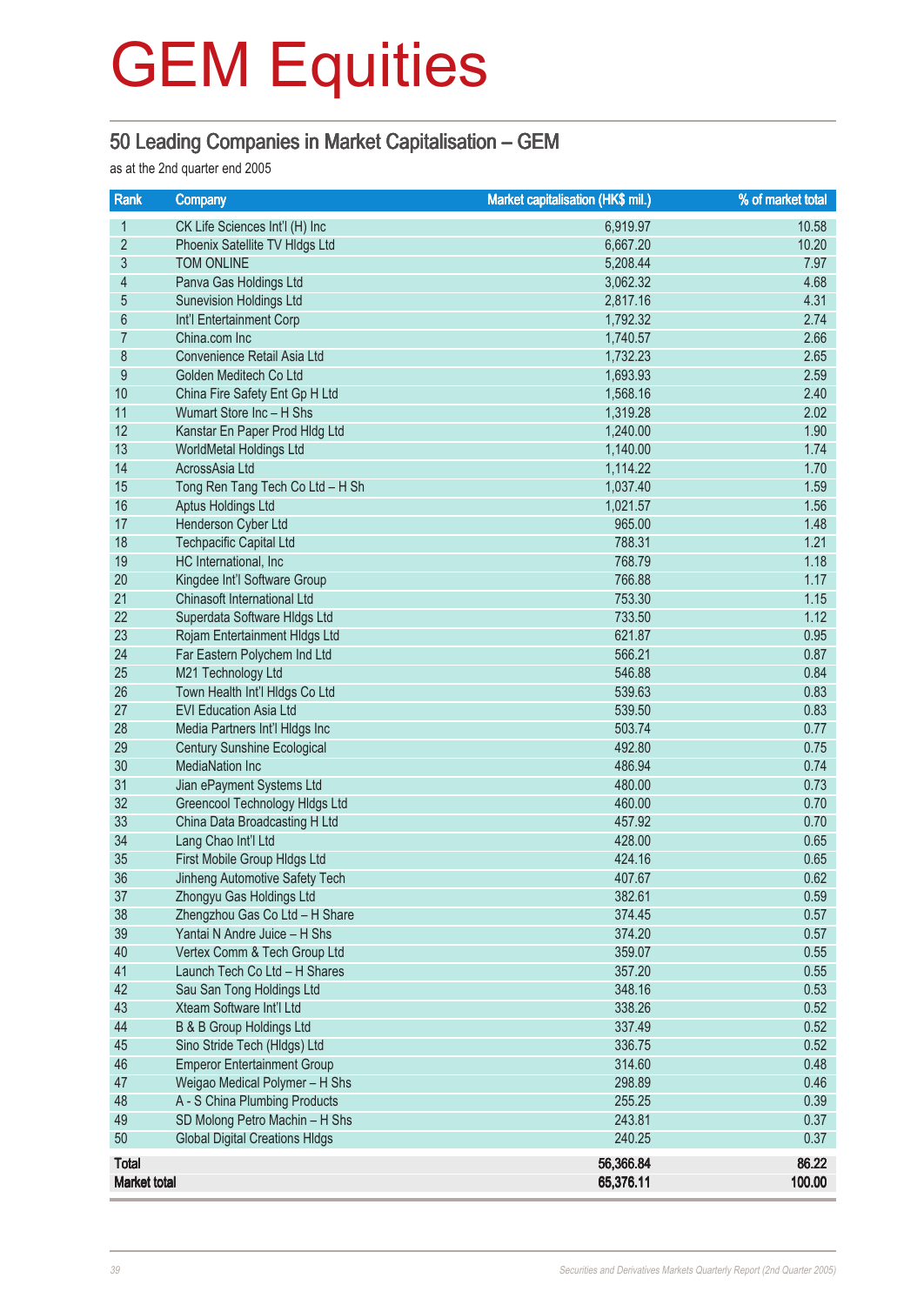#### New Listing Companies Statistics for GEM

|      |    | No. of newly listed companies | Funds raised (HK\$ mil.) |
|------|----|-------------------------------|--------------------------|
| 2004 | Q2 |                               | 385.96                   |
|      | Q3 | 5                             | 274.06                   |
|      | Q4 |                               | 113.24                   |
| 2005 | Q1 |                               | 82.00                    |
|      | Q2 |                               |                          |

#### Newly Listed Companies for GEM

| <b>Code</b>  | Company name | Listing date No. of issued shares Funds raised (HK\$ mil.) |  |
|--------------|--------------|------------------------------------------------------------|--|
| Nil          |              |                                                            |  |
| <b>Total</b> |              |                                                            |  |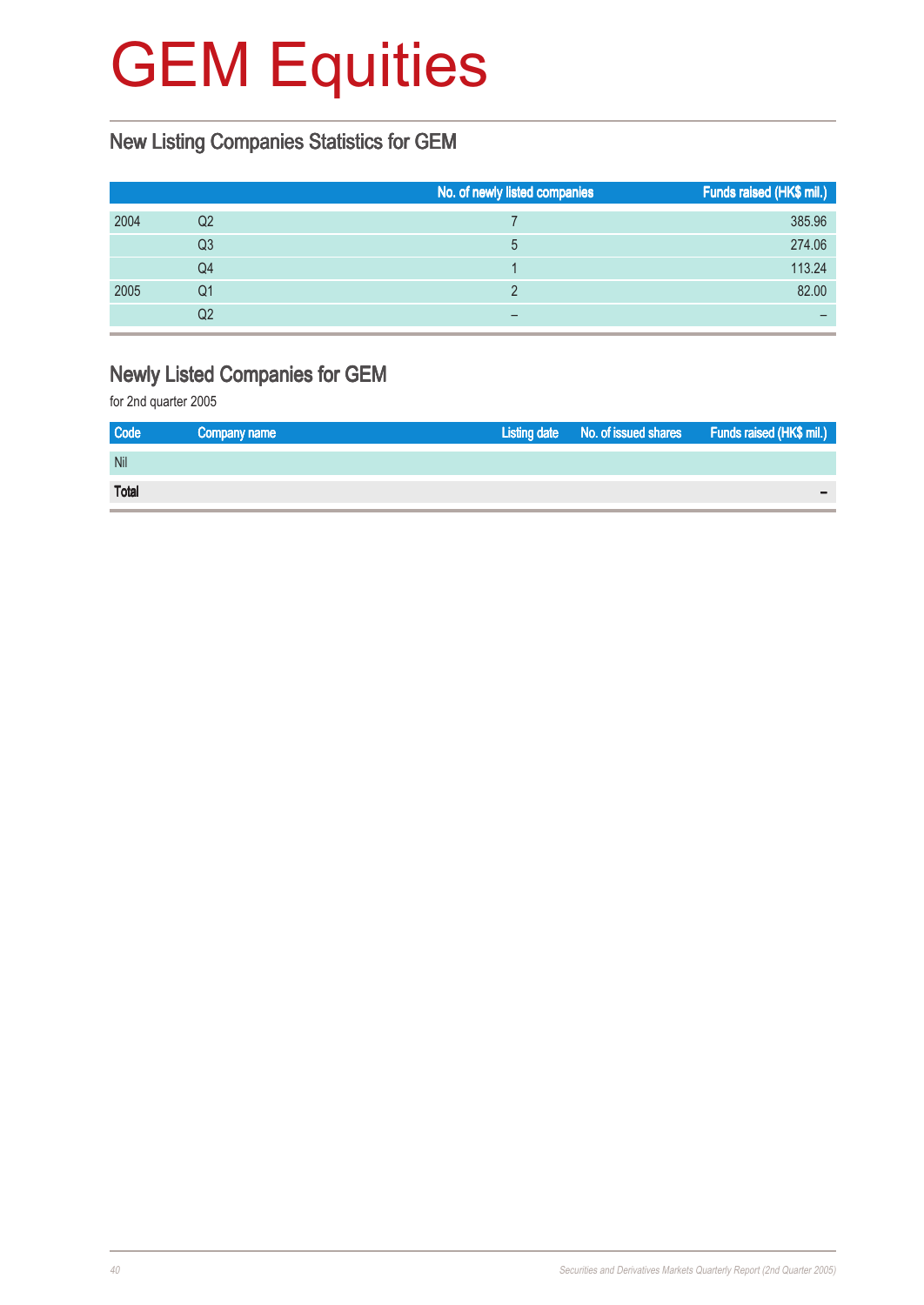### GEM Warrants

### Warrant Trading and Market Value Statistics – GEM

|      |    | <b>Number</b> | Turnover value (HK\$ mil.) | Market value (HK\$ mil.) |
|------|----|---------------|----------------------------|--------------------------|
| 2004 | Q2 |               | 0.01                       | 5.62                     |
|      | Q3 |               | 0.01                       | 3.12                     |
|      | Q4 |               | 0.00                       | 3.12                     |
| 2005 | Q1 |               | 0.00                       | 3.12                     |
|      | Q2 |               | 0.30                       |                          |

### Newly Listed Equity GEM Warrants

|              |                        | <b>Initial issued</b>    |               | <b>Amount raised</b> |
|--------------|------------------------|--------------------------|---------------|----------------------|
| <b>Code</b>  | <b>Equity warrants</b> | amount (HK) Listing date | <b>Expiry</b> | (HK\$ mil.)          |
|              | n.a.                   |                          |               |                      |
| <b>Total</b> |                        |                          |               |                      |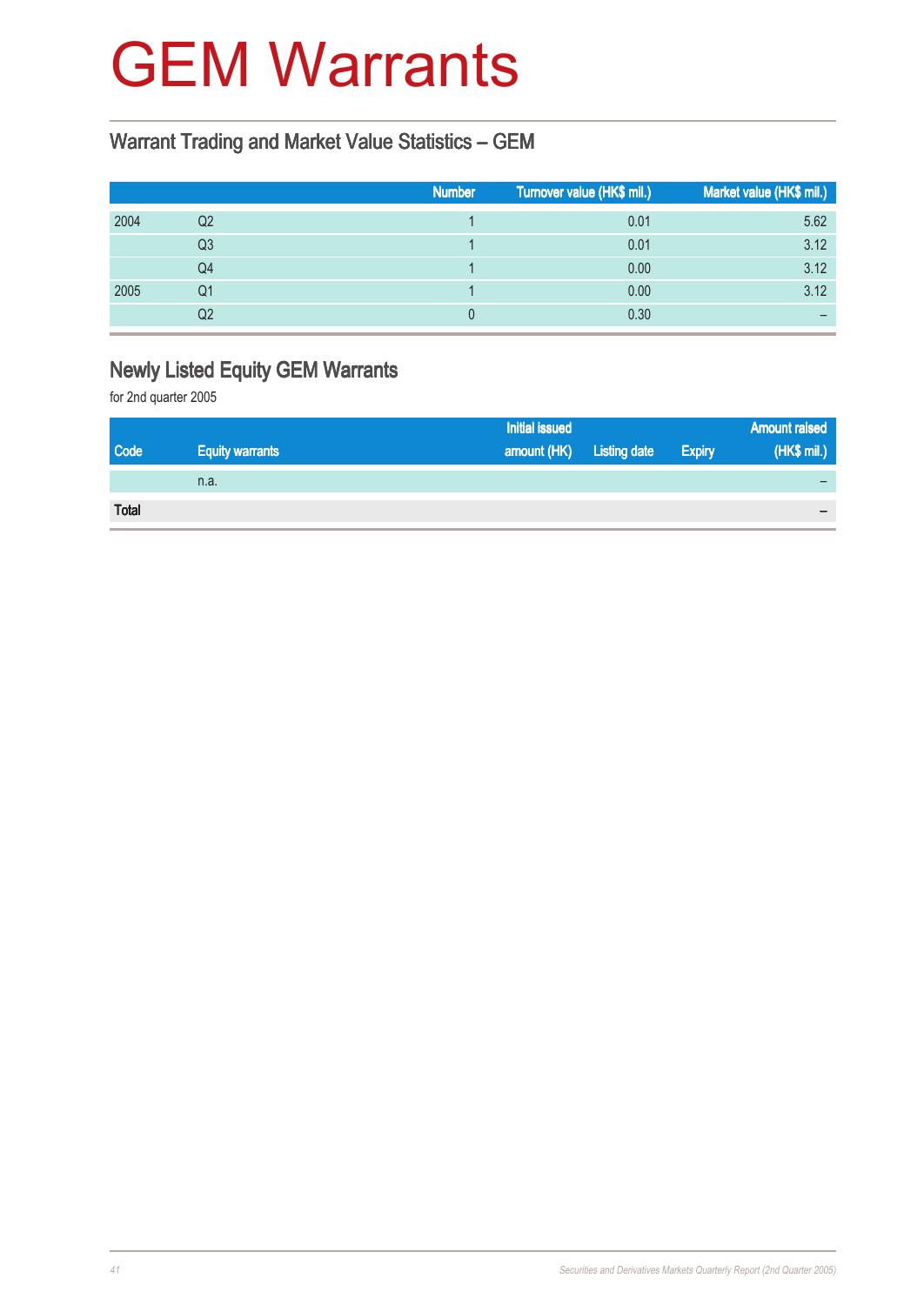#### Contract Volume by Derivatives Products

|                                                   | <b>Contracts</b> |                  |
|---------------------------------------------------|------------------|------------------|
| <b>Derivatives product</b>                        | 2nd Quarter 2005 | 2nd Quarter 2004 |
| Hang Seng Index Futures                           | 2,256,530        | 2,198,947        |
| Hang Seng Index Options                           | 698,490          | 603,173          |
| Mini-Hang Seng Index Futures                      | 310,787          | 385,129          |
| Mini-Hang Seng Index Options                      | 8,616            | 8,635            |
| <b>H-shares Index Futures</b>                     | 464,524          | 513,874          |
| H-shares Index Options <sup>1</sup>               | 63,391           | 5,639            |
| FTSE/Xinhua China Index Futures <sup>2</sup>      | 1,265            |                  |
| FTSE/Xinhua China Options <sup>2</sup>            | 1,206            |                  |
| Dow Jones Industrial Average Futures <sup>3</sup> |                  | 567              |
| <b>Stock Futures</b>                              | 2,138            | 3,887            |
| <b>Stock Options</b>                              | 1,482,225        | 1,260,109        |
| Three-month HIBOR Futures                         | 7,913            | 18,911           |
| One-month HIBOR Futures                           | 70               | 460              |
| Three-year Exchange Fund Note Futures             | 850              | 550              |
| <b>Total</b>                                      | 5,298,005        | 4,999,881        |

1 Trading in H-shares Index Options commenced on 14 June 2004.

2 Trading in FTSE/Xinhua China Index Futures and Options commenced on 23 May 2005.

3 Trading in Dow Jones Industrial Average Futures suspended with effect from 21 March 2005.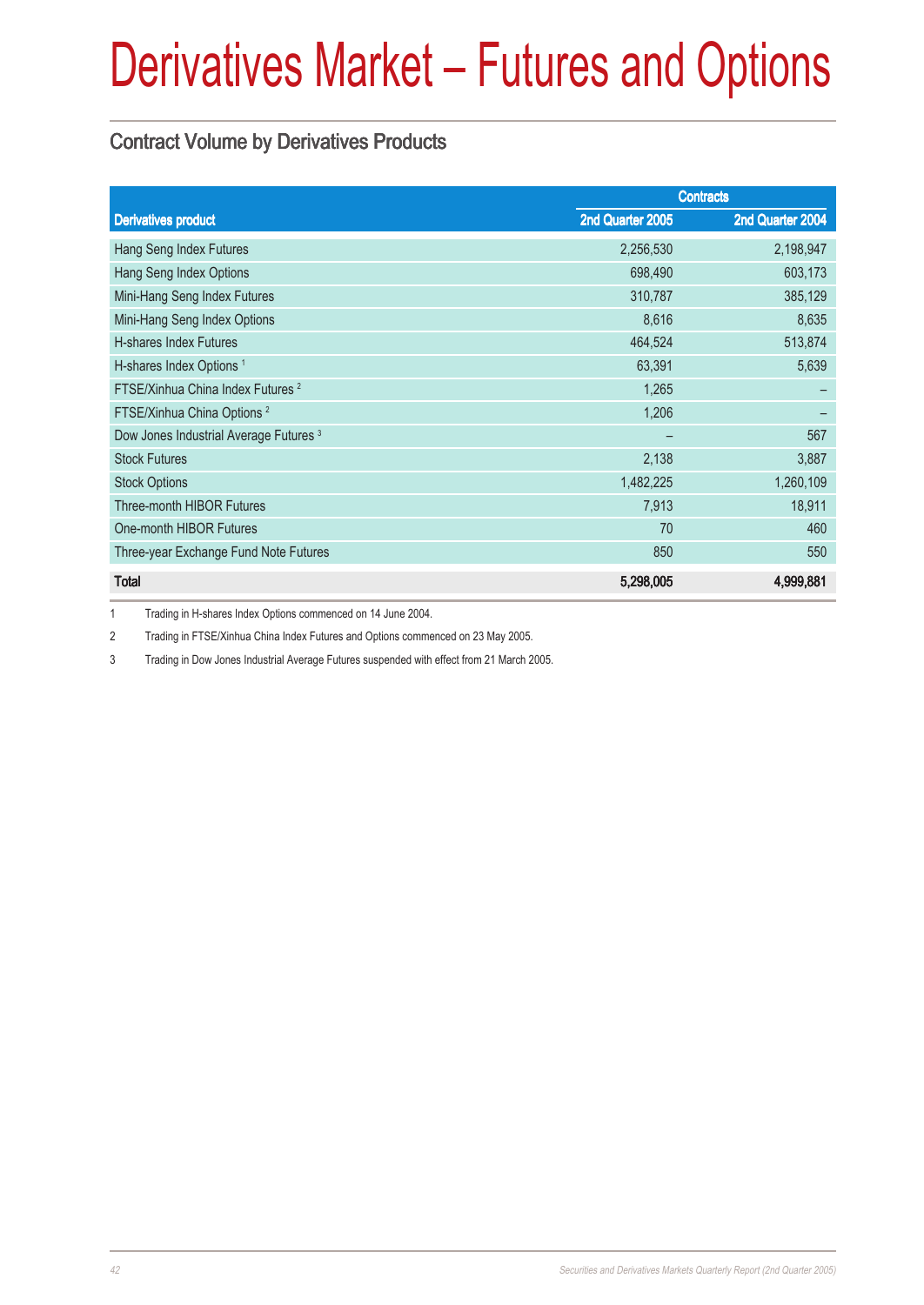### Open Interest by Derivatives Products

|                                                   | <b>Contracts</b> |                  |
|---------------------------------------------------|------------------|------------------|
| <b>Derivatives product</b>                        | 2nd Quarter 2005 | 2nd Quarter 2004 |
| Hang Seng Index Futures                           | 122,315          | 83,501           |
| Hang Seng Index Options                           | 162,811          | 92,672           |
| Mini-Hang Seng Index Futures                      | 3,329            | 2,412            |
| Mini-Hang Seng Index Options                      | 521              | 935              |
| <b>H-shares Index Futures</b>                     | 27,048           | 21,991           |
| H-shares Index Options <sup>1</sup>               | 33,135           | 2,190            |
| FTSE/Xinhua China Index Futures <sup>2</sup>      | 29               |                  |
| FTSE/Xinhua China Options <sup>2</sup>            | 545              |                  |
| Dow Jones Industrial Average Futures <sup>3</sup> |                  | 13               |
| <b>Stock Futures</b>                              | 651              | 1,083            |
| <b>Stock Options</b>                              | 754,404          | 485,786          |
| <b>Three-month HIBOR Futures</b>                  | 4,703            | 6,285            |
| One-month HIBOR Futures                           | 5                | 135              |
| Three-year Exchange Fund Note Futures             | 150              | 175              |
| <b>Total</b>                                      | 1,109,646        | 697,178          |

1 Trading in H-shares Index Options commenced on 14 June 2004.

2 Trading in FTSE/Xinhua China Index Futures and Options commenced on 23 May 2005.

3 Trading in Dow Jones Industrial Average Futures suspended with effect from 21 March 2005.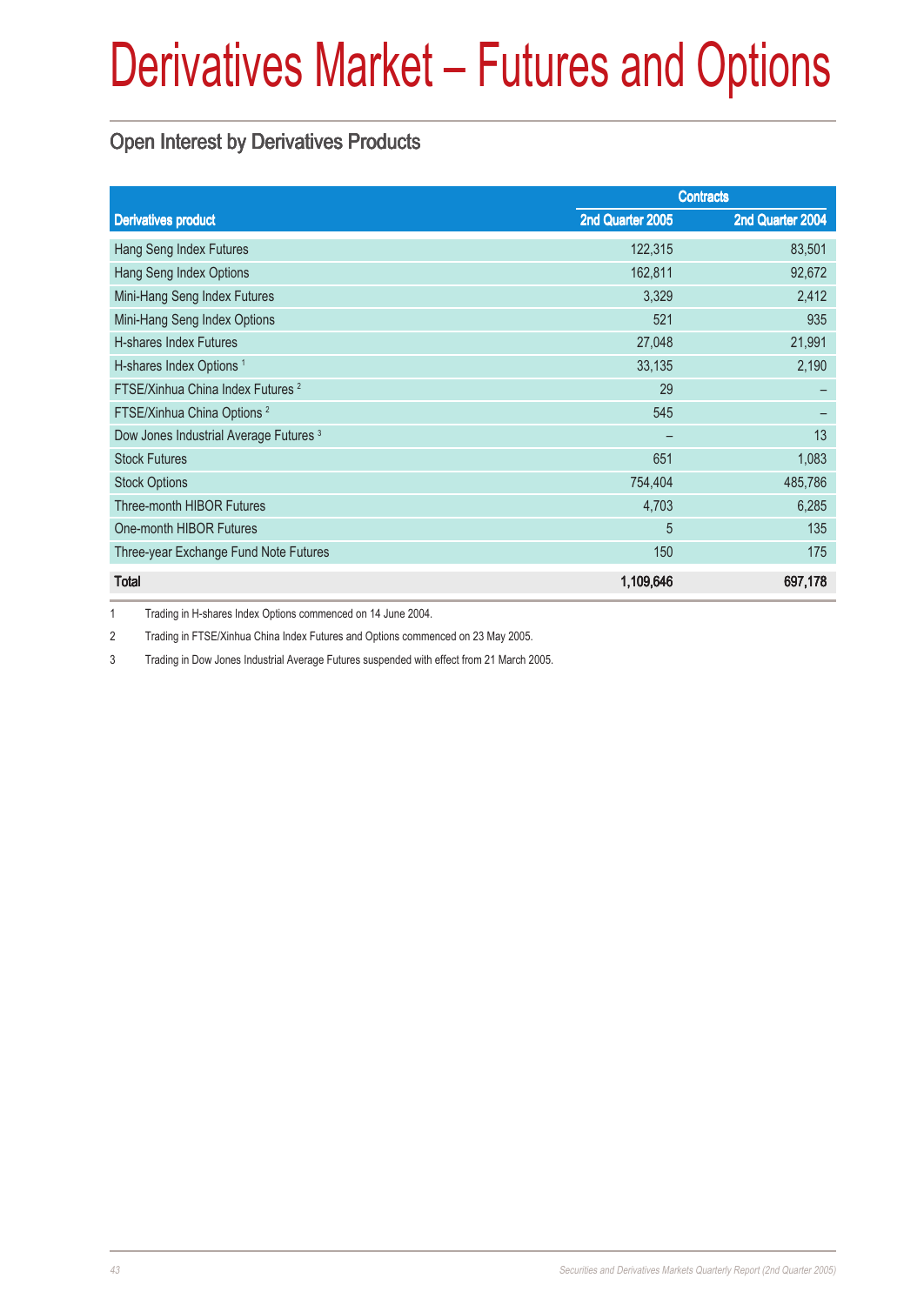Hang Seng Index Futures – Contract Volume and Open Interest (contracts)

|      |                | <b>Total</b><br>contract volume | Quarter-end<br>open interest |
|------|----------------|---------------------------------|------------------------------|
| 2004 | Q2             | 2,198,947                       | 83,501                       |
|      | Q <sub>3</sub> | 2,183,552                       | 109,533                      |
|      | Q4             | 2,160,817                       | 125,860                      |
| 2005 | Q <sub>1</sub> | 2,274,009                       | 95,022                       |
|      | Q <sub>2</sub> | 2,256,530                       | 122,315                      |

Hang Seng Index Options – Contract Volume and Open Interest (contracts)

|      |                | <b>Total</b>    | Quarter-end   |
|------|----------------|-----------------|---------------|
|      |                | contract volume | open interest |
| 2004 | Q2             | 603,173         | 92,672        |
|      | Q <sub>3</sub> | 453,588         | 85,536        |
|      | Q4             | 478,444         | 76,444        |
| 2005 | Q <sub>1</sub> | 599,190         | 135,064       |
|      | Q2             | 698,490         | 162,811       |

### Three-month HIBOR Futures – Contract Volume and Open Interest (contracts)

|      |                | <b>Total</b>    | Quarter-end   |
|------|----------------|-----------------|---------------|
|      |                | contract volume | open interest |
| 2004 | Q <sub>2</sub> | 18,911          | 6,285         |
|      | Q <sub>3</sub> | 14,555          | 8,279         |
|      | Q4             | 7,997           | 6,570         |
| 2005 | Q <sub>1</sub> | 8,302           | 4,832         |
|      | Q <sub>2</sub> | 7,913           | 4,703         |

### Stock Options Market Turnover and Open Interest (contracts)

|      |                | <b>Total</b><br>Premium (HK\$ mil.) | <b>Total</b><br>contract volume | Quarter-end<br>open interest |
|------|----------------|-------------------------------------|---------------------------------|------------------------------|
| 2004 | Q <sub>2</sub> | 1,192.19                            | 1,260,109                       | 485,786                      |
|      | Q <sub>3</sub> | 1.222.01                            | 1,333,212                       | 516,569                      |
|      | Q4             | 1,515.33                            | 1,436,559                       | 684,052                      |
| 2005 | Q <sub>1</sub> | 1,575.63                            | 1,555,116                       | 749,836                      |
|      | Q <sub>2</sub> | 1,325.05                            | 1,482,225                       | 754,404                      |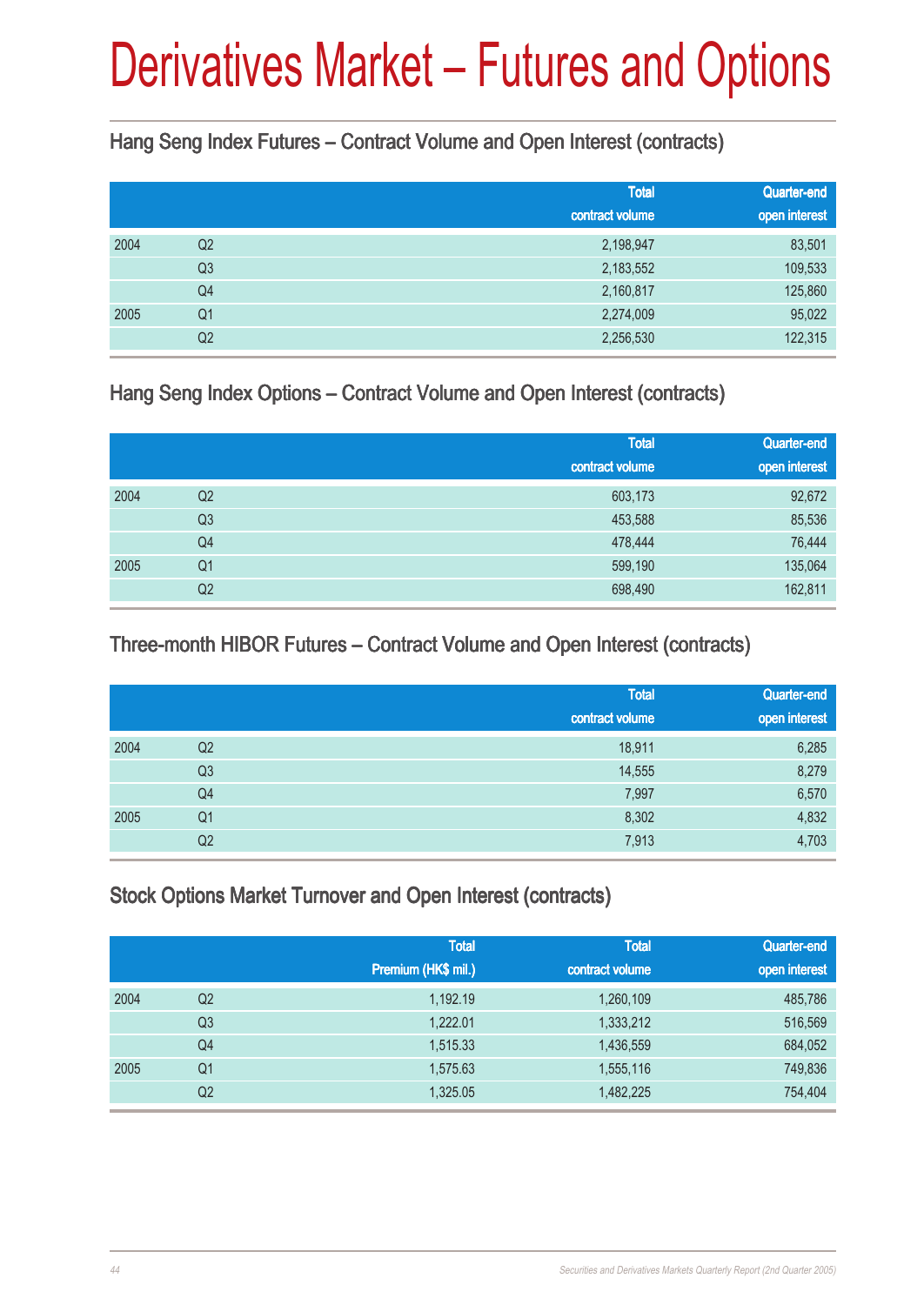### Stock Options Premium by Class

|                            |            | Premium     |            |
|----------------------------|------------|-------------|------------|
| <b>Options class</b>       |            | (HK\$ mil.) | % of total |
| Aluminum Corp of China     | <b>ALC</b> | 9.73        | 0.73       |
| <b>Bank of East Asia</b>   | <b>BEA</b> | 1.22        | 0.09       |
| <b>BOC HONG KONG</b>       | <b>BOC</b> | 11.92       | 0.90       |
| China Mobile               | <b>CHT</b> | 132.58      | 10.01      |
| China Unicom               | <b>CHU</b> | 8.45        | 0.64       |
| <b>CITIC Pacific</b>       | <b>CIT</b> | 18.57       | 1.40       |
| Cheung Kong                | <b>CKH</b> | 182.00      | 13.74      |
| Cheung Kong Infrastructure | <b>CKI</b> | 13.52       | 1.02       |
| China Life Insurance       | <b>CLI</b> | 9.81        | 0.74       |
| <b>CLP Holdings</b>        | <b>CLP</b> | 4.37        | 0.33       |
| <b>China Merchants</b>     | <b>CMH</b> | 4.25        | 0.32       |
| <b>CNOOC</b>               | <b>CNC</b> | 3.58        | 0.27       |
| <b>COSCO Pacific</b>       | COS        | 9.50        | 0.72       |
| <b>Cathay Pacific</b>      | <b>CPA</b> | 5.19        | 0.39       |
| China Petro & Chem         | <b>CPC</b> | 14.58       | 1.10       |
| China Resources            | CRE        | 3.83        | 0.29       |
| China Telecom              | <b>CTC</b> | 2.07        | 0.16       |
| <b>HK Electric</b>         | <b>HEH</b> | 13.14       | 0.99       |
| Hong Kong Exchanges        | <b>HEX</b> | 1.54        | 0.12       |
| <b>HSBC Holdings</b>       | <b>HKB</b> | 235.19      | 17.75      |
| Hong Kong Gas              | <b>HKG</b> | 4.97        | 0.38       |
| Henderson Land             | <b>HLD</b> | 28.66       | 2.16       |
| <b>Huaneng Power</b>       | <b>HNP</b> | 5.60        | 0.42       |
| Hang Seng Bank             | <b>HSB</b> | 5.47        | 0.41       |
| Hutchison Whampoa          | <b>HWL</b> | 245.53      | 18.53      |
| Johnson Electric           | <b>JSE</b> | 0.83        | 0.06       |
| Lenovo Group               | LEH        | 0.87        | 0.07       |
| Li & Fung                  | LIF        | 7.95        | 0.60       |
| <b>MTR Corporation</b>     | <b>MTR</b> | 5.61        | 0.42       |
| New World Development      | <b>NWD</b> | 9.05        | 0.68       |
| <b>PCCW</b>                | PCC        | 7.30        | 0.55       |
| PetroChina                 | PEC        | 110.22      | 8.32       |
| <b>SHK Properties</b>      | <b>SHK</b> | 172.48      | 13.02      |
| Shanghai Industrial        | <b>SIH</b> | 1.39        | 0.10       |
| Swire Pacific 'A'          | SWA        | 18.04       | 1.36       |
| Tracker Fund of HK         | <b>TRF</b> | 0.52        | 0.04       |
| Wharf (Holdings)           | <b>WHL</b> | 15.52       | 1.17       |
| <b>Total</b>               |            | 1,325.05    | 100.00     |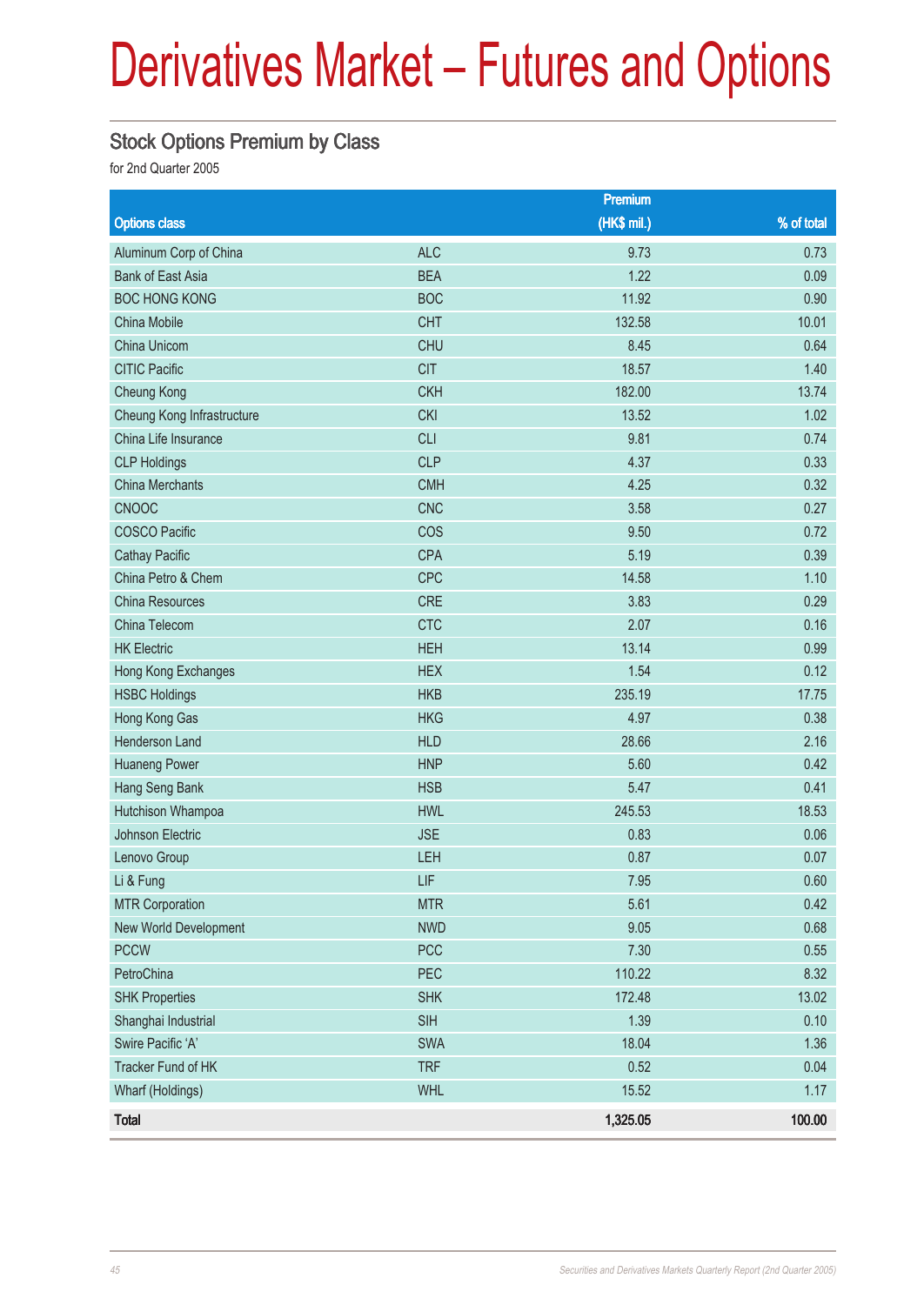#### Stock Options Contract Volume by Class

|                            |            | <b>Contract</b> |            |
|----------------------------|------------|-----------------|------------|
| <b>Options class</b>       |            | volume          | % of total |
| Aluminum Corp of China     | <b>ALC</b> | 20,881          | 1.41       |
| <b>Bank of East Asia</b>   | <b>BEA</b> | 11,635          | 0.78       |
| <b>BOC HONG KONG</b>       | <b>BOC</b> | 78,731          | 5.31       |
| China Mobile               | <b>CHT</b> | 272,241         | 18.37      |
| China Unicom               | <b>CHU</b> | 8,515           | 0.57       |
| <b>CITIC Pacific</b>       | <b>CIT</b> | 11,070          | 0.75       |
| <b>Cheung Kong</b>         | <b>CKH</b> | 96,539          | 6.51       |
| Cheung Kong Infrastructure | <b>CKI</b> | 14,025          | 0.95       |
| China Life Insurance       | <b>CLI</b> | 42,366          | 2.86       |
| <b>CLP Holdings</b>        | <b>CLP</b> | 6,336           | 0.43       |
| <b>China Merchants</b>     | <b>CMH</b> | 4,537           | 0.31       |
| <b>CNOOC</b>               | <b>CNC</b> | 20,069          | 1.35       |
| <b>COSCO Pacific</b>       | COS        | 9,830           | 0.66       |
| <b>Cathay Pacific</b>      | <b>CPA</b> | 10,462          | 0.71       |
| China Petro & Chem         | CPC        | 49,271          | 3.32       |
| China Resources            | CRE        | 5,041           | 0.34       |
| China Telecom              | <b>CTC</b> | 10,454          | 0.71       |
| <b>HK Electric</b>         | <b>HEH</b> | 11,979          | 0.81       |
| Hong Kong Exchanges        | <b>HEX</b> | 1,322           | 0.09       |
| <b>HSBC Holdings</b>       | <b>HKB</b> | 280,305         | 18.91      |
| Hong Kong Gas              | <b>HKG</b> | 14,720          | 0.99       |
| Henderson Land             | <b>HLD</b> | 23,016          | 1.55       |
| <b>Huaneng Power</b>       | <b>HNP</b> | 12,908          | 0.87       |
| Hang Seng Bank             | <b>HSB</b> | 34,787          | 2.35       |
| Hutchison Whampoa          | <b>HWL</b> | 117,310         | 7.91       |
| Johnson Electric           | <b>JSE</b> | 16,232          | 1.10       |
| Lenovo Group               | LEH        | 3,509           | 0.24       |
| Li & Fung                  | LIF        | 6,442           | 0.43       |
| <b>MTR Corporation</b>     | <b>MTR</b> | 21,939          | 1.48       |
| New World Development      | <b>NWD</b> | 21,163          | 1.43       |
| <b>PCCW</b>                | PCC        | 32,992          | 2.23       |
| PetroChina                 | PEC        | 98,231          | 6.63       |
| <b>SHK Properties</b>      | <b>SHK</b> | 69,472          | 4.69       |
| Shanghai Industrial        | <b>SIH</b> | 2,439           | 0.16       |
| Swire Pacific 'A'          | SWA        | 20,938          | 1.41       |
| Tracker Fund of HK         | <b>TRF</b> | 3,655           | 0.25       |
| Wharf (Holdings)           | <b>WHL</b> | 16,863          | 1.14       |
| <b>Total</b>               |            | 1,482,225       | 100.00     |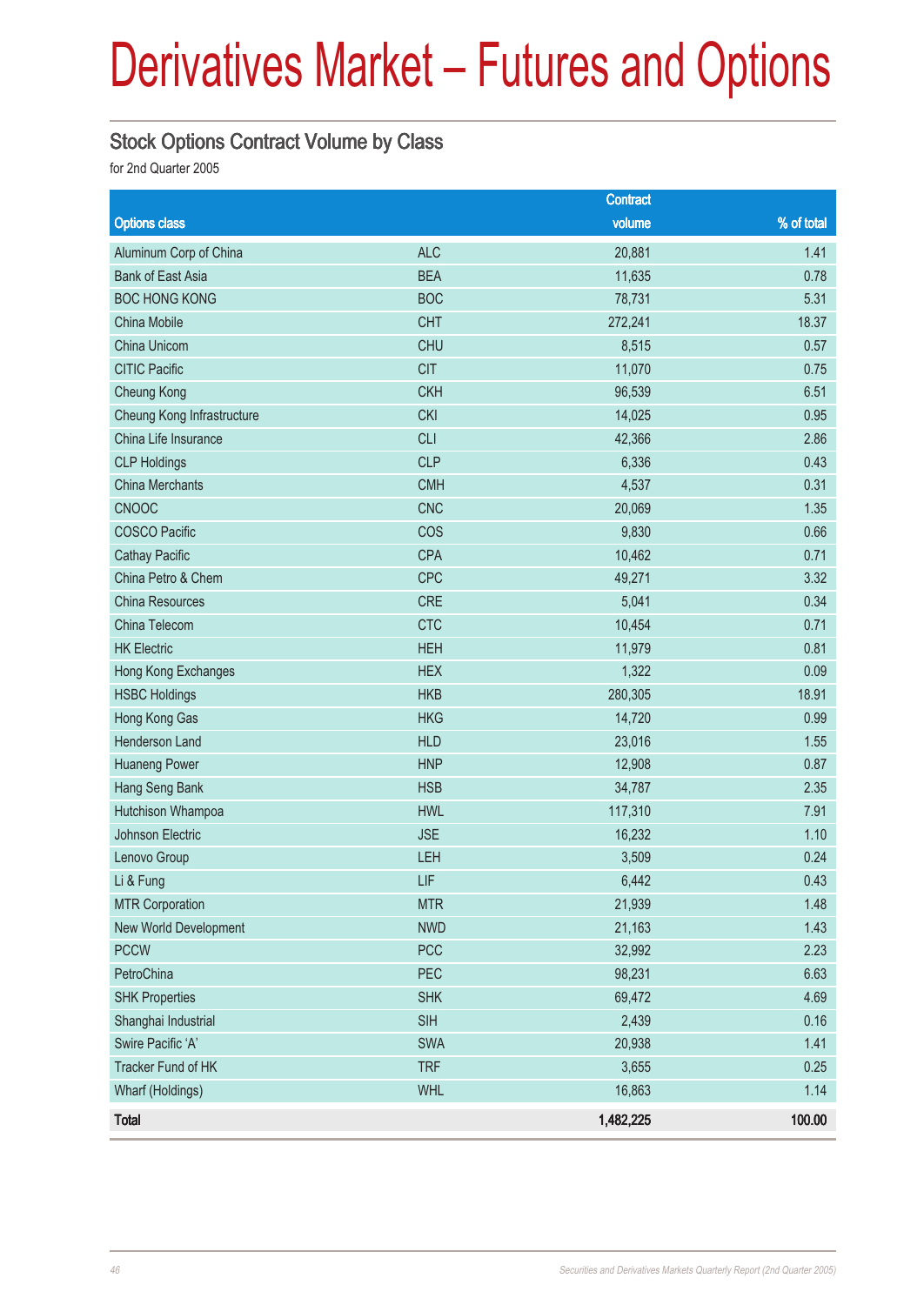#### Stock Options Open Interest by Class

as at the end of 2nd Quarter 2005

|                            |            | <b>Open interest</b> |            |
|----------------------------|------------|----------------------|------------|
| <b>Options class</b>       |            | (contracts)          | % of total |
| Aluminum Corp of China     | <b>ALC</b> | 13,127               | 1.74       |
| <b>Bank of East Asia</b>   | <b>BEA</b> | 6,161                | 0.82       |
| <b>BOC HONG KONG</b>       | <b>BOC</b> | 44,027               | 5.84       |
| China Mobile               | <b>CHT</b> | 112,577              | 14.92      |
| China Unicom               | <b>CHU</b> | 3,689                | 0.49       |
| <b>CITIC Pacific</b>       | <b>CIT</b> | 5,089                | 0.67       |
| Cheung Kong                | <b>CKH</b> | 33,495               | 4.44       |
| Cheung Kong Infrastructure | <b>CKI</b> | 6,792                | 0.90       |
| China Life Insurance       | <b>CLI</b> | 24,294               | 3.22       |
| <b>CLP Holdings</b>        | <b>CLP</b> | 4,962                | 0.66       |
| <b>China Merchants</b>     | <b>CMH</b> | 2,912                | 0.39       |
| <b>CNOOC</b>               | <b>CNC</b> | 11,342               | 1.50       |
| <b>COSCO Pacific</b>       | COS        | 4,195                | 0.56       |
| <b>Cathay Pacific</b>      | <b>CPA</b> | 8,398                | 1.11       |
| China Petro & Chem         | CPC        | 22,158               | 2.94       |
| <b>China Resources</b>     | CRE        | 5,603                | 0.74       |
| China Telecom              | <b>CTC</b> | 8,548                | 1.13       |
| <b>HK Electric</b>         | <b>HEH</b> | 8,042                | 1.07       |
| Hong Kong Exchanges        | <b>HEX</b> | 727                  | 0.10       |
| <b>HSBC Holdings</b>       | <b>HKB</b> | 157,893              | 20.93      |
| Hong Kong Gas              | <b>HKG</b> | 5,179                | 0.69       |
| Henderson Land             | <b>HLD</b> | 15,303               | 2.03       |
| <b>Huaneng Power</b>       | <b>HNP</b> | 8,279                | 1.10       |
| Hang Seng Bank             | <b>HSB</b> | 29,161               | 3.87       |
| Hutchison Whampoa          | <b>HWL</b> | 45,076               | 5.98       |
| Johnson Electric           | <b>JSE</b> | 3,528                | 0.47       |
| Lenovo Group               | LEH        | 4,418                | 0.59       |
| Li & Fung                  | LIF        | 1,949                | 0.26       |
| <b>MTR Corporation</b>     | <b>MTR</b> | 14,264               | 1.89       |
| New World Development      | <b>NWD</b> | 13,241               | 1.76       |
| <b>PCCW</b>                | PCC        | 19,907               | 2.64       |
| PetroChina                 | PEC        | 60,593               | 8.03       |
| <b>SHK Properties</b>      | <b>SHK</b> | 24,704               | 3.27       |
| Shanghai Industrial        | SIH        | 2,305                | 0.31       |
| Swire Pacific 'A'          | SWA        | 12,524               | 1.66       |
| Tracker Fund of HK         | <b>TRF</b> | 2,334                | 0.31       |
| Wharf (Holdings)           | <b>WHL</b> | 7,608                | 1.01       |
| <b>Total</b>               |            | 754,404              | 100.00     |